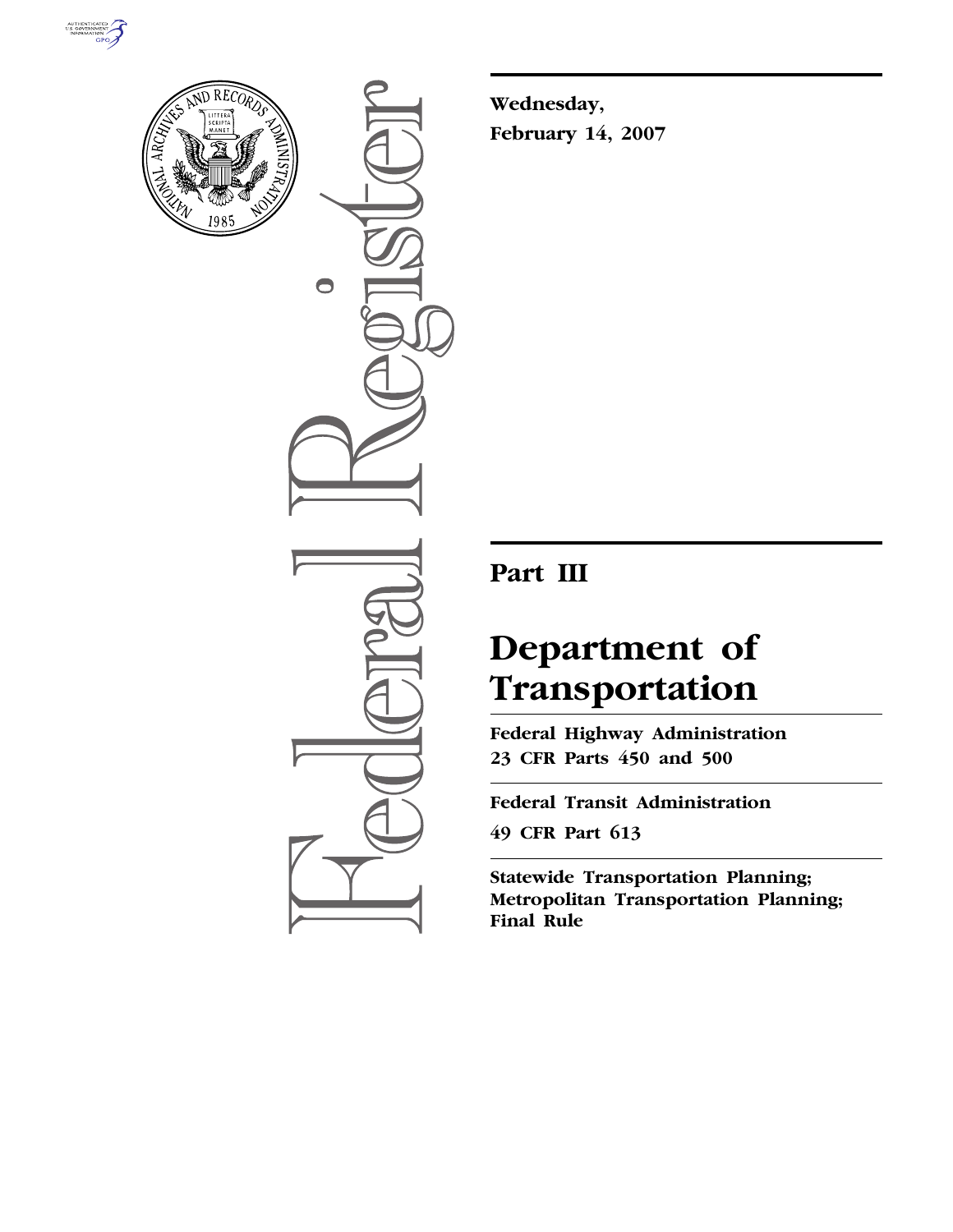## **DEPARTMENT OF TRANSPORTATION**

**Federal Highway Administration** 

**23 CFR Parts 450 and 500** 

#### **Federal Transit Administration**

## **49 CFR Part 613**

**[Docket No. FHWA–2005–22986]** 

**RIN 2125–AF09; FTA RIN 2132–AA82** 

## **Statewide Transportation Planning; Metropolitan Transportation Planning**

**AGENCIES:** Federal Highway Administration (FHWA); Federal Transit Administration (FTA), DOT. **ACTION:** Final rule.

**SUMMARY:** This final rule revises the regulations governing the development of metropolitan transportation plans and programs for urbanized areas, State transportation plans and programs and the regulations for Congestion Management Systems. The revision results from the passage of the Safe, Accountable, Flexible, Efficient Transportation Equity Act: A Legacy for Users (SAFETEA–LU) (Pub. L. 109–59, August 10, 2005), which also incorporates changes initiated in its predecessor legislation, the Transportation Equity Act for the 21st Century (TEA–21) (Pub. L. 105–178, June 9, 1998) and generally will make the regulations consistent with current statutory requirements.

#### **EFFECTIVE DATE:** March 16, 2007.

**FOR FURTHER INFORMATION CONTACT:** For the FHWA: Mr. Larry D. Anderson, Planning Oversight and Stewardship Team (HEPP–10), (202) 366–2374, Mr. Robert Ritter, Planning Capacity Building Team (HEPP–20), (202) 493– 2139, or Ms. Diane Liff, Office of the Chief Counsel (HCC–10), (202) 366– 6203. For the FTA: Mr. Charles Goodman, Office of Planning and Environment, (202) 366–1944, Mr. Darin Allan, Office of Planning and Environment, (202) 366–6694, or Mr. Christopher VanWyk, Office of Chief Counsel, (202) 366–1733. Both agencies are located at 400 Seventh Street SW., Washington, DC 20590. Office hours are from 7:45 a.m. to 4:15 p.m for FHWA, and 9 a.m. to 5:30 p.m. for FTA, Monday through Friday, except Federal holidays.

## **SUPPLEMENTARY INFORMATION:**

#### **Electronic Access and Filing**

Interested parties may access all comments on the NPRM received by the U.S. Department of Transportation (USDOT) online through the Docket

Management System (DMS) at *http:// dms.dot.gov.* The DMS Web site is available 24 hours each day, 365 days each year. Follow the instructions online. Additional assistance is available at the help section of the Web site.

An electronic copy of this final rule may be downloaded using the Office of the Federal Register's Web page at: *http://www.archives.gov* and the Government Printing Office's Web page at: *http://www.gpoaccess.gov/ index.html.* 

#### **Background**

The regulations found at 23 CFR 450 and 500 and 49 CFR 613 outline the requirements for State Departments of Transportation (DOTs), Metropolitan Planning Organizations (MPOs) and public transportation operators to conduct a continuing, comprehensive and coordinated transportation planning and programming process in metropolitan areas and States. These regulations have not been comprehensively updated or revised since October 28, 1993. Since that time, Congress has enacted several laws that affect the requirements outlined in these regulations (e.g. such as the TEA–21 and the SAFETEA–LU). Therefore, the agencies needed to update these regulations to be consistent with current statutory requirements.

#### **Notice of Proposed Rulemaking:**

On June 9, 2006, the agencies published, in the **Federal Register**, a notice of proposed rulemaking (NPRM) proposing to revise the regulations governing the development of statewide and metropolitan transportation plans and programs and the regulations for Congestion Management Systems (71 FR 33510). The comment period remained open until September 7, 2006. During the comment period on the proposed rule, the FTA and the FHWA held six public outreach workshops and a national telecast, also available on the World Wide Web. Those meetings provided an opportunity for FTA and FHWA to provide an overview of the NPRM and offer clarification of selected provisions. Comments were not solicited at those meetings, and attendees were encouraged to submit all comments to the official docket. A summary of the issues raised at the meetings and the general response of the FTA and the FHWA presenters, along with copies of the materials presented at the meeting, is included in the docket (item Number 27).

In addition, the FHWA and the FTA responded to requests for presentations at several regularly scheduled meetings or conferences of national and regional professional, industry or advocacy organizations during the comment period of the NPRM.

## *Discussion of Comments*

In response to the NPRM, we received over 150 documents (representing more than 1,600 comments) submitted to the docket as reflected in the summary below (and spreadsheet on file in the docket). The following discussion summarizes our response. We received diverse and even opposing comments. General comments concerning the rule are addressed initially, followed by specific responses to individual sections of the regulatory proposals.

We categorized the comments received by the type of organization that submitted the comments. The following categories are used throughout this discussion: State DOTs; MPOs, councils of government (COGs) and regional planning agencies; national and regional professional, industry or advocacy organization (which includes organizations representing State DOTs, MPOs, COGs or other agencies whose individual comments may be included in a different category), local/regional transit agency; general public; city/ county (other sub-State government); State (other agency, Governor, Legislator); Federal agency and other.

State DOTs submitted almost onequarter of the documents, which account for almost one-third of all comments. MPOs, COGs and regional planning agencies submitted slightly more than one-third of the documents, also accounting for approximately onethird of the comments. National and regional professional, industry or advocacy organizations submitted over one-quarter of the documents and approximately one-quarter of the comments. Local/regional transit agencies submitted approximately 5 percent of the documents. Other organizations or individuals submitted the remainder. Most State DOTs and some other commenters wrote in support of the comments submitted by the American Association of State Highway and Transportation Officials (AASHTO). Many MPOs and COGs and some other commenters wrote in support of the comments submitted by the Association of Metropolitan Planning Organizations (AMPO) and/or the National Association of Regional Councils (NARC). Several public transportation operators and others wrote in support of the comments submitted by the American Public Transportation Association (APTA).

The FHWA and the FTA received comments on almost all sections of the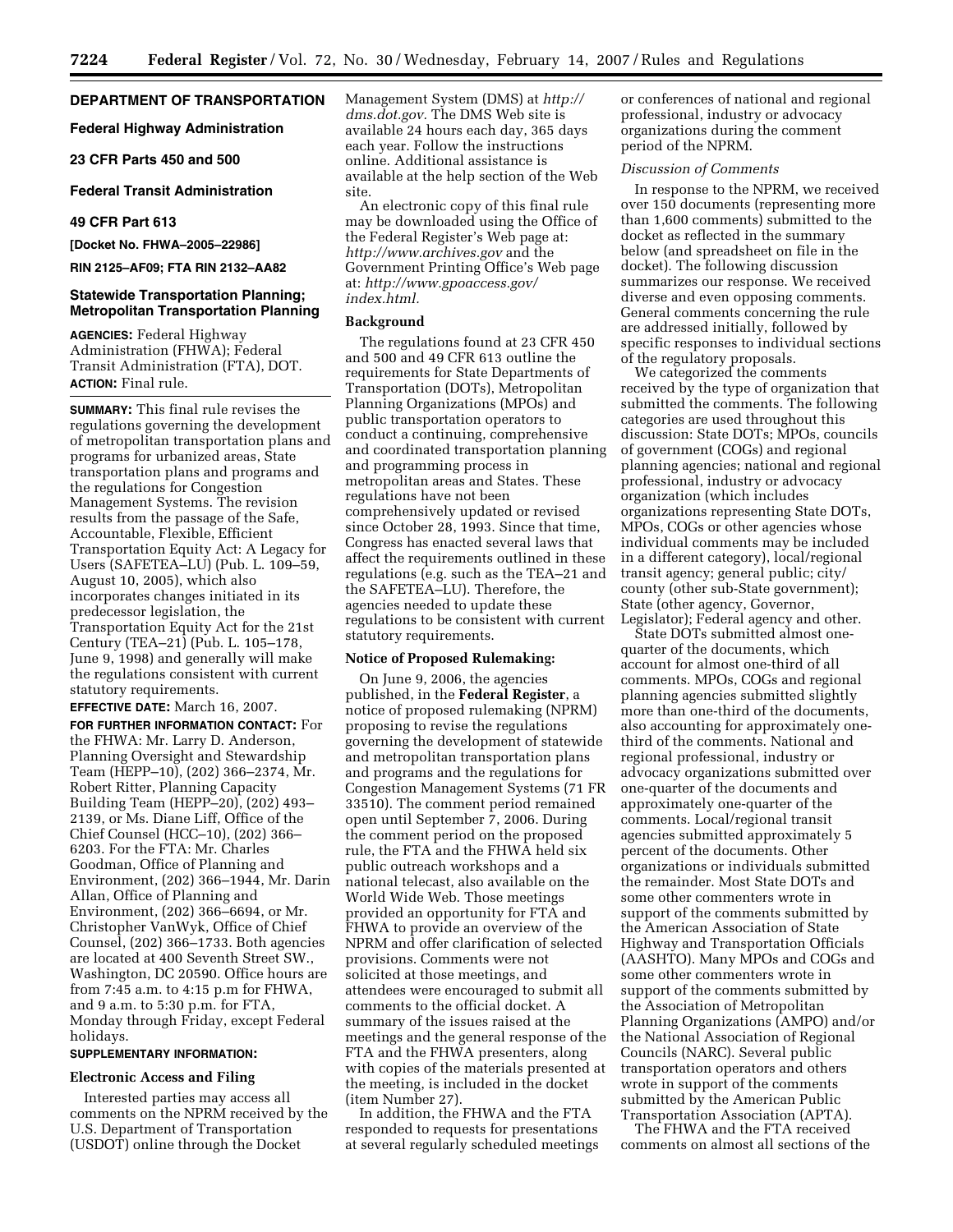rule. The largest number of individual comments we received were on fiscal constraint issues. Other sections with more than five percent of the overall comments included: § 450.104 (Definitions), § 450.216 (Development and content of the statewide transportation improvement program (STIP)), § 450.322 (Development and content of the metropolitan transportation plan), and § 450.324 (Development and content of the transportation improvement program).

Several national and regional advocacy organizations, a few State DOTs and MPOs, some transit agencies and others suggested changes that go beyond what is required by statute. The FHWA and the FTA have adhered closely to the statutory language in drafting the regulation. Over time, and as necessary, the FHWA and the FTA will continue to issue additional guidance and disseminate information on noteworthy practices that may address these suggestions.

In response to several comments, specific regulatory reference to a Regional Transit Security Strategy (RTSS), including its definition, was removed due to the concern for possible disclosure of security-sensitive information in the planning process. Further, an RTSS is not required universally of all metropolitan areas and States. Regulatory language in both the metropolitan and statewide transportation planning sections was revised to make broad reference to the need for coordination with ''appropriate'' transit security-related plans, programs, and decision-making processes.

One national and regional professional, industry or advocacy organization suggested the incorporation of the Real Time System Management Information Program (required by § 1201 of the SAFETEA– LU) into the statewide transportation planning process. While the FHWA and the FTA agree that current, good quality data can improve effective transportation decisions and is key to effective operation and management strategies, we recognize each State's need to determine their appropriate statewide coordinated data collection program to support their individual planning process. We encourage the States to consider including real-time data, provided by the Real Time System Management Information Program, but have not included a requirement in this rule.

The FHWA and the FTA were asked to evaluate whether the leadership posts on MPO boards were acting in an impartial manner. A few organizations

expressed concern that nonmetropolitan or non-elected officials who serve as board chairs may have conflicts of interest that undermine local control of transportation funding. The FHWA and the FTA will consider conducting such a study as part of their discretionary research programs. Currently, we do not have enough information on this subject for incorporation into this rule.

Several documents providing research, data, and analysis on various issues related to transportation, planning and environment were submitted to the docket. The FHWA and the FTA have reviewed these documents and considered the information in developing this rule.

The FHWA and the FTA were asked to recognize regional planning organizations/regional transportation planning organizations (RPOs/RTPOs) throughout the rule as stakeholders and interested parties in the transportation planning process in States where they are established by law. Although the rule is silent on RPOs/RTPOs, § 450.208(a)(6) highlights that statewide transportation planning needs to coordinate with related planning activities being conducted outside of metropolitan planning areas. The FHWA and the FTA recognize that the RPO/RTPO planning process and activities should be input into the statewide transportation planning process. Further, many of the RPOs/ RTPOs are recognized as forms of local government, and are addressed in § 420.210 (Interested parties, public involvement and consultation).

A few commenters observed that many small MPOs have very little funding from USDOT or non-USDOT sources, have very limited staffs, and limited consultant or technical support resources of their own. The FHWA and the FTA were urged to find ways to scale the regulatory requirements to fit the size and scope of smaller MPOs. We noted this comment and have tried to provide as much flexibility in the rule as practicable. We have provided some streamlined requirements for the nontransportation management area (TMA) MPOs, such as Simplified Statement of Work and grouping of projects within the transportation improvement program (TIP). The MPO is responsible for developing a planning process that is appropriate for its communities, given the resources and technical capability of the MPO.

Several State DOTs and a national and regional advocacy organization objected to including guidance documents with the regulations as Appendices A and B. These commenters noted that by

including these documents with the regulation as appendices, the guidance documents would have the force and effect of law and, as a result, would ''open up FHWA and FTA (and thus the States and MPOs) to litigation challenges based on a selective reading of short passages in these lengthy documents.'' Therefore, these commenters requested removal of the appendices. Additionally, these commenters were concerned that including these guidance documents with the regulation would make it more difficult to change these documents in response to evolving practices, as any change would require a rulemaking action.

The Office of the Federal Register, pursuant to the Federal Register Act (44 U.S.C. Chapter 15) has established criteria for publishing material in the **Federal Register** and the Code of Federal Regulations. Under these criteria, agencies may use an appendix to improve upon the quality or use of a regulation, but not to impose requirements or restrictions. Additionally, agencies may not use an appendix as a substitute for regulatory text.1 The information the FHWA and the FTA proposed to include in appendices A and B is intended to be non-binding guidance. Therefore, we believe that State DOTs and MPOs would not be subject to increased litigation based on inclusion of these appendices.

We believe that Appendix A, Linking the Transportation Planning and NEPA Processes, provides explanatory information that amplifies the rule and does not add any additional requirements and would not be subject to many changes. Therefore, we have decided to keep Appendix A, but are adding a disclaimer to this effect in the introduction of Appendix A highlighting its non-binding status. In addition, we have made some minor changes to the text of Appendix A to ensure that it is consistent with the environmental streamlining requirements of § 6002 of the SAFETEA–LU.

As for Appendix B, Fiscal Constraint of Transportation Plans and Programs, the FHWA and the FTA agree with these commenters that modifications to this document may be more frequently required to respond to evolving practices. Therefore, the FHWA and the FTA have decided to remove Appendix

<sup>1</sup>Federal Register Document Drafting Handbook, October 1998 Revision. National Archives and Records Administration, Office of the Federal Register. It is available at the following URL: *http:// www.archives.gov/federal-register/write/handbook/ ddh.pdf.*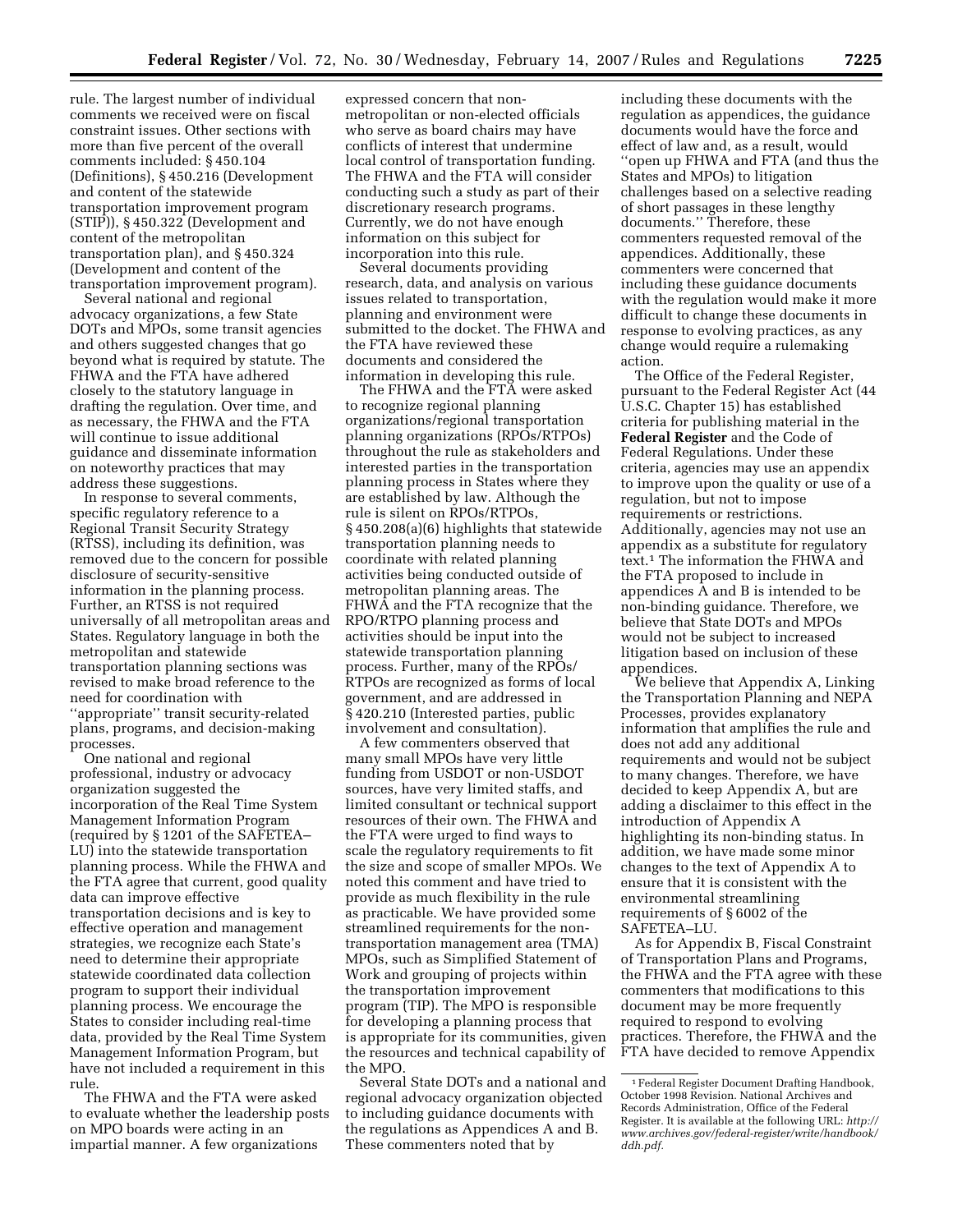B from the rule. However, there are three elements within that appendix that the agencies believe should be a part of the regulatory text for clarity and completeness. These elements are: (1) Treatment of highway and transit operations and maintenance costs and revenues; (2) use of ''year of expenditure dollars'' in developing cost and revenue estimates; and (3) use of "cost ranges/ cost bands'' in the outer years of the metropolitan transportation plan. Please see the responses to the comments on Appendix B for additional background information and explanation. Consequently, we have included language in § 450.216 (Development and content of the statewide transportation improvement program (STIP)), § 450.322 (Development and content of the metropolitan transportation plan), and § 450.324 (Development and content of the transportation improvement program (TIP)) to address these issues within the regulation. The material contained in the proposed Appendix B will be made available as a guidance document on the agencies' Web sites.

#### **Section-by-Section Discussion**

The discussion in this section compares the NPRM with the final rule and discusses comments submitted on each section along with an explanation of any changes we made from the NPRM to the final rule. All references to revisions or changes are to changes in language that we originally proposed in the NPRM.

## **23 CFR Part 450**

## **Subpart A—Transportation Planning and Programming Definitions**

#### *Section 450.100 Purpose*

No comments were received on this section and no changes were made.

#### *Section 450.102 Applicability*

No comments were received on this section and no changes were made.

#### *Section 450.104 Definitions*

There were more than 45 documents with over 225 comments submitted on this section, with half of the documents coming from MPOs and almost onefourth each from State DOTs and national and regional advocacy groups. Transit agencies, city/county agencies and the general public also commented on this section. Some of those that commented on this section recommended specific changes to examples or lists included in various definitions. It is important to note that the recommended lists in these definitions are intended to be advisory and not exhaustive; therefore, we did

not make changes to the lists of examples.

Several definitions were revised based on comments received. These changes are described below.

Many State DOTs and MPOs as well as several national and regional advocacy organizations were concerned about the definitions of ''administrative modification'' and ''amendment.'' Commenters requested greater distinction between the two terms.

Several of those that commented on this section requested that the words ''minor revision'' be included in the definition of ''administrative modification.'' This change has been made. The examples in this definition have also been clarified, including ''minor changes to project/project phase initiation dates.'' It is important to note that while an ''administrative modification'' can change the initiation date, it cannot affect the completion date of the project as modeled in the regional emissions analysis in nonattainment or maintenance areas. A change in the project/project phase completion date in a nonattainment or maintenance area would be considered an ''amendment.'' Finally, based on comments, the term ''not significant'' was removed.

Commenters suggested that the term ''amendment'' include the words ''major change'' and use ''major'' in the examples. These changes have been made. State DOTs and MPOs should work with the FHWA and the FTA to identify thresholds for a ''major'' change in project cost. Examples of thresholds could include, but are not limited to, project cost increase that exceeds 20 percent of the total project cost; or project cost increase that exceeds a certain dollar amount, for example, the increase in costs exceeds the programmed amount by \$50,000 or \$100,000.

Further, some State DOTs and advocacy organizations wrote that changes in illustrative projects should not require an amendment. We agree. A sentence has been added to the definition of ''amendment'' to clarify this point. Also, most State DOTs that commented on this section noted that ''amendment'' should apply differently to long-range statewide transportation plans, since they are not subject to fiscal constraint. A sentence was added to the definition to clarify the long-range statewide transportation plan context.

After consultation with EPA, the definition of ''attainment area'' was revised to be consistent with the definition in the glossary of the Environmental Protection Agency's (EPA) Plain English Guide to the Clean

Air Act.2 We also included in this definition a clarification that a ''maintenance area'' is not considered an attainment area for transportation planning purposes.

A few commenters expressed confusion about the definitions of ''Available funds'' and ''Committed funds'' as they relate to air quality conformity. We have simplified these definitions to remove the phrase ''for projects or project phases in the first two years of a TIP and/or STIP in air quality nonattainment and maintenance areas.'' By deleting this phrase, however, we have not removed the requirement that projects in the first two years of a STIP and/or TIP in air quality nonattainment and maintenance areas be available or committed. This is still part of the definition under fiscal constraint. The requirement that these terms only apply to the first two years is already embedded in the regulation and does not need to be repeated in the definition of the terms ''Available'' and ''Committed.''

A national and regional advocacy organization and a few transit agencies suggested that ''Full funding grant agreement'' and ''Project construction grant agreement'' be added to the examples of ''Committed funds.'' This change has been made. We also received a comment that the requirement for private funds to be in writing as part of ''Committed funds'' would limit private participation in transportation projects. The FHWA and the FTA find that a written commitment is necessary to ensure that the private funds ultimately are provided and is integral to the concept of ''committed funds.'' This change was not made.

After consultation with the EPA, the definition of ''conformity'' was revised based on language from the EPA's conformity Web page 3 and in the EPA's conformity rule (40 CFR 93.100).4

Many MPOs wrote regarding the definition of ''congestion management process'' that the definition should reference Transportation System Management and Operations (TSMO), rather than ''management and operation'' to reinforce the principles of this emerging practice. The FHWA and the FTA do not believe this change would enhance the definition and note

<sup>2</sup>This document, ''Plain English Guide to the Clean Air Act'' is available via the Internet at the following URL: *http://www.epa.gov/air/oaqps/ peg*\_*caa/pegcaain.html.* 

<sup>3</sup>EPA's conformity web page can be found at the following URL: *http://www.epa.gov/otaq/ stateresources/transconf/index.htm.* 

<sup>4</sup>This document is available via the Internet at the following URL: *http://www.fhwa.dot.gov/ environment/conformity/rule.htm.*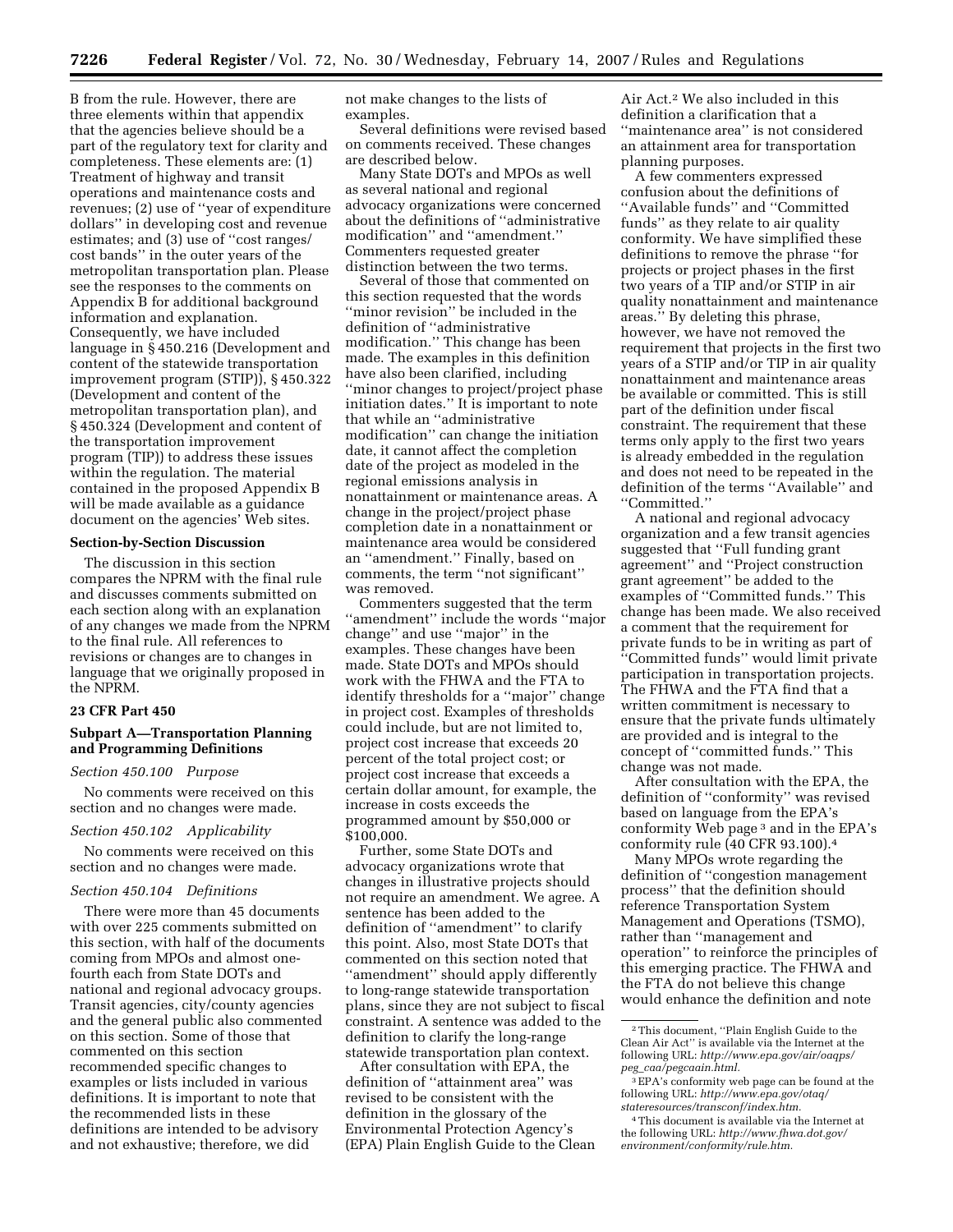that the term ''operations and management'' is taken directly from statute. No change was made.

Many national and regional advocacy organizations and MPOs and COGs that commented on this section were concerned about the different uses of the term ''consultation'' in the definitions section and in Sections 450.214 (Development and content of the long-range statewide transportation plan) and 450.322 (Development and content of the metropolitan transportation plan). The definition of consultation used in § 450.214 (Development and content of the longrange statewide transportation plan) and § 450.322 (Development and content of the metropolitan transportation plan) is consistent with the definition in the statute found at 23 U.S.C. 134(i)(4), 23 U.S.C. 135(f)(2), 49 U.S.C. 5303(i)(4), and 49 U.S.C. 5304(f)(2) and is applicable for those sections. This section presents a broad definition of ''consultation'' for use throughout the rest of the rule. We have added a note to the definition of ''consultation'' to recognize that this definition is not the one used in §§ 450.214 and 450.322.

Many national and regional advocacy organizations and several MPOs and COGs that commented on this section also asked that ''periodically'' be removed from the definition of ''consultation'' to better reflect that consideration of the other party's view and providing them with information should occur on a regular and ongoing basis, not a periodic basis. This definition is taken from the existing rule developed in an extensive rulemaking process in January 2003 on the nonmetropolitan local official consultation process and agreed to by a number of stakeholders at that time (68 FR 7419). Further, the FHWA and the FTA consider ''periodically'' to mean frequently, on regular intervals. This change was not made.

Many transit agencies and State DOTs as well as several MPOs, COGs and others requested changes to the definition of ''coordinated public transit-human services transportation plan'' to reduce the degree of procedural detail. Accordingly, the definition was changed to be consistent with that used in the proposed FTA Circulars for implementing the 49 U.S.C. 5310, 5316, and 5317 programs (New Freedom Program Guidance, The Job Access And Reverse Commute (JARC) Program, Elderly Individuals And Individuals With Disabilities Program) published in the September 2006.<sup>5</sup> In addition,

commenters proposed the addition of guidelines for preparing the coordinated public transit-human services transportation plan, including geographic scope, approval authority, and determination of lead agency. To ensure maximum flexibility for localities to tailor the coordinated public transit-human services transportation plan preparation process to their areas, we will disseminate nonregulatory guidance on optional approaches and examples of effective practice, along with training and technical assistance.

Several MPOs and COGs expressed concern about the definition of ''coordination'' because there is no resolution mechanism if agencies cannot come to agreement. The FHWA and the FTA support the development of a dispute resolution process for ''coordination'' and ''consultation.'' However, such a process is not required by statute and is, therefore, not included in this rule. This does not preclude State DOTs and/or MPOs from developing their own dispute resolution processes as part of the transportation planning process.

After further review, the FHWA and the FTA have removed the term ''exclusive'' from the list of examples in the definition of ''design concept.'' We do not want to imply that only ''exclusive busways'' can be identified as a type of project.

A proposal was offered to define the term ''designated recipient'' to clarify this term in the rule. This definition has been added to this section

Many State DOTs and some national and regional advocacy organizations that commented on the definition of ''environmental mitigation activities'' suggested deleting ''rectify or reduce'' from the definition because these terms are redundant. The FHWA and the FTA believe that the terms ''rectify'' and ''reduce'' are related more to the discussion of specific projects, not the broad planning context. We agree with this comment and have deleted these words. In addition, MPOs and COGs and a few State DOTs and others suggested simplifying the definition by removing statements of regulatory action. We agree and have deleted the last sentence of the definition which reiterated requirements in the body of

the rule. Finally, we have modified the definition to be clear that strategies may not necessarily address potential project-level impacts.

Several major concerns were expressed regarding the definition for ''Financially constrained or Fiscal constraint.'' Most commenters requested that three portions of the definition be deleted: (1) The phrase ''by source,'' (2) the phrase ''each program year,'' and (3) the phrase ''while the existing system is adequately maintained and operated.'' The requirement for demonstrating fiscal constraint by year and by source is consistent with, and carries forth language in, the planning rule adopted in October 1993 (58 FR 5804). The FHWA and the FTA consider demonstrating funding by year and by source necessary for decision-makers and the public to have confidence in the STIP and TIP as financially constrained. However, in response to concerns raised, we have changed the definition related to ''by source'' to be consistent with the October 1993 planning rule. This change clarifies that fiscal constraint documentation should include committed, available, or reasonably available revenue sources.

Additionally, as a result of the extensive comments provided on Appendix B (Fiscal constraint of transportation plans and programs) we have changed the phrase ''while the existing system is adequately maintained and operated'' to ''with reasonable assurance that the federally supported transportation system is being adequately operated and maintained.'' We believe this change provides flexibility and addresses the commenters' concerns that the FHWA and the FTA were overreaching beyond the Federally supported transportation system. Please see the responses to the comments on Appendix B for additional background information and explanation. Finally, we have also clarified the definition to explicitly refer to ''the metropolitan transportation plan, TIP and STIP.''

Many State DOTs, a few national and regional advocacy organizations, and some MPOs and COGs wrote that the definition of ''financial plans'' should be changed to note that financial plans are not required for STIPs and are not required for illustrative projects. The FHWA and the FTA agree with both comments. We have added a note to the definition that financial plans are not required for STIPs. We also agree that financial plans are not required for illustrative projects. § 450.216(m) states that ''The financial plan may include, for illustrative purposes, additional projects that would be included in the

<sup>5</sup>These documents, ''Elderly Individuals and Individuals With Disabilities, Job Access and

Reverse Commute,'' and ''New Freedom Programs: Coordinated Planning Guidance for FY 2007 and Proposed Circulars'' were published September 6, 2006, and are available via the internet at the following URLs: *http://www.fta.dot.gov/ publications/* 

*publications*\_*5607.html* or *http://* 

*a257.g.akamaitech.net/7/257/2422/01jan20061800/ edocket.access.gpo.gov/2006/pdf/E6–14733.pdf.*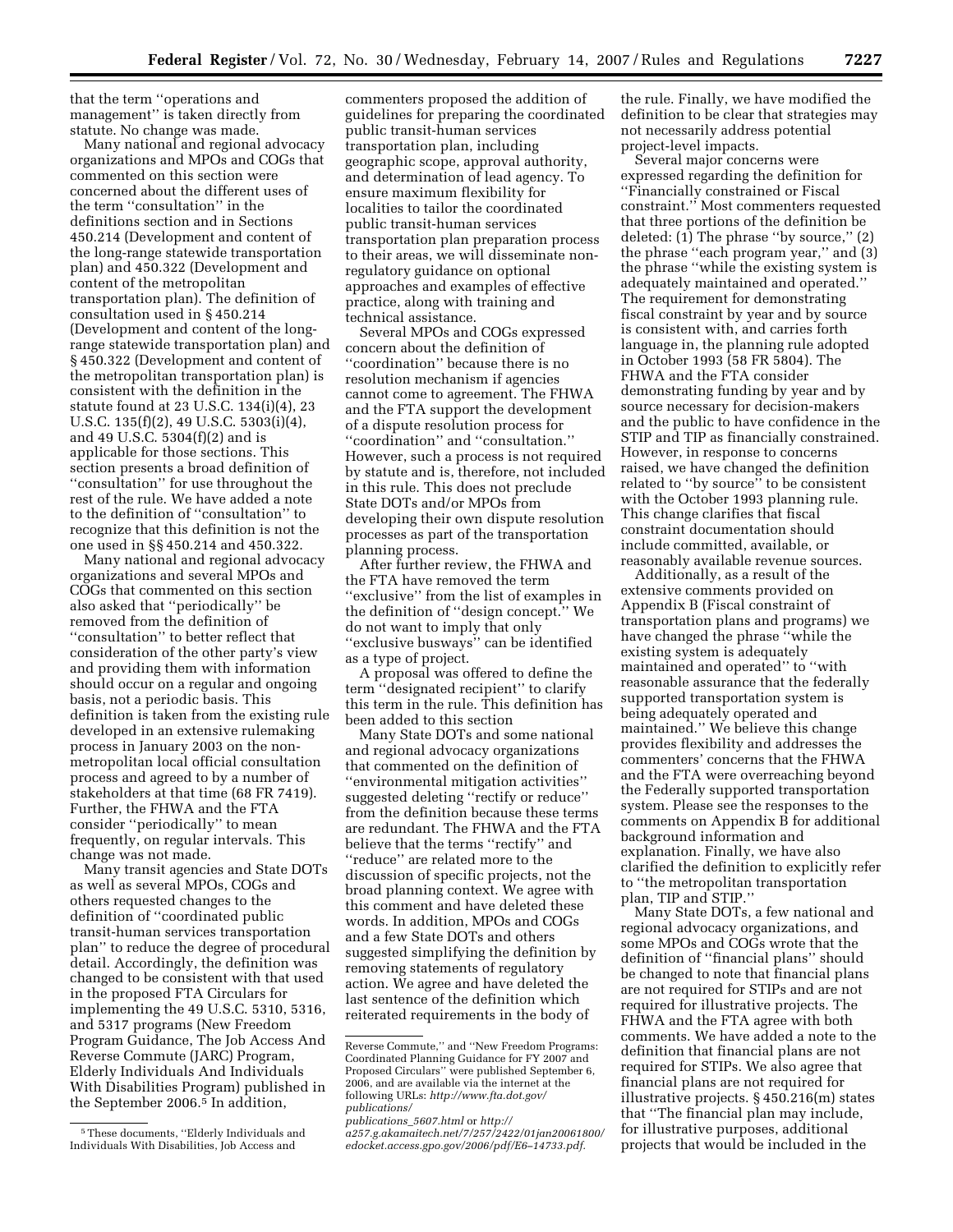adopted STIP if reasonable additional resources beyond those identified in the financial plan were available.'' We do not believe it is necessary to add a note to the definition regarding illustrative projects.

Several State DOTs also wrote requesting that the phrase ''as well as operating and maintaining the entire transportation system'' be removed from the definition of ''financial plans.'' This change has been made

Proposals were offered to define the terms ''full funding grant agreement'' to clarify this term in the rule. This definition has been added to this section.

In response to comments regarding financial plans and fiscal constraint requirements, we have modified the definition of ''illustrative project'' to clarify that ''illustrative projects'' refer to additional transportation projects that would be included in financially constrained transportation plans and programs if ''additional resources were to become available.'' This definition also notes that illustrative projects may (but are not required to) be included in the financial plan.

Representatives of a State DOT and a national and regional advocacy organization requested the inclusion of detailed methodologies for engaging private service providers in the transportation planning process, as well as standards for ascertaining compliance with private enterprise provisions and a complaint process. To ensure maximum flexibility for localities to tailor programs to the needs of private service providers in their areas, we will rely upon non-regulatory guidance, training, and technical assistance for disseminating information on optional approaches to private sector participation.

The FHWA and the FTA noted that the proposed rule used an incorrect Clean Air Act reference in the definition of ''Maintenance area.'' This reference has been corrected.

After further review, the FHWA and the FTA have made slight changes to the definition of ''management systems'' to be more permissive. The phrase ''and safety'' was changed to ''or safety'' and ''includes'' was changed to ''can include.''

Some State DOTs and national and regional advocacy groups recommended removing the phrase ''in the preceding program year'' from the definition of ''obligated projects.'' The FHWA and the FTA find that the phrase ''in the preceding program year'' is important in the context of the annual listing of obligated projects (See § 450.332 (Annual listing of obligated projects)) to

clarify what projects should be included in the list, since TIPs cover multiple years. Therefore, this change was not made. However, we did change the definition to emphasize that funds need to be ''authorized by the FHWA or awarded as a grant by the FTA.''

Several State DOTs, MPOs and COGs and some national and regional advocacy organizations and transit agencies expressed confusion over the terms ''management and operations'' and ''operations and management'' as related to the term they propose be included in the rule, ''Transportation System Management and Operations (TSMO).'' The SAFETEA–LU defined ''Operational and Management Strategies'' and its relationship to metropolitan long-range transportation plans. (*Operational and management strategies* means actions and strategies aimed at improving the performance of existing and planned transportation facilities to relieve vehicular congestion and maximizing the safety and mobility of people and goods (23 U.S.C. 134(i)(2)(D) and 49 U.S.C. 5303(i)(2)(D)). This definition is included in the rule with one change. We have removed the modifier ''vehicular'' to emphasize that operational and management strategies should be considered for all modes. The FHWA and the FTA find this term, for practical purposes, to be the same as the term Transportation System Management and Operations currently commonly in use by agencies involved with transportation. We have chosen to continue using the term ''operational and management strategies'' as that is the term used in SAFETEA–LU.

Several State DOTs, MPOs and COGs and some national and regional advocacy organizations and transit agencies also asked for clarification of the term ''operations and maintenance.'' The terms ''operations'' and ''maintenance'' are used in these regulations as defined in 23 U.S.C. 101. Therefore, we have not repeated the definitions here.

A proposal was offered to define the term ''project construction grant agreement'' to clarify this term in the rule. This definition has been added to this section.

After further review, we have determined it is necessary to clarify the definition of ''project selection'' to emphasize these are procedures used by MPOs, States, and public transportation operators.

Based on comments, we have changed the term ''business'' in the definition of ''provider of freight transportation services'' to ''entity.'' Freight transportation providers may include other concerns besides businesses.

A proposal was offered to define the term ''public transportation operator'' to clarify this term in the rule. This definition has been added to this section.

Several State DOTs and MPOs and COGs as well as some transit agencies and national and regional advocacy organizations noted that the definition of ''regionally significant project'' should not include a reference to ''all capacity expanding projects.'' After consultation with the EPA, the FHWA and the FTA have changed this definition to be consistent with the EPA's transportation conformity rule (40 CFR 93.101).

Several of the State DOTs, many transit agencies, and a few of the national advocacy organizations and MPOs and COGs commented that the word ''overarching'' in the definition of ''Regional Transit Security Strategies'' was ambiguous. Other MPOs and COGs, transit agencies and national and regional advocacy organizations wrote that the definition was overly specific without defining who would be held responsible to develop the strategy and also expressed concern about possible disclosure of security-sensitive information in the planning process. Subsequent to publication of the NPRM, the FHWA and the FTA determined that the Department of Homeland Security does not require Regional Transit Security Strategies in all metropolitan areas, at all times. As a result, this term has been removed from this section and references to the term in § 450.208(h), § 450.214(e), and § 450.306(g) also have been removed from the rule. Alternatively, this language has been replaced, in these sections, with a reference to ''other transit safety and security planning and review processes, plans, and programs, as appropriate.''

The docket included several comments regarding the definitions for ''revision,'' ''amendment,'' ''administrative modification,'' and ''update.'' The definition of ''revision'' has been revised to use the terms ''major'' and ''minor'' rather than ''significant'' and ''non-significant,'' consistent with the comments received and changes to the related terms.

A State DOT commented on the definition of ''State implementation plan (SIP).'' After consultation with EPA, this definition was revised to cite applicable sections of the Clear Air Act and to be consistent with the definition in the Clean Air Act and EPA's conformity rule (40 CFR 93.101) for ''applicable implementation plan.''

The docket included a comment requesting clarification of the term ''staged'' in the definition for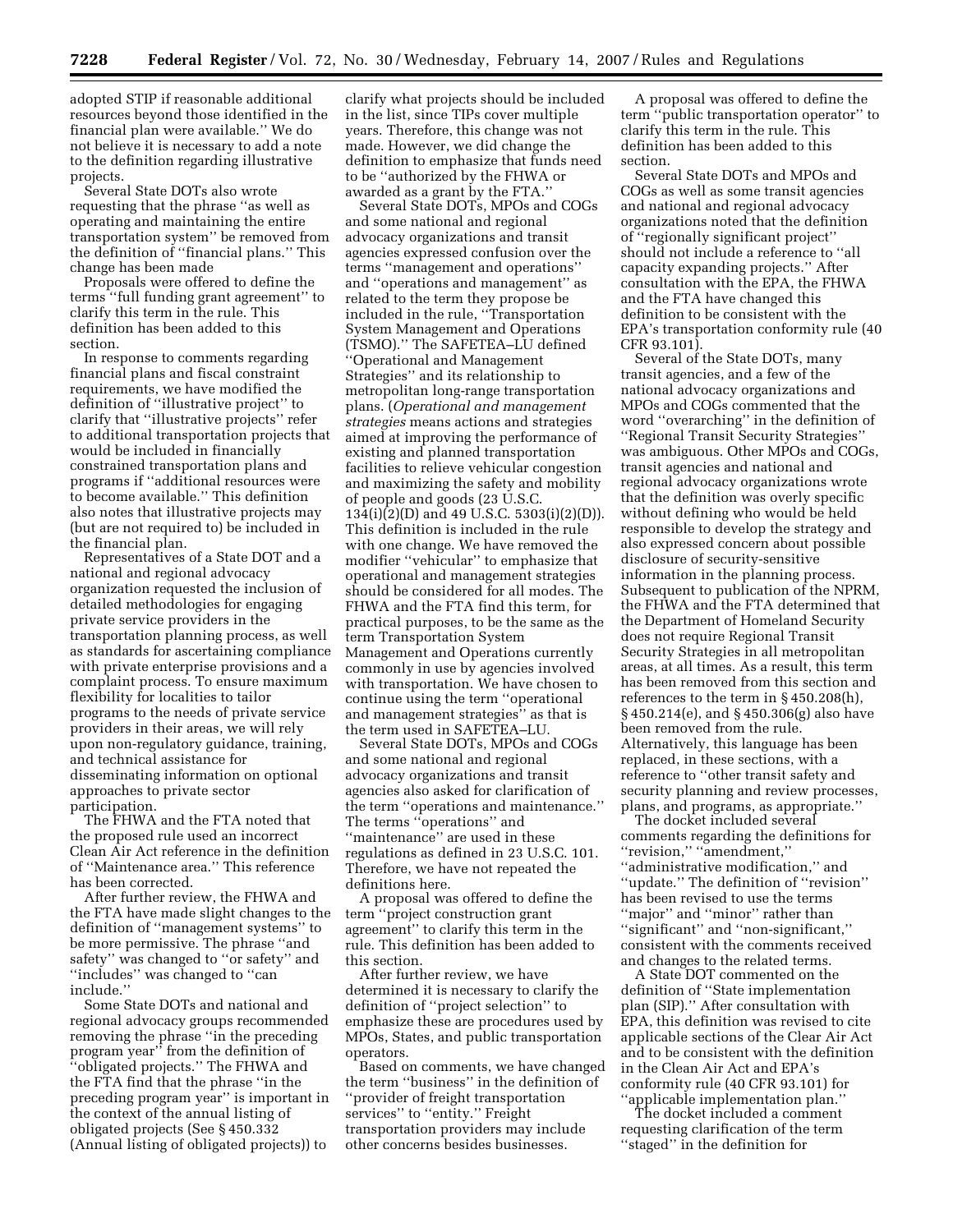''Statewide transportation improvement program (STIP).'' We have clarified this definition to describe the STIP as a ''prioritized listing/program'' and to reiterate that it must cover a period of four years. Similar changes were made to the definition of ''Transportation improvement program (TIP).''

Some State DOTs and a national and regional advocacy organization suggested that the reference to ''in order to meet the regular schedule as prescribed by Federal statute'' be removed from the definition of ''Update.'' A few MPOs and COGs questioned what would constitute an ''update'' and what was meant by ''complete change.'' We agree with these concerns, have removed these phrases and revised and simplified this definition to ''Update means making current a long-range statewide transportation plan, metropolitan transportation plan, TIP, or STIP through a comprehensive review.'' Based on comments, we note in this definition that an ''update'' requires a 20-year horizon year for metropolitan transportation plans and long-range statewide transportation plans and a four-year program period for TIPs and STIPs.

Several MPOs and other organizations asked for clarification of the term ''visualization.'' The FHWA and the FTA have changed ''employed'' to ''used'' in the ''Visualization techniques'' definition. Further, we agree that there is a need for more technical information on the use of visualization techniques and we intend to provide technical reports and guidance subsequent to the publication of this rule.

Proposals were offered to define the terms ''advanced construction,'' ''encouraged to,'' ''intercity bus,'' ''interested parties,'' ''MPO staff,'' ''public transportation provider,'' ''reasonable access,'' ''shall,'' and ''should.'' The FHWA and the FTA believe these terms are generally well understood and do not require additional detail.

## **Subpart B—Statewide Transportation Planning and Programming**

#### *Section 450.200 Purpose*

No comments were received on this section and no changes were made.

#### *Section 450.202 Applicability*

No comments were received on this section and no changes were made.

#### *Section 450.204 Definitions*

No comments were received on this section and no changes were made.

## *Section 450.206 Scope of the Statewide Transportation Planning Process*

There were more than 20 separate comments on this section with the most coming from State DOTs, followed by national and regional advocacy organizations. A small number of comments came from MPOs and COGs and providers of public transportation.

In comments on this section and § 450.306 (Scope of the metropolitan transportation planning process), many MPOs and COGs, some national and regional advocacy organizations and a few State DOTs noted that paragraph (a)(3) embellished the statutory language for the ''security'' planning factor. Organizations that commented on this issue were concerned that the expanded language would require State DOTs and MPOs to go far beyond their traditional responsibilities in planning and developing transportation projects, which was not intended by the SAFETEA-LU. The FHWA and the FTA agree and have revised the language in paragraph (a)(3) to match the language in statute.

Most of the State DOTs and several of the national and regional advocacy organizations that commented on this section said that the text in paragraph (b) should be revised similar to the text in the October 1993 planning rule acknowledging that the degree of consideration will reflect the scale and complexity of issues within the State. The FHWA and the FTA agree with these comments and have revised the rule accordingly. We have adopted the October 1993 planning rule language with one change. The phrase ''transportation problems'' was changed to ''transportation systems development.''

After further review, we have clarified paragraph (c) to be more specific and to mirror the language in 23 U.S.C. 135(d)(2) and 49 U.S.C. 5304(d)(2). The paragraph now specifically refers to ''any court under title 23 U.S.C., 49 U.S.C. Chapter 53, subchapter II of title 5 U.S.C. Chapter 5, or title 5 U.S.C. Chapter 7'' and to the ''statewide transportation'' planning process finding.

A small number of national and regional advocacy organizations and State DOTs that commented on this section said they would like the FHWA and the FTA to develop and/or encourage the use of performance measures when State DOTs consider the planning factors listed in this section. While the FHWA and the FTA encourage the use of performance measures, the flexibility afforded the

State DOTs and MPOs in implementing the transportation planning process gives them wide latitude to develop a process that is appropriate for their jurisdiction. We believe this issue is best addressed in guidance and technical assistance.

#### *Section 450.208 Coordination of Planning Process Activities*

There were almost 100 separate comments on this section mostly from State DOTs, followed by national and regional advocacy organizations. A number of comments came from MPOs and COGs with a small number from public transportation providers or Federal agencies.

In some of the comments from national and regional advocacy organizations, MPOs and COGs, and others, the FHWA and the FTA were asked to expand the scope of the transportation planning process to include a variety of other issues and concerns. In response to these comments, we have added ''at a minimum'' to paragraph (a) to emphasize the flexibility for State DOTs to include more in their statewide transportation planning process than is listed in this section.

Several MPOs and COGs that had comments on this section suggested clarification of paragraph (a)(1) regarding the State's use of information and studies provided by MPOs. The text from this paragraph in part carries forward but simplifies text from 23 CFR 450.210 of the October 1993 planning rule. The FHWA and the FTA find that the language provides reasonable flexibility to respond to different circumstances while reinforcing the importance of information and technical studies as a foundation in transportation planning. No changes were made to this paragraph.

Many of the State DOTs that commented on this section indicated that coordination referenced in paragraph (a)(2) should not extend to private businesses. At the same time, many of the MPOs, COGs and national and regional advocacy organizations, as well as a public transportation provider that commented on this section wrote in support of the section and some requested that ''consult'' replace ''coordinate.''

The requirements in this paragraph come from the statutory language; therefore, no change was made. The FHWA and the FTA want to provide State DOTs flexibility to determine how to coordinate with statewide trade and economic planning activities and the level or coordination that needs to take place within the planning process. The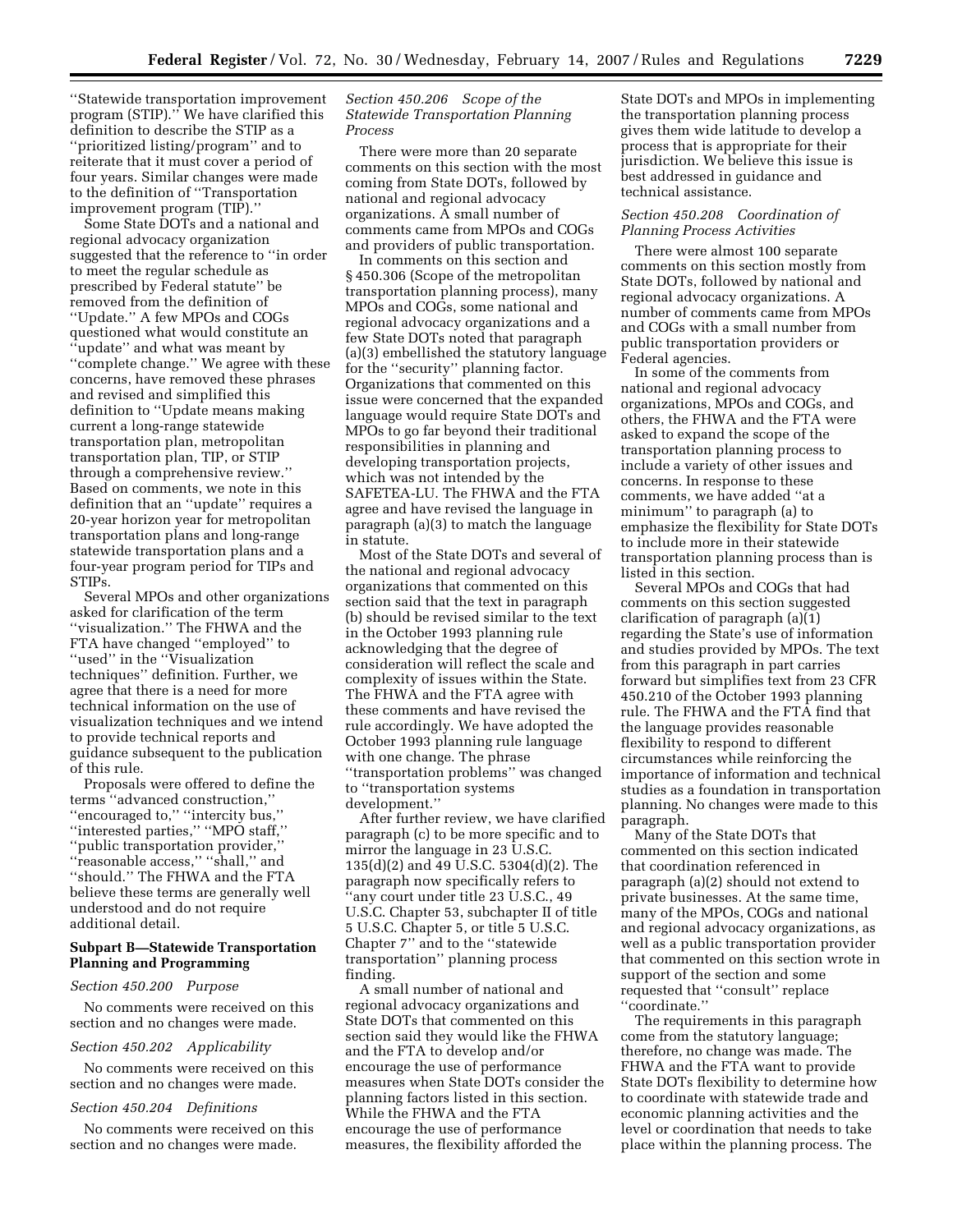FHWA has made available information related to Public-Private Partnership opportunities, including analyses of contractual agreements formed between public agencies and private sector entities, on its Web site at: *http:// www.fhwa.dot.gov/ppp/*. If necessary, we will provide guidance subsequent to the rule if more clarity is needed regarding this coordination.

Many of the State DOTs that commented on this section said that coordination in paragraph (a)(3) exceeds the requirement in the statute. At the same time, several of the national and regional advocacy organizations and a Federal agency commented in support of the language in the proposed rule. The FHWA and the FTA find that the proposed language does exceed the intent of the statute, and have revised the rule to more closely reflect the statutory language, by changing ''coordinate planning'' to ''consider the concerns of.

Many of the State DOTs that commented on this section suggested placing the word ''affected'' before ''local elected officials'' in paragraph (a)(4). At the same time, some of the MPOs and COGs and national and regional advocacy organizations that provided comments on this section suggested changing ''consider'' to ''consult,'' which is used in § 450.210 (Interested parties, public involvement, and consultation). The text follows the statutory language. The FHWA and the FTA considered both groups of comments and determined that using the statutory language for this paragraph without amplification best meets the intent of the statute.

Many of the State DOTs that commented on this section said that the text in paragraph (a)(6) should follow the statutory language (23 U.S.C. 135(e)(1)(3) and 49 U.S.C. 5304(e)(1)(3)). The FHWA and the FTA agree and revised the rule accordingly.

Several of the State DOTs that commented on this section objected to the phrase ''establish a forum'' in paragraph (a)(7), while a smaller number supported the text. The FHWA and the FTA want to emphasize the importance of information and technical studies as a foundation in transportation planning. While there is no statutory basis to require ''establish[ing] a forum,'' this paragraph has been revised to more closely reflect the intent from § 450.210(a)(1) and (a)(3) of the October 1993 rule regarding coordination of data collection and analyses with MPOs and public transportation operators.

After further review, the FHWA and the FTA have modified the last sentence of paragraph (c) to be consistent with 23

U.S.C. 135(c)(2) and 49 U.S.C. 5304(c)(2) regarding multistate agreements and compacts.

Many of the State DOTs and a few of the national and regional advocacy organizations that provided comments on this section said the text in paragraphs (e) and (f) went beyond statutory requirements. The FHWA and the FTA agree with these comments and revised the rule accordingly by changing ''are encouraged to'' to ''may'' in paragraph (e) and adding ''to the maximum extent practicable'' to paragraph (f).

Most transit agencies, several State DOTs, MPOs, COGs, and others that commented on this section expressed concern or confusion about the requirement in paragraph (g) for the statewide transportation planning process to be consistent with the development of coordinated public transit-human services transportation plans. Several commenters requested the addition of procedural detail on the coordinated public transit-human services transportation plan, including geographic scope, approval authority, and determination of lead agency. Some commenters recommended removing the requirement entirely. We also received a comment questioning whether metropolitan and statewide transportation planning processes should be consistent with the coordinated public transit-human services transportation plan, or vice versa.

To ensure maximum flexibility for localities to undertake a coordinated planning process that may be uniquely tailored to their area, we have not included additional detailed requirements in the rule. The FHWA and the FTA will disseminate nonregulatory guidance, complemented by a wide array of effective practice case studies and supported by training and technical assistance, on the coordinated public transit-human services transportation plan. The definition of the coordinated public transit-human services transportation plan was changed to be consistent with that used in the proposed FTA Circulars for implementing the 49 U.S.C. 5310, 5316, and 5317 programs (New Freedom Program Guidance And Application Instructions, The Job Access And Reverse Commute (JARC) Program Guidance And Application Instructions, Elderly Individuals And Individuals With Disabilities Program Guidance And Application Instructions) respectively, published on September 6,

2006.6 Additionally, provisions for promoting consistency between the planning processes were revised to clarify that the coordinated public transit-human services transportation plan should be prepared in full coordination and be consistent with the metropolitan transportation planning process. The revisions also are intended to add flexibility in how the coordinated transportation plans would be prepared.

Many of the State DOTs, several transit agencies, and a few of the national and regional advocacy organizations that provided comments on this section, said the text in paragraph (h) went beyond statutory requirements. Several transit agencies and a few State DOTs and others suggested deleting paragraph (h) due to the confidential nature of Regional Transit Security Strategies (RTSS). An RTSS is not required of all metropolitan areas and States across the U.S. Reference to the RTSS was removed from paragraph (h). Instead, we have added a reference to ''other transit safety and security planning and review processes, plans, and programs, as appropriate.''

#### *Section 450.210 Interested Parties, Public Involvement, and Consultation*

The docket included 33 documents that contained about 60 comments on this section, with many from State DOTs, national and regional advocacy organizations and MPOs and COGs.

Many of the State DOTs and some of the national and regional advocacy organizations said that State DOTs should not be required to document the public involvement process. The FHWA and the FTA find that an essential element of an effective public involvement process is the opportunity for the public to understand when, how, and where public comment can occur. It is important to open, effective public involvement that the process be documented and available for public review. Therefore, we have retained the requirement for a documented public involvement process.

Some of the MPOs and some of the national and regional advocacy organizations said they would like to expand the list of interested parties in paragraph (a)(1)(i). Representatives of private bus operators requested specific mention in the regulation.

<sup>6</sup>These documents, ''Elderly Individuals and Individuals With Disabilities, Job Access and Reverse Commute,'' and ''New Freedom Programs: Coordinated Planning Guidance for FY 2007 and Proposed Circulars'' were published September 6, 2006, and are available via the internet at the following URL: *http://www.fta.dot.gov/ publications/publications*\_*5607.html.*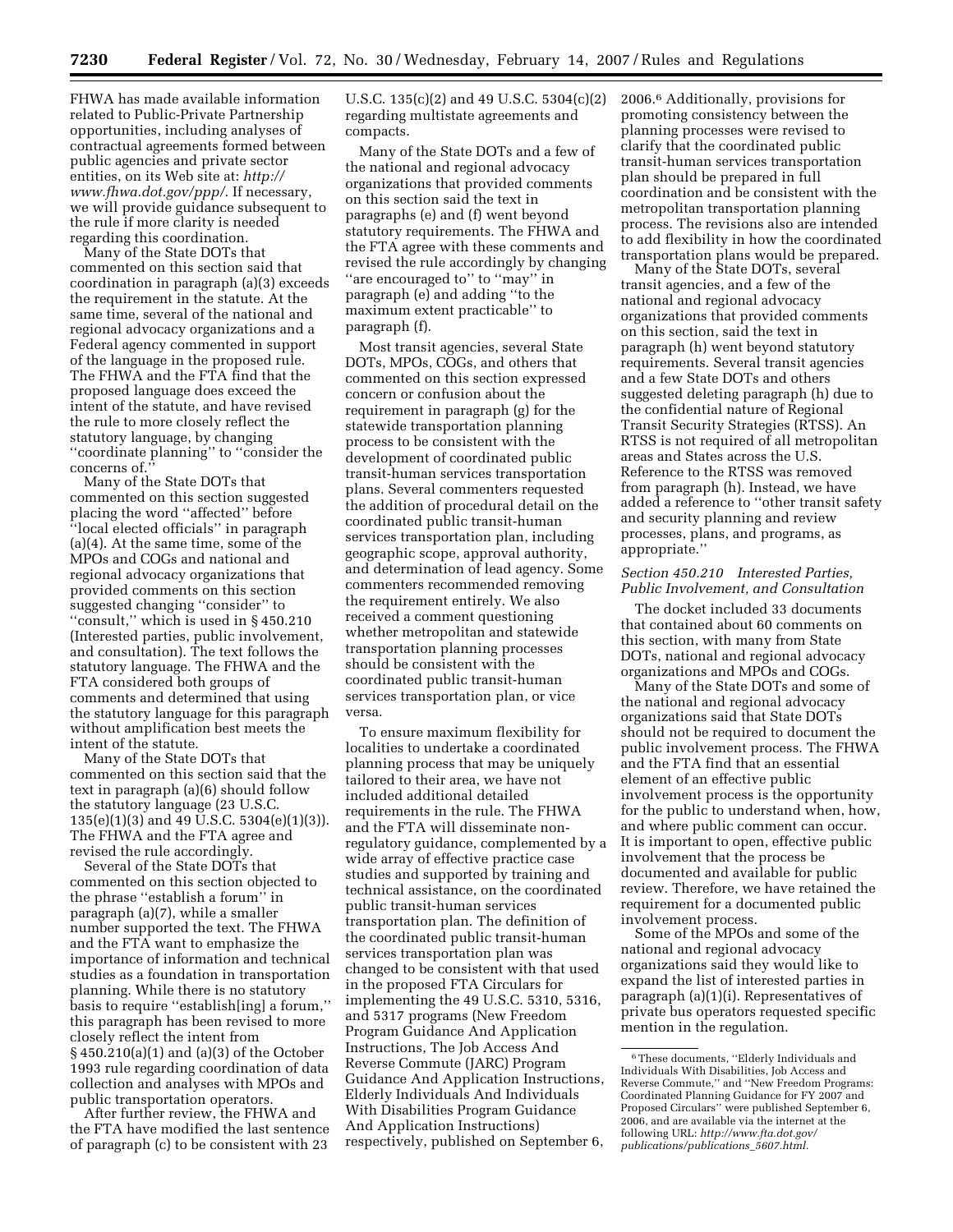The list of interested parties in the regulation is consistent with 23 U.S.C. 135(f)(3)(A) and 49 U.S.C. 5304(f)(3)(A), as amended by the SAFETEA-LU, and is sufficiently broad to encompass and have relevance to all of the suggested additional parties. The list illustrates groups that typically have an interest in statewide transportation planning, but does not preclude States from providing information about transportation planning to other types of individuals or organizations. The FHWA and the FTA note that 49 U.S.C. 5307(c) requires grant recipients to make available to the public information on the proposed program of projects and associated funding.

Specifically in regard to MPOs, States shall coordinate with MPOs under § 450.208 (Coordination of planning process activities). Therefore, a reference to MPOs here would be redundant and potentially confusing since this section does not require coordination with interested parties. No change was made to add MPOs to this paragraph.

Many of the State DOTs and some of the national and regional advocacy organizations also said that State DOTs should not be required to document the non-metropolitan local official consultation process. The rule does not change the regulations published in the **Federal Register** on January 23 (68 FR 3176) and February 14, 2003 (68 FR 7418) regarding consultation with nonmetropolitan local officials. Those regulations were developed based on significant review and comment by State DOTs and non-metropolitan local officials and their representatives. At that time most State DOTs and national and regional advocacy organizations supported the regulations. Therefore, the only change we have made to paragraph (b) is to change ''revisions'' to ''changes,'' since ''revision'' is now specifically defined in the rule and, by that definition, is not an appropriate term for this paragraph.

Some of the State DOTs and some national and regional advocacy organizations said that the text encouraging State DOTs to document their process for consulting with Indian Tribal Governments should be eliminated. The commenters believe that documenting this consultation process goes beyond requirements in statute. We disagree. The FHWA and the FTA support efforts to consult with Indian Tribal governments and find that documentation of consultation processes are essential to a party's ability to understand when, how, and where the party can be involved. Upon further consideration, to strengthen the

involvement of Indian Tribal governments in the statewide transportation planning process, we have changed paragraph (c) from ''States are encouraged to'' to ''States shall, to the extent practicable.''

## *Section 450.212 Transportation Planning Studies and Project Development*

Section 1308 of the TEA–21 required the Secretary to eliminate the major investment study (MIS) set forth in § 450.318 of title 23, Code of Federal Regulations, as a separate requirement, and promulgate regulations to integrate such requirement, as appropriate, as part of the analysis required to be undertaken pursuant to the planning provisions of title 23 U.S.C. and title 49 U.S.C. Chapter 53 and the National Environmental Policy Act of 1969 (NEPA) for Federal-aid highway and transit projects. The purpose of this section and § 450.318 (Transportation planning studies and project development) is to implement this requirement of Section 1308 of the TEA–21 and eliminate the MIS as a stand-alone requirement. A phrase has been added to paragraph (a) to clarify the purpose of this section.

The docket included more than 20 documents that contained more than 50 comments on this section with about two-thirds from State DOTs and the rest from MPOs or COGs, and national and regional advocacy organizations. The comments on this section were similar to, and often referenced, the comments on § 450.318 (Transportation planning studies and project development).

Most of the comments received supported the concept of linking planning and NEPA but opposed including Appendix A in the rule. The purpose of an Appendix to a regulation is to improve the quality or use of a rule, without imposing new requirements or restrictions. Appendices provide supplemental, background or explanatory information that illustrates or amplifies a rule. Because Appendix A provides amplifying information about how State DOTs, MPOs and public transportation operators can choose to conduct transportation planning-level choices and analyses so they may be adopted or incorporated into the process required by NEPA, but does not impose new requirements, the FHWA and the FTA find that Appendix A is useful information to be included in support of this and other sections of the rule. A phrase has been added to paragraph (c) to clarify this point. Additionally, we have added disclaimer language at the introduction of Appendix A.

The FHWA and the FTA recognize commenters' concerns about Appendix A, including the recommendation that this information be kept as guidance rather than be made a part of the rule. First, information in an Appendix to a regulation does not carry regulatory authority in itself, but rather serves as guidance to further explain the regulation. Secondly, as stated above, Section 1308 of TEA–21 required the Secretary to eliminate the MIS as a separate requirement, and promulgate regulations to integrate such requirement, as appropriate, as part of the transportation planning process. Appendix A fulfills that Congressional direction by providing explanatory information regarding how the MIS requirement can be integrated into the transportation planning process. Inclusion of this explanatory information as an Appendix to the regulation will make the information more readily available to users of the regulation, and will provide notice to all interested persons of the agencies' official guidance on MIS integration with the planning process. Attachment of Appendix A to this rule will provide convenient reference for State DOTs, MPOs and public transportation operator(s) who choose to incorporate planning results and decisions in the NEPA process. It will also make the information readily available to the public. Additionally, the FHWA and the FTA will work with Federal environmental, regulatory, and resource agencies to incorporate the principles of Appendix A in their day-to-day NEPA policies and procedures related to their involvement in highway and transit projects. For the reasons stated above, after careful consideration of all comments, the FHWA and the FTA have decided to attach Appendix A to the final rule as proposed in the NPRM.

Most State DOTs and several MPOs and COGs, and national and regional advocacy organizations that commented on this section were concerned that the language in paragraph (a) is too restrictive. The FHWA and the FTA agree that planning studies need not ''meet the requirements of NEPA'' to be incorporated into NEPA documents. Instead, we have changed the language in paragraph (a) to ''consistent with'' NEPA. In addition, we have added the phrase ''multimodal, systems-level'' before ''corridor or subarea'' to emphasize the ''planning'' venue for environmental consideration.

Commenters on this section also requested that the rule clarify that the State DOT has the responsibility for conducting corridor or subarea studies in the statewide transportation planning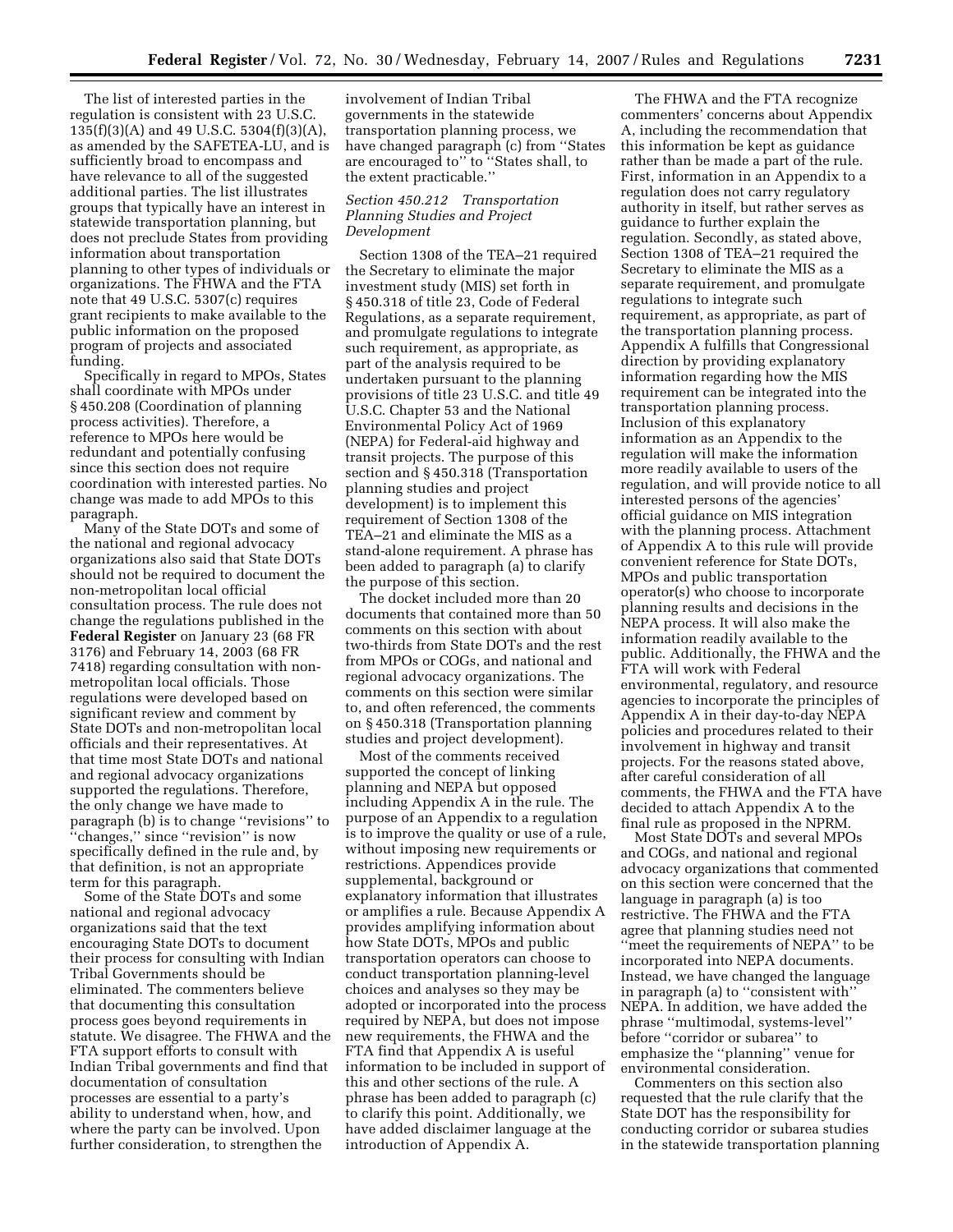process. The FHWA and the FTA recognize that the State DOT is responsible for the statewide transportation planning process. However, we do not want to preclude MPOs or public transportation operators, in consultation or jointly with the State DOT, from conducting corridor or subarea studies. Therefore, we have changed paragraph (a) to add the sentence ''To the extent practicable, development of these transportation planning studies shall involve consultation with, or joint efforts among, the State(s), MPO(s), and/or public transportation operator(s).''

Some State DOTs suggested incorporating planning decisions rather than documents into the NEPA process. The FHWA and the FTA find that decisions made as part of the planning studies may be used as part of the overall project development process and have changed paragraph (a) to include the word ''decisions'' as well as ''results.'' It is important to note, however, that a decision made during the transportation planning process should be presented in a documented study or other source materials to be included in the project development process. Documented studies or other source materials may be incorporated directly or by reference into NEPA documents, as noted in § 450.212(b). We have added ''or other source material'' to paragraph (b) to recognize source materials other than planning studies may be used as part of the overall project development process.

It is important to note that this section does not require NEPA-level evaluation in the transportation planning process. Planning studies need to be of sufficient disclosure and embrace the principles of NEPA so as to provide a strong foundation for the inclusion of planning decisions in the NEPA process. The FHWA and the FTA also reiterate the voluntary nature of this section and the amplifying information in Appendix A. States, transit operators and/or MPOs may choose to undertake studies which may be used in the NEPA process, but are not required to do so.

Several State DOTs and national and regional advocacy organizations were concerned about the identification and discussion of environmental mitigation. They did not believe that detail on environmental mitigation activities was appropriate in the transportation planning process. The FHWA and the FTA agree. Paragraph (a)(5) calls for ''preliminary identification of environmental impacts and environmental mitigation.'' The FHWA and the FTA believe that the term ''preliminary'' adequately indicates that State DOTs are not expected to provide the same level of detail on impacts and mitigation as would be expected during the NEPA process.

Based on comments on Appendix A, we added the phrase ''directly or'' in paragraph (b), to indicate the use of publicly available planning documents for subsequent NEPA documents.

Also based on comments on Appendix A, we added the phrase ''systems-level'' in paragraph (b)(2), to emphasize that these corridor or subarea studies are conducted during the planning process at a broader scale than project specific studies under NEPA.

Several State DOTs and many others who submitted comments on this section noted that the word ''continual'' in paragraph (b)(2)(iii) provides the public with more opportunity to comment than is necessary. We agree and have replaced ''continual'' with ''reasonable'' in this paragraph, consistent with the terminology in § 450.316(a) (Interested parties, participation and consultation). Also in paragraph (b)(2)(iii) a number of commenters noted that the paragraph references the metropolitan transportation planning process when it should reference the statewide transportation planning process. This change has been made.

Several State DOTs and a national and regional advocacy organization suggested adding a ''savings clause'' in a new paragraph. A savings clause would lessen the likelihood that the new provisions regarding corridor or subarea studies would have unintended consequences. The specific elements requested to be included in the ''savings clause'' were statements that: (a) The corridor and subarea studies are voluntary; (b) corridor and subarea studies can be incorporated into the NEPA process even if they are not specifically mentioned in the long-range statewide transportation plan; (c) corridor and subarea studies are not the sole means for linking planning and NEPA; and (d) reiterate the statutory prohibition on applying NEPA requirements to the transportation planning process. The concepts recommended in the ''savings clause'' all reiterate provisions found elsewhere in the rule or statute. The FHWA and the FTA do not agree that it is necessary to repeat those provisions in this section.

The docket included a comment that corridor or subarea studies should be required, not voluntary, to be included in NEPA studies. Given the opposition to requiring NEPA-level analysis in the transportation planning process, the FHWA and the FTA find that the

permissive nature of this section and Appendix A strikes the appropriate balance.

The docket also included a question asking what needs to be included in an agreement with the NEPA lead agencies to accomplish this integration. The FHWA and the FTA have determined that identification of what information appropriately belongs in the agreement should be disseminated as nonregulatory guidance, complemented by a wide array of effective practice case studies and supported by training and technical assistance. No change was made to the rule. We have not required that corridor or subarea studies be included or incorporated into NEPA studies.

## *Section 450.214 Development and Content of the Long-Range Statewide Transportation Plan*

The docket included approximately 50 documents that contained about 50 comments on this section with about one-third from State DOTs, one-half from national and regional advocacy organizations, and the rest from MPOs and COGs, city/county/State agencies, general public and transit agencies.

Many comments were received regarding the comparison of transportation plans with conservation plans. According to statute (23 U.S.C. 135(f)(2)(D) and 49 U.S.C. 5304(f)(2)(D)), for long-range statewide transportation plans, comparison must be made to both conservation plans and inventories of natural/historic resources; whereas language relating to metropolitan transportation plans (23 U.S.C. 134(i)(4)(B) and 49 U.S.C. 5303(i)(4)(B)) requires comparison to State conservation plans/maps or comparison to inventories of natural or historic resources. The rule language is consistent with what is in statute. Therefore, no changes were made to the rule language.

A few comments were received pertaining to the lack of a required financial plan for the long-range statewide transportation plan. Most of the MPOs and COGs and several of the national and regional advocacy organizations were in favor of adding this requirement. One State DOT voiced opinion that this should remain an option, but not be mandated.

The FHWA and the FTA agree that the long-range statewide transportation plan may include a financial plan. This optional financial plan is different from the fiscal constraint requirement for the STIP. This financial plan is a broad look at the future revenue forecast and strategies needed to fund future projects over a 20-year horizon. However, the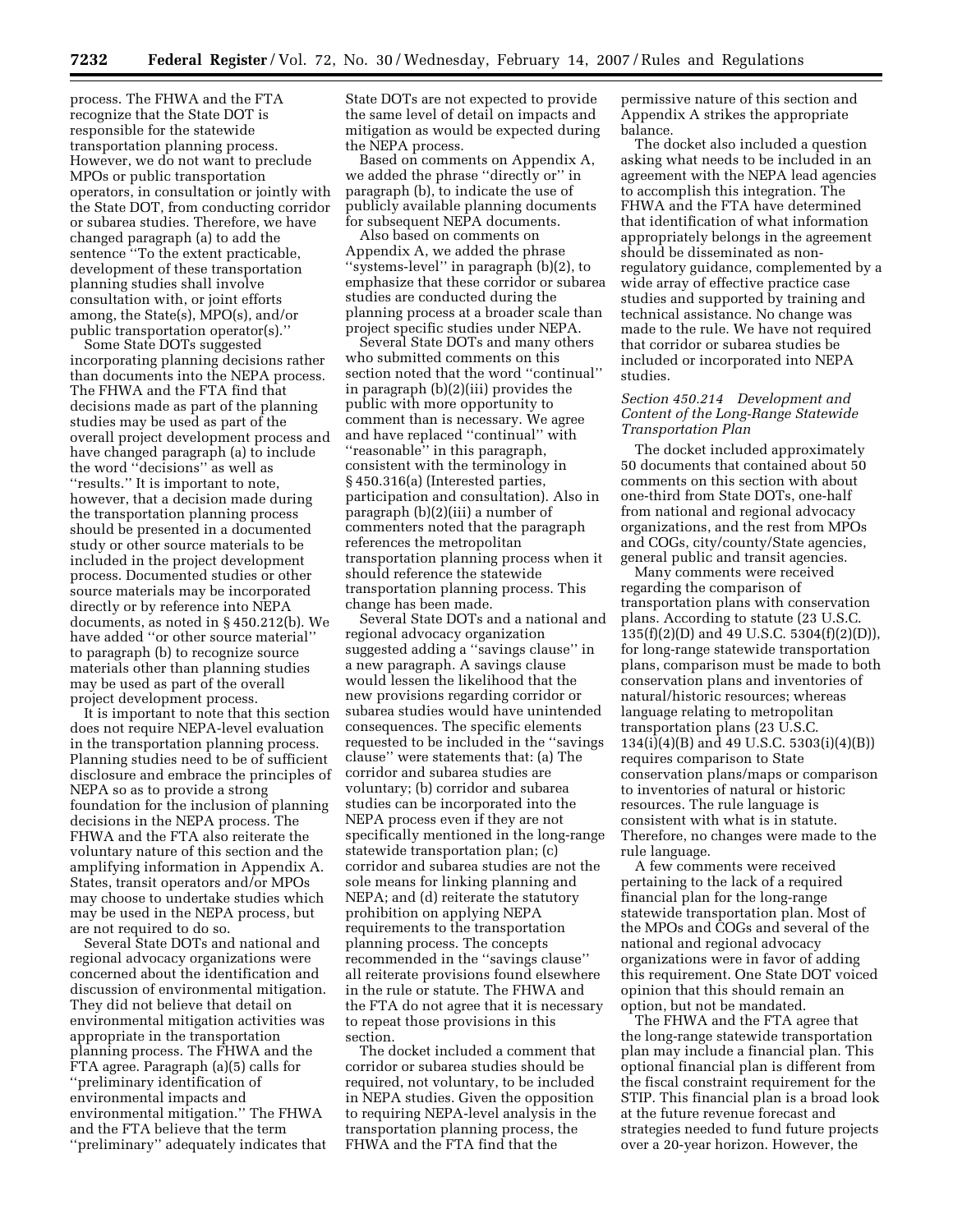SAFETEA-LU made it clear that the financial plan should not be required for a long-range statewide transportation plan. Therefore, no change was made to the rule.

A few comments were received stating that the 20-year horizon for the long-range statewide transportation plan should only be required as of the effective date of the plan adoption, which would be similar to language used for the effective date of the metropolitan transportation plan. The FWHA and the FTA agree with this comment and have added ''at the time of adoption'' to paragraph (a).

*DOT Congestion Initiative:* On May 16, 2006, the U.S. Secretary of Transportation announced a national initiative to address congestion related to highway, freight and aviation. The intent of the ''National Strategy to Reduce Congestion on America's Transportation Network"<sup>7</sup> is to provide a blueprint for Federal, State and local officials to tackle congestion. The States and MPO(s) are encouraged to seek Urban Partnership Agreements with a handful of communities willing to demonstrate new congestion relief strategies and encourages States to pass legislation giving the private sector a broader opportunity to invest in transportation. It calls for more widespread deployment of new operational technologies and practices that end traffic tie ups, designates new interstate ''corridors of the future,'' targets port and border congestion, and expands aviation capacity.

U.S. DOT encourages the State DOTs and MPOs to consider and implement strategies, specifically related to highway and transit operations and expansion, freight, transportation pricing, other vehicle-based charges techniques, etc. The mechanism that the State DOTs and MPOs employ to explore these strategies is within their discretion. The U.S. DOT will focus its resources, funding, staff and technology to cut traffic jams and relieve freight bottlenecks.

To encourage States to address congestion in the long-range statewide transportation plan, the following sentence was added to paragraph (b): ''The long-range statewide transportation plan may consider projects and strategies that address areas or corridors where current or projected congestion threatens the efficient functioning of key elements of the State's transportation system.''

Several comments were received stating that the security requirements of paragraph (e) go beyond what was intended in the SAFETEA-LU. Based on these comments, the concern for possible disclosure of security-sensitive information in the planning process and the determination that a Regional Transit Security Study is not required universally of all metropolitan areas and States, this reference has been removed from the rule and instead we have added a reference to ''other transit safety and security planning and review processes, plans, and programs, as appropriate.'' Several commenters also were concerned about the distinction between ''homeland'' and ''personal'' security in the planning factors found at § 450.206 (Scope of the statewide transportation planning process). This distinction has been removed from § 450.206 (Scope of the statewide transportation planning process) and § 450.306 (Scope of the metropolitan transportation planning process).

Some State DOTs and a few advocacy organizations commented that ''types of'' should be added to the discussion of potential environmental mitigation activities requirement in paragraph (j) to emphasize the policy or strategic nature of these discussions. The rule language is consistent with statute (23 U.S.C. 135(f)(4) and 49 U.S.C. 5304(f)(4)), therefore this change was not made. However, we have added a sentence to this paragraph recognizing that longrange statewide transportation plans may focus on ''policies, programs, or strategies, rather than at the project level.'' The last sentence of this paragraph was also deleted because Appendix A does not provide additional information relevant to the subject of this paragraph.

In paragraph (l), in response to comments from State DOTs, national and regional advocacy organizations and several others, we have added the phrase ''but is not required to.'' The purpose of this addition is to reinforce that the financial plan is not required to include illustrative projects. We also corrected the language in the last sentence: ''were available'' was changed to ''were to become available.''

Several State DOTs and a few national and regional advocacy organizations requested in regard to paragraph (p) that long-range statewide transportation plans be provided to the FHWA and the FTA only when ''amended'' not ''revised.'' We agree and have made this change.

## *Section 450.216 Development and Content of the Statewide Transportation Improvement Program (STIP)*

The FHWA and the FTA received over 100 separate comments on this section with the most from State DOTs followed by national and regional advocacy organizations. MPOs and COGs, local governments and public transportation providers also provided comments on this section.

Several State DOTs and national and regional advocacy organizations and a few MPOs and COGs said in regards to paragraph (a) that State DOTs should be allowed to have a statewide transportation improvement program (STIP) of more than four years where the additional year(s) are not illustrative.

The four-year scope is consistent with the time period required by the SAFETEA-LU. While State DOTs are not prohibited from developing STIPs covering a longer time period, in accordance with statute, the FHWA and the FTA can only recognize and take subsequent action on projects included in the first four years of the STIP. State DOTs may show projects as illustrative after the first four years, as well as in the long-range statewide transportation plan. Therefore, no change was made to this section of the rule.

After consultation with EPA and in response to comments from a few national and regional advocacy organizations, the language in paragraph (b) has been changed to clarify that projects in the ''donut areas'' of a nonattainment or maintenance area must be included in the regional emissions analysis that supported the conformity determination of the associated metropolitan TIP before they are added to the STIP. The transportation conformity rule (40 CFR part 93) covers the requirements for including projects in the ''donut area'' in the regional emissions analysis.

A public transportation provider said in regard to paragraph (g) that security projects should be added to the list of projects exempted from listing in the STIP. Because security projects are often funded with title 49 U.S.C. Chapter 53 or title 23 U.S.C. funds, they must be included in the STIP. No change was made to this paragraph.

However, after further review, the FHWA and the FTA have determined it is appropriate to remove the phrase ''federally supported'' from the beginning of paragraph (g) because it is redundant. The paragraph already requires projects to be included if they are funded under title 23 U.S.C. and title 49 U.S.C. Chapter 53. We have also changed paragraph (g) to allow the

<sup>7</sup>This document, ''An Overview of the National Strategy to Reduce Congestion on America's Transportation Network'' dated May, 2006, is available via the internet at the following URL: *http://www.fightgridlocknow.gov.*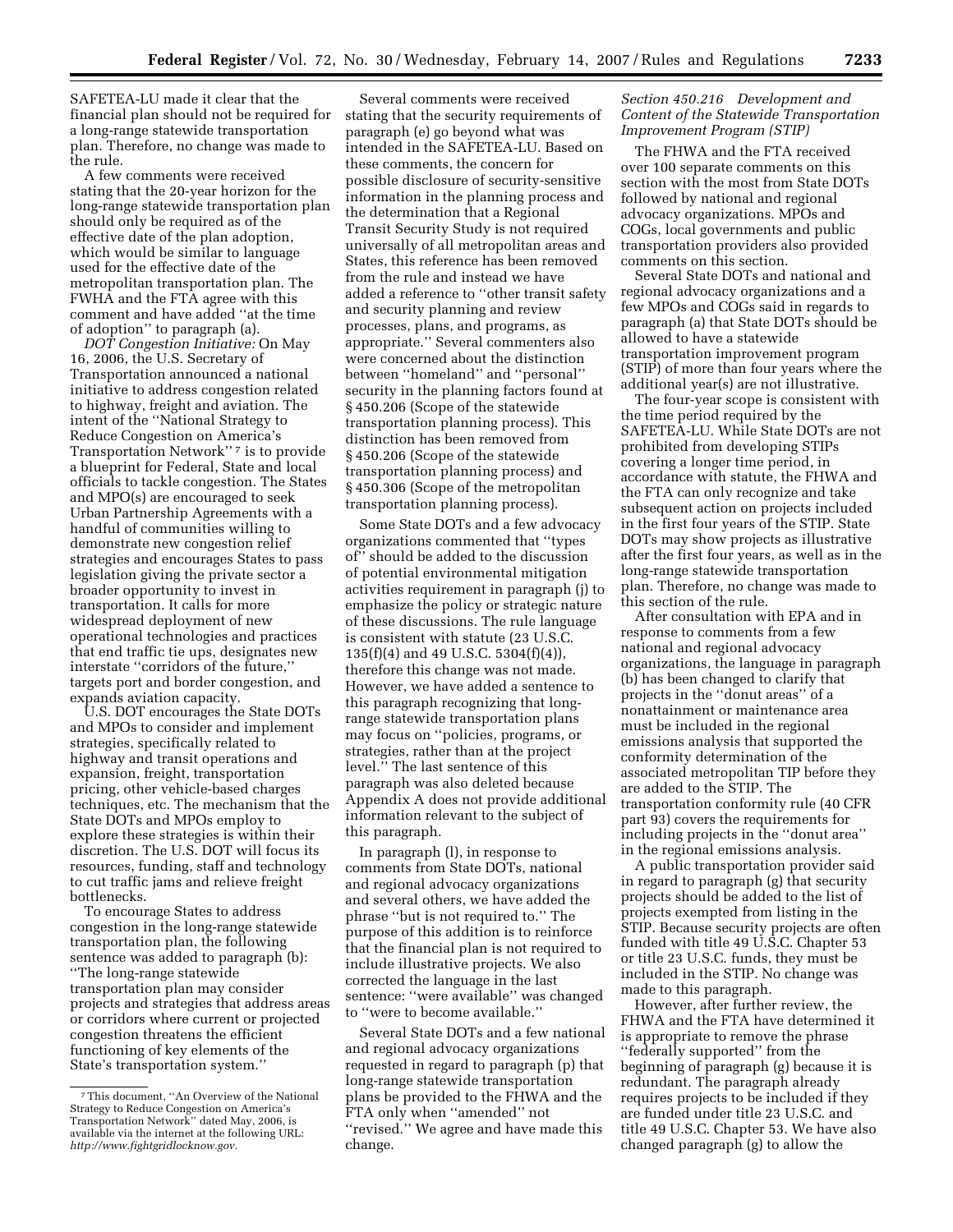inclusion of the exempted projects, but do not require that they be included. Further, we have added ''Safety projects funded under 23 U.S.C. 402'' to paragraph (g)(1) to be consistent with the October 1993 planning rule.

When proposing Appendix B to the rule, the FHWA and the FTA intended to raise the level of awareness and importance in developing fiscally constrained transportation plans, TIPs, and STIPs to States, MPOs, and public transportation operators. Since its introduction under the Intermodal Surface Transportation Efficiency Act of 1991 (ISTEA) (Pub. L. 102–240), fiscal constraint has remained a prominent aspect of transportation plan and program development, carrying through to the TEA–21 and now to the SAFETEA–LU. The FHWA and the FTA acknowledge that Appendix B contains a combination of guidance, amplifying information and additional criteria. Given the level of controversy regarding Appendix B, it has been removed from the rule. Therefore, the sentence referencing Appendix B in paragraph (l) has been deleted.

Many State DOTs and several national and regional advocacy organizations commented in regard to paragraph (h), that they should not have to demonstrate financial constraint for projects included in the STIP funded with non-FHWA and non-FTA funds. However, this requirement is consistent with and carries forward the requirement that was implemented with the October 1993 planning rule. In addition, for informational purposes and air quality analysis in nonattainment and maintenance areas, regionally significant non-Federal projects shall be included in the STIP. Therefore, the FHWA and the FTA have retained this portion of paragraph (h). We have, however, simplified the paragraph slightly to combine the last two sentences.

Most State DOTs and national and regional advocacy organizations that commented on this section, recommended in regards to paragraph (i) that after the first year of the STIP, only the ''likely'' or ''possible'' (rather than ''proposed'') categories of funds should be identified by source and year. The FHWA and the FTA agree with this suggestion, with the exception of projects in nonattainment and maintenance areas for which funding in the first two years must be available or committed. Paragraph (i)(3) has been changed to specifically reference the amount of ''Federal funds'' proposed to be obligated and to identify separate standards for the first year and for the subsequent years of the STIP.

One of the features of Appendix B that the FHWA and the FTA find merits inclusion in the rule is ''year of expenditure dollars.'' The following has been added to paragraph (l): ''Revenue and cost estimates for the STIP must use an inflation rate(s) to reflect 'year of expenditure dollars,' based on reasonable financial principles and information, developed cooperatively by the State, MPOs, and public transportation operators.'' This language expresses the desire of the FHWA and the FTA for revenue and cost estimates to be reflected in ''year of expenditure dollars.'' We recognize that it might take some time for State DOTs and MPOs to convert their metropolitan transportation plans, STIPs and TIPs to reflect this requirement. Therefore, we will allow a grace period until December 11, 2007, during which time State DOTs and MPOs may reflect revenue and cost estimates in ''constant dollars.'' After December 11, 2007, revenues and cost estimates must use ''year of expenditure'' dollars. This requirement is consistent with the January 27, 2006, document ''Interim FHWA Major Project Guidance.'' 8 Please see the responses to the comments on Appendix B to the NPRM for additional background information and explanation. In addition, to reinforce that the financial plan is not required to include illustrative projects, we have added the phrase ''but is not required to'' to this paragraph. Finally, we have deleted the reference to Appendix B in this paragraph because Appendix B is not included as part of this rule.

Regarding paragraph (m), many State DOTs, national and regional advocacy organizations and a few MPOs and COGs questioned having to demonstrate their ability to adequately operate and maintain the entire transportation system. The FHWA and the FTA have revised paragraph (m) to delete the phrase ''while the entire transportation system is being adequately operated and maintained.'' Instead, we have added ''while federally-supported facilities are being adequately operated and maintained.'' Further, as discussed in the response to the comments on Appendix B, we have added to this paragraph: ''For purposes of transportation operations and maintenance, the STIP shall include financial information containing system-level estimates of costs and

revenue sources reasonably expected to be available to adequately operate and maintain Federal-aid highways (as defined by 23 U.S.C. 101(a)(5)) and public transportation (as defined by title 49 U.S.C. Chapter 53).''

Many State DOTs and several national and regional advocacy organizations said regarding paragraph (m) that State DOTs should not have to demonstrate financial constraint in the STIP by year or by source of funding. Based on nearly 13 years of implementing this requirement, the FHWA and the FTA consider demonstrating funding by year necessary for decision-makers and the public to have confidence in the STIP as financially constrained. This change was not made. The specific reference to ''by source'' has been removed. However, the requirement for State DOTs to identify strategies for ensuring the availability of any proposed funding sources is retained. Please see the responses to the comments on Appendix B for additional background information and explanation as to why we have included this language in § 450.216.

After further review, the FHWA and the FTA determined that paragraph (n) is redundant. The same information is included in paragraph (b). Therefore, paragraph (n) was removed.

One State DOT and one local agency said that the regulation should include language emphasizing and expanding bicycle and pedestrian program guidance. The FHWA and the FTA find that the language in the guidance documents issued by the FHWA and the FTA on February 6, 2006,<br>9 is sufficient to address bicycle and pedestrian needs without being raised to the level of regulatory language.

Many State DOTs and national and regional advocacy organizations that provided comments on this section said in regards to paragraph (o) (now paragraph (n)), that all changes that affect fiscal constraint should not require an amendment. We have slightly modified the paragraph to remove ''all'' from the last sentence, but note that this change does not remove the requirement that any change that affects fiscal constraint requires an amendment. By definition, an amendment is ''a revision that requires public review and comment, redemonstration of fiscal constraint, or a conformity determination (for 'non-exempt' projects in nonattainment and maintenance areas). (See § 450.104 (Definitions)).

<sup>8</sup>This document, ''Interim FHWA Major Project Guidance,'' dated January 27, 2006, is available via the internet at the following URL: *http:// www.fhwa.dot.gov/programadmin/mega/ 012706.cfm.* 

<sup>9</sup>The guidance memo entitled ''Flexible Funding for Highway and Transit and Funding for Bicycle and Pedestrian Programs,'' dated February 6, 2006, is available via the internet at the following URL: *http://www.fhwa.dot.gov/hep/flexfund.htm.*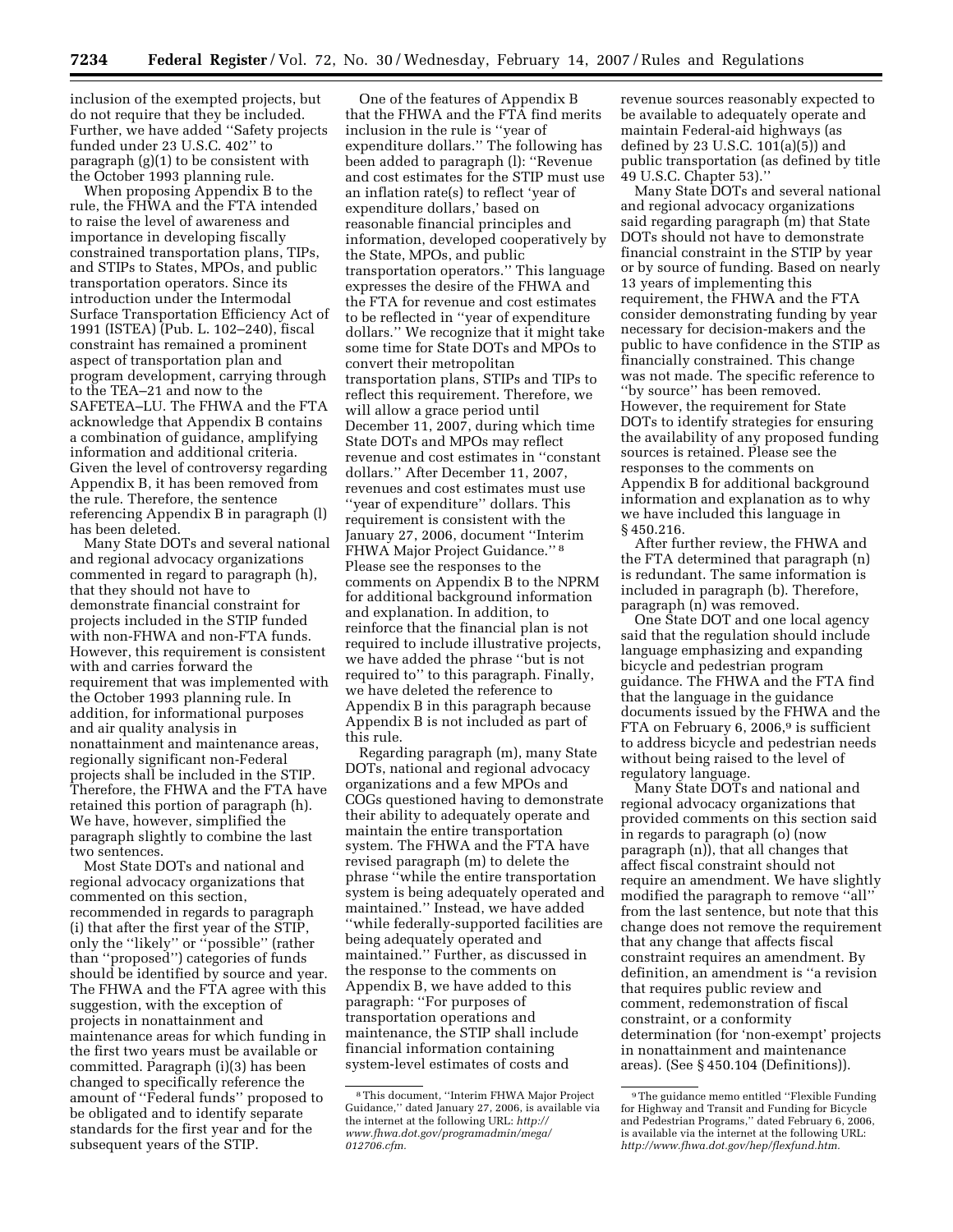The FHWA and the FTA note that nearly all comments on § 450.324 (Development and content of the transportation improvement program (TIP)) regarding the question posed in the preamble of the NPRM ''whether the FHWA and the FTA should require MPOs submitting TIP amendments to demonstrate that funds are 'available or committed' for projects identified in the TIP in the year the TIP amendment is submitted and the following year'' opposed a change. Almost all commenters mentioned that such a change would require reviewing the financial assumptions for the entire program, thereby causing an undue burden. Commenters suggested showing financial constraint only for the incremental change. The same question was posed in this section of the NPRM. Although commenters did not respond to the question in comments on this section, based on the comments on § 450.324 no change was made to the rule. However, the FHWA and the FTA are concerned for the potential impact of individual amendments on the funding commitments and schedules for the other projects in the STIP. For this reason, the financial constraint determination occasioned by the STIP amendment will necessitate review of all projects and revenue sources in the STIP. The FHWA and the FTA will address any concerns on this issue through subsequent guidance.

Many State DOTs, MPOs and COGs as well as some national and regional advocacy organizations and a few public transportation providers and local government agencies asked for clarification on fiscal constraint if the financial situation in the State or metropolitan region changes. The FHWA and the FTA have added a new paragraph (o) to clarify that where a revenue source is removed or substantially reduced after the FHWA and the FTA find a STIP to be fiscally constrained, the FHWA and the FTA will not withdraw its determination of fiscal constraint but that the FHWA and the FTA will not act on an updated or amended STIP which does not reflect the changed revenue situation.

#### *Section 450.218 Self-Certification, Federal Findings, and Federal Approvals*

The docket included about 20 documents that contained approximately 30 comments on this section with about one-half from State DOTs, one-quarter from national and regional advocacy organizations, and the rest from MPOs and COGs, and city/ county governments.

Several comments were made under this section that should have referenced 450.220(e) and the question posed in the preamble to the NPRM ''whether States should be required to prepare an 'agreed to' list of projects at the beginning of each of the four years in the STIP, rather than only the first year and whether a STIP amendment should be required to move projects between years in the STIP if an 'agreed to' list is required for each year.'' These comments have been reflected in the discussion of and final language for § 450.220(e).

Many commenters, including almost all State DOTs, in regards to paragraph (a), asserted their belief that the October 1993 planning rule requires joint FHWA and FTA approval of STIP amendments only ''as necessary'' so that, in most cases, either the FHWA or the FTA could approve the amendment. This is not the case. The October 1993 planning rule at 23 CFR 450.220(a) did require joint approval for all new STIPs and STIP amendments ''as necessary.'' The FHWA and the FTA have reviewed this requirement and determined that joint approval remains necessary. However, we note that through the internal Planning Collaboration Initiative, the FHWA and the FTA have developed a number of streamlined internal processes and agreements to expedite review and approval of STIP amendments. Based on these agreements and experience with the current regulation, we do not believe requiring joint approval will slow down the approval process or impose new workloads on the FHWA and the FTA. Joint approval of STIP amendments is necessary as part of our stewardship and oversight responsibility.

We have clarified paragraph (a) to specifically state that ''STIP amendments shall also be submitted to the FHWA and the FTA for joint approval'' and that ''at the time the entire STIP or STIP amendment is submitted,'' the State shall certify the planning process is being carried out in accordance with requirements.

After further review of this section, the FHWA and the FTA have updated the list of applicable requirements in paragraph (a). Reference to ''23 CFR parts 200 and 300 have been removed'' from paragraph (a)(2). Instead, a more specific reference to ''23 CFR part 230, regarding implementation of an equal employment opportunity program on Federal and Federal-aid highway construction contracts'' was added as paragraph (a)(5). This is the specific portion of 23 CFR parts 200 and 300 that needs to be reviewed and is not related to Title VI of the Civil Rights Act of 1964 in paragraph (a)(2). In addition, we

have added a new paragraph (a)(3) ''49 U.S.C. 5332, prohibiting discrimination on the basis of race, color, creed, national origin, sex, or age in employment or business opportunity.'' Upon further review of this section, the FHWA and the FTA determined that 49 U.S.C. 5332 should be included in this list of requirements.

Several comments to the docket expressed concern regarding the need for approval of the STIP when submitted to the FHWA and the FTA. While we still require joint approval, we have revised paragraph (b) to delete the proposed time frames of ''every four years'' or ''at the time the amended STIP is submitted.'' We will also make a joint finding on the ''STIP,'' rather than ''the projects in the STIP.''

Some commenters raised questions regarding the authority in paragraph (c) for the FHWA and the FTA approval of a STIP to continue for up to 180 days under extenuating circumstances even though a State has missed the deadline for its four-year update. Several comments suggested that the 180 calendar day limit for STIP extensions should be expanded and most supported not putting any time limit on the STIP extension period. At the same time, some national and regional advocacy organizations opposed allowing any STIP extensions. This provision has been in the planning regulations since the original rule relating to STIPs was adopted in October 1993, following the enactment of the ISTEA. Although the statute specifies that STIPs shall be updated every four years, Congress did not specify any consequences of missing this deadline by failing to complete the update within the specified period. Because Congress was silent on the consequences of the failure to update the STIP within the four-year period, the FHWA and the FTA have some latitude in interpreting Congress' intent. This discretion is further manifested in the statute by the fact that the FHWA and the FTA are given responsibility to approve the STIP (23 U.S.C. 135(g)(6) and 49 U.S.C. 5304(g)(6)). Since the October 1993 planning rule, the FHWA and the FTA have interpreted the update requirement strictly, believing that Congress intended the process to work on a regular cycle, and that regular updates were essential to the viability of the transportation planning process. Therefore, we have concluded that approval of the STIP should only continue past the update time period specified in statute when there are extenuating circumstances beyond the control of the State DOT that causes it to miss its update deadline.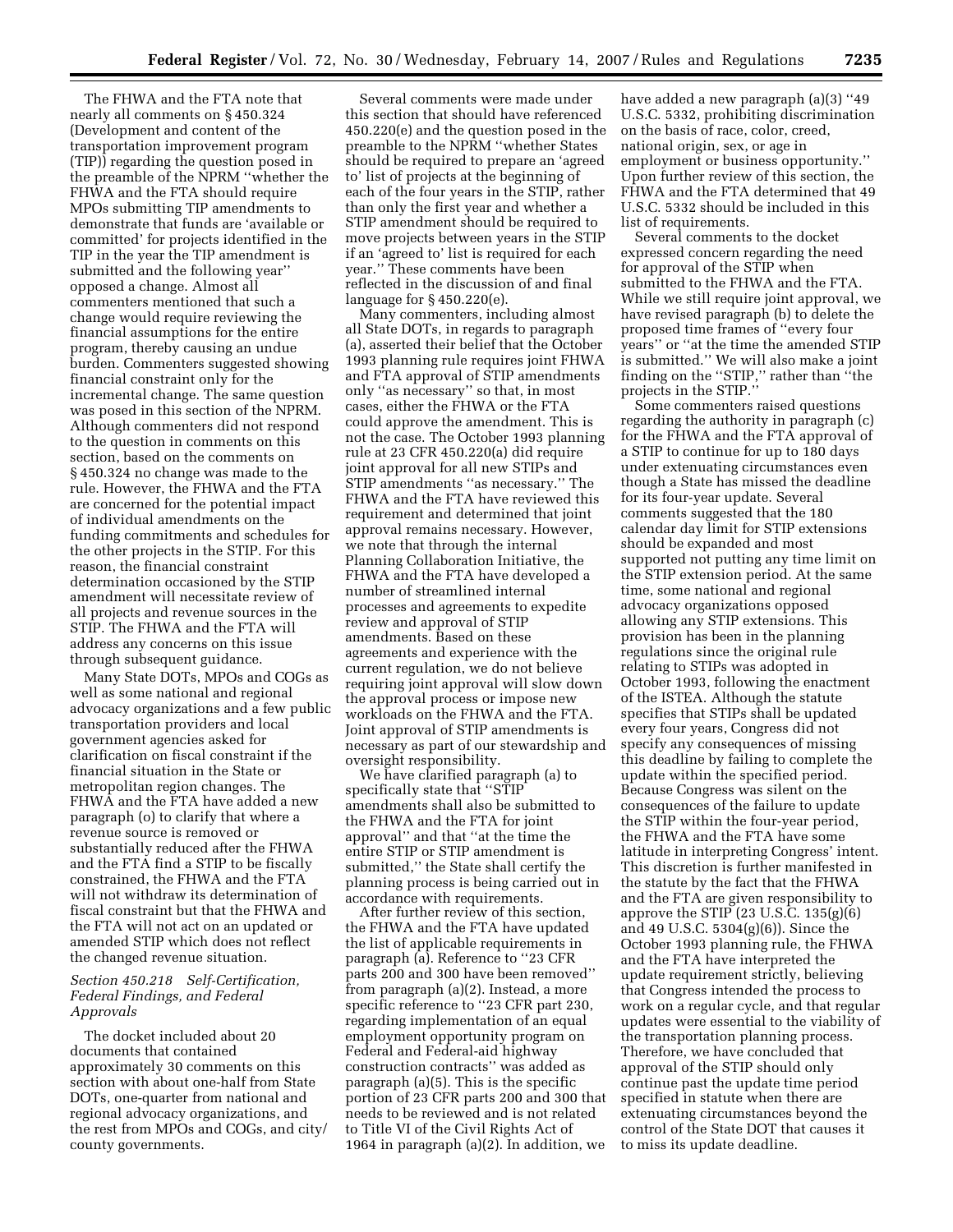Examples of extenuating circumstances include (but are not limited to): (a) late action by the Governor or State legislature on revenue that was reasonably expected to be available for transportation projects in the STIP, whereby instances have occurred when the STIP was nearing the completion of the update process (public review and comments had been received), but just before adoption the funding was severely restricted, thus a new update process (based on new fiscal constraint reality) needed to be commenced; or (b) disasters, both natural and man-made, have caused States to divert both funding and staff resources away from the STIP update process.

Further, the FHWA and the FTA believe that such an approval cannot extend indefinitely, but only be of limited duration (i.e., 180 calendar days). Therefore, we have retained the provision in paragraph (c) for an extension of the STIP update under extenuating circumstances. However, paragraph (c) has been slightly modified to clarify that, while the FHWA and the FTA approval may continue for a limited period of time based on extenuating circumstances, the statutory deadline for the update has not been changed. We have also clarified that the 180-day period refers to ''calendar days.''

Many comments were received questioning why the existing flexibility to maintain or establish operations for highway operating assistance was eliminated here and in § 450.328 (TIP actions by the FHWA and the FTA). This was an erroneous omission in the NPRM and the language has been restored to correct this error.

A small number of national and regional advocacy organizations expressed concern that the rule does not provide enough detail on the standards that the FHWA, the FTA and State DOTs should apply in making a statewide planning finding. We believe that the entire context of the rule and of the statute sufficiently identify the criteria to be used in making a finding that the transportation planning process meets or substantially meets these requirements. We do not believe additional detail is required in the rule. However, if necessary, the FHWA and the FTA will provide non-regulatory guidance, training and technical assistance.

#### *Section 450.220 Project Selection From the STIP*

The docket included 20 documents that contained about 20 comments on this section. The majority of the

comments were from State DOTs. MPOs and COGs, as well as transit agencies, city/county governments, and national and regional advocacy groups, also provided comments.

All of the comments pertained to the two questions posed in the preamble to the NPRM: ''whether States should be required to prepare an 'agreed to' list of projects at the beginning of each of the four years in the STIP, rather than only the first year'' and ''whether a STIP amendment should be required to move projects between years in the STIP, if an 'agreed to' list is required for each year.'' Predominantly, comments asserted that requiring a State DOT or MPO to submit an agreed-to list at the beginning of each of the four years of the TIP/STIP or requiring an amendment to move projects between years in the STIP unnecessarily limited flexibility and thus should not be a requirement. The FHWA and the FTA agree with the majority of the comments. Therefore, no change was made to the rule language.

We have clarified paragraph (b) to indicate that project selection shall be made according to procedures provided in § 450.330 (Project Selection From the TIP).

## *Section 450.222 Applicability of NEPA to Statewide Transportation Plans and Programs*

The docket includes very few comments on this section. One concern expressed is that this section or Appendix A would make planning reviewable under NEPA. The purpose of this section, however, is to reiterate the statutory provisions that clearly say that the statewide transportation planning process decisions are not subject to review under NEPA. We have changed this section to mirror the language in 23 U.S.C. 135(j) and 49 U.S.C. 5304(j).

## *Section 450.224 Phase-In of New Requirements*

The docket included 30 documents that contained almost 100 comments on this section with about half from State DOTs, one-fifth from national and regional advocacy organizations, onefifth from MPOs and COGs, and the rest from city/county/State agencies.

All comments received indicated that it will be difficult to meet the SAFETEA–LU July 1, 2007, deadline. Subsequent to the preparation of the proposed rule, but prior to its publication, the FHWA and the FTA disseminated additional guidance regarding the phase-in requirements on May 2, 2006.10 Many of the comments

to the docket addressed issues that were clarified in our May 2, 2006, guidance. The provisions of the guidance have been incorporated into the regulation. Specifically, we have clarified that longrange statewide transportation plans and STIPs adopted and approved prior to July 1, 2007, may be developed using the TEA–21 requirements or the provisions and requirements of this part.

We have also clarified, in paragraph (a), what actions may be taken prior to July 1, 2007, on long-range statewide transportation plans and STIPs.

One MPO, half of the national and regional advocacy organizations and a quarter of the State DOTs commented that the regulations should clearly state that partial STIP approvals are allowable if one MPO or region is not SAFETEA–LU compliant. Because the regulation already allows for approval of partial STIPs (see  $\S 450.218(b)(1)(iii)$ ), no change was made to the regulation. Approval of partial STIPs is acceptable, primarily when difficulties are encountered in cooperatively developing the STIP portion for a particular metropolitan area or for a Federal Lands agency. If an MPO is able to produce a TIP that is SAFETEA–LU compliant, the Federal action would be to amend that TIP into the STIP, making the portion of the STIP that covers that region SAFETEA–LU compliant.

Most of the national and regional advocacy organizations and most of the State DOTs commented that the deadline for transportation plan, STIP and TIP action should apply to State/ MPO approval action rather than the FHWA/FTA conformity finding. The FHWA and the FTA issued guidance on ''Clarification of Plan Requirements in Nonattainment and Maintenance Areas'' on May 25, 2001.11 Since the FHWA and the FTA do not determine conformity of STIPs, we are revising this section to eliminate conformity determinations. However, the rest of the rule language is consistent with current practice, and therefore, no other change was made.

Most of the commenters stated that 23 U.S.C. 135(b) requires only ''updates'' to reflect changes required by SAFETEA– LU after July 1, 2007, not ''amendments.'' The comments noted that requiring a STIP re-adoption for minor amendments would be a

<sup>10</sup>This guidance document, ''SAFETEA–LU Deadline for New Planning Requirements'', dated

May 2, 2006, is available on the following URL: *http://www.fhwa.dot.gov/hep/plandeadline.htm*.

<sup>11</sup>This guidance document, ''Clarification of Plan Requirements in Nonattainment and Maintenance Areas,'' dated May 25, 2001, can be found via the internet at the following URL: *http:// www.fhwa.dot.gov/environment/conformity/ planup*\_*m.htm*.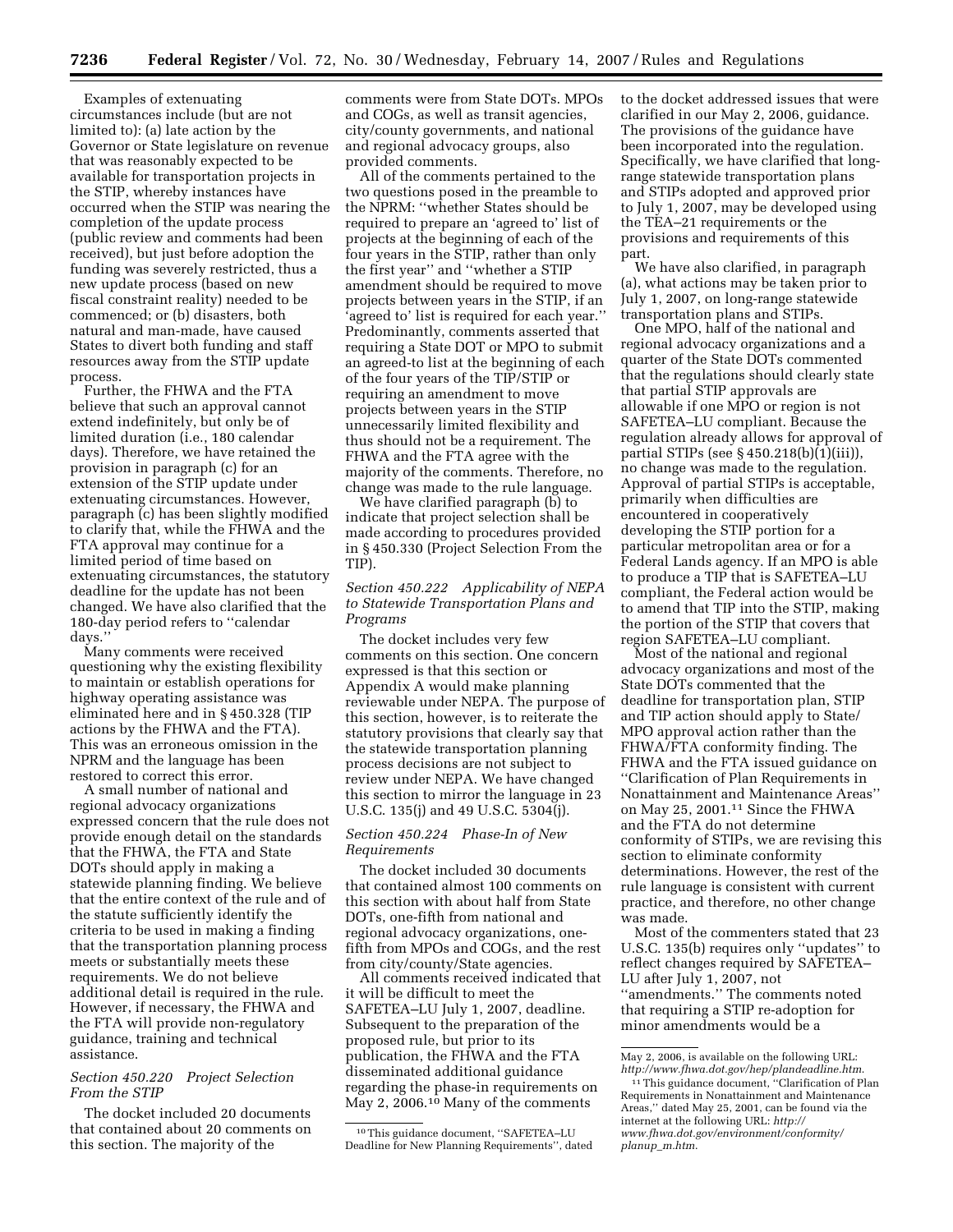substantial burden and is a stricter interpretation of the statute than Congress intended. Prior to the adoption of this rule, there has not been an accepted definition of or distinction between the terms ''update'' or ''amendment.'' As established in Section 450.104 (Definitions) of this rule, the FHWA and the FTA consider an amendment to the STIP to be a major change to the transportation plan or program. The FHWA and the FTA believe that any major change to the transportation plan or program, whether called an ''amendment'' or an ''update'' under this regulation, is considered for this purpose an ''update'' as referenced in 23 U.S.C. 135(b). However, an ''administrative modification'' would not be covered by this requirement. This rule clarifies the definition of these terms for the future.

One national and regional advocacy organization stated that Congress specified that the SAFETEA–LU phasein period should begin on July 1, 2007, not be completed by that date. The FHWA and the FTA believe that this is an incorrect interpretation of the statute. The FHWA and the FTA agree that administrative modifications can be made to STIPs after July 1, 2007, but amendments or revisions that would add or delete a major new project to a TIP, STIP, or transportation plan would not be acceptable after July 1, 2007, in the absence of meeting the provisions and requirements of this part. This information has been included in paragraph (c).

## **Subpart C—Metropolitan Transportation Planning and Programming**

#### *Section 450.300 Purpose*

No comments were received on this section and no changes were made.

#### *Section 450.302 Applicability*

No comments were received on this section and no changes were made.

#### *Section 450.304 Definitions*

No comments were received on this section and no changes were made.

## *Section 450.306 Scope of the Metropolitan Transportation Planning Process*

The docket included about 80 separate comments on this section with almost half from MPOs and COGs. Several national and regional advocacy organizations also commented on this section. Most of the remaining comments came from State DOTs and transit agencies. City/county governments and others also commented on this section.

In comments on this section and § 450.206 (Scope of the statewide transportation planning process), many MPOs and COGs, some national and regional advocacy organizations and a few State DOTs noted that paragraph (a)(3) embellished the statutory language for the ''security'' planning factor. Organizations that commented on this issue were concerned that the expanded language would require State DOTs and MPOs to go far beyond their traditional responsibilities in planning and developing transportation projects, which was not intended by the SAFETEA–LU. The FHWA and the FTA agree and have revised the language in paragraph (a)(3) to match the language in the statute.

After further review, the FHWA and the FTA have changed the word ''should'' to ''shall'' in paragraph (b) to be consistent with statutory language in 23 U.S.C. 134(h)(1) and 49 U.S.C. 5303(h)(1).

Most of the State DOTs and several of the national and regional advocacy organizations that commented on similar text in § 450.206 (Scope of the statewide transportation planning process) said that the text in paragraph (b) of that section should be revised to be similar to the text in the October 1993 planning rule acknowledging that the degree of consideration will reflect the scales and complexity of issues within the State. The FHWA and the FTA agree with those comments and revised this section, as well, to be consistent. We have included the language from the October 1993 planning rule with one change. The phrase ''transportation problems'' was changed to ''transportation system development.''

After further review, we have clarified paragraph (c) to mirror the language in 23 U.S.C. 134(h)(2) and 49 U.S.C. 5303(h)(2). The paragraph now specifically refers to ''any court under title 23 U.S.C., 49 U.S.C. Chapter 53, subchapter II of title 5 U.S.C. Chapter 5, or title 5 U.S.C. Chapter 7.''

Some MPOs and COGs and a few national and regional advocacy organizations asked for clarification on the meaning of asset management principles and information on how to link them to performance measures. The FHWA and the FTA have changed ''are encouraged to'' to ''may'' in paragraph (e) to provide additional flexibility for MPOs, State DOTs, and public transportation operators to apply asset management principles appropriate to their individual context. If necessary, the FHWA and the FTA will provide additional non-regulatory guidance, training and technical assistance.

Many of the State DOTs and a few of the national and regional advocacy organizations that provided comments on this topic said the text in paragraph (f) went beyond statutory requirements. The FHWA and the FTA agree with these comments and revised the rule accordingly by adding ''to the maximum extent practicable'' in paragraph (f).

Most transit agencies, several State DOTs, MPOs and COGs, and others provided comments on the requirement in paragraph (g) for the metropolitan transportation planning process to be consistent with the development of coordinated public transit-human services transportation plans. In general, commenters requested additional information on the plans, who was responsible for developing the plans and how they were to be consistent. Some commenters recommended removing the requirement entirely.

Communities have broad flexibility in determining the roles and responsibilities in this area, including selecting the organization charged with developing the coordinated public transit-human services transportation plan. The FHWA and the FTA encourage review of the proposed FTA Circulars for implementing the 49 U.S.C. 5310, 5316, and 5317 programs (New Freedom Program Guidance, The Job Access And Reverse Commute (JARC) Program, Elderly Individuals and Individuals With Disabilities Program), published on September 6, 2006.12 Consistency between public transithuman services planning and the metropolitan transportation planning process is required. The provisions for promoting consistency between the planning processes were revised to clarify and add flexibility. In order to receive funding in title 49 U.S.C. Chapter 53, projects from the coordinated public transit-human services transportation plans must be incorporated into the metropolitan transportation plan, TIP and STIP. And, in areas with a population greater than 200,000, solicitation of projects for implementation from the public transithuman services transportation plan must be done in cooperation with the MPO.

Several transit agencies and a few State DOTs and others suggested deleting the portion of paragraph (h)

<sup>12</sup>These documents, ''Elderly Individuals and Individuals With Disabilities, Job Access and Reverse Commute, and New Freedom Programs: Coordinated Planning Guidance for FY 2007 and Proposed Circulars'' was published September 6, 2006, and are available via the internet at the following URLs: *http://www.fta.dot.gov/ publications/publications*\_*5607.html* or *http://a257. g.akamaitech.net/7/257/2422/01jan20061800/ edocket.access.gpo.gov/2006/pdf/E6–14733.pdf*.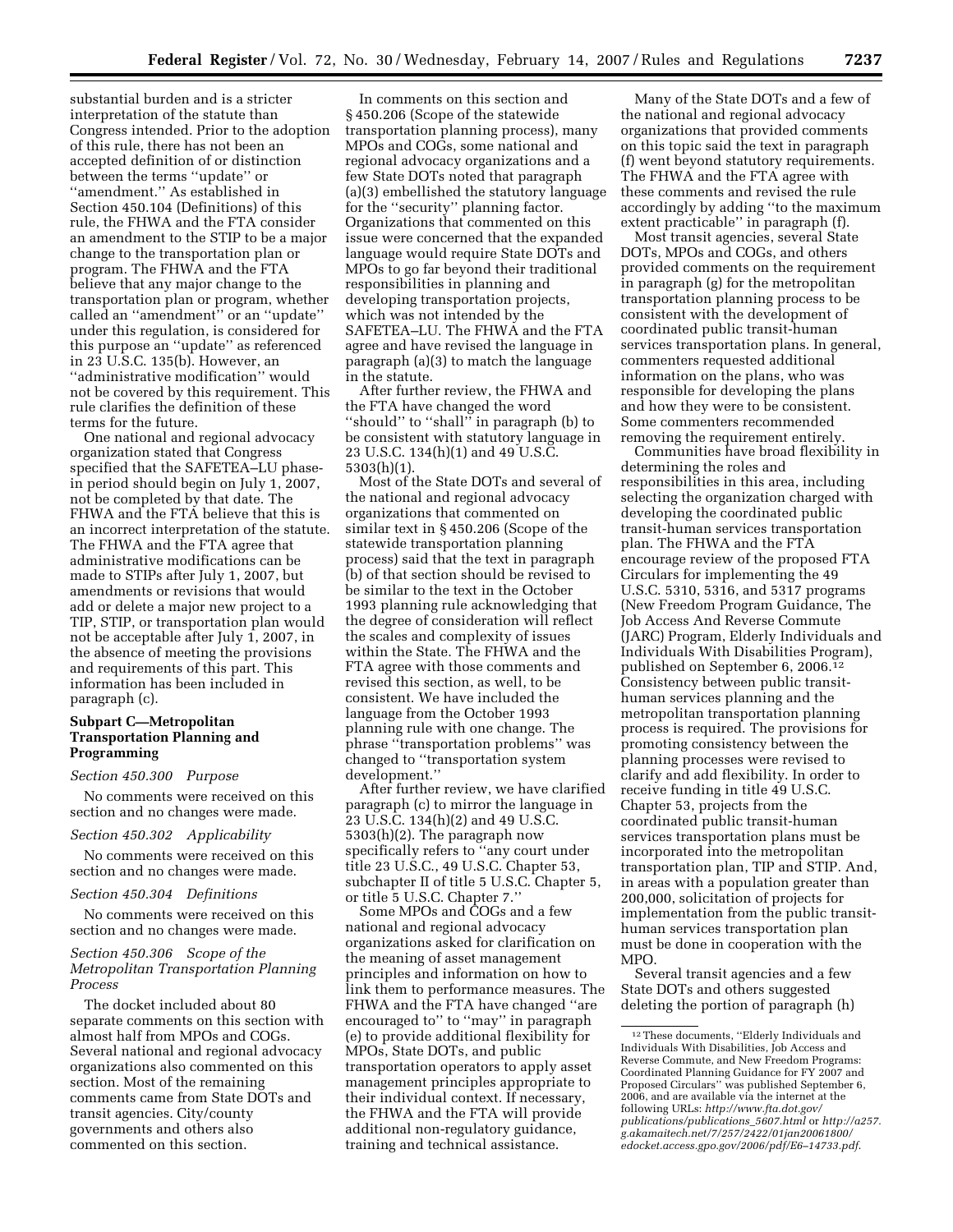related to Regional Transit Security Strategies (RTSS) due to the confidential nature of these plans. Reference to the RTSS was removed from paragraph (h). Instead, we have added a reference to ''other transit safety and security planning and review processes, plans, and programs, as appropriate.''

## *Section 450.308 Funding for Transportation Planning and Unified Planning Work Programs*

There were a few comments on this section from MPOs and COGs. Those that commented on this section supported the flexibility provided in paragraph (d) and several requested clarification on issues such as the definition of ''MPO staff,'' and different processes expected of non-TMA and TMA MPOs. If necessary, the FHWA and the FTA will provide additional clarification through development of technical reports or guidance; however we did not make any changes to this section.

## *Section 450.310 Metropolitan Planning Organization Designation and Redesignation*

The docket included about 30 separate comments on this section with the most coming from national and regional advocacy organizations. Most of the remaining comments came from State DOTs, MPOs and COGs. Local agencies also commented on this section.

Several of the MPOs and COGs and national and regional advocacy organizations that provided comments on this section worried that the Census' continuous sample American Community Survey (ACS) would change the official populations in urbanized areas more often than once a decade, and recommended that paragraph (a) should specifically state that urbanized area populations be based only on each decennial Census. The Census Bureau historically has identified and defined the boundaries and official population of urbanized areas only in conjunction with each decennial Census. This practice will not change as a result of the ACS. The ACS is collected in a nationwide sample of households, and does not constitute a full enumeration of the U. S. population. Consequently, it does not provide the necessary basis for adjusting the boundaries of an urbanized area or revising its total population. Moreover, changing this paragraph would preclude the option for a fast growing urban area to request (and pay for conducting) a special middecade Census for the purpose of determining whether its population increased beyond the threshold for

designation as an MPO or TMA. While this has been done infrequently in the past, the FHWA and the FTA do not want to prohibit this option. Therefore, no change was made to this paragraph.

A few national and regional advocacy organizations and State DOTs had comments on paragraph (c), ranging from deleting language that they said went beyond statute to clarifying the phrase ''to the extent possible'' to including the public in designation. The language in this paragraph was carried forward from the October 1993 planning rule. However, the FHWA and the FTA agree that the implied regulatory standing was unclear. This paragraph has been changed to mirror the language in 23 U.S.C. 134(f)(2) and 49 U.S.C. 5303(f)(2). The intent of this paragraph is to encourage States to enact legislation that gives MPOs specific authority to carry out transportation planning for the entire metropolitan planning area they serve. Without such enabling legislation, MPOs may lack the necessary leverage to effectively coordinate transportation projects across local jurisdictions.

A national and regional advocacy organization suggested language be added to paragraph (d) to encourage broad representation, especially from public transportation operators, on MPO policy boards. The statute (23 U.S.C.  $134(d)(2)(B)$  and 49 U.S.C. 5303(d)(2)(B)) explicitly provides for public transportation agencies to be included on policy boards. To clarify this issue, paragraph (d) has been changed to better reflect the language in the statute. Further, we have added language to the rule to encourage MPOs to increase the representation of local elected officials and public transportation agencies on their policy boards, subject to the requirements of paragraph (k) of this section.

After further review, we have changed the language in paragraph (e) from ''should'' to ''shall'' to be consistent with statute (23 U.S.C. 134(d)(1) and 49 U.S.C. 5303(d)(1)).

A question was asked about the purpose of paragraph (f). This is not a new paragraph. In fact, it first appears in Federal statute (23 U.S.C.  $134(d)(3)$ and 49 U.S.C. 5303(d)(3)) as a means of ''grandfathering'' in those multimodal transportation agencies that were in existence at the time of enactment of ISTEA, which were serving many of the functions of an MPO. This paragraph continues to appear in the SAFETEA– LU (23 U.S.C. 134(d)(3) and 49 U.S.C. 5303(d)(3), but was not explicitly included in past versions of the metropolitan transportation planning regulations. The FHWA and the FTA

agree that it is no longer necessary and have removed it from the rule. Most agencies covered by the provisions of 23 U.S.C. 134(d)(3) and 49 U.S.C. 5303(d)(3) have already been officially designated as an MPO, and this option still will have the force of law in the statute.

Some commenters suggested that paragraph (g) (now paragraph (f)) should allow MPOs to use non-profit organizations for staff work. This paragraph brings forward the language from the October 1993 planning rule. Nothing in this paragraph prohibits an MPO from using the staff resources of other agencies, non-profit organizations, or contractors to carry out selected elements of the metropolitan planning process. However, to clarify this issue, we have added ''non-profit organizations, or contractors'' to this paragraph.

A few MPOs recommended deleting ''current MPO board members'' as one definition for units of general purpose local government from paragraph (k) (now paragraph (j)). The FHWA and the FTA agree that allowing the option of ''local elected officials currently serving on the MPO'' to represent all units of general purpose local government for the purposes of redesignation could result in unintended problems. The FHWA and the FTA have deleted ''local elected officials currently serving on the MPO'' from this paragraph and moved the remaining text into the body of paragraph (j).

Many of the State DOTs and a few of the national and regional advocacy organizations and MPOs and COGs that commented on this section had specific comments on paragraph (l) (now paragraph (k)) saying that the paragraph goes beyond statutory requirements and should be deleted and requesting clarification and minor word changes. The intent of this paragraph is that while an MPO may identify the need for redesignation, actual redesignation must be carried out in accordance with statutory redesignation procedures. The FHWA and the FTA have added language to this paragraph to clarify that redesignation is in accordance with the provisions of this section (§ 450.310). We have also modified paragraph (m) (now paragraph (l)) to reference the substantial change discussion in paragraph (k).

The docket contained a comment in regards to paragraph (l) (now paragraph (k)) that § 4404 of the SAFETEA–LU provides specific designation and redesignation authority for the States of Alaska and Hawaii. Because § 4404 of the SAFETEA–LU does not apply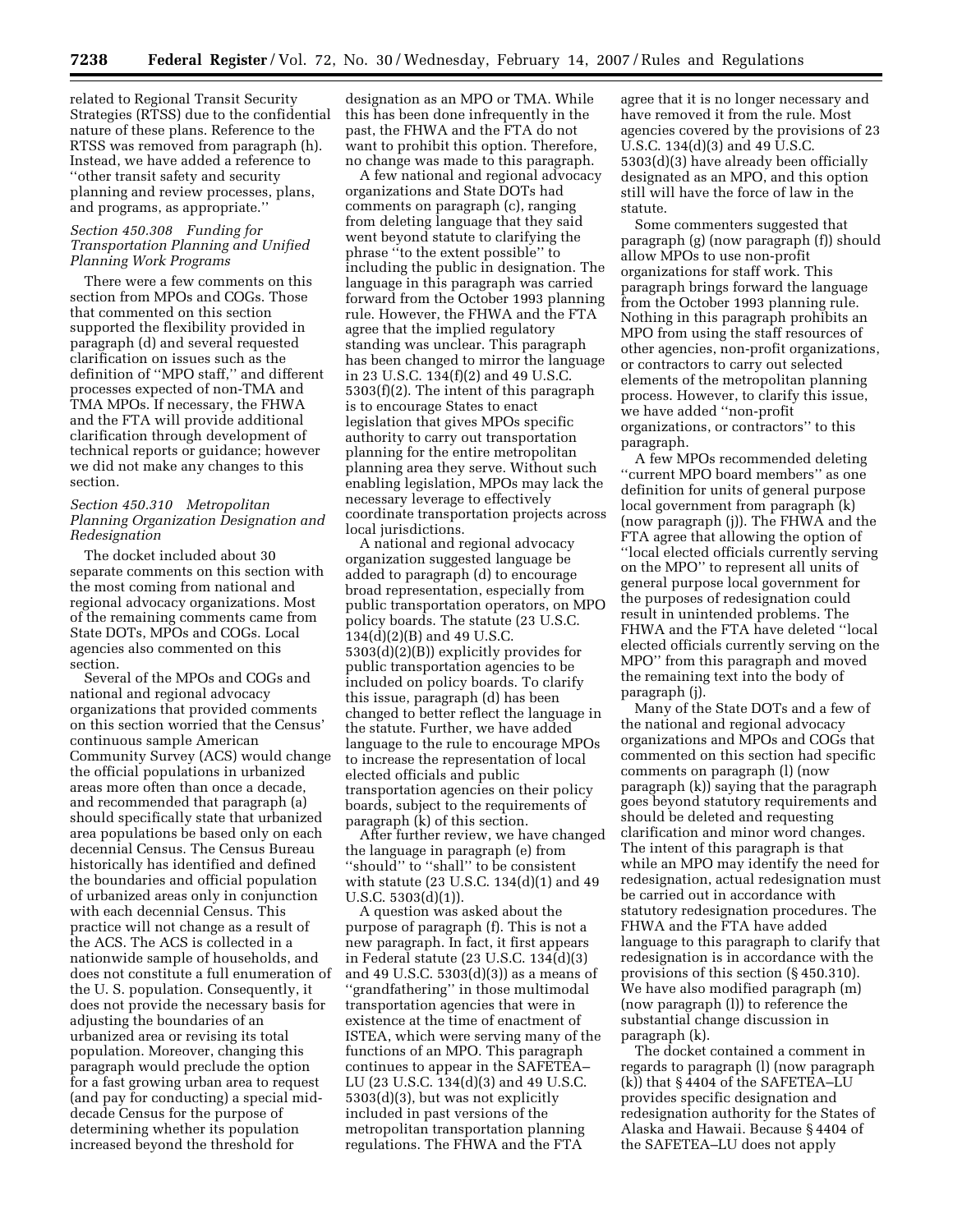universally to all MPOs, it is not included in the rule.

## *Section 450.312 Metropolitan Planning Area Boundaries*

The docket included a few comments on this section with the most coming from MPOs and COGs and the remaining comments from State DOTs and national and regional advocacy organizations. Several of the comments provided general support for this section of the planning rule as written.

A few of the comments related to paragraph (b) and asked for minor text changes or clarification on how the section may limit flexibility. The FHWA and the FTA revised the paragraph to make it more consistent with statutory text and, thus, it should not limit flexibility beyond statutory requirements. We also added a reference to the requirements in § 450.310(b) to reiterate that the MPA boundary may be established to coincide only if there is agreement of the Governor and the affected MPO in the same manner as is required for designating an MPO in the first place.

One of the comments regarding paragraph (d) asked for clarification for requiring that the metropolitan planning area (MPA) boundary coincide with regional economic development or growth forecasting areas, in particular, for complex areas having multiple, noncoincident boundaries. This paragraph says that metropolitan planning boundaries ''may'' be established to coincide with regional economic and growth forecasting areas. This paragraph is permissive, not mandatory. Instead, this paragraph provides MPOs with the flexibility to allow their planning boundaries to coincide with other, established boundaries, but does not require them to do so. For clarification and simplicity, the word ''the'' was deleted from the beginning of this paragraph.

In response to comments on this section, we have also clarified paragraph (h) to indicate that all boundary adjustments that change the composition of the MPO may require redesignation of one or more such MPOs, rather than only boundary changes that ''significantly'' change the composition of the MPO.

#### *Section 450.314 Metropolitan Planning Agreements*

The docket included more than 70 comments on this section, with the most coming from State DOTs, followed by MPOs and COGs. The remaining comments were from national and regional advocacy organizations, local

agencies and public transportation providers.

Most of the State DOTs and MPOs, many of the national and regional advocacy organizations, and a few of the public transportation providers and local agencies that commented on paragraph (a) expressed concern about an unintended burden resulting from the requirements outlined in this paragraph and requested clarification. Some suggested text changes such as using the term ''memorandum of understanding'' in place of ''agreement.'' The MPO agreements are intended to document the cooperative arrangements among the various agency participants that participate in the metropolitan transportation planning process. The FHWA and the FTA encourage a single agreement. However, the rule language has been changed to reflect the option for multiple agreements. Removing the implied requirement for a single written agreement should allow many current planning agreements to satisfy the provisions of this paragraph provided they are written documents.

Many of the State DOTs that commented on this section said they find paragraph (a)(1) too prescriptive and redundant with requirements in other sections of the planning rule. On the other hand, several MPOs and COGs and national and regional advocacy organizations that provided comments on this section wrote to support the proposed rule language in this paragraph. The FHWA and the FTA believe the information in this paragraph is helpful to identify what shall be included in the written agreement(s). No change was made to this language, but it has been moved into the body of paragraph (a).

Many of the State DOTs that commented on this section said they found paragraph (a)(2) too prescriptive and redundant with requirements in other sections of the planning rule. Several MPOs and COGs and national and regional advocacy organizations said they would like clarification or minor text changes in this paragraph. A small number of MPOs and COGs and national and regional advocacy organizations that provided comments on this section wrote to support the proposed rule language in this paragraph. The FHWA and the FTA removed this paragraph from the final rule since the issues are adequately addressed in § 450.316 (Interested parties, participation, and consultation).

The docket includes a comment on this section objecting to the requirement in paragraph (f) that a planning agreement between two or more MPOs

serving part of a TMA shall address specific TMA requirements, such as the suballocation of Surface Transportation Program (STP) funds. The FHWA and the FTA revised the final rule to clarify that the entire adjacent urbanized area does not need to be treated as a TMA. However, a written agreement shall be established between the MPOs with MPA boundaries including a portion of the TMA, which clearly identifies the roles and responsibilities of each MPO in meeting specific TMA requirements (e.g. congestion management process, STP funds suballocated to the urbanized area over 200,000 population, and project selection).

Representatives of State DOTs and private bus operators requested the inclusion of detailed methodologies for engaging private service providers in the transportation planning process, as well as standards for ascertaining compliance with private enterprise provisions and a complaint process. To ensure maximum flexibility for localities to tailor programs to the needs of private service providers in their areas, the FHWA and the FTA will use non-regulatory guidance, training, and technical assistance, as necessary, for disseminating information on optional approaches to private sector participation.

## *Section 450.316 Interested Parties, Participation, and Consultation*

The FHWA and the FTA received more than 80 comments on this section with the most coming from MPOs and COGs, followed by national and regional advocacy organizations. Public transportation providers, State DOTs and local agencies also provided comments on this section. In general, many of the MPOs and some of the others who provided comments on this section said that they supported the rule as written or with minor changes.

A few MPOs in regards to paragraph (a) asked about the difference between the participation plan identified in this rule and the public involvement plan under the prior two authorizations, the ISTEA and the TEA–21. The participation plan in this section has several elements not required of the public involvement plan: the participation plan shall be developed in consultation with all interested parties; and the participation plan shall include procedures for employing visualization techniques and making public information available in electronically accessible formats and means.

There were a variety of comments regarding the list of interested parties in paragraph (a) from several MPOs and COGs, national and regional advocacy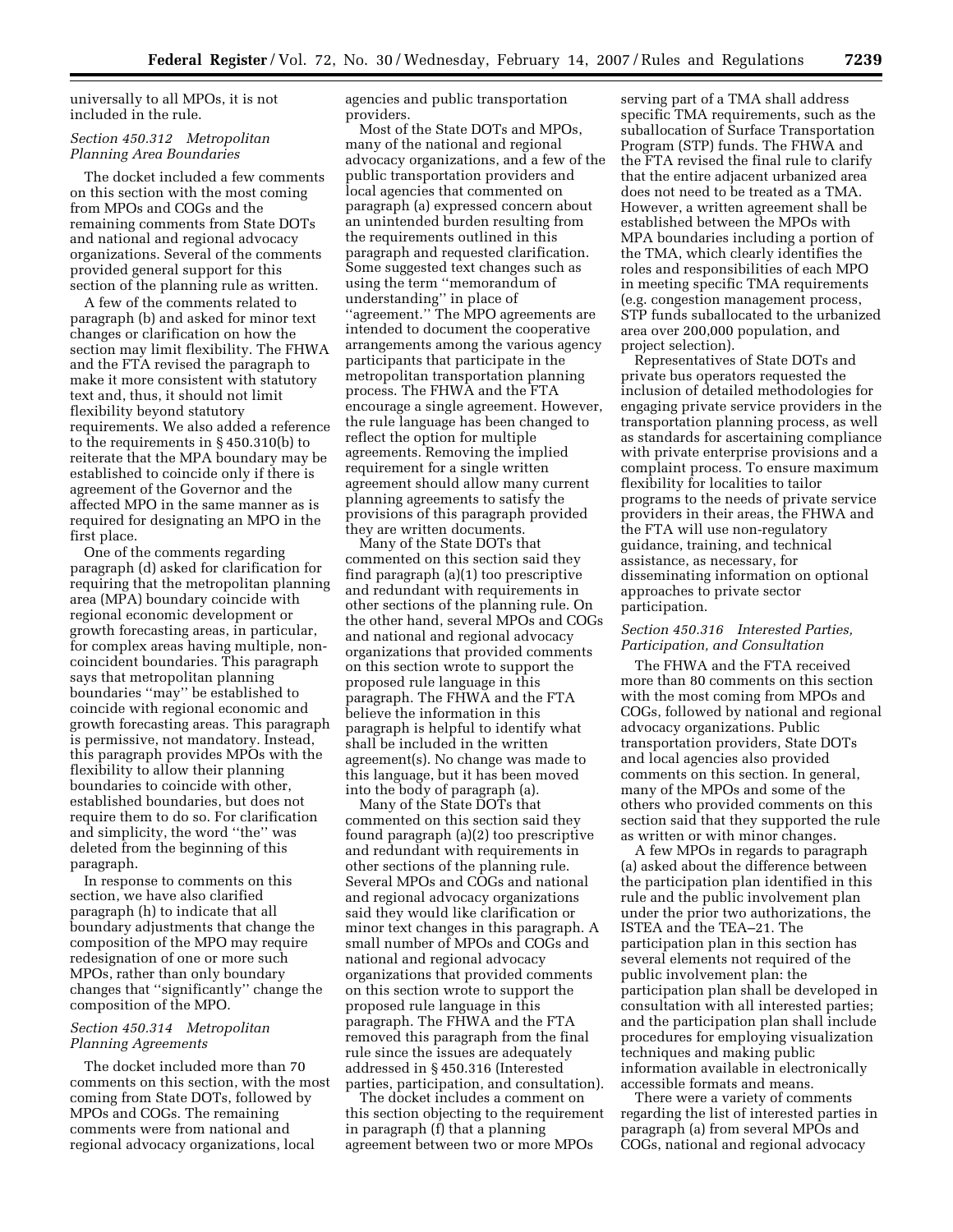organizations and public transportation providers. The comments ranged from specifically including additional groups by reference to adding ''non-citizens'' or ''the public'' and ''limited English proficiency'' to adding definitions for the groups that are in the list to making the list optional. The FHWA and the FTA find that, with a general reference to ''other interested parties,'' MPOs have adequate flexibility to develop and implement a participation plan that provides an appropriate list of interested parties for their individual metropolitan area. MPOs are encouraged to broaden the list of interested parties beyond those listed in statute, as appropriate. The list in the rule has been modified to match the language in the statute (23 U.S.C. 134(i)(5) and 49 U.S.C. 5303(i)(5)). No additional groups were added. The FHWA and the FTA note that 49 U.S.C. 5307(c) requires grant recipients to make available to the public information on the proposed program of projects and associated funding.

Representatives of a State DOT and private bus operators requested the inclusion of detailed methodologies for engaging private service providers in the transportation planning process, as well as standards for ascertaining compliance with private enterprise provisions and a complaint process. These commenters also requested that the private bus operators be specifically included in the list of interested parties. To ensure maximum flexibility for localities to tailor programs to the needs of private service providers in their areas, we will rely upon non-regulatory guidance, training, and technical assistance for disseminating information on optional approaches to private sector participation.

A Federal agency commented that the public or an agency should be able to identify itself to the MPO as an appropriate contact without having to be identified to participate by the MPO. The FHWA and the FTA agree. If an MPO is approached, the MPO should consider the request and determine whether the consultation is appropriate. We believe that this flexibility is allowed within the existing rule language. No change has been made to this section of the rule.

A few MPOs and COGs that commented on this section asked for a definition of ''reasonable access'' under paragraph (a)(1)(ii). This requirement carries forward what was in the October 1993 planning rule. The FHWA and the FTA find that MPOs have had adequate flexibility to define ''reasonable access'' when they developed and revised their public involvement plan and will

continue to have that flexibility with the requirements for a participation plan. This definition was not added to the rule.

Many MPOs and COGs and some of the other organizations that commented on this section wrote to support the requirement for employing visualization in paragraph (a)(1)(iii). Several MPOs and COGs asked for clarification or subsequent guidance on effective and appropriate use of visualization techniques. The FHWA and the FTA agree that there is a need for more technical information on the use of visualization techniques and will provide technical reports and nonregulatory guidance, as necessary, subsequent to the publication of this rule.

A few MPOs and COGs said in reference to paragraph (a)(1)(iv) that making technical information available could be overly burdensome. This requirement conforms to the requirement in statute (23 U.S.C. 134  $(i)(5)$  and 49 U.S.C. 5303 $(i)(5)$ ). MPOs have flexibility to define specific techniques for making information available when they develop and revise their public participation plan.

Several MPOs and COGs and a public transportation provider wrote in reference to paragraph (a)(1)(vi) that the term ''explicit consideration'' could be burdensome and needs clarification. This language was similar to a requirement under the public involvement plan and based on that experience, the FHWA and the FTA believe that MPOs have adequate flexibility to define specific techniques when they develop and revise their public participation plan. If needed, the FHWA and the FTA will provide subsequent information on accepted practices in technical reports or guidance.

Several MPOs and COGs wrote in regards to paragraph (a)(1)(viii) that the section could result in unintended burdens on MPOs. In reviewing the statutory requirement (23 U.S.C. 134 (j)(4) and 49 U.S.C. 5303(j)(4)) and the October 1993 planning rules, the FHWA and the FTA agree that the current wording, which was intended to simplify requirements, could lead to unintended burdens. The language in this paragraph has been revised to follow more closely the language in the October 1993 planning rule and now reads: ''Providing an additional opportunity for public comment, if the final transportation plan or TIP differs significantly from the version that was made available for public comment by the MPO and raises new material issues which interested parties could not

reasonably have foreseen from the public involvement efforts.''

A few of the MPOs and COGs and a few of the national and regional advocacy organizations were concerned in paragraph (b) about their ability to consult with resource agencies. Upon further review of this paragraph, the FHWA and the FTA have revised paragraph (b). The originally proposed paragraph (b) ''mixed and matched'' consultation requirements from the SAFETEA–LU. We have removed the consultation discussion related to land management, resource, and environmental agencies from this paragraph. That information is included in § 450.322 (Development and content of the metropolitan transportation plan). The sentences that read ''To coordinate the planning functions to the maximum extent practicable, such consultation shall compare metropolitan transportation plans and TIPs, as they are developed, with the plans, maps, inventories, and planning documents developed by other agencies. This consultation shall include, as appropriate, contacts with State, local, Indian Tribal, and private agencies responsible for planned growth, economic development, environmental protection, airport operations, freight movements, land use management, natural resources, conservation, and historic preservation.'' were deleted. Instead, the phrase ''(including State and local planned growth, economic development, environmental protection, airport operations, or freight movements) or coordinate its planning process (to the maximum extent practicable) with such planning activities'' was added. This phrase is consistent with the requirements in the SAFETEA–LU that apply to consultation in metropolitan transportation plan and TIP coordination (23 U.S.C.  $134(i)(4)(A)$  and 49 U.S.C. 5303(i)(4)(A)). Also to be consistent with statute, the term ''shall'' was changed to ''should.''

A few of the MPOs and COGs, a few of the national and regional advocacy organizations, a State DOT and a local agency that provided comments on this section said regarding paragraph (b), that natural resource agencies are not required to respond when consulted and that this places an unreasonable burden on MPOs. However, several MPOs wrote in support of this specific paragraph. The language regarding consultation has been modified to reflect the statutory requirement (23 U.S.C. 134(i)(4) and 49 U.S.C. 5303(i)(4)). The FHWA and the FTA believe that clarification of what constitutes a reasonable attempt at consultation is better placed in guidance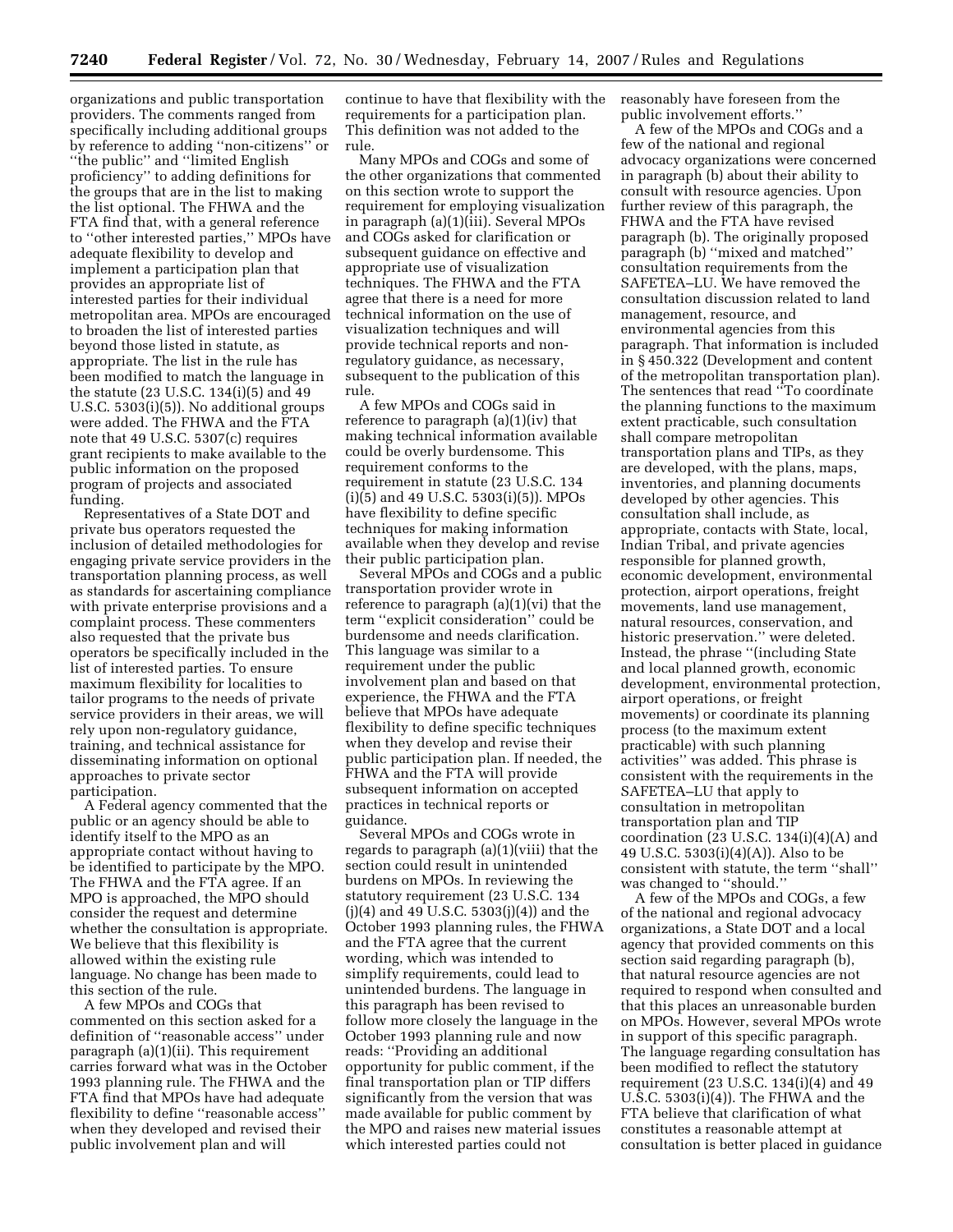and illustrations of practice where there is greater flexibility to address regional differences and the evolution of practice.

Also regarding paragraph (b), a local agency said that MPOs should not be required to consult with private agencies responsible for planned growth. The FHWA and the FTA believe there may be a need to consult with such organizations given the increase in public-private partnerships. However, the specific phrase ''private agencies responsible for growth'' is not in the statute or the October 1993 planning regulations and has the potential to cause confusion in the implementation of this rule. Accordingly, the FHWA and the FTA removed the phrase ''private agencies responsible for planned growth.''

A few MPOs and COGs that commented on this section said in regards to paragraph (b) that MPO requirements to consult should be limited to the metropolitan transportation plan, and not the TIP. No change was made to the rule because the requirement reflects language in the statute (23 U.S.C. 134(i)(4) and 49 U.S.C. 5303(i)(4)).

A small number of national and regional advocacy organizations expressed concern that the rule does not explicitly require that all information used in making a conformity determination be made available for public comment. The transportation conformity rule (40 CFR 93.105(e)) requires that agencies establish a proactive public involvement process and that requirements of § 450.316(a) be followed and met before conformity may be determined. The FHWA and the FTA find that the public involvement requirements of this section and the conformity rule are sufficient to provide the public with appropriate access to the information developed during a conformity determination.

Representatives of a State DOT and private bus operators requested the inclusion of detailed methodologies for engaging private service providers in the transportation planning process, as well as standards for ascertaining compliance with private enterprise provisions and a complaint process. To ensure maximum flexibility for localities to tailor programs to the needs of private service providers in their areas, we will rely upon non-regulatory guidance, training, and technical assistance for disseminating information on optional approaches to private sector participation.

Some MPOs and COGs and a few national and regional advocacy organizations wrote that the

consultation process with other governments and agencies referenced in paragraph (e) does not need to be documented. The FHWA and the FTA find that documentation of consultation processes is essential to a party's ability to understand when, how, and where the party can be involved. This paragraph has been changed to require that MPOs, to the extent practicable, develop a documented process(es) that outlines roles, responsibilities, and key decision points for consulting with other governments and agencies.

## *Section 450.318 Transportation Planning Studies and Project Development*

Section 1308 of the TEA–21 required the Secretary to eliminate the MIS set forth in § 450.318 of title 23, Code of Federal Regulations, as a separate requirement, and promulgate regulations to integrate such requirement, as appropriate, as part of the analysis required to be undertaken pursuant to the planning provisions of title 23 U.S.C. and title 49 U.S.C. Chapter 53 and the National Environmental Policy Act of 1969 (NEPA) for Federal-Aid highway and transit projects. The purpose of this section is to implement this requirement of Section 1308 of the TEA–21 and eliminate the MIS requirement as a stand-alone requirement. A phrase has been added to paragraph (a) to clarify the intent of this section.

The docket included almost 20 documents that contained more than 50 comments on this section with about two-thirds from State DOTs and the rest from MPOs or COGs, as well as national and regional advocacy organizations. The comments on this section were similar to, and often referenced, the comments on § 450.212 (Transportation planning studies and project development).

Most of the comments received supported the concept of linking planning and NEPA but opposed including Appendix A in the rule. The purpose of an Appendix to a regulation is to improve the quality or use of a rule, without imposing new requirements or restrictions. Appendices provide supplemental, background or explanatory information that illustrates or amplifies a rule. Because Appendix A provides amplifying information about how State DOTs, MPOs and public transportation operators can choose to conduct transportation planning-level choices and analyses so they may be adopted or incorporated into the process required by NEPA, but does not impose new requirements, the FHWA and the FTA find that Appendix A is useful

information to be included in support of this and other sections of the rule. A phrase has been added and this information has been included as paragraph (e). Additionally, we have added disclaimer language at the introduction of Appendix A.

The FHWA and the FTA recognize commenters' concerns about Appendix A, including the recommendation that this information be kept as guidance rather than be made a part of the rule. First, information in an Appendix to a regulation does not carry regulatory authority in itself, but rather serves as guidance to further explain the regulation. Secondly, as stated above, Section 1308 of TEA–21 required the Secretary to eliminate the MIS as a separate requirement, and promulgate regulations to integrate such requirement, as appropriate, as part of the transportation planning process. Appendix A fulfills that Congressional direction by providing explanatory information regarding how the MIS requirement can be integrated into the transportation planning process. Inclusion of this explanatory information as an Appendix to the regulation will make the information more readily available to users of the regulation, and will provide notice to all interested persons of the agencies' official guidance on MIS integration with the planning process. Attachment of Appendix A to this rule will provide convenient reference for State DOTs, MPOs and public transportation operator(s) who choose to incorporate planning results and decisions in the NEPA process. It will also make the information readily available to the public. Additionally, the FHWA and the FTA will work with Federal environmental, regulatory, and resource agencies to incorporate the principles of Appendix A in their day-to-day NEPA policies and procedures related to their involvement in highway and transit projects. For the reasons stated above, after careful consideration of all comments, the FHWA and the FTA have decided to attach Appendix A to the final rule as proposed in the NPRM.

Most State DOTs and several MPOs and COGs, and national and regional advocacy organizations that commented on this section were concerned that the language in paragraph (a) is too restrictive. The FHWA and the FTA agree that planning studies need not ''meet the requirements of NEPA'' to be incorporated into NEPA documents. Instead, we have changed the language in paragraph (a) to ''consistent with'' NEPA. In addition, we have added the phrase ''multimodal, systems-level'' before ''corridor or subarea'' to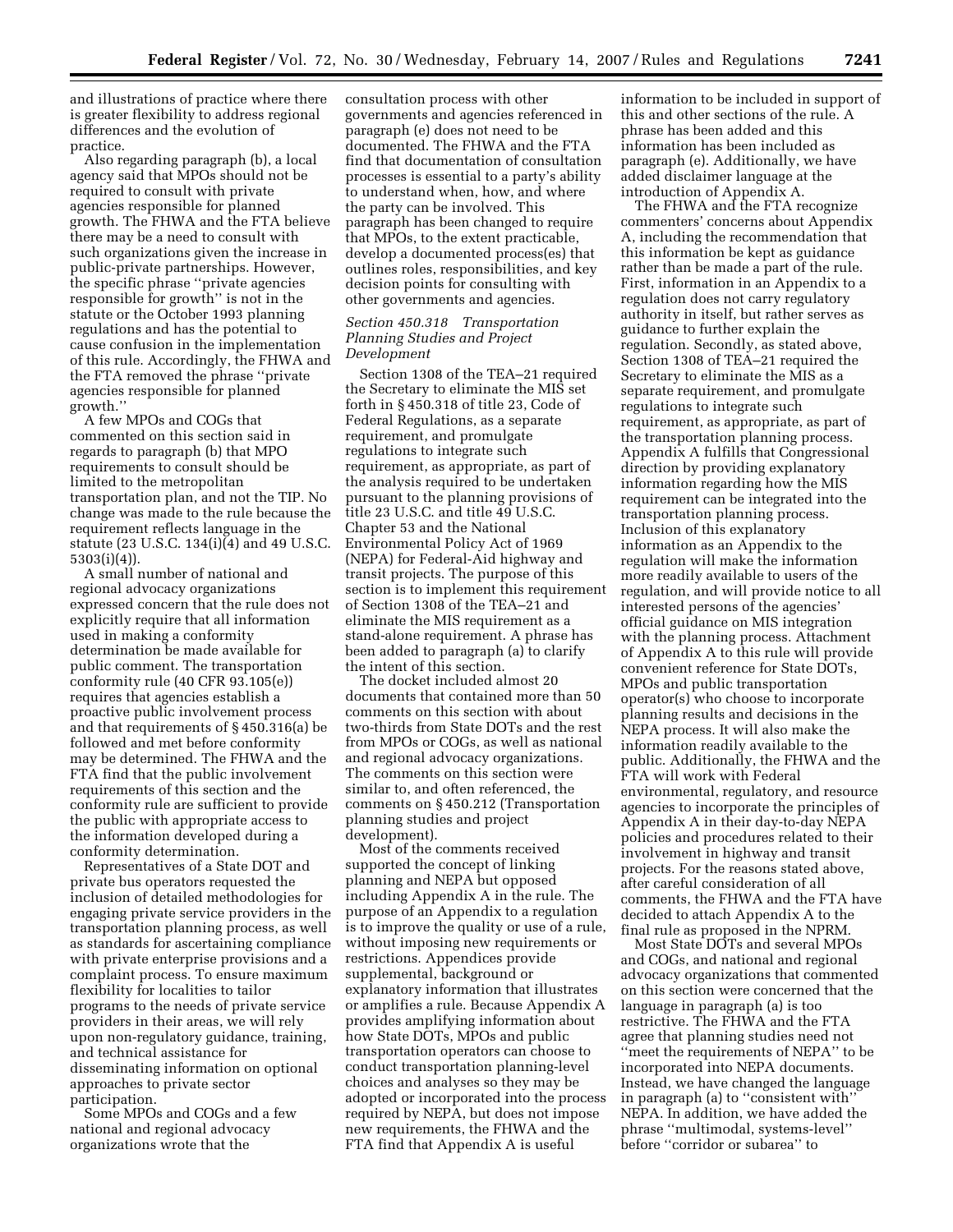emphasize the ''planning'' venue for environmental consideration.

Commenters on this section also requested that the rule clarify that the MPO has the responsibility for conducting corridor or subarea studies in the metropolitan transportation planning process. The FHWA and the FTA recognize that the MPO is responsible for the metropolitan transportation planning process. However, we do not want to preclude State DOTs or public transportation operators, in consultation or jointly with the MPO, from conducting corridor or subarea studies. Therefore, we have changed paragraph (a) to add the sentence ''To the extent practicable, development of these transportation planning studies shall involve consultation with, or joint efforts among, the MPO(s), State(s), and/or public transportation operator(s).''

It is important to note that this section does not require NEPA-level evaluation in the transportation planning process. Planning studies need to be of sufficient disclosure and embrace the principles of NEPA so as to provide a strong foundation for the inclusion of planning decisions in the NEPA process. The FHWA and the FTA also reiterate the voluntary nature of this section and the amplifying information in Appendix A. States, public transportation operators and/or MPOs may choose to undertake studies which may be used in the NEPA process, but are not required to do so.

Several State DOTs and national and regional advocacy organizations were concerned about the identification and discussion of environmental mitigation. They did not believe that detail on environmental mitigation activities was appropriate in the transportation planning process. The FHWA and the FTA agree. Paragraph (a)(5) calls for ''preliminary identification of environmental impacts and environmental mitigation.'' The FHWA and the FTA believe that the term ''preliminary'' adequately indicates that State DOTs are not expected to provide the same level of detail on impacts and mitigation as would be expected during the NEPA process. Furthermore, SAFETEA–LU requires a discussion of types of potential environmental mitigation activities and potential areas to carry out these activities. § 450.322 (Development and content of the metropolitan transportation plan) specifically provides that ''The discussion may focus on policies, programs, or strategies, rather than at the project level.''

Some State DOTs suggested incorporating planning decisions rather than documents into the NEPA process.

The FHWA and the FTA find that decisions made as part of the planning studies may be used as part of the overall project development process and have changed paragraph (a) to include the word ''decisions'' as well as ''results.'' It is important to note, however, that a decision made during the transportation planning process should be presented in a documented study or other source materials to be included in the project development process. Documented studies or other source materials may be incorporated directly or by reference into NEPA documents, as noted in § 450.318(b). We have added ''or other source material'' to paragraph (b) to recognize source materials other than planning studies may be used as part of the overall project development process.

Based on comments on Appendix A, we added the phrase ''directly or'' in paragraph (b), to indicate the use of publicly available planning documents from subsequent NEPA documents.

Also based on comments on Appendix A, we added the phrase ''systems-level'' in paragraph (b)(2), to emphasize that these corridor or subarea studies are conducted during the planning process at a broader scale than project specific studies under NEPA.

Several State DOTs and many others who submitted comments on this section noted that the word ''continual'' in paragraph (b)(2)(iii) provides more opportunity to comment than is necessary. We agree and have replaced ''continual'' with ''reasonable'' in this paragraph.

Several State DOTs and a national and regional advocacy organization suggested adding a ''savings clause'' in a new paragraph. A savings clause would ensure that the new provisions regarding corridor or subarea studies do not have unintended consequences. The specific elements requested to be included in the ''savings clause'' were statements that: (a) The corridor and subarea studies are voluntary; (b) corridor and subarea studies can be incorporated into the NEPA process even if they are not specifically mentioned in the metropolitan transportation plan; (c) corridor and subarea studies are not the sole means for linking planning and NEPA; and (d) reiterate the statutory prohibition on applying NEPA requirements to the transportation planning process. The concepts recommended in the ''savings clause'' all reiterate provisions found elsewhere in the rule or statute. The FHWA and the FTA do not agree that it is necessary to repeat those provisions in this section.

The docket included a comment that corridor or subarea studies should be required, not voluntary, to be included in NEPA studies. Given the opposition to requiring NEPA-level analysis in the transportation planning process, the FHWA and the FTA find that the permissive nature of this section and the guidance provided in Appendix A strike the appropriate balance.

The docket also included a question asking what needs to be included in an agreement with the NEPA lead agencies to accomplish the integration of the planning and NEPA processes. The FHWA and the FTA have determined that identification of what information appropriately belongs in the agreement should be disseminated as nonregulatory guidance, complemented by a wide array of effective practice case studies and supported by training and technical assistance. Consequently, no change was made to the rule. We have not required that corridor or subarea studies be included or incorporated into NEPA studies.

A national and regional advocacy organization raised a number of issues and asked a number of questions regarding this section. Many of these concerns were also expressed by some transit agencies and a small number of MPOs and COGs. Most of these questions related to more detailed information on this section with regard to the Alternative Analysis requirements for major transit projects. The general concern related to the integration of the planning provisions in Sections 3005, 3006 and 6001 of the SAFETEA–LU and the environmental provisions in Section 6002 of the SAFETEA–LU, coupled with the historical Alternative Analysis process conducted as part of the eligibility requirements for transit proposals. These environment and planning provisions of the SAFETEA– LU are designed to add efficiencies to the project development process by facilitating a smooth transition from planning into the NEPA/project development process. To address these concerns and the specific questions related to the Alternatives Analysis process, the FHWA and the FTA have added paragraph (d) to the rule.

A specific concern was that this section eliminated the option of conducting a NEPA study as part of the Alternative Analysis/corridor study process. The FHWA and the FTA believe this is a misinterpretation of this section. We have been and continue to be staunch advocates of addressing NEPA issues and initiating the formal project level environmental analyses as early as practicable in the overall project development framework, including the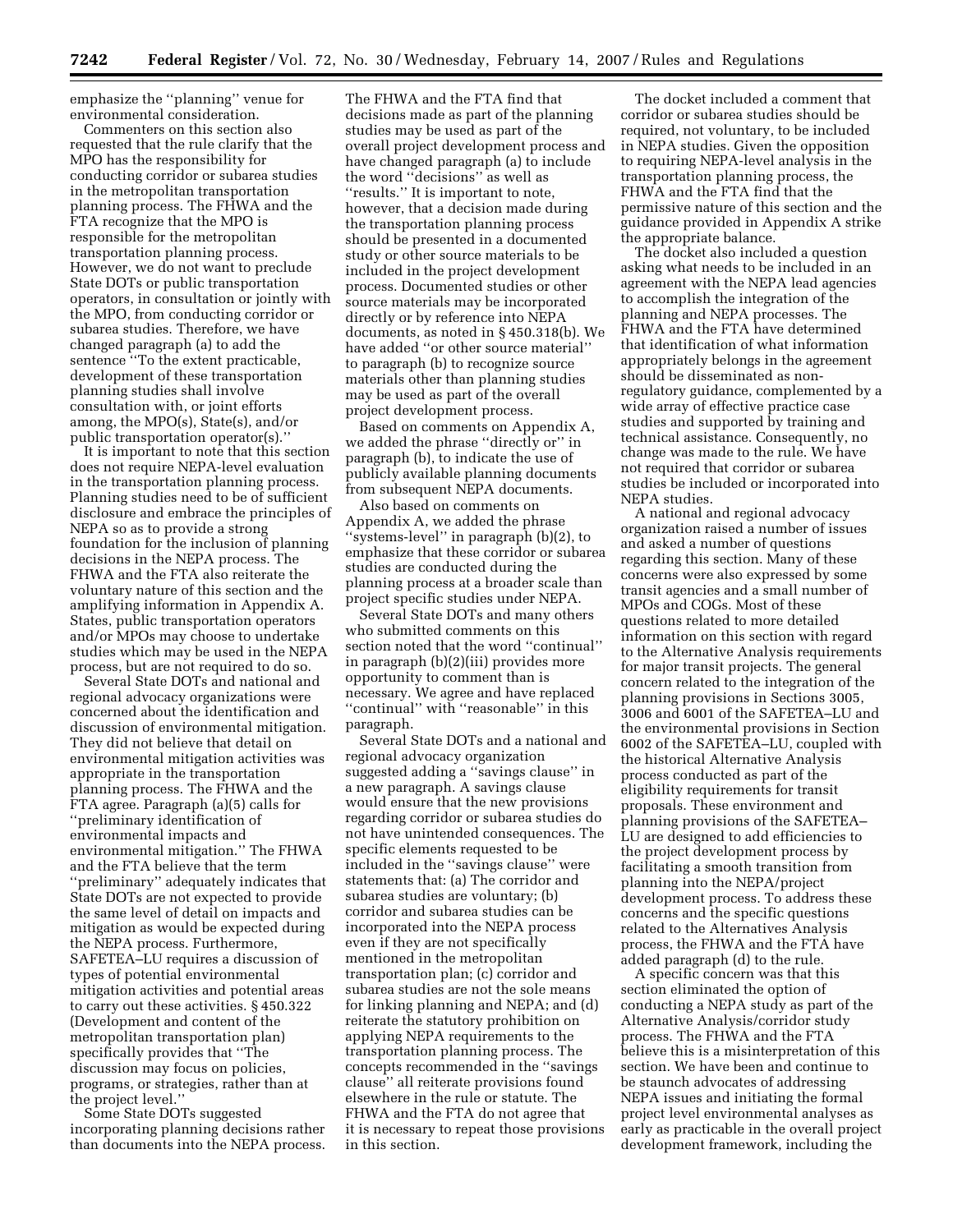transportation planning process. This section continues to allow NEPA studies to be initiated, even during the Alternative Analysis/corridor study process.

Another concern was that this section permits the elimination of alternatives but does not provide for the selection of a preferred alternative. Additionally, a subsequent comment indicated that this section does not require the consideration of all reasonable alternatives. As is permitted by the Council on Environmental Quality's regulations, a project sponsor can select a preferred alternative at any time in the project development process but the overall environmental analysis cannot be slanted to support the preferred alternative nor does the identification of a preferred alternative eliminate the requirement to study all reasonable alternatives as part of the environmental analysis. The FHWA and the FTA believe that the rule allows for State DOTs, MPOs and public transportation operators who choose to use planning studies as part of the overall project development process to eliminate alternatives as well as select preferred alternatives, as appropriate. Therefore, no change was made to the rule.

These comments also pointed out that the FTA requires alternatives analysis for New Starts project, but no comparable requirement is specified for highway projects. Unlike FTA's formula funded programs, New Starts has a competition based eligibility requirement and, as such, the FTA requires a level of evaluation and analysis to screen the potential myriad requests they receive for limited funds. Traditionally, applicants select proposed highway projects as part of FHWA's formula funded programs. When Congress authorizes a competition-based highway program similar to New Starts, the FHWA has established criteria to evaluate and select projects that are eligible for those funds.

It was also noted that § 450.322 (Development and content of the metropolitan transportation plan) requires (in nonattainment and maintenance areas) design concept and scope be identified for projects. This comment raises several issues relative to actual application of the transportation planning process more than the regulation itself. For transportation demand modeling purposes and to meet the requirements of this part, the MPO and/or State DOT uses basic tools (e.g. engineering, capacity, past history, etc.) to identify the design concept and scope of a project, without conducting a formal corridor study. These early

decisions are generally made on a broad corridor basis and will be refined as the project advances towards implementation. The commenter appears to favor this section of the rule being mandatory rather than permissive in an attempt to further the state of the practice of planning. Encouragement and incentives for good transportation planning were proffered by the commenter as tools to be used to increase the desirability of conducting corridor studies. The FHWA and the FTA believe Appendix A provides this encouragement and incentives for good transportation planning in identifying ways to utilize planning corridor studies and thereby reduce the amount of repetitive work in the NEPA process. We appreciate the support for the concepts in this section, but, based on all the comments received, find that it is most appropriate for this section to remain voluntary and permissive.

## *Section 450.320 Congestion Management Process in Transportation Management Areas*

The docket included more than 25 documents that contained almost 30 comments on this section with about one-third from State DOTs, one-fifth from national and regional advocacy organizations, half from MPOs and COGs, and the rest from transit operators.

On May 16, 2006, the U.S. Secretary of Transportation announced a national initiative to address congestion related to highway, freight and aviation.13 The intent of the ''National Strategy to Reduce Congestion on America's Transportation Network'' is to provide a blueprint for Federal, State and local officials to tackle congestion. USDOT encourages the States and MPO(s) to seek Urban Partnership Agreements with a handful of communities willing to demonstrate new congestion relief strategies and encourages states to pass legislation giving the private sector a broader opportunity to invest in transportation. It calls for more widespread deployment of new operational technologies and practices that end traffic tie-ups, designates new interstate ''corridors of the future,''

targets port and border congestion, and expands aviation capacity.

U.S. DOT encourages State DOTs and MPOs to consider and implement strategies, specifically related to highway and transit operations and expansion, freight, transportation pricing, other vehicle-based charges techniques, congestion pricing, electronic toll collection, quick crash removal, etc. The mechanism that the State DOTs and MPOs employ to explore these strategies is within their discretion. The USDOT will focus its resources, funding, staff and technology to cut traffic jams and relieve freight bottlenecks.

A few commenters reiterated that the congestion management process (CMP) should result in multimodal system performance measures and strategies. The FHWA and the FTA note that existing language reflects the multimodal nature of the CMP. Existing language  $(\S 450.320(a)(2))$  specifically allows for the appropriate performance measures for the CMP to be determined cooperatively by the State(s), affected MPO(s), and local officials in consultation with the operators of major modes of transportation in the coverage area.

Most of the comments pointed out that the provisions of § 450.320(e) pertaining to projects that add significant new carrying capacity for Single Occupant Vehicles (SOVs) applies in ''Carbon Monoxide (CO) and Ozone Nonattainment TMAs,'' but does not apply to TMAs in air quality maintenance areas. The FHWA and the FTA agree and have clarified the language in paragraph (e). We also clarified that this provision applies to projects ''to be advanced with Federal funds.''

Several commenters asked for a clarification regarding what CMP requirements apply in air quality maintenance and attainment areas, as opposed to the requirements in air quality nonattainment areas. The CMP requirements for all TMA areas (attainment, maintenance and nonattainment) are identified in § 450.320(a), § 450.320(b), § 450.320(c), and § 450.320(f). Additional CMP requirements that apply only to nonattainment TMA areas (for ozone and carbon monoxide) are identified in § 450.320(d) and § 450.320(e).

Another commenter asked for clarification regarding the exact requirements for a CMP and how the CMP is integrated with the metropolitan transportation plan. As noted above, the specific CMP requirements for all TMAs, regardless of air quality status, are identified in this section. The CMP

<sup>13</sup>Speaking before the National Retail Federation's annual conference on May 16, 2006, in Washington, DC, former U.S. Transportation Secretary Norman Mineta unveiled a new plan to reduce congestion plaguing America's roads, rails and airports. The National Strategy to Reduce Congestion on America's Transportation Network includes a number of initiatives designed to reduce transportation congestion. The transcript of these remarks is available at the following URL: *http:// www.dot.gov/affairs/minetasp051606.htm*.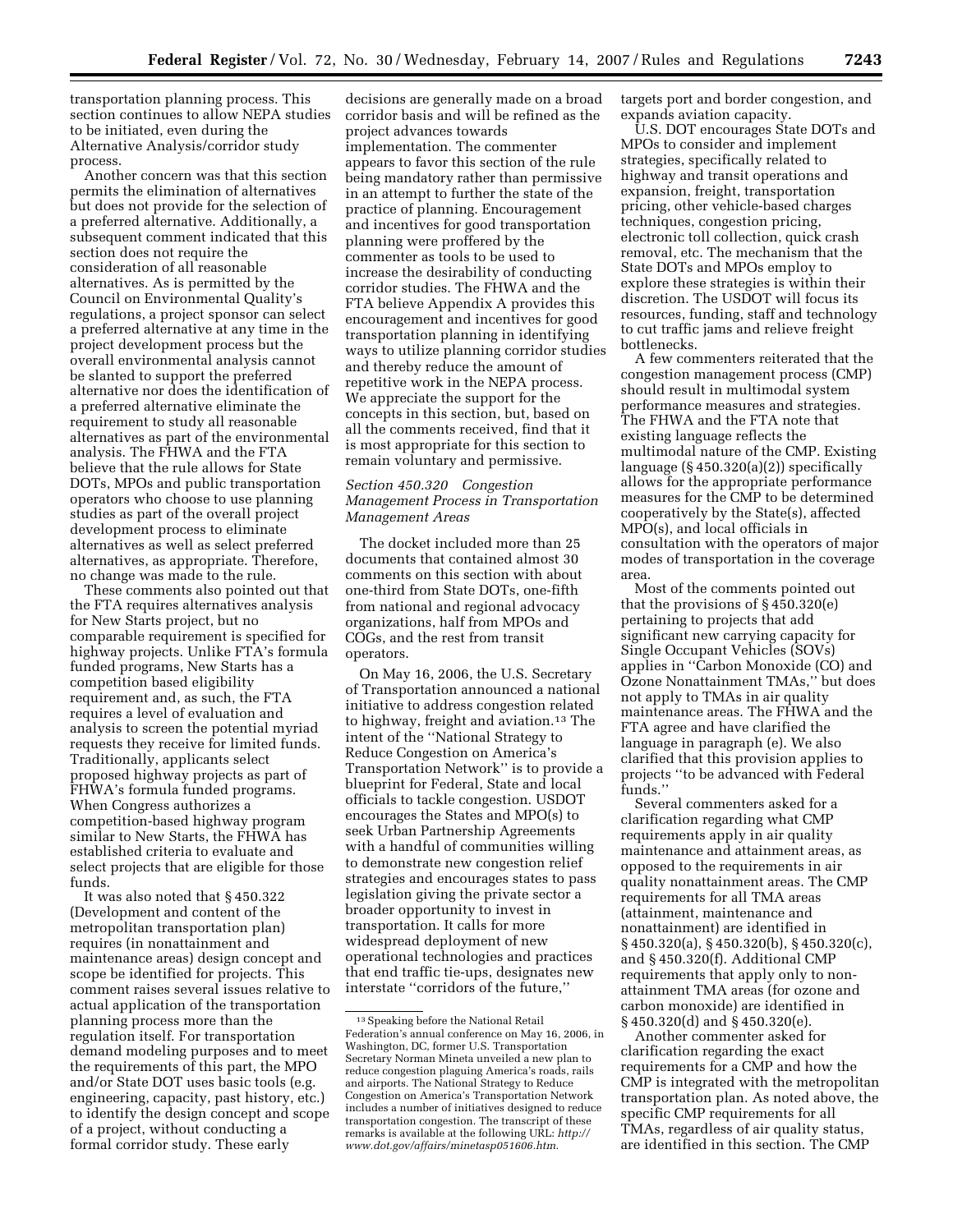in this section is not described as, nor intended to be, a stand-alone process, but an integral element of the transportation planning process. To reinforce the integration of the CMP and the metropolitan transportation plan,  $§$  450.322(f)(4) requires that the metropolitan transportation plan shall include ''consideration of the results of the congestion management process in TMAs that meet the requirements of this subpart, including the identification of SOV projects that result from a congestion management process in TMAs that are nonattainment for carbon monoxide or ozone.''

One commenter asked for examples of the reasonable travel demand reduction and operational management strategies as required in § 450.320(e). Examples of such strategies include, but are not limited to: Transportation demand management measures such as car and vanpooling, flexible work hours compressed work weeks and telecommuting; Roadway system operational improvements, such as improved traffic signal coordination, pavement markings and intersection improvements, and incident management programs; Public transit system capital and operational improvements; Access management program; New or improved sidewalks and designated bicycle lanes; and Land use policies/regulations to encourage more efficient patterns of commercial or residential development in defined growth areas.

## *Section 450.322 Development and Content of the Metropolitan Transportation Plan*

There were over 160 separate comments on this section, mostly from MPOs and COGs, followed by national and regional advocacy organizations and State DOTs. A number of comments also came from public transportation providers with the remainder coming from local government agencies, the general public or other sources.

Several MPOs and COGs and national and regional advocacy organizations that commented on this section asked for clarification regarding the 20-year planning horizon in paragraph (a). The FHWA and the FTA want to provide MPOs flexibility on how to treat the metropolitan transportation plan at the time of a revision. The actual effective date of a metropolitan transportation plan update may be dependent upon several factors, including the intent of the MPO, the magnitude of the metropolitan transportation plan revision and whether conformity needs to be determined. To specifically indicate in the final rule when a

''revision'' may be considered a full ''update'' could result in limiting flexibility. For more information on this topic, refer to the ''Definitions'' section of this rule.

A small number of MPOs and COGs and national and regional advocacy organizations that commented on this section asked for clarification in paragraph (b) between long-range and short-range strategies. The FHWA and the FTA carried forward the language regarding short and long-range strategies from the October 1993 planning rule. Generally, long-range are those strategies and actions expected to be implemented beyond 10 years.

A small number of national and regional advocacy organizations also commented that the transportation demand referenced in paragraph (b) should be balanced with the environment and other factors. The FHWA and the FTA find that the balance with environmental concerns is adequately raised in other parts of the rule both in this section and in § 450.306 (Scope of the metropolitan transportation planning process).

A small number of MPOs that commented on this section wrote in support of paragraph (c) relating to the cycles for reviews and updates. The FHWA and the FTA note that this paragraph revises and supercedes the April 12, 2005, guidance on ''Plan Horizons'' allowing MPOs to ''revise the metropolitan transportation plan at any time using the procedures in this section without a requirement to extend the horizon year.''

A small number of State DOTs and national and regional advocacy organizations that commented on this section said in regard to paragraph (d) that the proposed language limits consultation between State air quality agencies and MPOs in ozone and carbon monoxide (CO) nonattainment and maintenance areas. Transportation control measures (TCMs) can apply to all pollutants so this section should refer to all types of nonattainment and maintenance areas.

Paragraph (d) addresses the MPO's coordination in the development of the TCMs in a SIP in ozone and CO nonattainment areas, pursuant to 49 U.S.C 5303(i)(3). The FHWA and the FTA are clarifying in the final rule the role of the MPO in the development of SIP TCMs, to be more consistent with the statute. Similar coordination is encouraged in the development of SIP TCMs in ozone and CO maintenance areas, as well as particulate matter and nitrogen dioxide nonattainment and maintenance areas. The FHWA and the FTA had proposed additional language

in paragraph (d) that specified that the MPO, State air quality agency and the EPA must concur on the equivalency of any substitute TCM before an existing SIP TCM is replaced under section 176(c)(8) of the Clean Air Act (42 U.S.C. 7506(c)(8)). After consultation with the EPA, this language was deemed unnecessary for the final planning regulations. The EPA has determined that revising the transportation conformity regulations is not necessary to implement the TCM substitution provision in Section 6011(d) of the SAFETEA–LU. The EPA believes that the new Clean Air Act provision contains sufficient detail to allow the provision to be implemented without further regulation. The EPA, the FHWA, and the FTA issued joint guidance on February 14, 2006, that describes how TCM substitutions can occur under the statute.14

A small number of State DOTs and a few MPOs and COGs that commented on this section said in regards to paragraph (e) that the requirement for ''agreement'' is too stringent. The FHWA and the FTA find that a ''cooperative'' planning process requires agreement among the major planning partners on what assumptions to adopt and what data and analyses to employ to forecast future travel demand. If a State or transit operator conducts a major planning study within the MPO planning boundaries, it is critical that the assumptions and data used in that planning study be considered valid by other planning partners and be consistent with data the MPO will employ to develop its travel models or otherwise develop growth projections in population, employment, land use, and other key factors that affect future travel demand. Both consultation and agreement on those assumptions/data are crucial to this process. However, the FHWA and the FTA also understand that the proposed text may be considered overly restrictive. We eliminated the phrase ''the transportation plan update process shall include a mechanism for ensuring that \* \* \* agree \* \* \* " and replaced it with ''the MPO, the State(s), and the public transportation operator(s) shall validate \* \* \*"' The FHWA and the FTA believe that the requirement ''validate data'' provides more flexibility than ''including a mechanism.''

<sup>14</sup>This joint guidance entitled, ''Interim Guidance for Implementing the Transportation Conformity Provisions in the Safe, Accountable, Flexible, Efficient Transportation Equity Act: A Legacy for Users,'' dated February 14, 2006, is available via the Internet at the following URL: *http:// www.fhwa.dot.gov/environment/conformity/ sec6011guidmemo.htm*.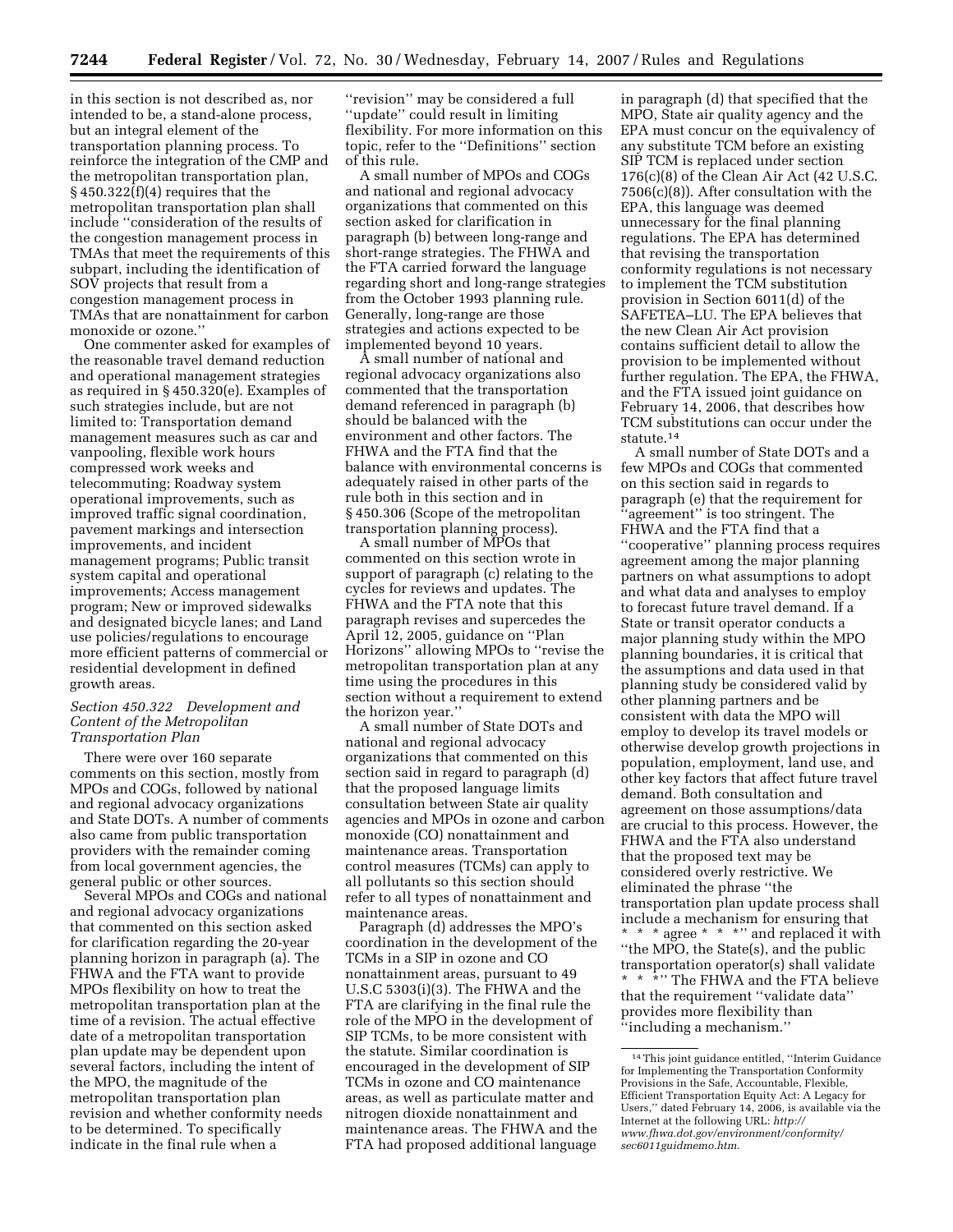A number of MPOs and COGs that commented on this section asked for clarification in paragraph (f)(3) of the operational and management strategies. A small number of State DOTs support the proposed rule. Effective regional transportation systems management and operations requires deliberate and sustained collaboration and coordination between planners and managers of day-to-day operations across jurisdictions and between transportation and public safety agencies in order to improve the security, safety, and reliability of the transportation system. Coordination between transportation planning and operations helps ensure that regional transportation investment decisions reflect full consideration of all available strategies and approaches to meet regional transportation goals and objectives. Strengthening the coordination between these two processes and activities—planning and operations—can enhance both activities.

Because transportation systems management and operations is emerging as an important aspect of regional transportation planning, it is strongly encouraged that a set (or sets) of objectives be set forth in the metropolitan transportation plan for operational and management strategies that will lead to regional approaches, collaborative relationships, and funding arrangements for projects. Examples of operational and management strategies may include traffic signal coordination, traveler information services, traffic incident management, emergency response and homeland security, work zone management, freeway/arterial management, electronic payment services, road weather management, and congestion management. More specific examples on strategies related to congested locations can be found on the following Web site: *http:// ops.fhwa.dot.gov/congestionmitigation/ congestionmitigation.htm*, and additional information on freight bottlenecks is available at the following Web site: *http://www.fhwa.dot.gov/ policy/otps/bottlenecks/index.htm*. The FHWA and the FTA intend to prepare guidance on operational and management strategies in the long-range statewide transportation plan and metropolitan transportation plan, including the development and use of objectives. The FHWA and the FTA have provided, and will continue to provide, technical information and guidance regarding operational and management strategies, if needed. However, we did not make any changes to this paragraph.

To encourage MPOs to address congestion in the metropolitan transportation plan, the following sentence was added to paragraph (f)(5): ''The metropolitan transportation plan may consider projects and strategies that address areas or corridors where current or projected congestion threatens the efficient functioning of key elements of the metropolitan area's transportation system.''

Some MPOs and COGs and a small number of State DOTs and the public that commented on this section had a variety of comments on paragraph (f)(6), ranging from requesting that it be eliminated to questioning the need for including existing facilities to the ability to provide sufficient detail to develop cost estimates in out years. This text is identical to the October 1993 planning rule. The FHWA and the FTA have found that providing the information required by this paragraph in the metropolitan transportation plan provides valuable information to system operators, decision-makers and the general public, while not causing undue burden on the MPOs.

There were a large number and variety of comments on paragraph (f)(7). Some MPOs and COGs questioned the value of this paragraph or the ability to implement this provision, while a small number of national and regional advocacy organizations wrote in support of the paragraph. Some MPOs and COGs, national and regional advocacy organizations, and State DOTs, as well as a small number of public comments had questions or asked for clarification. Some MPOs and COGs, along with some State DOTs, suggested a text change to clarify the intent of the paragraph. Finally, a small number of comments came from national and regional advocacy organizations and Federal agencies recommending including an evaluation mechanism.

The FHWA and the FTA concur with the recommendation to change the text, to more closely mirror the intent of the statute (23 U.S.C. 134(i)(2)(B) and 49 U.S.C. 5303(i)(2)(B)). We also concur that discussions of types of potential environment mitigation strategies need not be project specific, but should be at the policy or strategic level. We have made these changes to be consistent with the intent of the statute. A similar change has been made in § 450.214(j). The FHWA and the FTA have provided guidance, training, and technical assistance in this area and, if necessary, will provide additional efforts as needed so MPOs understand both how to address and the value of discussing types of potential mitigation activities as part of the metropolitan transportation

plan. MPOs have the flexibility to develop and implement evaluation mechanisms that reflect the needs and complexity of the metropolitan area. While statute (23 U.S.C. 134(k)(3) and 49 U.S.C. 5303(k)(3)) identifies evaluation in specific areas such as congestion, the FHWA and the FTA do not believe there is justification to develop a regulatory process that requires a systematic evaluation in other areas.

Also in regards to paragraph (f)(7), a Federal agency recommended requiring the consideration of avoidance measures to protect nationally significant resources. The FHWA and the FTA agree that consultation with appropriate Federal land and resource management agencies is essential during the development of metropolitan transportation plans to make the most efficient use of resources, since these agencies would need to be involved in the discussions of mitigation throughout the project development process. We believe that the regulatory language is sufficient to encourage such consultation and to foster discussions between the MPO and the Federal agencies to identify nationally significant resources and to consider actions and strategies to avoid and protect them. Therefore, no additional changes have been made to this paragraph.

There were a large number and variety of comments on paragraph (f)(10). Most of the State DOTs and many of the MPOs and COGs and national and regional advocacy organizations that commented on this section were against including operations and maintenance in the financial plan. Most of the State DOTs, many of the national and regional advocacy organizations, and some of the MPOs and COGs commented that the financial plan should not be extended to include ''the entire transportation system'' but should be limited to projects funded by the FHWA and the FTA. On the other hand, a small number of national and regional advocacy organizations supported requiring all projects be included. Finally, most of the State DOTs, MPOs and COGs, and many of the national and regional advocacy organizations suggested removing the reference to Appendix B.

When proposing Appendix B to the rule, the FHWA and the FTA intended to raise the level of awareness and importance in developing fiscally constrained transportation plans, TIPs, and STIPs to States, MPOs, and public transportation operators. Since its introduction under the ISTEA, fiscal constraint has remained a prominent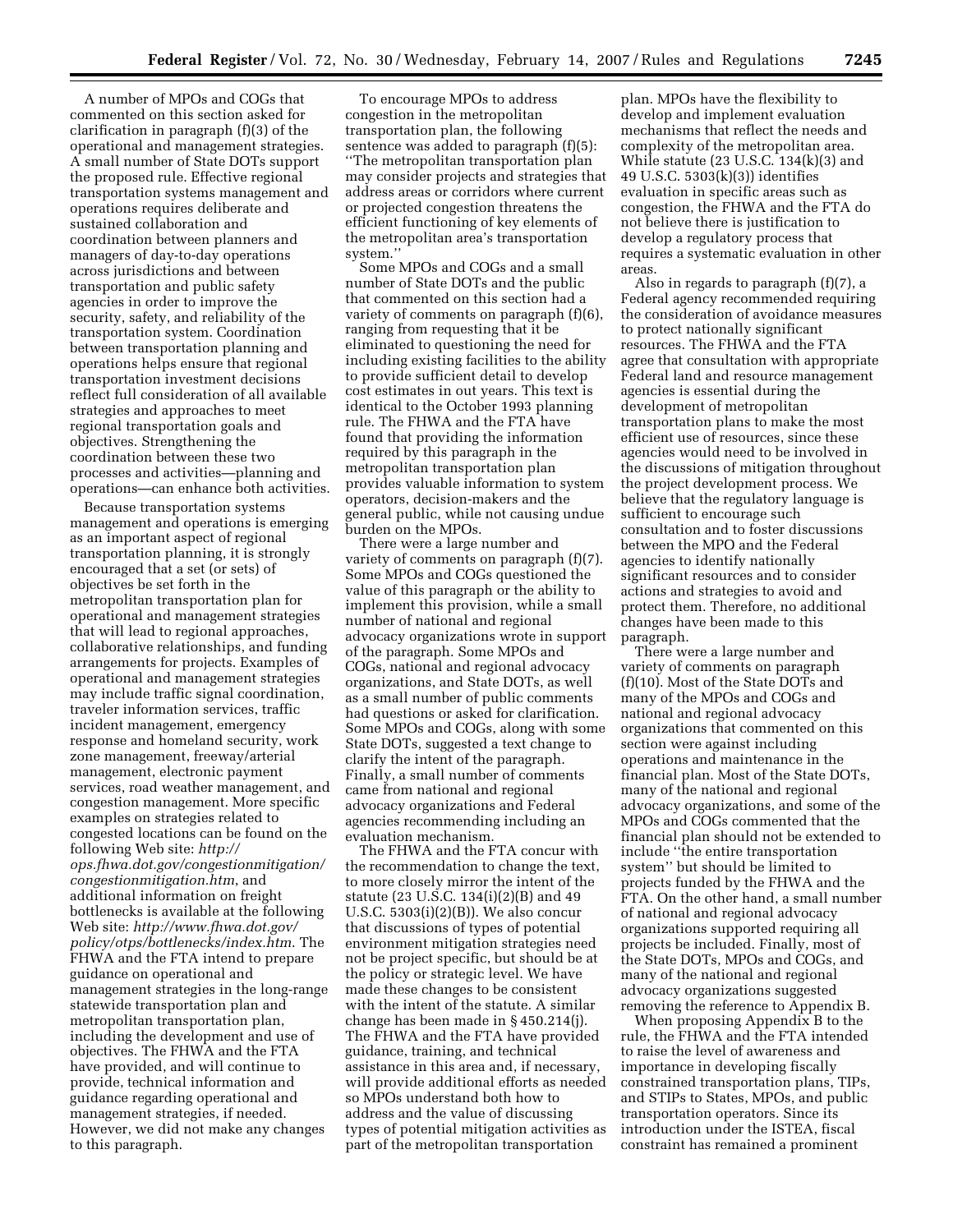aspect of transportation plan and program development, carrying through to the TEA–21 and now to the SAFETEA–LU. The FHWA and the FTA acknowledge that Appendix B contains a combination of guidance, amplifying information and additional criteria. Given the level of controversy regarding Appendix B, it has been removed from the rule. Therefore, the sentence referencing Appendix B in paragraph (f)(10) has been deleted.

The FHWA and the FTA have divided paragraph (f)(10) into subparagraphs (i) through (viii) to make each provision easier to identify.

Many commenters questioned the requirement in new paragraph (f)(10)(i) that the financial plan must demonstrate the ability to adequately operate and maintain the entire transportation system. The FHWA and the FTA have revised § 450.322(f)(10) to delete the phrase ''while operating and maintaining existing facilities and services.'' Instead, a new sentence was added to paragraph (f)(10) (now paragraph (f)(10)(i)) that reads: ''For purposes of transportation system operations and maintenance, the financial plan shall contain system-level estimates of costs and revenue sources that are reasonably expected to be available to adequately operate and maintain Federal-aid highways (as defined by 23 U.S.C.  $101(a)(5)$  and public transportation (as defined by title 49 U.S.C. Chapter 53).'' Please see the responses to the comments on Appendix B for additional background information and explanation.

A new paragraph (f)(10)(ii) discusses cooperative development of estimates of funds. No change was made to this discussion.

A new paragraph (f)(10)(iii) discusses additional financing strategies in the metropolitan transportation plan. No change was made to this discussion.

A new paragraph (f)(10)(iv) discusses the projects and strategies to be included in the financial plan. The FHWA and the FTA find that certain features of Appendix B merit inclusion in the rule. One of these features is the requirement for revenue and cost estimates to use an inflation rate(s) to reflect year of expenditure dollars (to the extent practicable). We have added a sentence to paragraph (f)(10)(iv) that reads: ''Starting December 11, 2007, revenue and cost estimates that support the metropolitan transportation plan must use an inflation rate(s) to reflect ''year of expenditure dollars,'' based on reasonable financial principles and information, developed cooperatively by the MPO, State(s), and public transportation operator(s).'' This

language expresses the desire of the FHWA and the FTA for revenue and cost estimates to be reflected in ''year of expenditure dollars.'' We recognize that it might take some time for State DOTs and MPOs to convert their metropolitan transportation plans, STIPs and TIPs to reflect this requirement. Therefore, we will allow a grace period until December 11, 2007, during which time State DOTs and MPOs may reflect revenue and cost estimates in ''constant dollars.'' After December 11, 2007, revenues and cost estimates must use ''year of expenditure'' dollars. This requirement is consistent with the January 27, 2006, document ''Interim FHWA Major Project Guidance.'' 15 Please see the responses to the comments on Appendix B for additional background information and explanation.

 $\bar{A}$  new paragraph  $(f)(10)(v)$  presents additional information from Appendix B. The FHWA and the FTA believe that this optional provision will give MPOs maximum flexibility to broadly define a large-scale transportation issue or problem to be addressed in the future that does not predispose a NEPA decision, while, at the same time, calling for the definition of a future funding source(s) that encompasses the planning-level ''cost range/cost band.'' Please see the responses to the comments on Appendix B for additional background information and explanation.

A new paragraph (f)(10)(vi) addresses nonattainment and maintenance areas.

A new paragraph (f)(10)(vii) reinforces that the financial plan is not required to include illustrative projects.

Many State DOTs, MPOs and COGs as well as some national and regional advocacy organizations and a few public transportation providers and local government agencies asked for clarification on fiscal constraint if the financial situation in the State or metropolitan region changes. The FHWA and the FTA have added paragraph (f)(10)(viii) to clarify situations where a revenue source is removed or substantially reduced after the FHWA and the FTA find a metropolitan transportation plan to be fiscally constrained.

All references to Appendix B have been removed from this section because Appendix B is not a part of this rule.

Some national and regional advocacy organizations and a small number of MPOs and COGs and Federal agencies

provided comments on paragraph (g) regarding changing the ''or'' between paragraphs  $(g)(1)$  and  $(g)(2)$  to "and". A small number of the comments, including some by a Federal agency, also related to adding specific agencies or processes to the text. The FHWA and the FTA acknowledge that the text is different from similar text for statewide planning in § 450.214(i). However, both sections are consistent with statute. (See (23 U.S.C. 134(i)(4)(B) and 49 U.S.C. 5303(i)(4)(B)) and (23 U.S.C. 135(f)(2)(D) and 49 U.S.C. 5304(f)(2)(D)). The FHWA and the FTA also note that there is flexibility in the rule language. The ''or'' does not prevent an MPO from carrying out  $(g)(1)$  and  $(g)(2)$ . At the same time, the term ''as appropriate'' allows an MPO to carry out only  $(g)(1)$  or  $(g)(2)$  in certain circumstances. No changes were made to this paragraph to remain consistent with statutory language.

Most of the MPOs and COGs provided comments on paragraph (h) ranging from removing any reference to security to clarifying the MPO role in security to text changes. A few State DOTs and public transportation providers provided a range of comments as well. The FHWA and the FTA acknowledge the potential for concern and confusion in an emerging area such as transportation security. We have added the phrase ''(as appropriate)'' to this paragraph to provide additional flexibility in this emerging area and to respect the sensitive nature of homeland security issues. We also want to reiterate that placing the inclusion of policies that support homeland and personal security in the same sentence with safety should in no way detract from the recognition that safety and security are separate considerations in the planning process. If necessary, the FHWA and the FTA will provide subsequent guidance and technical resources on incorporating policies supporting homeland and personal security.

Several commenters noted that the reference in paragraph (k) was incorrect. This reference has been changed to accurately refer to paragraph (f)(10).

The FHWA and the FTA note, based on coordination with the EPA, that the interim metropolitan transportation plan and TIP referenced in paragraph (1) and in § 450.324(m) respectively allows the use of interim metropolitan transportation plans and TIPs during a conformity lapse so that exempt projects, transportation control measures in approved State implementation plans, and previously approved projects and/or project phases can be funded when a conformity determination lapses. In addition, we have clarified that the ''interagency

<sup>15</sup>This document, ''Interim FHWA Major Project Guidance,'' dated January 27, 2006, is available via the internet at the following URL: *http:// www.fhwa.dot.gov/programadmin/mega/ 012706.cfm.*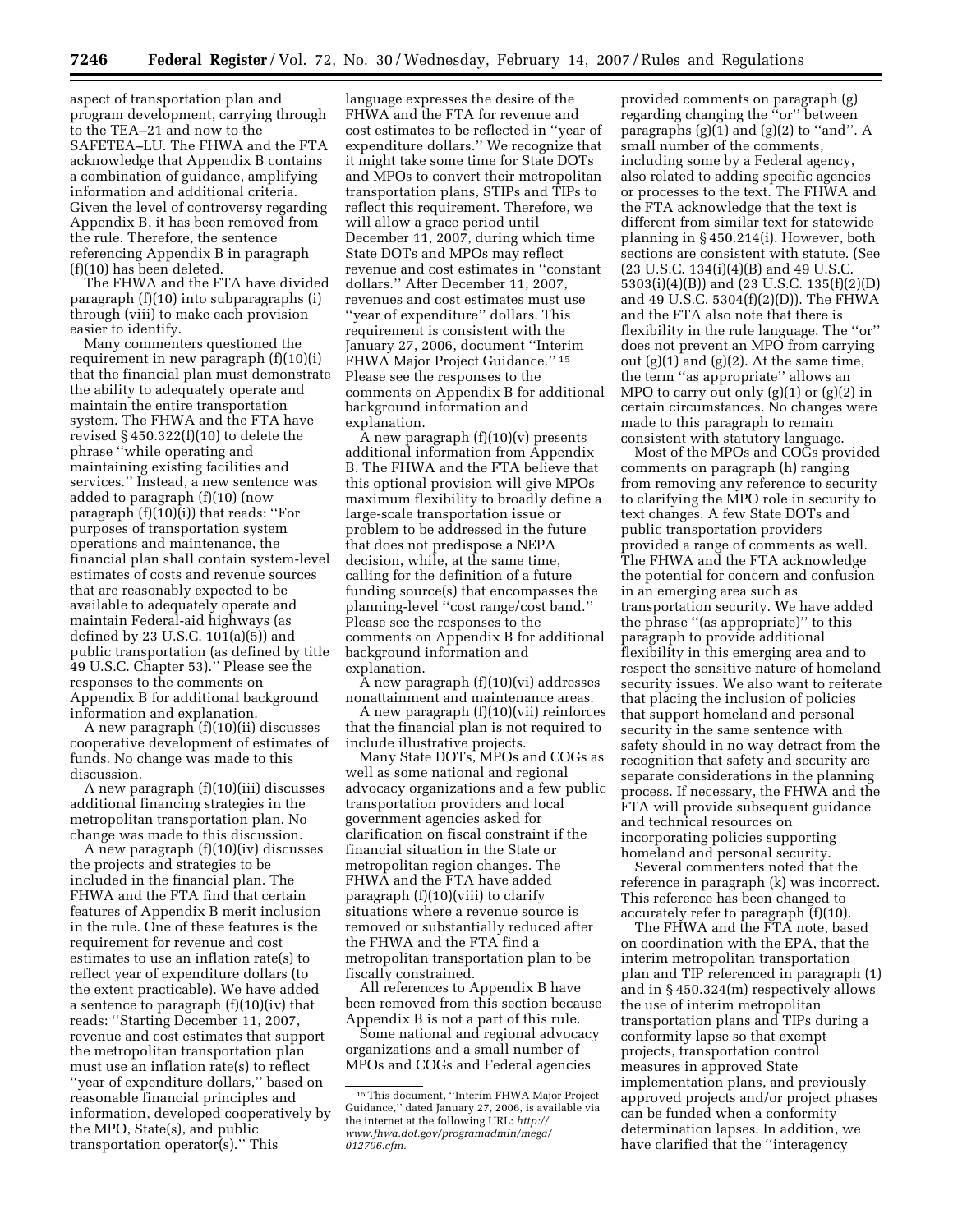consultation'' referenced in paragraph (1) is ''defined in 40 CFR part 93.''

After further review, the FHWA and the FTA have determined it is necessary to clarify paragraph (l) regarding eligible projects that may proceed without revisiting the requirements of this section. We have added ''or consistent with'' to this paragraph to clarify that eligible projects (e.g., exempt projects under 40 CFR 93.126) do not need to be explicitly listed in the conforming transportation plan and TIP to proceed.

## *Section 450.324 Development and Content of the Transportation Improvement Program (TIP)*

The docket included more than 50 documents that contained more than 125 comments on this section with about one-quarter from State DOTs, onequarter from national and regional advocacy organizations, one-half from MPOs and COGs, and the rest from city/ county/State agencies and transit agencies. A few MPOs and COGs, many State DOTs and a few national and regional advocacy organizations said in regards to paragraph (a) that MPOs should be allowed to have a TIP of more than four years where the additional year(s) are not illustrative.

The four-year scope is consistent with the time period required by the SAFETEA–LU. MPOs may show projects as illustrative after the first four years as well as in the metropolitan transportation plan. While MPOs are not prohibited from developing TIPs covering a longer time period, the FHWA and the FTA can only recognize and take subsequent action on projects included in the first four years of the TIP. Therefore, no change was made to this paragraph of the rule in response to these comments. However, paragraph (a) was modified to be consistent with clarifications to the definitions of ''revision'' and ''amendment.''

When proposing Appendix B to the rule, the FHWA and the FTA intended to raise the level of awareness and importance in developing fiscally constrained transportation plans, TIPs, and STIPs to States, MPOs, and public transportation operators. Since its introduction under the ISTEA, fiscal constraint has remained a prominent aspect of transportation plan and program development, carrying through to the TEA–21 and now to the SAFETEA–LU. The FHWA and the FTA acknowledge that Appendix B contains a combination of guidance, amplifying information and additional criteria. Given the level of controversy regarding Appendix B, it has been removed from the rule. Therefore, the sentence

referencing Appendix B in paragraph (i) has been deleted.

We have changed paragraph (c) to allow the inclusion of the exempted projects, but not requiring that they be included. We removed the phrase ''federally supported'' from the beginning of this paragraph because it is redundant. The paragraph already requires projects to be included if they are funded under title 23 U.S.C., and title 49 U.S.C. Chapter 53. Further, we have added ''Safety projects funded under 23 U.S.C. 402'' to paragraph (c)(1). This change is consistent with the October 1993 planning rule.

Many State DOTs and several national and regional advocacy organizations commented in regard to paragraph (d) (now paragraph (e)), that they should not have to demonstrate financial constraint for projects included in the TIP funded with non-FHWA and non-FTA funds. However, the proposed requirement is consistent with and carries forward the requirement that was implemented with the October 1993 planning rule. In addition, for informational purposes and air quality analysis in nonattainment and maintenance areas, regionally significant non-Federal projects shall be included in the TIP. Therefore, the FHWA and the FTA have retained this portion of paragraph (d). We have, however, simplified the paragraph slightly to combine the last two sentences.

A few comments were received from national and regional advocacy organizations and MPOs stating that paragraph (e)(1) would be enhanced by adding language that the information included in the TIP for each project needs to be understandable by the general public. This requirement remains unchanged from the October 1993 planning rule. Since that time, we have noted little public confusion over the information included in TIPs identifying projects or phases. We believe the MPO participation plan process offers opportunities for the public to clarify confusion in specific cases. No change was made to the rule.

Most State DOTs, MPOs and COGs and national and regional advocacy organizations that commented on this section, recommended in regards to paragraph (e), that after the first year of the TIP, only ''likely'' or ''possible'' (rather than ''proposed'') categories of funds should be identified by source and year. The FHWA and the FTA agree with this suggestion, with the exception of projects in nonattainment and maintenance areas for which funding in the first two years must be available or committed. Paragraph (e)(3) has been

changed to specifically reference the amount of ''Federal funds'' proposed to be obligated and to identify separate standards for the first year and for the subsequent years of the TIP.

Most of the comments on paragraph (h) pertained to the question posed in the preamble of the NPRM regarding whether the FHWA and the FTA should require MPOs submitting TIP amendments to demonstrate that funds are ''available or committed'' for projects identified in the TIP in the year the TIP amendment is submitted and the following year. Almost all opposed this suggestion believing that it would require reviewing the financial assumptions for the entire program, thereby causing an undue burden. Commenters suggested showing financial constraint only for the incremental change. The FHWA and the FTA are concerned for the potential impact of individual amendments on the funding commitments and schedules for the other projects in the TIP. For this reason, the financial constraint determination occasioned by the TIP amendment will necessitate review of all projects and revenue sources in the TIP. The FHWA and the FTA will address any concerns on this issue through subsequent guidance. Further, the FHWA and the FTA are concerned that amendments that do not include available and committed funds for the year of the amendment and the following year will reduce the credibility with decision-makers and the public that projects will be able to move forward in a timely manner. Given the comments on this issue, we have not made a change to the rule. The FHWA and the FTA will address any concerns on this issue through subsequent guidance.

As discussed in the response to the comments on Appendix B, we have added to paragraph (h), ''for purposes of transportation operations and maintenance, the financial plan shall contain system-level estimates of costs and revenue sources that are reasonably expected to be available to adequately operate and maintain Federal-aid highways (as defined by 23 U.S.C. 101(a)(5)) and public transportation (as defined by title 49 U.S.C. Chapter 53).'' In addition, to reinforce that the financial plan is not required to include illustrative projects, we have added the phrase ''but is not required to'' to this discussion. We have added one additional feature from Appendix B: ''year of expenditure dollars.'' We have added the following sentence to paragraph (h): Starting December 11, 2007, revenue and cost estimates for the TIP must use an inflation rate(s) to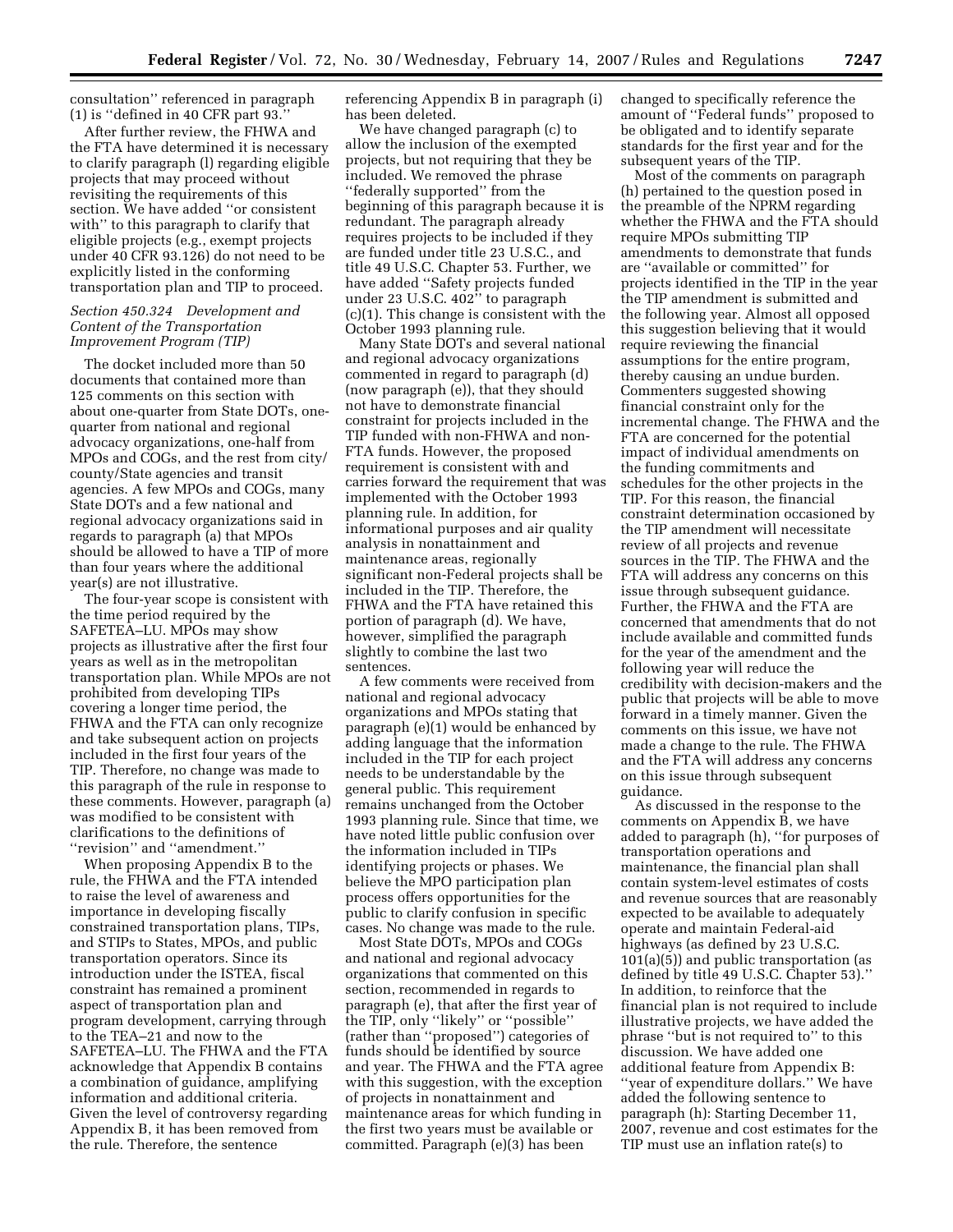reflect ''year of expenditure dollars,'' based on reasonable financial principles and information, developed cooperatively by the MPO, State(s), and public transportation operator(s). This language expresses the desire of the FHWA and the FTA for revenue and cost estimates to be reflected in ''year of expenditure dollars.'' We recognize that it might take some time for State DOTs and MPOs to convert their metropolitan transportation plans, STIPs and TIPs to reflect this requirement. Therefore, we will allow a grace period until December 11, 2007, during which time State DOTs and MPOs may reflect revenue and cost estimates in ''constant dollars.'' After December 11, 2007, revenues and cost estimates must use ''year of expenditure'' dollars. This requirement is consistent with the January 27, 2006, document ''Interim FHWA Major Project Guidance.''16 The reference to Appendix B has been deleted since Appendix B is not included with this rule. Please see the responses to the comments on Appendix B for additional background information and explanation.

Many State DOTs, national and regional advocacy organizations and a few MPOs and COGs questioned having to demonstrate their ability to adequately operate and maintain the entire transportation system. They were concerned that State DOTs, MPOs, and public transportation operators should not be responsible for demonstrating available funds for projects outside of federally supported facilities. The FHWA and the FTA have revised paragraph (i) to change the phrase

''while the entire transportation system is being adequately operated and maintained'' to ''while federally supported facilities are being adequately operated and maintained.'' We have also removed the reference to ''by source'' and the reference to additional information in Appendix B, since Appendix B has been removed from this rule. Please see the responses to the comments on Appendix B to the NPRM for additional background information and explanation.

A few comments were received opposing the requirement in paragraph  $(j)(1)$  (now paragraph  $(l)(1)$ ) for the TIP to identify the criteria and process for prioritizing implementation of transportation plan elements for inclusion in the TIP. The FHWA and the FTA find that if it is difficult for the MPO to identify or capture the criteria

it used to select projects, it will be even more difficult for the general public to understand the rationale behind selecting one element from the transportation plan over another. Therefore, we retained the language in paragraph (l)(1). However, in reviewing this comment, we identified two paragraphs from the October 1993 planning rule (23 CFR 450.324(l) and (m)) that were not included in the NPRM, related to this issue. To clarify and emphasize that MPOs should identify criteria and a process for prioritizing transportation plan elements for inclusion in the TIP, we have added these two paragraphs to the rule as new paragraphs (j) and (k), respectively. These paragraphs identify the need for allocation of funds based on prioritization and explicitly prohibit suballocation based on pre-determined percentages of formulas.

The FHWA and the FTA note, based on coordination with the EPA, that the interim metropolitan transportation plan and TIP referenced in § 450.322(1) and in paragraph (k) (now paragraph (m)) of this section respectively allows the use of interim plans and TIPs during a conformity lapse so that exempt projects, transportation control measures in approved State implementation plans, and previously approved projects and/or project phases can be funded when a conformity determination lapses. We have added ''conformity'' to the first sentence to specify the ''lapse'' referenced and removed the phrase ''(as defined in 40 CFR part 93)'' because it is no longer necessary.

After further review, the FHWA and the FTA have determined it is necessary to clarify paragraph (k) (now paragraph (m)) regarding eligible projects that may proceed without revisiting the requirements of this section. We have added the phrase ''or consistent with'' to this paragraph to clarify that eligible projects (e.g., exempt projects under 40 CFR 93.126) do not need to be explicitly listed in the conforming transportation plan and TIP to proceed.

Many State DOTs, MPOs and COGs as well as some national and regional advocacy organizations and a few public transportation providers and local government agencies asked for clarification on fiscal constraint if the financial situation in the State or metropolitan region changes. The FHWA and the FTA have added a new paragraph (o) to clarify situations where a revenue source is removed or substantially reduced after the FHWA and the FTA find a STIP to be fiscally constrained.

Several comments asked for clarification between the phrases ''operation and maintenance'' and ''operation and management.'' See the discussion of § 450.104 (Definitions) for an explanation of these terms.

The FHWA and the FTA received a proposal identifying additional procedures for engaging private transportation operators in planning and program delivery. We recognize the importance of private operator participation and, if necessary, will provide technical assistance to MPOs to promote effective practice, but do not believe any changes to the rule are necessary.

## *Section 450.326 TIP Revisions and Relationship to the STIP*

The docket included 21 documents that contained more than 25 comments on this section with about one-third from State DOTs, half from MPOs and COGs, and the rest from city/county/ State agencies, as well as national and regional advocacy organizations.

One county, many of the MPOs and COGs and State DOTs, and most of the national and regional advocacy organizations submitted opposition to the statement in paragraph (a) that public participation procedures consistent with § 450.316(a) shall be utilized in revising the TIP, except that these procedures are not required for administrative modifications that only involve projects of the type covered in § 450.324(f). Because the rule does not require an MPO to undertake any particular public involvement process for an administrative modification, an MPO may delineate its own public involvement process for administrative modifications within the public participation plan. In order to clarify these issues, the FHWA and the FTA have removed the phrase ''projects of the type covered in  $\S$  450.324(f)" from paragraph (a).

Many of the MPOs and COGs and most of the State DOTs opposed the statement in paragraph (a) that ''in all areas, changes that affect fiscal constraint must take place by amendment of the TIP.'' The FHWA and the FTA realize that there are minor funding changes to projects that a region could determine would fall under the definition of ''administrative modifications,'' and these would not need to go through the full TIP amendment process. However, the FHWA and the FTA include this requirement because any change which requires an amendment has ripple effects throughout the program and thus should be subjected to the full disclosure of a TIP amendment.

<sup>16</sup>This document, ''Interim FHWA Major Project Guidance,'' date January 27, 2006, is available via the internet at the following URL: *http:// www.fhwa.dot.gov/programadmin/mega/ 012706.cfm.*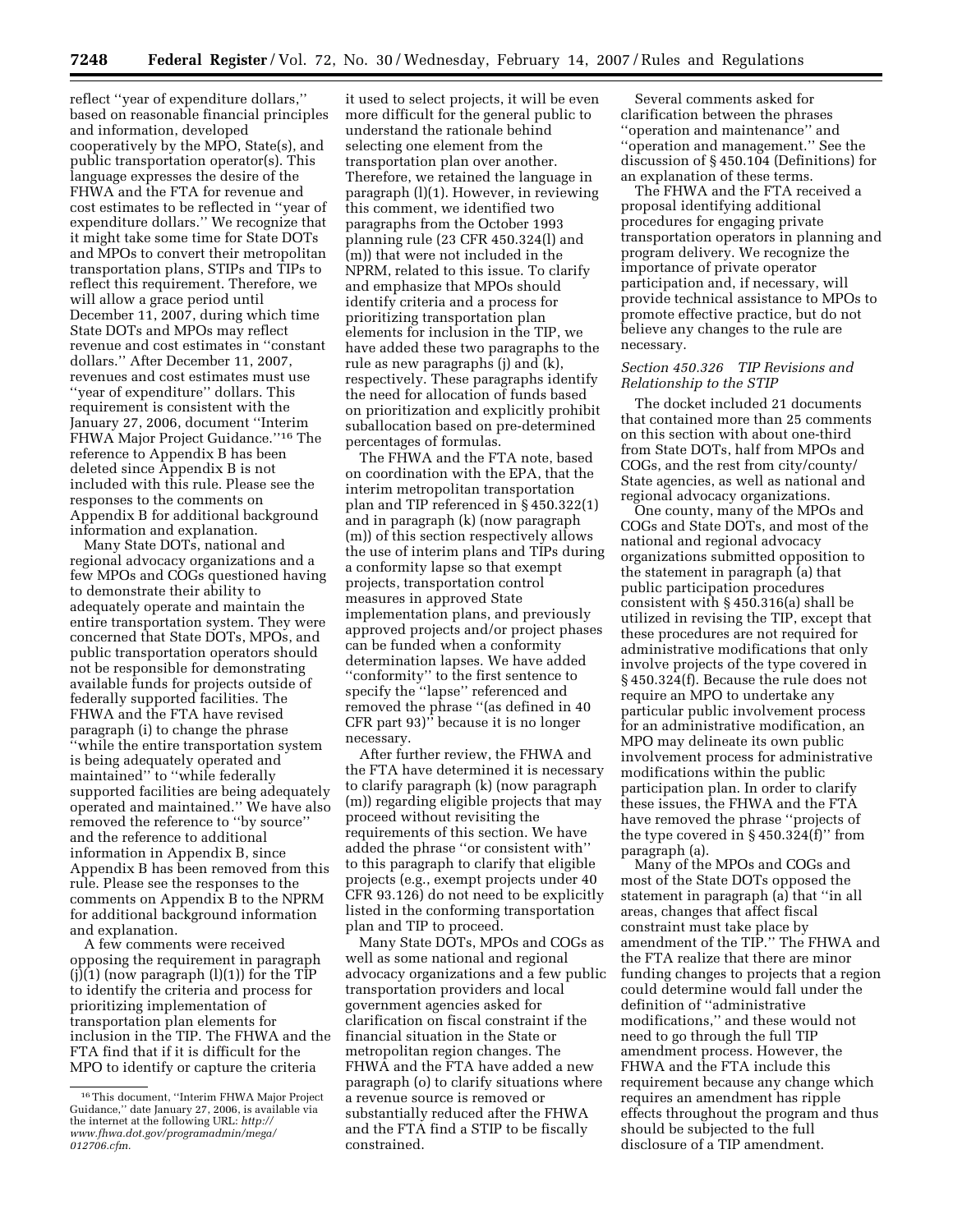Therefore, no change has been made to the paragraph in response to this comment.

Half of the MPOs and COGs and half of the national and regional advocacy organizations oppose the language in paragraph (a) that states: ''In nonattainment or maintenance areas for transportation-related pollutants, if the TIP is amended by adding or deleting non-exempt projects (per 40 CFR part 93), or is replaced with an updated TIP, the MPO, and the FHWA and the FTA must make a new conformity determination.'' The sentence has been revised to clarify that the transportation conformity rule (40 CFR 93.104(c)(2)) requires a transportation conformity determination be made if a TIP amendment involves non-exempt projects. If a non-exempt project has already been incorporated into a regional emissions analysis and is merely moving from the currently conforming metropolitan transportation plan to the TIP (and is not crossing an analysis year) we agree that the conformity determination on the TIP can be based on a previous regional emissions analysis if the requirements of 40 CFR 93.122(g) are met. No additional changes were made to this paragraph.

## *Section 450.328 TIP Action by the FHWA and the FTA*

The docket included approximately 20 documents that contained more than 20 comments on this section with about three-fifths from State DOTs, one-fourth from national and regional advocacy organizations, and the rest from city/ county/State agencies and MPOs and COGs.

An MPO expressed concern that paragraph (a) was too vague and openended. In addition, several commenters expressed concern regarding the need for approval of the TIP when submitted to the FHWA and the FTA. The FHWA and the FTA do not approve the TIP. The language in this paragraph is consistent with the language in the October 1993 planning rule. Over nearly 13 years, we have not found significant confusion regarding this language. However, we did remove ''including amendments thereto'' from this paragraph since we the FHWA and the FTA do not make findings on amendments.

After consultation with the EPA, we have revised paragraph (c) to be consistent with Clean Air Act requirements and clarify that projects may only be advanced once the plan expires if the TIP was approved and found to conform prior to the expiration of the metropolitan transportation plan

and if the TIP meets the TIP update requirements of § 450.324(a).

Many comments were received questioning why the existing flexibility to allow highway operating funds to be approved even if not in the TIP was eliminated from paragraph (f) and in § 450.218 (Self certification, Federal findings and Federal approvals). This was an erroneous omission in the NPRM and the language has been changed to correct this error.

## *Section 450.330 Project Selection From the TIP*

The docket included 33 documents that contained more than 35 comments on this section with about one-third from State DOTs, one-eighth from national and regional advocacy organizations, half from MPOs and COGs, and the rest from city/county/ State agencies and transit operators.

Most of the comments pertained to the two questions posed in the preamble to the NPRM: (1) Whether MPOs should be required to prepare an ''agreed to'' list of projects at the beginning of each of the four years in the TIP, rather than only the first year; and (2) whether a TIP amendment should be required to move a project between years in the TIP, if an ''agreed to'' list is required for each year. The predominant opinion was that requiring a State DOT or MPO to submit an agreed to list at the beginning of each of the four years of the TIP/STIP or requiring an amendment to move projects between years in the TIP/STIP unnecessarily limits flexibility, and thus should not be a requirement. The FHWA and the FTA agree with the majority of the comments. Therefore, no change was made to the rule language.

A few MPOs requested guidance on why a distinction is made between projects that are selected by the State in cooperation with the MPO and those that are selected by the MPO in consultation with the State and public transportation operators. This language is consistent with the October 1993 planning rule and is based on language in the statute (23 U.S.C. 135(b) and 49 U.S.C. 5304(b) and 23 U.S.C. 134(c) and 49 U.S.C. 5303(c), respectively). Therefore, no change was made to the rule language.

A few MPOs noted that paragraph (b) uses ''consultation'' to describe the MPO/TMA's action with the State and transit agency, whereas, ''cooperation'' is used to describe the State's action with the MPO. This language is consistent with the October 1993 planning rule and is based on language in the statute ((23 U.S.C. 135(b) and 49 U.S.C. 5304(b) and 23 U.S.C. 134(c) and 49 U.S.C. 5303(c), respectively).

Therefore, no change was made to the rule language.

## *Section 450.332 Annual Listing of Obligated Projects*

The docket included more than 20 documents that contained about 40 comments on this section with about one-eighth from State DOTs, one-fifth from national and regional advocacy organizations, half from MPOs and COGs, and the rest from city/county/ State agencies and transit operators.

Half of the comments on this section pertained to the language that requires the annual listing needs to be published no later than 90 calendar days following the end of the State program year. All of the responses suggested that using the end of the Federal fiscal year would make more sense. The FHWA and the FTA appreciate the suggestion. We have changed the language to not specify ''State program year'' or ''Federal fiscal year.'' Instead, the MPO, State, public transportation operator(s) shall determine the ''program year.'' The annual listing of obligated projects shall be developed no later than 90 calendar days following the end of the program year.

Critical information needed for this report is available in FHWA's Fiscal Management Information System (FMIS) 17 and FTA's Transportation Electronic Award and Management (TEAM) 18 System databases. Many of the MPOs and many of the national and regional advocacy organizations requested that they be provided access to these databases, or provided timely reports of the data from the FHWA and the FTA. The FHWA and the FTA will work closely with the States, public transportation operators and the MPOs

18 In an effort to help manage funds that support some of the FTA collaborative activities, the FTA has developed the Transportation Electronic Award and Management (TEAM) system. TEAM is a system designed to manage and track the grant process. FTA staff use TEAM to assess grant availability, assess and approve projects, assign project numbers, allocate and approve funding, and view approved grantee projects and associate reports. FTA staff members also use TEAM to track the processes associated with these activities. In addition, grantees and potential grantees use TEAM to request grants and track grant progress.

<sup>&</sup>lt;sup>17</sup>The FHWA administers a nationwide highway project reporting system, the Fiscal Management Information System (FMIS), that is used to provide oversight of over \$30 billion in disbursements to States for Federal-aid highway projects. FMIS prescribes project reporting policy and procedures and maintains the official project obligation records and statistical data for the various highway programs, including the planning and administration of a nationwide highway project reporting system on the progressive stages of individual highway projects. The system provides information to the FHWA and U.S. DOT management, State transportation officials, other Federal agencies, and the Congress.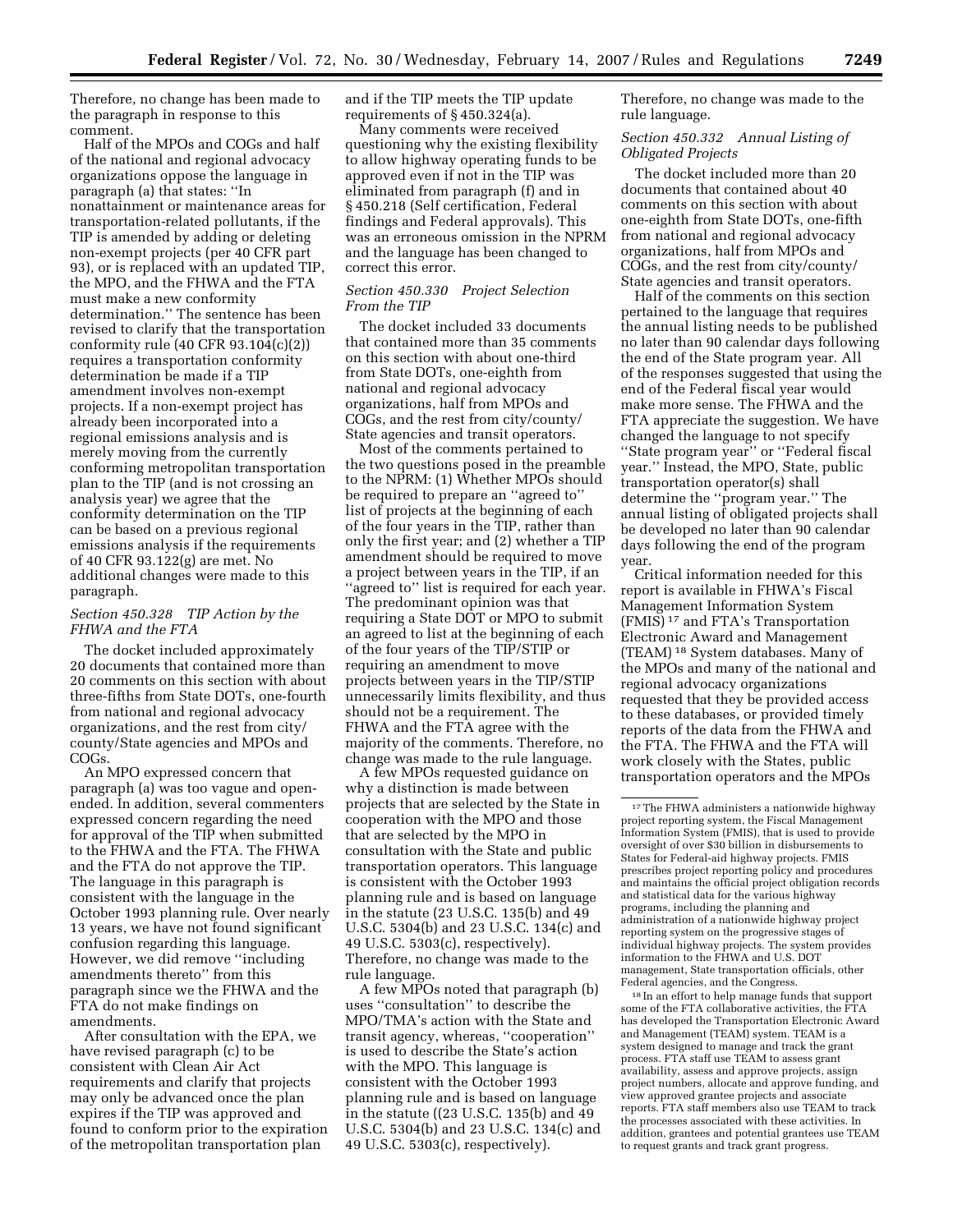to ensure all of the critical data is available to successfully meet this reporting requirement. However, the FHWA and the FTA do not believe that the rule needs to be changed to address this comment.

Some MPOs and several State DOTs expressed support for including bicycle and pedestrian projects in the annual listing. However, many commenters did not want to include a listing of all bicycle and pedestrian ''investments'' in the report because many bicycle and pedestrian investments are included within larger transit or highway projects. No changes were made to the rule because the language reflects what is included in the statute (23 U.S.C. 134(j)(7)(B) and 49 U.S.C. 5303(j)(7)(B)) The FHWA and the FTA expect the projects included in the Annual Listing of Obligated Projects to be consistent with the projects that are listed in the TIP. It was suggested that the annual listing of obligated projects contain only fund obligations and not provide information duplicative of that published in the TIP. Because the annual listing of obligated projects is intended to improve the transparency of transportation spending decisions to the public, and because providing TIP information enhances the userfriendliness of the document, the FHWA and FTA have decided not to change the content requirements. On February 24, 2006, the FHWA and the FTA jointly issued preliminary guidance on the annual list of obligated projects.19

## *Section 450.334 Self-Certifications and Federal Certifications*

The docket included about 10 documents that contained about 10 comments on this section with about one-half from national and regional advocacy organizations, one-half from MPOs and COGs, and the rest from city/ county governments.

Several comments pertained to the four-year cycle for Federal certification reviews of TMAs compared to the annual self-certification required by all MPOs and State DOTs. There was some concern that the annual selfcertifications should not be required if the FHWA and the FTA have just performed their Federal certification review. The regulations require the State and all MPOs to certify annually that they are carrying out the transportation planning process to ensure that the State and MPOs understand their transportation responsibilities and to

ensure that their responsibilities are actually being met. This selfcertification must affirm that the transportation planning process is conducted in accordance with all applicable requirements.

The MPO self-certifications and the FHWA/FTA Federal certification reviews of TMAs are related, yet distinct requirements. The Federal certification of TMAs is a statutory requirement, while MPO self-certifications are a regulatory requirement that apply to all MPOs and State DOTs. Both the FHWA/ FTA (for the Federal certification) and the MPO (for the self-certification) must meet their individual requirements. While both may occur in the same year, the FHWA and the FTA note that some of the information pulled together by the MPO(s), State(s), and public transportation operator(s) in advance of the TMA certification review could be ''re-used'' in making the selfcertification. Therefore, no change has been made to the rule.

One commenter requested that the FHWA and the FTA include a specific standard for compliance with private enterprise provisions, which now are excluded from consideration in TMA certification, and improve a private provider's ability to operate in metropolitan areas. Several commenters requested the inclusion of detailed methodologies for engaging private service providers in the transportation planning process, as well as standards for ascertaining compliance with private enterprise provisions and a complaint process.

To ensure maximum flexibility for localities to tailor private sector involvement procedures to the service providers and needs of their areas, we have determined that this information should be disseminated as nonregulatory guidance, complemented by a wide array of effective practice case studies and supported by training and technical assistance.

The FHWA and the FTA have updated the list of applicable requirements in paragraph (a). Reference to ''23 CFR parts 200 and 300'' has been removed from paragraph (a)(3). Instead, a more specific reference to ''23 CFR part 230, regarding implementation of an equal employment opportunity program on Federal and Federal-aid highway construction contracts'' was added as paragraph (a)(6). This is the specific portion of 23 CFR parts 200 and 300 that needs to be reviewed and is not related to Title VI of the Civil Rights Act of 1964 in paragraph (a)(3). In addition, we have added a new paragraph (a)(4): ''49 U.S.C. 5332, prohibiting discrimination on the basis of race,

color, creed, national origin, sex, or age in employment or business opportunity.'' Upon further review of this section, the FHWA and the FTA determined that 49 U.S.C. 5332 should be included in this list of requirements.

A small number of national and regional advocacy organizations expressed concern that the rule does not provide enough detail on the standards that the FHWA, the FTA, State DOTs and MPOs should apply in certification reviews. We believe that the entire context of the rule and of the statute sufficiently identify the criteria to be used in certifying that the transportation planning process meets or substantially meets these requirements. We do not believe additional detail is required in the rule. However, the FHWA and the FTA will provide non-regulatory guidance, training and technical assistance, if necessary.

## *Section 450.336 Applicability of NEPA to Metropolitan Transportation Plans and Programs*

The docket included very few comments on this section. One concern expressed that this section or Appendix A would make planning reviewable under NEPA. The purpose of this section, however, is to reiterate the statutory authority that the metropolitan transportation planning process decisions are not subject to review under NEPA. We have changed this section to mirror the language in 23 U.S.C. 134(p) and 49 U.S.C. 5303(p).

## *Section 450.338 Phase-In of New Requirements*

The docket included about 40 documents that contained about 110 comments on this section with about one-third from State DOTs, one-fifth from national and regional advocacy organizations, half from MPOs and COGs, and the rest from city/county/ State agencies.

All comments received indicated that it will be difficult to meet the SAFETEA–LU July 1, 2007, deadline. Subsequent to the preparation of the proposed rule, but prior to its publication, the FHWA and the FTA disseminated additional guidance regarding the phase-in requirements on May 2, 2006.<sup>20</sup> Many of the comments to the docket addressed issues that were clarified in our May 2, 2006, guidance. The provisions of the guidance have been incorporated in the regulation. Specifically, we have clarified that

<sup>19</sup>This document, ''Preliminary SAFETEA–LU Guidance—Annual List of Obligated Projects, dated February 24, 2006, is available via the internet at the following URL: *http://www.fhwa.dot.gov/hep/ annuallistemail.htm.* 

<sup>20</sup>This guidance, ''SAFETEA–LU Deadline for New Planning Requirements (July 1, 2007),'' dated May 2, 2006, is available via the internet at the following URL: *http://www.fhwa.dot.gov/hep/ plandeadline.htm.*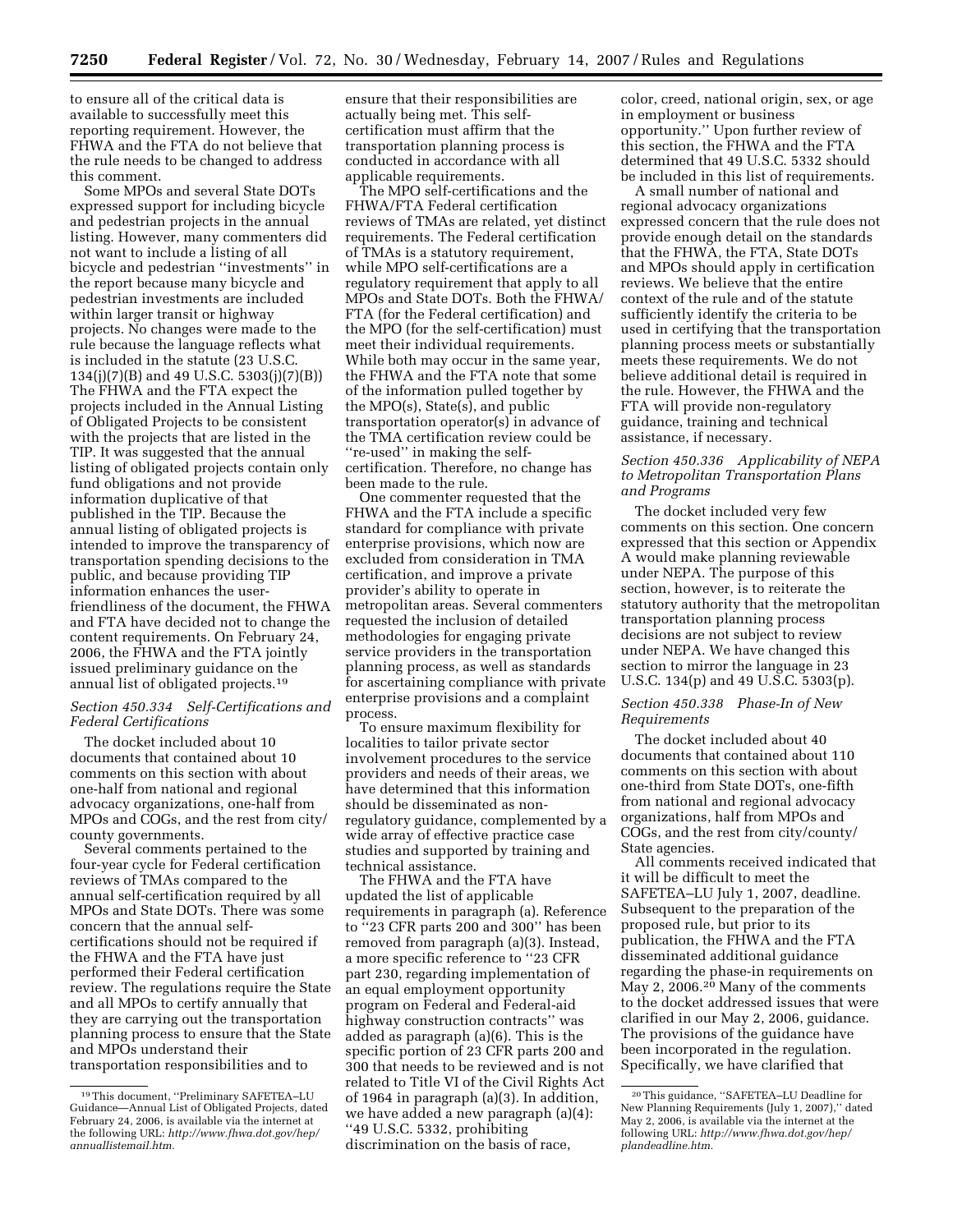transportation plans and TIPs adopted and approved prior to July 1, 2007, may be developed under TEA–21 requirements of the provisions and requirements of this part.

We have also clarified, in paragraph (a), what actions may be taken prior to July 1, 2007, on long-range statewide transportation plans and STIPs.

One MPO, half of the national and regional advocacy organizations, and a quarter of the State DOTs commented that the regulations should clearly state that partial STIP approvals are allowable if one MPO or region is not SAFETEA–LU compliant, the other regions could produce a partial STIP that is compliant. Because the regulation allows for approval of partial STIPs (see § 450.218(b)(1)(iii)), no change was made to the regulation. Approval of partial STIPs are acceptable, primarily when difficulties are encountered in cooperatively developing the STIP portion for a particular metropolitan area or for a Federal Lands agency. If an MPO is able to produce a TIP that is SAFETEA–LU compliant, the Federal action would be to amend that TIP into the STIP, making the portion of the STIP that covers that region SAFETEA–LU compliant.

Most of the national and regional advocacy organizations and several State DOTs commented that the deadline for transportation plan, STIP and TIP action should apply to State/ MPO approval action rather than the FHWA/FTA conformity finding. The FHWA and the FTA issued guidance ''Clarification of Plan Requirements in Nonattainment and Maintenance Areas'' on this issue on May 25, 2001.21 The language in the rule is consistent with the conformity rule and current practice. Therefore, no change was made.

Most of the commenters stated that 23 U.S.C. 135(b) requires only ''updates'' to reflect changes required by the SAFETEA–LU, not ''amendments.'' The comments noted that requiring a STIP re-adoption for minor amendments would be a substantial burden and is a stricter interpretation of the statute than Congress intended. Prior to the adoption of this rule, there has not been an accepted definition of or distinction between the terms ''update'' or ''amendment.'' As established in this rule, the FHWA and the FTA consider an amendment to the STIP to be a major change to the transportation plan or

program. The FHWA and the FTA believe that any major change to the transportation plan or program, whether called an ''amendment'' or an ''update'' under this regulation, is considered for this purpose an ''update'' as referenced in 23 U.S.C. 135(b). However, an ''administrative modification'' would not be covered by this requirement. This rule will clarify the definition of these terms for the future.

One national and regional advocacy organization stated that Congress specified that the SAFETEA–LU phasein period should begin on July 1, 2007, not be completed by that date. The FHWA and the FTA believe that this is an incorrect interpretation of the statute. The FHWA and the FTA agree that administrative modifications can be made to TIPs after July 1, 2007, but amendments or revisions that would add or delete a major new project to a TIP, STIP, or transportation plan would not be acceptable after July 1, 2007 in the absence of meeting the provisions and requirements of this part. This information has been included in paragraph (d). In addition, we have clarified in paragraph (d) that, on or after July 1, 2007, both amendments and updates must be based on the provisions and requirements of this part.

## *Appendix A—Linking the Transportation Planning and NEPA Processes*

As mentioned, the FHWA and the FTA received more than 60 comments on this section with about one-third from MPOs and COGs and one-third from State DOTs. National and regional advocacy organizations, transit agencies and others provided the remaining third of the comments on this section. In general, most of the comments received supported the concept of linking planning and NEPA but opposed including Appendix A in the rule.

The purpose of an Appendix to a regulation is to improve the quality or use of a rule, without imposing new requirements or restrictions. Appendices provide supplemental, background or explanatory information that illustrates or amplifies a rule. Because Appendix A provides amplifying information about how State DOTs, MPOs, and public transportation operators can choose to conduct planning level choices and analyses so they may be adopted or incorporated into the process required by NEPA, but does not impose new requirements, the FHWA and the FTA find that Appendix A is useful information to be included in support of §§ 450.212 (Transportation planning studies and project development), 450.222 (Applicability of

NEPA to statewide transportation plans and programs), 450.318 (Transportation planning studies and project development) and 450.336 (Applicability of NEPA to metropolitan transportation plans and programs).

The FHWA and the FTA recognize commenters' concerns about Appendix A, including the recommendation that this information be kept as guidance rather than be made a part of the rule. First, information in an Appendix to a regulation does not carry regulatory authority in itself, but rather serves as guidance to further explain the regulation. Secondly, as stated above, Section 1308 of TEA–21 required the Secretary to eliminate the MIS as a separate requirement, and promulgate regulations to integrate such requirement, as appropriate, as part of the transportation planning process. Appendix A fulfills that Congressional direction by providing explanatory information regarding how the MIS requirement can be integrated into the transportation planning process. Inclusion of this explanatory information as an Appendix to the regulation will make the information more readily available to users of the regulation, and will provide notice to all interested persons of the agencies' official guidance on MIS integration with the planning process. Attachment of Appendix A to this rule will provide convenient reference for State DOTs, MPOs and public transportation operator(s) who choose to incorporate planning results and decisions in the NEPA process. It will also make the information readily available to the public. Additionally, the FHWA and the FTA will work with Federal environmental, regulatory, and resource agencies to incorporate the principles of Appendix A in their day-to-day NEPA policies and procedures related to their involvement in highway and transit projects. For the reasons stated above, after careful consideration of all comments, the FHWA and the FTA have decided to attach Appendix A to the final rule as proposed in the NPRM.

Based on the comments, the FHWA and the FTA thoroughly reviewed Appendix A and have made several changes discussed below.

A note was added to the beginning of the discussion to emphasize that the Appendix provides additional information, is non-binding and should not be construed as a rule of general applicability.

For clarification, we made small changes to some of the subheadings. Section I ''Procedural'' was changed to ''Procedural Issues'' and Section II

<sup>21</sup>This document, ''Clarification of Plan Requirements in Nonattainment and Maintenance Areas,'' dated May 25, 2004, is available via the internet at the following URL: *http:// www.fhwa.dot.gov/environment/conformity/ planup*\_*m.htm.*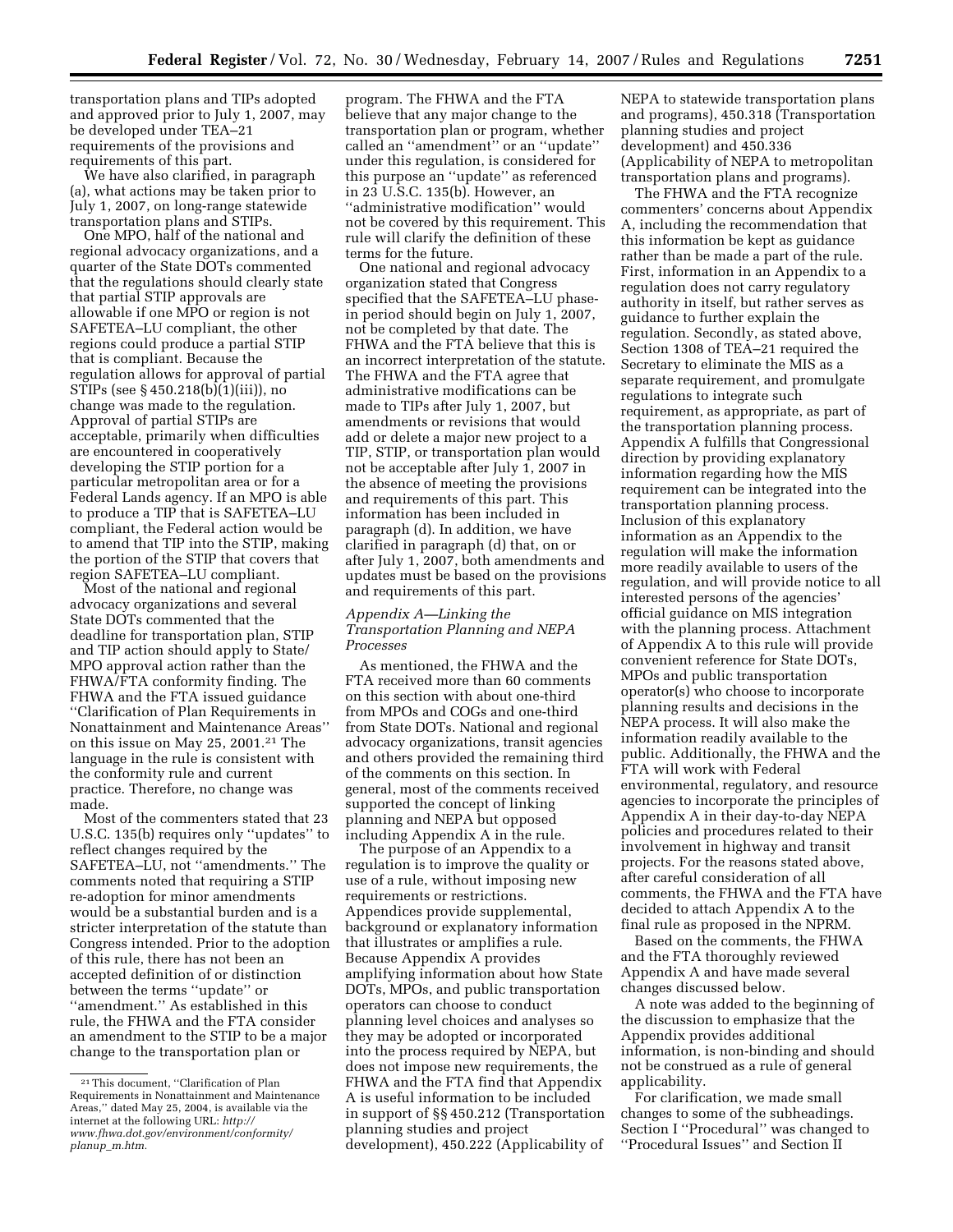''Substantive'' was changed to

''Substantive Issues.''

We expanded the agencies listed in the response to Question 1. The response now references ''MPO, State DOT, or public transportation operator.''

No changes were made to Question 2.

In the second paragraph of the response to Question 3, we clarified the term ''lead agency.'' The sentence now reads ''For example, the term 'lead agency' collectively means the U.S. Department of Transportation and a State or local governmental entity serving as a joint lead agency for the NEPA process.''

In the response to Question 4, we clarified that the lead agencies, rather than the FHWA and the FTA, are responsible for making decisions. Also, in the first sentence, we emphasize that the lead agencies ''jointly decide, and must agree \* \* \*''

No changes were made to Question 5. In the response to Question 6, a small change to add the phrase ''those of'' was made to the examples listed in the first paragraph.

We changed the order of the phrases in the second bullet of the response to Question 7 to emphasize that the transportation planning process (and the future policy year assumptions used) would occur before the NEPA process. We also added ''and the public'' to the eighth bullet. The public and other agencies should have access to the planning products during NEPA scoping.

In Question 8, we added ''during NEPA scoping and'' to the sentence ''The use of these planning-level goals and choices must be appropriately explained during NEPA scoping and in the NEPA document'' to clarify that agencies must identify during the NEPA scoping process their intent to use planning-level decisions.

We clarified in Question 9 what happens during the first-tier EIS process. The second-tier NEPA review(s) would be performed in the usual way. We also added ''planning'' to ''subarea planning study'' to emphasize that information in this Appendix refers to planning level studies. Finally, we clarified that we are referencing the ''mandatory'' Alternatives Analysis process for transit projects.

We have deleted the second paragraph in the response to Question 10. This paragraph suggested even more detailed decisions could be developed and considered during the planning process. Based on the comments we received, we want the Appendix to focus on planning-level decisions.

In the response to Question 11, we simplified the language in the first paragraph.

In the response to Question 12, the reference to ''affected agencies'' was changed to ''participating agencies'' to be specific regarding which agencies should have access to the analyses or studies.

In the response to Question 13, ''special area management plans'' was added to paragraph (f). In addition, ''or current'' was added to the phrase ''the assessment of affected environment and environmental consequences conducted during the transportation planning process will not be detailed or current enough to meet NEPA standards'' to emphasize that these assessments may need to be revisited during NEPA if time has passed between the time when the planning study was completed and the NEPA study.

No change was made to Question 14. In Question 15, we added

''mitigation'' before ''banking'' to be more specific.

No change was made to Question 16.

No change was made to Question 17. In the response to Question 18, we added ''and its successor in SAFETEA-LU Section 6002'' to update the discussion in the first paragraph.

No change was made to Question 19. We updated the Website addresses in

the ''Additional Information on this Topic'' section.

A small number of national and regional advocacy organizations objected to Appendix A because it does not require consideration of mitigation to the level, extent and detail required for NEPA. This comment seems to reflect a misunderstanding of the intent of Appendix A. Although Appendix A is designed to provide clarifying information on how the transportation planning process could produce products that can be more readily used in the NEPA process, transportation planning process studies do not require the specificity or analysis required by NEPA. In all likelihood, the studies produced as part of the transportation planning process will only be foundational to subsequent NEPA studies and will need to be supplemented with additional analysis and detail before fully meeting the rigorous requirements of NEPA.

## *Appendix B—Fiscal Constraint of Transportation Plans and Programs*

The purpose of an Appendix to a regulation is to improve the quality or use of a rule, without imposing new requirements or restrictions. As was stated, appendices provide supplemental, background or

explanatory information that illustrates or amplifies a rule. The FHWA and the FTA received a significant number of comments on Appendix B. State DOTs, MPOs and COGs, national and regional advocacy organizations, transit agencies and others expressed concern about imposing new requirements in the Appendix.

The docket included about 80 documents that contained about 170 comments on Appendix B. Most of the comments came from State DOTs and from MPOs and COGs in about equal numbers. Many national and regional advocacy organizations also provided comments on this section. A few public transportation providers and local government agencies provided the remainder of the comments.

Many of the State DOTs, almost all of the MPOs and COGs, many of the national and regional advocacy organizations, and a few of the public transportation providers that commented on this section objected to the Appendix being included in regulation, were generally supportive of the guidance information but many had comments on individual elements of the text as described below. Many of the State DOTs and a few of the national and regional advocacy organizations objected strongly to the text on fiscal constraint being included in regulation or as guidance though some would accept guidance with significant revisions.

When proposing Appendix B to the rule, the FHWA and the FTA intended to raise the level of awareness and importance in developing fiscally constrained transportation plans, TIPs, and STIPs to States, MPOs, and public transportation operators. Since its introduction under the ISTEA, fiscal constraint has remained a prominent aspect of transportation plan and program development, carrying through to the TEA–21 and now to the SAFETEA–LU. The FHWA and the FTA acknowledge that Appendix B contains a combination of guidance, amplifying information, and additional criteria. Given the level of controversy regarding this Appendix, it has been removed from the rule.

Instead, the FHWA and the FTA will be developing and issuing revised guidance on fiscal constraint and financial planning for transportation plans and programs soon after this rule is published.

The FHWA and the FTA find that three key features of Appendix B merit inclusion in the rule, as noted in the section-by-section discussions for § 450.216 (Development and content of the statewide transportation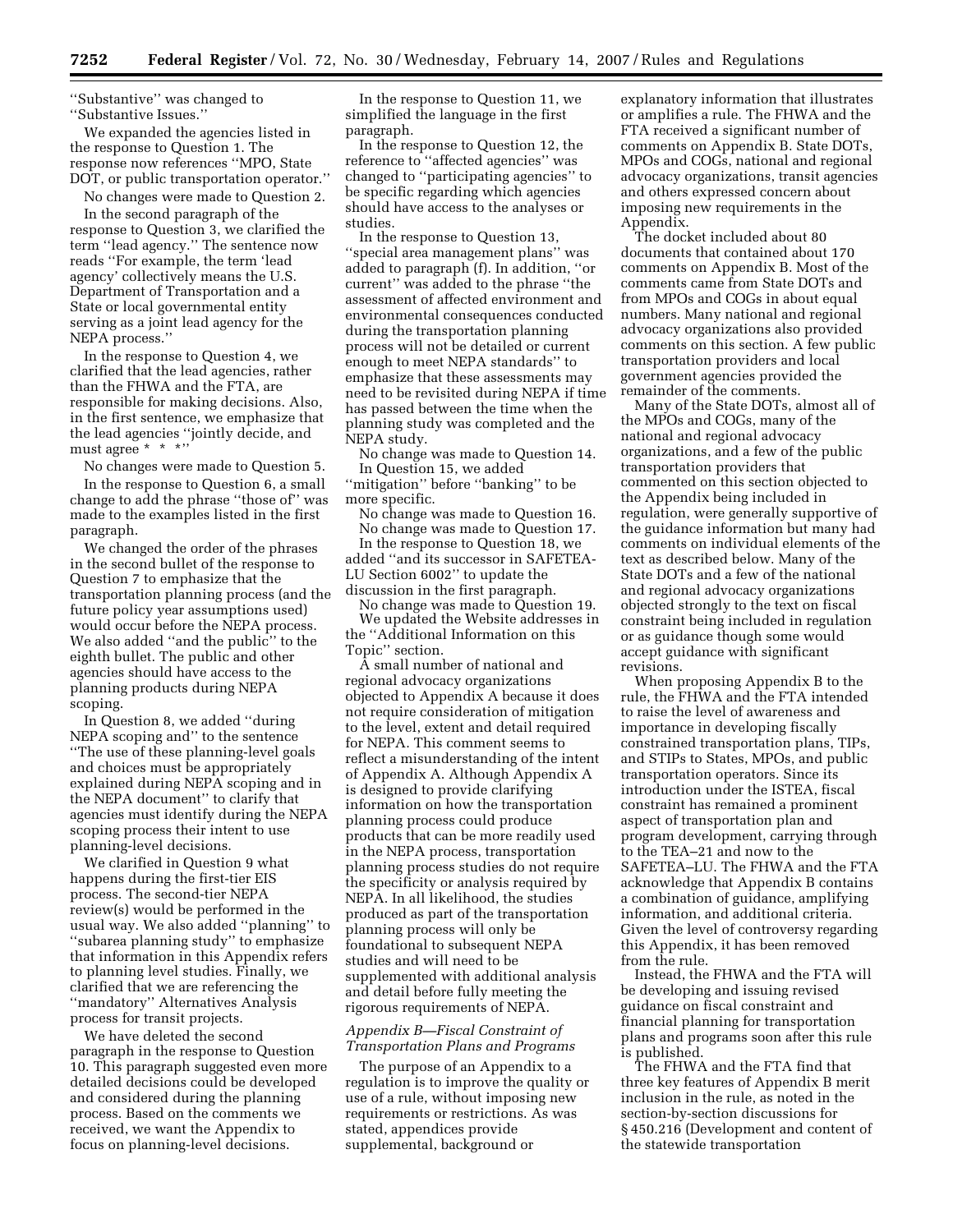improvement program (STIP), § 450.322 (Development and content of the metropolitan transportation plan), and § 450.324 (Development and content of the transportation improvement program). These key features are: (1) Treatment of highway and transit operations and maintenance costs and revenues; (2) use of ''year of expenditure dollars'' in developing cost and revenue estimates; and (3) use of ''cost ranges/ cost bands'' in the outer years of the metropolitan transportation plan.

Regarding the treatment of highway and transit operations and maintenance costs and revenues, the FHWA and the FTA realize that the 1993 planning rule and the NPRM interchangeably referred to the transportation system as either ''existing,'' ''total,'' or ''entire.''

Several State DOTs, MPOs and COGs, national and regional advocacy organizations, and others expressed concern and confusion over these terms. Many commenters called into question the statutory authority for the FHWA and the FTA to focus on State and local government investments to operate and maintain the ''system'' as part of fiscal constraint and financial plans supporting transportation plans and programs. However, the statute, as amended by the SAFETEA–LU (23 U.S.C. 134(i)(2)(C) and 49 U.S.C. 5303(i)(2)(C)), requires that the financial element of a metropolitan transportation plan ''demonstrates how the adopted transportation plan can be implemented'' and ''indicates resources from public and private sources'' that can be ''reasonably anticipated to implement the plan.'' A metropolitan transportation plan, as it is developed, must include consideration and recognition of how all the pieces of the regional transportation system will integrate, function and operate, not just those facilities which are or could be funded with Federal resources. To focus solely on the Federally-funded portion of the transportation system could create greater demands on limited Federal resources or jeopardize the value of the Federal investments made within that metropolitan area. Furthermore, outside the transportation planning process, there is a longstanding Federal requirement that States properly maintain, or cause to be maintained, any projects constructed under the Federal-aid Highway Program (23 U.S.C. 116).

Additionally, the FHWA and the FTA believe that the fundamental premise behind the wording in the October 28, 1993 planning rule regarding highway and transit operations and maintenance (58 FR 58040) remains sound.

However, for purposes of clarity and consistency, § 450.216(n), § 450.322(f)(10), and § 450.324(i) have been revised to better describe ''the system'' as Federal-aid highways (as defined by 23 U.S.C. 101(a)(5)) and public transportation (as defined by title 49 U.S.C. Chapter 53). As background, 23 U.S.C. 101(a)(5) defines ''Federal-aid highways'' as ''a highway eligible for assistance other than a highway classified as a local road or rural minor collector.'' Additionally, these sections clarify that the financial plans supporting the metropolitan transportation plan and TIP and the financial information supporting the STIP are to be based on systems-level estimates of costs and revenue sources reasonably expected to be available to adequately operate and maintain Federal-aid highways (as defined by 23 U.S.C. 101(a)(5)) and public transportation (as defined by title 49 U.S.C. Chapter 53).

Regarding the use of ''year of expenditure dollars'' in developing cost and revenue estimates, the FHWA and the FTA jointly issued ''Interim FHWA/ FTA Guidance on Fiscal Constraint for STIPs, TIPs, and Metropolitan Plans'' on June 30, 2005.22 This Interim Guidance indicated that financial forecasts (for costs and revenues) to support the metropolitan transportation plan, TIP, and STIP may: (a) Rely on a ''constant dollar'' base year or (b) utilize an inflation rate(s) to reflect ''year expenditure.'' The FHWA and the FTA will be developing and issuing revised guidance on fiscal constraint and financial planning for transportation plans and programs soon after this rule is published. In Appendix B, the FHWA and the FTA proposed to exclusively require the use of ''year of expenditure dollars'' to better reflect the time-based value of money. This is particularly crucial for large-scale projects with construction/implementation dates stretching into the future. Because the transportation planning process serves as the beginning point of the larger ''project continuum'' (i.e., moving from concept through construction, and later operations and maintenance), the FHWA and the FTA strongly believe that early disclosure of revenue and cost estimates reflecting time and inflation provides a truer set of expectations and future ''reality'' to the public. However, most of the State DOTs, a few of the national and regional advocacy

organizations and some MPOs and COGs, commented that they should not be required to use ''year of expenditure dollars.''

The FHWA and the FTA considered these comments and included in § 450.216(h), § 450.322(f)(10), and § 450.324(d) that ''year of expenditure dollars'' shall be used ''to the extent practicable.'' While this language expresses the desire of the FHWA and the FTA for revenue and cost estimates to be reflected in ''year of expenditure dollars,'' an opportunity to use ''constant dollars'' has been retained.

Regarding the use of ''cost ranges/cost bands'' in the outer years of the metropolitan transportation plan, the FHWA and the FTA jointly issued ''Interim Guidance on Fiscal Constraint for STIPs, TIPs, and Metropolitan Plans'' on June 30, 2005. The FHWA and the FTA will be developing and issuing revised guidance on fiscal constraint and financial planning for transportation plans and programs soon after this rule is published. The Interim Guidance indicated that for the outer years of the metropolitan transportation plan (i.e., beyond the first 10 years), the financial plan may reflect aggregate cost ranges/cost bands, as long as the future funding source(s) is reasonably expected to be available to support the projected cost ranges/cost bands. In the NPRM, the FHWA and the FTA proposed to provide this option to MPOs in developing fiscally-constrained metropolitan transportation plans. We have included this option in this rule because we believe it gives MPOs maximum flexibility to broadly define a large-scale transportation issue or problem to be addressed in the future that does not predispose a NEPA decision, while, at the same time, calling for the definition of a future funding source(s) that encompasses the planning-level ''cost range/cost band.''

#### **23 CFR Part 500**

## *Section 500.109 Congestion Management Systems*

Few docket documents specifically referenced this section. However, the docket included more than 25 documents that contained almost 30 comments on § 450.320 (Congestion management process in transportation management areas) which is relevant to this section.

As was mentioned, on May 16, 2006, the U.S. Secretary of Transportation announced a national initiative to address congestion related to highway, freight and aviation. The intent of the ''National Strategy to Reduce Congestion on America's Transportation

<sup>22</sup>This joint guidance, ''Interim FHWA/FTA Guidance on Fiscal Constraint for STIPs, TIPs and Metropolitan Plans,'' dated June 27, 2005, is available via the Internet at the following URL: *http://www.fhwa.dot.gov/planning/fcindex.htm*.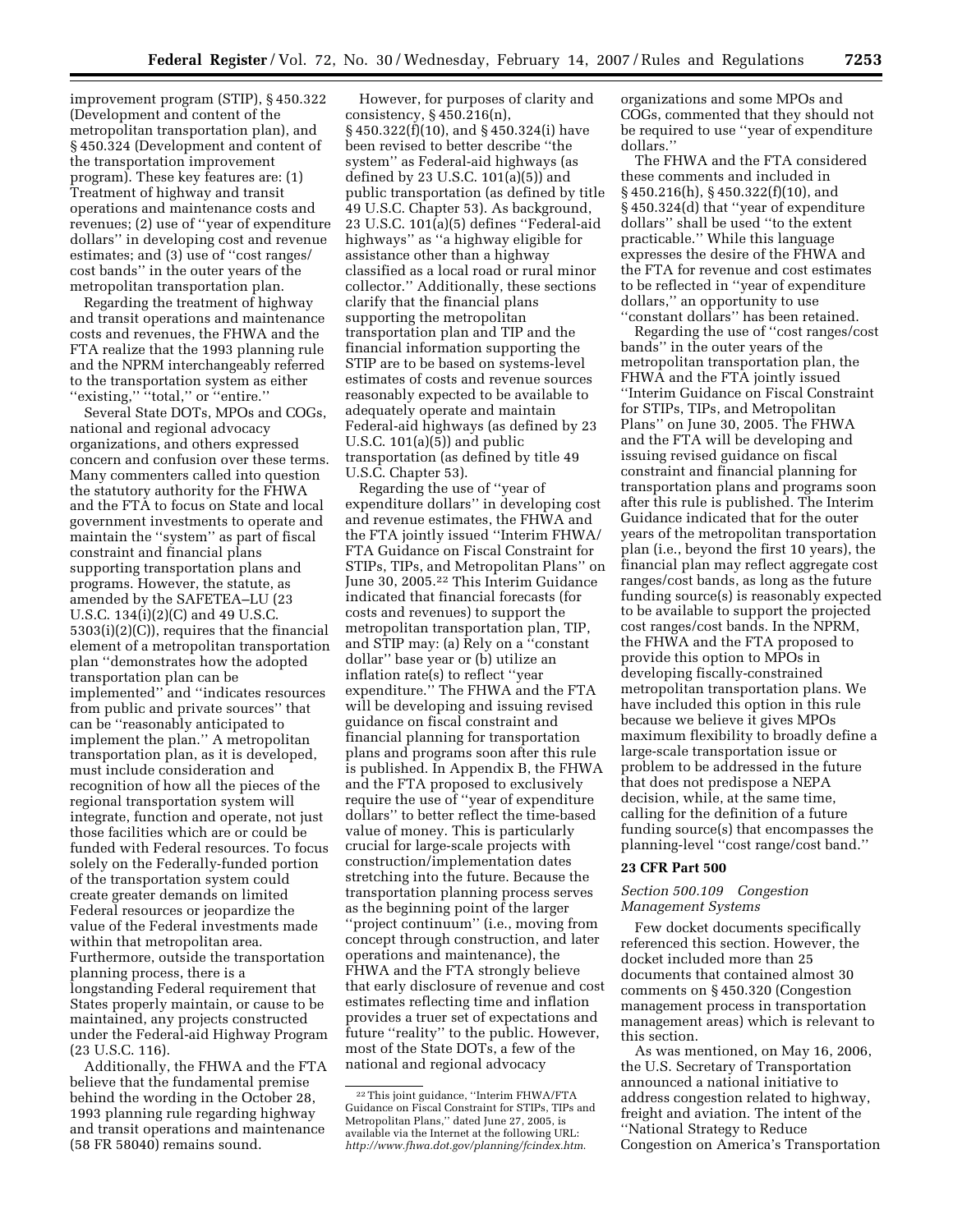Network'' is to provide a blueprint for Federal, State and local officials to tackle congestion. The States and MPO(s) are encouraged to seek Urban Partnership Agreements with a handful of communities willing to demonstrate new congestion relief strategies and encourages States to pass legislation giving the private sector a broader opportunity to invest in transportation. It calls for more widespread deployment of new operational technologies and practices that end traffic tie ups, designates new interstate ''corridors of the future,'' targets port and border congestion, and expands aviation capacity.

U.S. DOT encourages the State DOTs and MPOs to consider and implement strategies, specifically related to highway and transit operations and expansion, freight, transportation pricing, other vehicle-based charges techniques, etc. The mechanism that the State DOTs and MPOs employ to explore these strategies is within their discretion. The U.S. DOT will focus its resources, funding, staff and technology to cut traffic jams and relieve freight bottlenecks.

A few comments were received reiterating that the CMP should result in multimodal system performance measures and strategies. The FHWA and the FTA note that existing language reflects the multimodal nature of the CMP. Specifically, § 450.320(a)(2) allows for the appropriate performance measures for the CMP to be determined cooperatively by the State(s), affected MPO(s), and local officials in consultation with the operators of major modes of transportation in the coverage area.

Several commenters asked for a clarification with regards to what CMP requirements apply in air quality attainment areas, as opposed to the requirements in air quality nonattainment areas. The CMP requirements for all TMA areas (attainment and nonattainment) are identified in §§ 450.320(a), 450.320(b), 450.320(c), and 450.320(f). Additional CMP requirements that apply only to nonattainment TMA areas (for CO and ozone) are identified in § 450.320(d) and § 450.320(e).

#### **49 CFR Part 613**

The NPRM proposed to simplify FTA's cross-reference in 49 CFR Part 613 to 23 CFR Part 450. Because there may be references to the three subparts in 49 CFR Part 613 in various other regulatory and guidance documents, FTA has made technical changes to what was proposed in the NPRM to retain the names of the subparts in this part the same as they were prior to this rule. This will reduce confusion by keeping the names of the subparts the same, but still allowing for the crossreference simplification and alignment of identical regulatory requirements that FTA had proposed.

## **Distribution Tables**

The NPRM proposed to clarify and revise the regulation's section headings to use plainer language. These changes have been made. For ease of reference, two distribution tables are provided for the current sections and the proposed sections as follows. The first distribution table indicates changes in section numbering and titles. The second provides details within each section.

## **SECTION TITLE AND NUMBER**

| Old section        |                                                                                                     | New section |                                                                                                                 |
|--------------------|-----------------------------------------------------------------------------------------------------|-------------|-----------------------------------------------------------------------------------------------------------------|
|                    | Subpart A                                                                                           |             | Subpart A                                                                                                       |
| 450.100            |                                                                                                     |             | 450.100 Purpose.                                                                                                |
| 450.102            |                                                                                                     | 450.102     | Applicability.                                                                                                  |
| 450.104            |                                                                                                     | 450.104     | Definitions.                                                                                                    |
|                    | Subpart B                                                                                           |             | Subpart B                                                                                                       |
| 450.200            |                                                                                                     | 450.200     | Purpose.                                                                                                        |
| 450.202            |                                                                                                     | 450.202     | Applicability.                                                                                                  |
| 450.204            |                                                                                                     | 450.204     | Definitions.                                                                                                    |
| 450.206<br>ments.  | Statewide transportation planning process: General require-                                         | 450.206     | Scope of the statewide transportation planning process.                                                         |
| 450.208            | Statewide transportation planning process: Factors                                                  |             | 450.208 Coordination of planning process activities.                                                            |
| 450.210            |                                                                                                     |             | 450.210 Interested parties, public involvement, and consultation.                                               |
|                    |                                                                                                     |             | 450.212 Transportation planning studies and project development.                                                |
| 450.212            |                                                                                                     |             | 450.214 Development and content of the long-range statewide trans-                                              |
|                    |                                                                                                     |             | portation plan.                                                                                                 |
| 450.214            |                                                                                                     |             | 450.216 Development and content of the statewide transportation im-                                             |
|                    |                                                                                                     |             | provement program (STIP).                                                                                       |
| 450.216            |                                                                                                     |             | 450.218 Self-certifications, Federal improvement program (STIP).                                                |
|                    |                                                                                                     |             | findings, and Federal approvals.                                                                                |
| 450.218<br>450.220 |                                                                                                     |             | 450.220 Project selection from the STIP.<br>450.222 Applicability of NEPA to statewide transportation plans and |
|                    |                                                                                                     |             |                                                                                                                 |
| 450.222            |                                                                                                     | programs.   | 450.224 Phase-in of new requirements.                                                                           |
|                    |                                                                                                     |             |                                                                                                                 |
| 450.300            | Subpart C                                                                                           |             | Subpart C<br>450.300 Purpose.                                                                                   |
| 450.302            |                                                                                                     |             | 450.302 Applicability.                                                                                          |
| 450.304            |                                                                                                     | 450.304     | Definitions.                                                                                                    |
| 450.306            | Metropolitan planning organizations: Designation and redes-                                         | 450.306     | Scope of the metropolitan transportation planning process.                                                      |
| ignation.          |                                                                                                     |             |                                                                                                                 |
|                    | 450.308 Metropolitan planning organization: Metropolitan planning                                   |             | 450.308 Funding for transportation planning and unified planning                                                |
| boundary.          |                                                                                                     |             | work programs.                                                                                                  |
| 450.310            | Metropolitan planning organization: planning agreements                                             | tion.       | 450.310 Metropolitan planning organization designation and redesigna-                                           |
|                    | 450.312 Metropolitan transportation planning: Responsibilities, co-<br>operation, and coordination. |             | 450.312 Metropolitan planning area boundaries.                                                                  |
|                    | 450.314 Metropolitan transportation planning process: Unified plan-                                 | 450.314     | Metropolitan planning agreements.                                                                               |
|                    | ning work programs.                                                                                 |             |                                                                                                                 |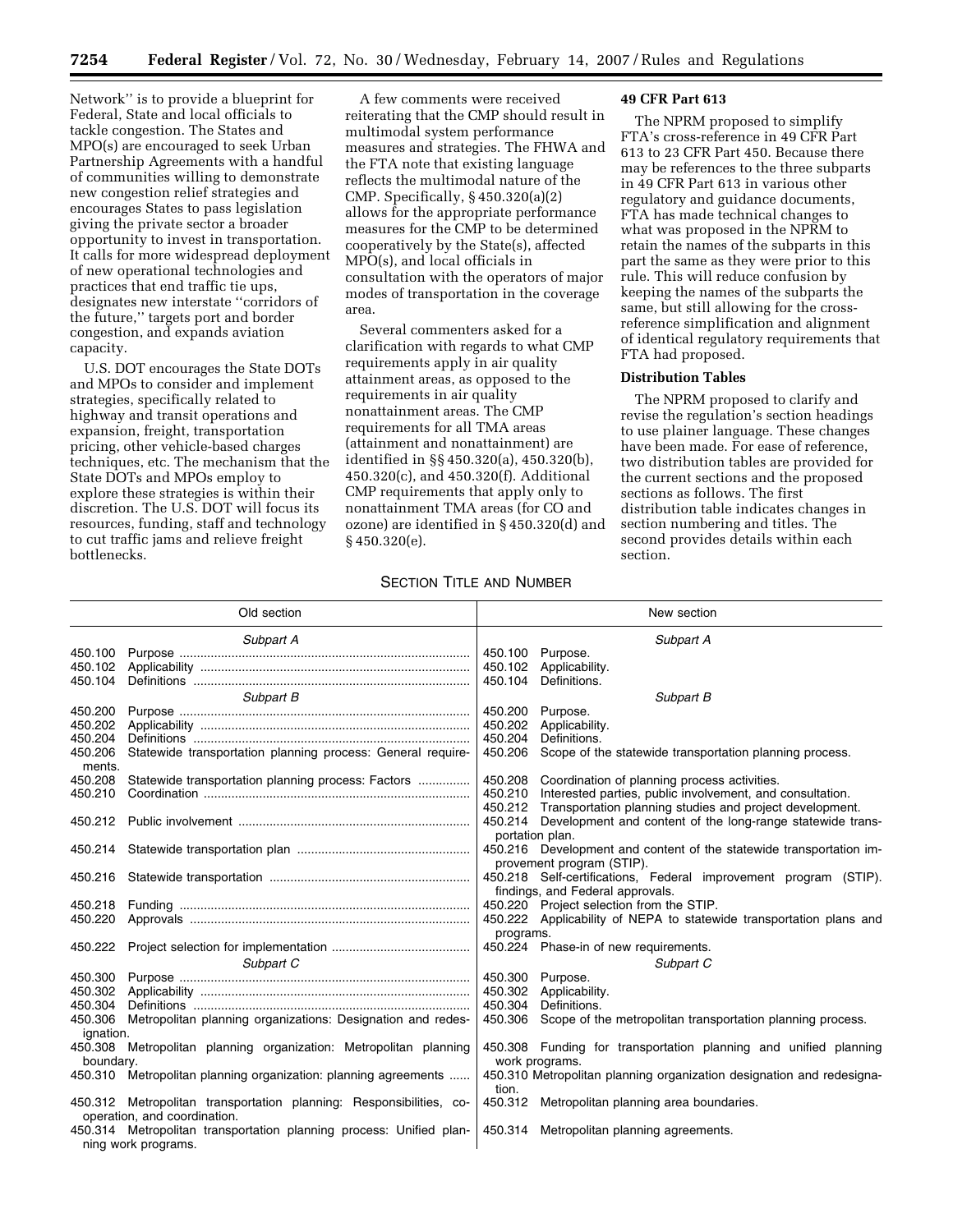$\equiv$ 

## SECTION TITLE AND NUMBER—Continued

|           | Old section                                                                                                                                                                 |               | New section                                                                                                                     |
|-----------|-----------------------------------------------------------------------------------------------------------------------------------------------------------------------------|---------------|---------------------------------------------------------------------------------------------------------------------------------|
|           | 450.316 Metropolitan transportation planning process: Elements<br>450.318 Metropolitan transportation planning process: Major metro-<br>politan transportation investments. |               | 450.316 Interested parties, participation and consultation.<br>450.318 Transportation planning studies and project development. |
|           | 450.320 Metropolitan transportation planning process: Relation to<br>management systems.                                                                                    | ment areas.   | 450.320 Congestion management process in transportation manage-                                                                 |
| plan.     | 450.322 Metropolitan transportation planning process: Transportation                                                                                                        | plan.         | 450.322 Development and content of the metropolitan transportation                                                              |
|           | 450.324 Transportation improvement program: General                                                                                                                         |               | 450.324 Development and content of the transportation improvement<br>program (TIP).                                             |
|           | 450.326 Transportation improvement program: modification                                                                                                                    |               | 450.326 TIP revisions and relationship to the STIP.                                                                             |
| wide TIP. | 450.328 Transportation improvement program: Relationship to state-                                                                                                          |               | 450.328 TIP action by the FHWA and the FTA.                                                                                     |
| FHWA/FTA. | 450.330 Transportation improvement program: Action required by                                                                                                              |               | 450.330 Project selection from the TIP.                                                                                         |
|           |                                                                                                                                                                             |               | 450.332 Annual listing of obligated projects.                                                                                   |
| 450.334   | Metropolitan transportation planning process: Certification                                                                                                                 | 450.334       | Self-certifications and Federal certifications.                                                                                 |
|           |                                                                                                                                                                             | and programs. | 450.336 Applicability of NEPA to metropolitan transportation plans                                                              |
| None      |                                                                                                                                                                             |               | 450.338 Phase-in of new requirements.                                                                                           |
|           | Section 500                                                                                                                                                                 |               |                                                                                                                                 |
| 500.109   | CMS                                                                                                                                                                         | 500.109 CMS.  |                                                                                                                                 |

The following distribution table identifies details for each existing section and proposed section:

| Old section                                     | New section                                                          |
|-------------------------------------------------|----------------------------------------------------------------------|
| Subpart A                                       | Subpart A                                                            |
|                                                 | 450.100 [Revised].                                                   |
| 450.102                                         | 450.102.                                                             |
|                                                 | 450.104.                                                             |
|                                                 | Definitions.                                                         |
|                                                 | Administrative modification [New].                                   |
|                                                 | Alternatives analysis [New].                                         |
| None ……………………………………………………………………………………………        | Amendment [New].                                                     |
| None ……………………………………………………………………………………………        | Attainment area [New].                                               |
| None ……………………………………………………………………………………………        | Available funds [New].                                               |
| <u>None ……………………………………………………………………………………………</u> | Committed funds [New].                                               |
| <u>None ……………………………………………………………………………………………</u> | Conformity [New].                                                    |
| None ……………………………………………………………………………………………        | Conformity lapse [New].                                              |
|                                                 | Congestion management process [New].                                 |
| None ……………………………………………………………………………………………        | Consideration [New].                                                 |
|                                                 | Consultation [Revised].                                              |
|                                                 | Cooperation [Revised].                                               |
| <u>None ……………………………………………………………………………………………</u> | Coordinated public transit-human services transportation plan [New]. |
|                                                 | Coordination [Revised].                                              |
|                                                 | Design concept [New].                                                |
| None ……………………………………………………………………………………………        | Design scope [New].                                                  |
|                                                 | Designated recipient [New].                                          |
| <u>None ……………………………………………………………………………………………</u> | Environmental mitigation activities [New].                           |
| <u>None ……………………………………………………………………………………………</u> | Federal land management agency [New].                                |
| <u>None ……………………………………………………………………………………………</u> | Federally funded non-emergency transportation services [New].        |
|                                                 | Financially constrained or Fiscal constraint [New].                  |
| None ……………………………………………………………………………………………        | Financial plan [New].                                                |
| None ……………………………………………………………………………………………        | Freight shippers [New].                                              |
|                                                 | Full funding grant agreement [New].                                  |
|                                                 | Governor.                                                            |
| None ……………………………………………………………………………………………        | Illustrative project [New].                                          |
| None ……………………………………………………………………………………………        | Indian Tribal government [New].                                      |
| None ……………………………………………………………………………………………        | Intelligent transportation system (ITS) [New].                       |
| None ……………………………………………………………………………………………        | Interim metropolitan transportation plan [New].                      |
| <u>None ……………………………………………………………………………………………</u> | Interim transportation improvement program (TIP) [New].              |
|                                                 | Maintenance area [Revised].                                          |
|                                                 | Removed.                                                             |
|                                                 | Management system [Revised].                                         |
|                                                 | Metropolitan planning area (MPA) [Revised].                          |
|                                                 | Metropolitan planning organization.                                  |
|                                                 | (MPO) [Revised].                                                     |
|                                                 | Metropolitan transportation plan.                                    |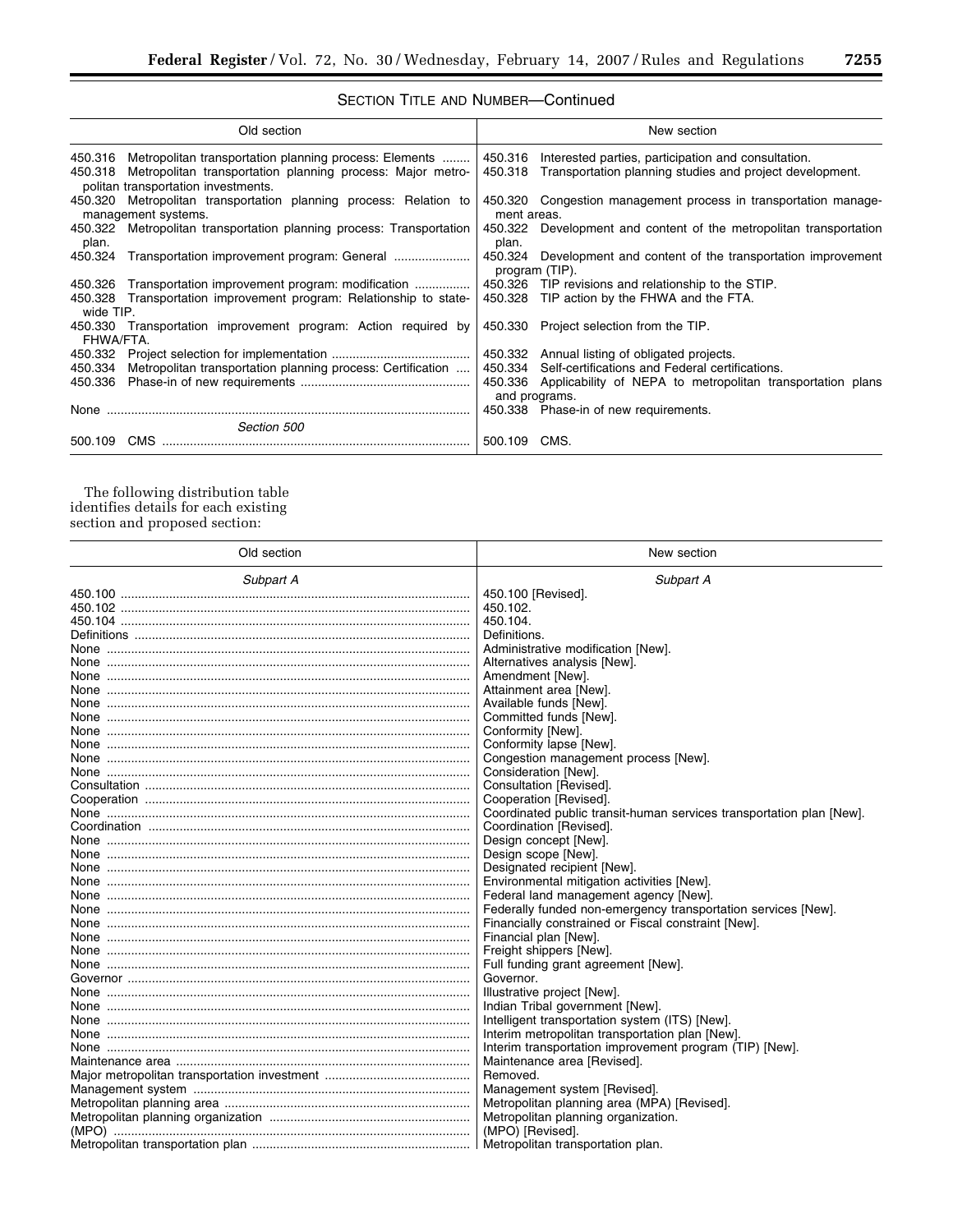$\equiv$ 

| Old section                                                                                                                                                                                                                                                                                                                                                                                                                                                                                                             | New section                                                                                                                                                                                                                                                                                                                                                                                                                                                                                                                                                                                                                                                                                                                                                                                                                                                                                                                                                                                                                          |  |
|-------------------------------------------------------------------------------------------------------------------------------------------------------------------------------------------------------------------------------------------------------------------------------------------------------------------------------------------------------------------------------------------------------------------------------------------------------------------------------------------------------------------------|--------------------------------------------------------------------------------------------------------------------------------------------------------------------------------------------------------------------------------------------------------------------------------------------------------------------------------------------------------------------------------------------------------------------------------------------------------------------------------------------------------------------------------------------------------------------------------------------------------------------------------------------------------------------------------------------------------------------------------------------------------------------------------------------------------------------------------------------------------------------------------------------------------------------------------------------------------------------------------------------------------------------------------------|--|
| <u>None ……………………………………………………………………………………………</u><br>None ……………………………………………………………………………………………<br><u>None ……………………………………………………………………………………………</u><br><u>None ……………………………………………………………………………………………</u><br><u>None ……………………………………………………………………………………………</u><br><u>None ……………………………………………………………………………………………</u><br><u>None ……………………………………………………………………………………………</u><br><u>None ……………………………………………………………………………………………</u><br>Statewide transportation improvement program (STIP)<br><u>None ……………………………………………………………………………………………</u> | National ambient air quality standards (NAAQS) [New].<br>Nonattainment area.<br>Non-metropolitan area.<br>Non-metropolitan local official.<br>Obligated projects [New].<br>Operational and management strategies [New].<br>Project construction grant agreement [New].<br>Project selection [New].<br>Provider of freight transportation services [New].<br>Public transportation operator [New].<br>Regional ITS architecture [New].<br>Regionally significant project [Revised].<br>Revision [New].<br>State.<br>State implementation plan (SIP) [Revised].<br>Statewide transportation improvement program (STIP) [Revised].<br>Long-range statewide transportation plan [Revised].<br>Strategic highway safety plan [New].                                                                                                                                                                                                                                                                                                       |  |
| <u>None ……………………………………………………………………………………………</u><br>None ……………………………………………………………………………………………<br>None ……………………………………………………………………………………………<br>Subpart B                                                                                                                                                                                                                                                                                                                                                                    | Transportation control measures (TCMs) [New].<br>Transportation improvement program (TIP) [Revised].<br>Transportation management area (TMA) [Revised].<br>Unified planning work program (UPWP) [New].<br>Update [New].<br>Urbanized area [New].<br>Users of public transportation [New].<br>Visualization techniques [New].                                                                                                                                                                                                                                                                                                                                                                                                                                                                                                                                                                                                                                                                                                         |  |
| <u>None ……………………………………………………………………………………………</u><br><u>None ……………………………………………………………………………………………</u><br><u>None ……………………………………………………………………………………………</u><br><u>None ……………………………………………………………………………………………</u><br><u>None ……………………………………………………………………………………………</u><br><u>None ……………………………………………………………………………………………</u><br><u>None ……………………………………………………………………………………………</u><br><u>None ……………………………………………………………………………………………</u>                                                                                                    | Subpart B<br>450.200<br>[Revised].<br>450.202<br>[Revised].<br>450.204<br>[Revised].<br>Removed.<br>450.208(a)(1) [Revised].<br>450.208(a)(4).<br>450.208(d) [Revised].<br>$450.206(a)(1)$ through $(a)(8)$<br>[Revised].<br>450.206(b) [Revised].<br>450.206(c) [New].<br>450.208(a)(1) through (a)(7) [Revised].<br>Removed.<br>450.208(b)<br>[New].<br>450.208(c)<br>[New].<br>450.208(e)<br>[New].<br>450.208(f)<br>[New].<br>450.208(g)<br>[New].<br>450.208(h)<br>[New].<br>450.210(a) [Revised].<br>450.210(b)(1) through (b)(2) [Revised].<br>450.210(c) [New]<br>450.212(a) through (c) [New].<br>450.214(a)<br>[Revised].<br>450.214(b) [New].<br>450.214(f)<br>[Revised].<br>450.214(c) [Revised].<br>450.214(l)<br>[Revised].<br>450.214(d)<br>[New].<br>450.214(e) [New].<br>450.214 $(g)$ and $(h)$<br>[Revised].<br>Removed.<br>450.214(i)<br>[New].<br>450.214(j)<br>[New].<br>450.214(m) [New].<br>450.214(n)<br>[New].<br>450.214(o).<br>450.214(p)<br>[New].<br>450.214(g)<br>[Revised].<br>450.216(f) [Revised]. |  |
| <u>None ……………………………………………………………………………………………</u>                                                                                                                                                                                                                                                                                                                                                                                                                                                                         | $450.216(a)$ through (b)<br>[Revised].<br>450.216(k).<br>450.216(I) [New].<br>450.216(b) [Revised].<br>450.216(d)<br>[New].<br>450.216(e)<br>[New].<br>450.216(m) [Revised].<br>450.216(g)<br>[Revised].                                                                                                                                                                                                                                                                                                                                                                                                                                                                                                                                                                                                                                                                                                                                                                                                                             |  |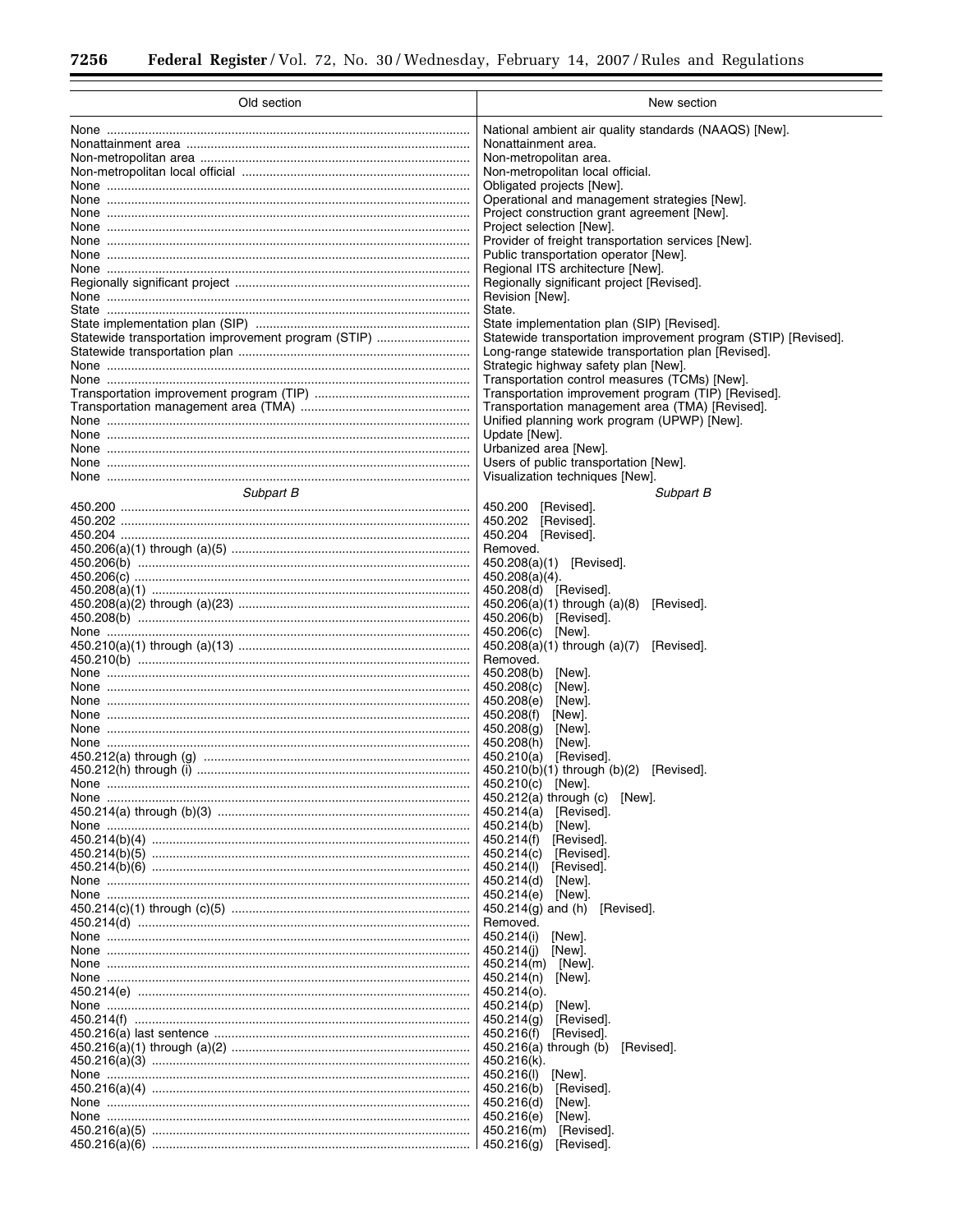=

| Old section                                     | New section                                                                    |
|-------------------------------------------------|--------------------------------------------------------------------------------|
|                                                 | [Revised].<br>450.216(h)                                                       |
|                                                 | 450.216(i)<br>[Revised].                                                       |
|                                                 | Removed.                                                                       |
|                                                 | 450.216(j)<br>[Revised.]                                                       |
|                                                 | 450.216(f).                                                                    |
|                                                 | 450.216(n)<br>[Revised].                                                       |
| <u>None ……………………………………………………………………………………………</u> | 450.216(o)<br>[New].                                                           |
|                                                 | 450.216(c)<br>[Revised].                                                       |
|                                                 | 450.206(d) [Revised].                                                          |
|                                                 | $450.218(a)$ through (d)<br>[Revised].<br>450.220(a) through (e)<br>[Revised]. |
|                                                 | 450.222 [New].                                                                 |
|                                                 | $450.224(a)$ through (c)<br>[Revised].                                         |
| Subpart C                                       | Subpart C                                                                      |
|                                                 | 450.300<br>[Revised].                                                          |
|                                                 | 450.302<br>[Revised].                                                          |
|                                                 | 450.304<br>[Revised].                                                          |
|                                                 | $450.310(a)$ through (h)<br>[Revised].                                         |
|                                                 | 450.310(f) [Revised].                                                          |
|                                                 | 450.310(q)<br>[New].                                                           |
|                                                 | Removed.<br>450.310(i)<br>[Revised].                                           |
|                                                 | 450.310(j)<br>[Revised].                                                       |
|                                                 | Removed.                                                                       |
|                                                 | 450.310(k) through (I)<br>[Revised].                                           |
|                                                 | 450.310(k) [New].                                                              |
|                                                 | $450.312(a)$ , (b), and (i)<br>[Revised].                                      |
|                                                 | 450.312(c)<br>[New].                                                           |
|                                                 | 450.312(d)<br>[New].                                                           |
| <u>None ……………………………………………………………………………………………</u> | 450.312(e)<br>[New].<br>450.312(f)<br>[New].                                   |
|                                                 | 450.312(g)<br>[New].                                                           |
| <u>None ……………………………………………………………………………………………</u> | 450.312(h)<br>[New].                                                           |
|                                                 | 450.312(j)<br>[Revised].                                                       |
|                                                 | 450.314(a)<br>[Revised].                                                       |
|                                                 | 450.314(c).                                                                    |
|                                                 | Removed.                                                                       |
|                                                 | 450.314(b)<br>[Revised].                                                       |
|                                                 | 450.314(d)<br>[Revised].<br>Removed.                                           |
|                                                 | 450.314(f)<br>[New].                                                           |
|                                                 | 450.314(a)<br>[Revised].                                                       |
|                                                 | 450.322(c)<br>[Revised].                                                       |
|                                                 | 450.322(d)<br>[Revised].                                                       |
|                                                 | Removed.                                                                       |
|                                                 | 450.314(b), (d), and (e)<br>[Revised].                                         |
|                                                 | 450.306(i).<br>Removed.                                                        |
|                                                 | Removed.                                                                       |
|                                                 | 450.316(c) through (d)<br>[Revised].                                           |
|                                                 | 450.316(e) [New].                                                              |
| <u>None ……………………………………………………………………………………………</u> | 450.308(a) [New].                                                              |
|                                                 | 450.308(b) through (e) [Revised].                                              |
|                                                 | 450.308(f) [New].                                                              |
|                                                 | $450.306(a)(1)$ through $(a)(8)$ [Revised].<br>450.306(b) [New].               |
|                                                 | 450.306(c) [New].                                                              |
|                                                 | 450.306(d)<br>[New].                                                           |
| <u>None ……………………………………………………………………………………………</u> | 450.306(e)<br>[New].                                                           |
| <u>None …………………………………………………………………………………………</u>  | 450.306(f)<br>[New].                                                           |
| <u>None ……………………………………………………………………………………………</u> | 450.306(g)<br>[New].                                                           |
| <u>None ……………………………………………………………………………………………</u> | 450.306(h) [New].                                                              |
| <u>None ……………………………………………………………………………………………</u> | 450.316(a) [New].                                                              |
|                                                 | 450.316(a)(3) [Revised].<br>450.316(a)(1)(i) through (a)(1)(vi) [Revised].     |
|                                                 | 450.316(a)(2) [Revised].                                                       |
|                                                 | $450.316(a)(1)(vii)$ through $(a)(1)(x)$ [Revised].                            |
|                                                 | Removed.                                                                       |
|                                                 | Removed.                                                                       |
|                                                 | Removed.                                                                       |
| <u>None …………………………………………………………………………………………</u>  | 450.316(b)<br>[New].                                                           |
|                                                 | $450.316(c)$ .                                                                 |
| <u>None …………………………………………………………………………………………</u>  | 450.316(d)<br>[New].                                                           |
|                                                 | 450.306(j)<br>[Revised].                                                       |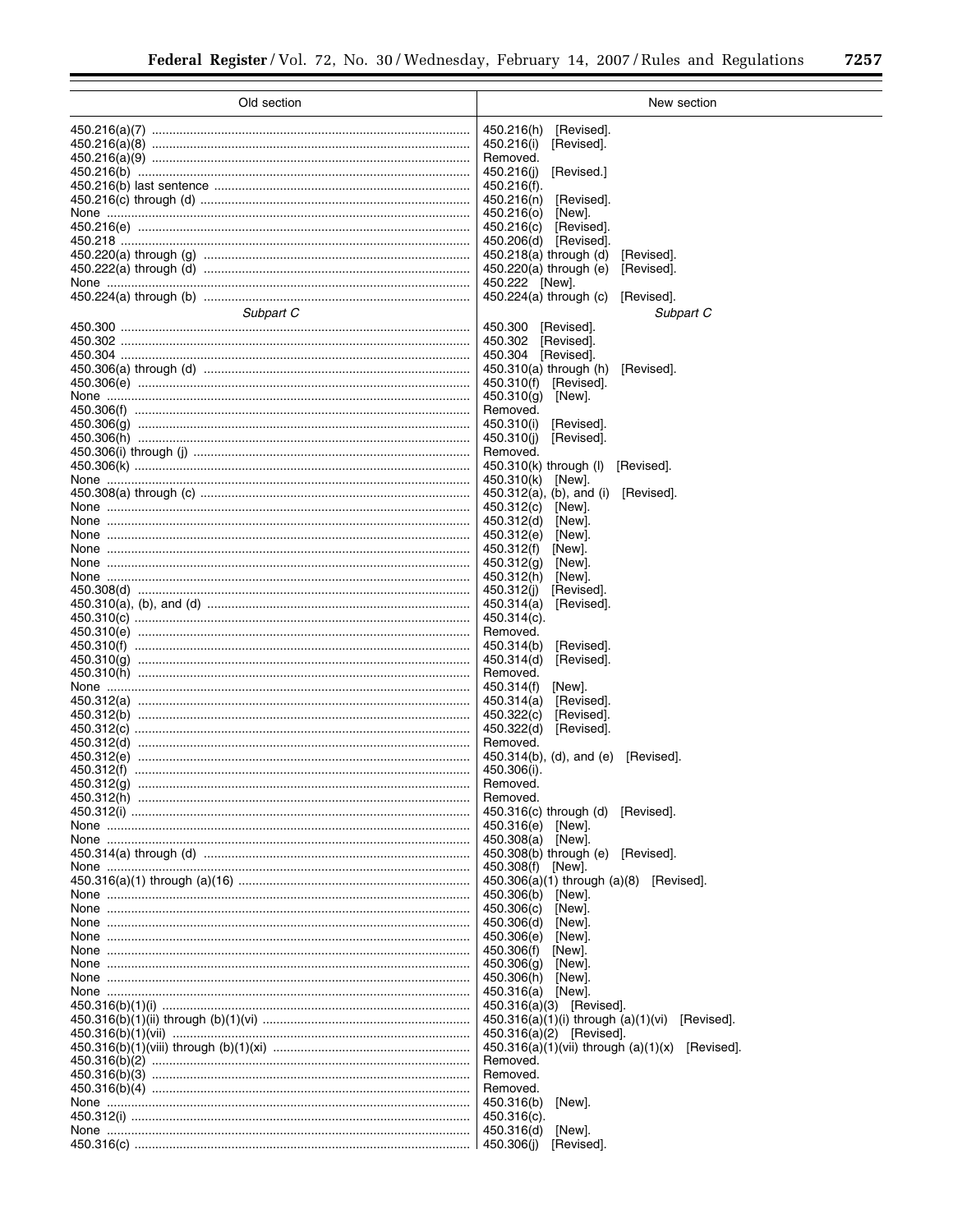| Removed.<br>450.318(a) through (e)<br>[Revised].<br>450.320(a) [Revised].<br>450.320(d) and (e) [Revised].<br>450.320(b) [Revised].<br>450.320(b)<br>[Revised].<br>450.320(b)<br>[Revised].<br>450.320(c) [Revised].<br>450.320(c)(1) through (c)(6) [Revised].<br>450.320(f) [New].<br>$450.322(a)$ through $(c)$ [Revised].<br>450.322(e) [New].<br>$450.322(f)(1)$ through $(f)(2)$ [Revised].<br>450.322(f)(8) [Revised].<br>450.322(f)(3) through (f)(6) [Revised].<br>Removed.<br>450.322(f)(7) and (g)(1) through (g)(2) [Revised].<br>450.324(f)(9) [Revised].<br>450.322(f)(10) [Revised].<br>450.322(h) [New].<br>450.322(i)<br>[Revised].<br>450.322(j)<br>[New].<br>450.322(k)<br>[New].<br>450.322(I) [Revised].<br>450.324(a) through (i)<br>[Revised].<br>Removed.<br>450.324(j) through (k)<br>[Revised].<br>450.324(I).<br>450.324(m) [New].<br>450.324(n)<br>[New].<br>450.324(o)<br>[New].<br>450.326(a) [Revised].<br>450.326(b) through (c)<br>[Revised].<br>450.328(a) through (b)<br>[Revised].<br>450.328(c) through (e)<br>[New].<br>450.328(f) [Revised].<br>450.330(a) through (e)<br>[Revised].<br>$450.332(a)$ through (c)<br>[New].<br>450.334(a) through (b)<br>[Revised]. | Old section | New section |
|-----------------------------------------------------------------------------------------------------------------------------------------------------------------------------------------------------------------------------------------------------------------------------------------------------------------------------------------------------------------------------------------------------------------------------------------------------------------------------------------------------------------------------------------------------------------------------------------------------------------------------------------------------------------------------------------------------------------------------------------------------------------------------------------------------------------------------------------------------------------------------------------------------------------------------------------------------------------------------------------------------------------------------------------------------------------------------------------------------------------------------------------------------------------------------------------------------------|-------------|-------------|
|                                                                                                                                                                                                                                                                                                                                                                                                                                                                                                                                                                                                                                                                                                                                                                                                                                                                                                                                                                                                                                                                                                                                                                                                           |             |             |
|                                                                                                                                                                                                                                                                                                                                                                                                                                                                                                                                                                                                                                                                                                                                                                                                                                                                                                                                                                                                                                                                                                                                                                                                           |             |             |
|                                                                                                                                                                                                                                                                                                                                                                                                                                                                                                                                                                                                                                                                                                                                                                                                                                                                                                                                                                                                                                                                                                                                                                                                           |             |             |
|                                                                                                                                                                                                                                                                                                                                                                                                                                                                                                                                                                                                                                                                                                                                                                                                                                                                                                                                                                                                                                                                                                                                                                                                           |             |             |
|                                                                                                                                                                                                                                                                                                                                                                                                                                                                                                                                                                                                                                                                                                                                                                                                                                                                                                                                                                                                                                                                                                                                                                                                           |             |             |
|                                                                                                                                                                                                                                                                                                                                                                                                                                                                                                                                                                                                                                                                                                                                                                                                                                                                                                                                                                                                                                                                                                                                                                                                           |             |             |
|                                                                                                                                                                                                                                                                                                                                                                                                                                                                                                                                                                                                                                                                                                                                                                                                                                                                                                                                                                                                                                                                                                                                                                                                           |             |             |
|                                                                                                                                                                                                                                                                                                                                                                                                                                                                                                                                                                                                                                                                                                                                                                                                                                                                                                                                                                                                                                                                                                                                                                                                           |             |             |
|                                                                                                                                                                                                                                                                                                                                                                                                                                                                                                                                                                                                                                                                                                                                                                                                                                                                                                                                                                                                                                                                                                                                                                                                           |             |             |
|                                                                                                                                                                                                                                                                                                                                                                                                                                                                                                                                                                                                                                                                                                                                                                                                                                                                                                                                                                                                                                                                                                                                                                                                           |             |             |
|                                                                                                                                                                                                                                                                                                                                                                                                                                                                                                                                                                                                                                                                                                                                                                                                                                                                                                                                                                                                                                                                                                                                                                                                           |             |             |
|                                                                                                                                                                                                                                                                                                                                                                                                                                                                                                                                                                                                                                                                                                                                                                                                                                                                                                                                                                                                                                                                                                                                                                                                           |             |             |
|                                                                                                                                                                                                                                                                                                                                                                                                                                                                                                                                                                                                                                                                                                                                                                                                                                                                                                                                                                                                                                                                                                                                                                                                           |             |             |
|                                                                                                                                                                                                                                                                                                                                                                                                                                                                                                                                                                                                                                                                                                                                                                                                                                                                                                                                                                                                                                                                                                                                                                                                           |             |             |
|                                                                                                                                                                                                                                                                                                                                                                                                                                                                                                                                                                                                                                                                                                                                                                                                                                                                                                                                                                                                                                                                                                                                                                                                           |             |             |
|                                                                                                                                                                                                                                                                                                                                                                                                                                                                                                                                                                                                                                                                                                                                                                                                                                                                                                                                                                                                                                                                                                                                                                                                           |             |             |
|                                                                                                                                                                                                                                                                                                                                                                                                                                                                                                                                                                                                                                                                                                                                                                                                                                                                                                                                                                                                                                                                                                                                                                                                           |             |             |
|                                                                                                                                                                                                                                                                                                                                                                                                                                                                                                                                                                                                                                                                                                                                                                                                                                                                                                                                                                                                                                                                                                                                                                                                           |             |             |
|                                                                                                                                                                                                                                                                                                                                                                                                                                                                                                                                                                                                                                                                                                                                                                                                                                                                                                                                                                                                                                                                                                                                                                                                           |             |             |
|                                                                                                                                                                                                                                                                                                                                                                                                                                                                                                                                                                                                                                                                                                                                                                                                                                                                                                                                                                                                                                                                                                                                                                                                           |             |             |
|                                                                                                                                                                                                                                                                                                                                                                                                                                                                                                                                                                                                                                                                                                                                                                                                                                                                                                                                                                                                                                                                                                                                                                                                           |             |             |
|                                                                                                                                                                                                                                                                                                                                                                                                                                                                                                                                                                                                                                                                                                                                                                                                                                                                                                                                                                                                                                                                                                                                                                                                           |             |             |
|                                                                                                                                                                                                                                                                                                                                                                                                                                                                                                                                                                                                                                                                                                                                                                                                                                                                                                                                                                                                                                                                                                                                                                                                           |             |             |
|                                                                                                                                                                                                                                                                                                                                                                                                                                                                                                                                                                                                                                                                                                                                                                                                                                                                                                                                                                                                                                                                                                                                                                                                           |             |             |
|                                                                                                                                                                                                                                                                                                                                                                                                                                                                                                                                                                                                                                                                                                                                                                                                                                                                                                                                                                                                                                                                                                                                                                                                           |             |             |
|                                                                                                                                                                                                                                                                                                                                                                                                                                                                                                                                                                                                                                                                                                                                                                                                                                                                                                                                                                                                                                                                                                                                                                                                           |             |             |
|                                                                                                                                                                                                                                                                                                                                                                                                                                                                                                                                                                                                                                                                                                                                                                                                                                                                                                                                                                                                                                                                                                                                                                                                           |             |             |
|                                                                                                                                                                                                                                                                                                                                                                                                                                                                                                                                                                                                                                                                                                                                                                                                                                                                                                                                                                                                                                                                                                                                                                                                           |             |             |
|                                                                                                                                                                                                                                                                                                                                                                                                                                                                                                                                                                                                                                                                                                                                                                                                                                                                                                                                                                                                                                                                                                                                                                                                           |             |             |
|                                                                                                                                                                                                                                                                                                                                                                                                                                                                                                                                                                                                                                                                                                                                                                                                                                                                                                                                                                                                                                                                                                                                                                                                           |             |             |
|                                                                                                                                                                                                                                                                                                                                                                                                                                                                                                                                                                                                                                                                                                                                                                                                                                                                                                                                                                                                                                                                                                                                                                                                           |             |             |
|                                                                                                                                                                                                                                                                                                                                                                                                                                                                                                                                                                                                                                                                                                                                                                                                                                                                                                                                                                                                                                                                                                                                                                                                           |             |             |
|                                                                                                                                                                                                                                                                                                                                                                                                                                                                                                                                                                                                                                                                                                                                                                                                                                                                                                                                                                                                                                                                                                                                                                                                           |             |             |
|                                                                                                                                                                                                                                                                                                                                                                                                                                                                                                                                                                                                                                                                                                                                                                                                                                                                                                                                                                                                                                                                                                                                                                                                           |             |             |
|                                                                                                                                                                                                                                                                                                                                                                                                                                                                                                                                                                                                                                                                                                                                                                                                                                                                                                                                                                                                                                                                                                                                                                                                           |             |             |
|                                                                                                                                                                                                                                                                                                                                                                                                                                                                                                                                                                                                                                                                                                                                                                                                                                                                                                                                                                                                                                                                                                                                                                                                           |             |             |
|                                                                                                                                                                                                                                                                                                                                                                                                                                                                                                                                                                                                                                                                                                                                                                                                                                                                                                                                                                                                                                                                                                                                                                                                           |             |             |
|                                                                                                                                                                                                                                                                                                                                                                                                                                                                                                                                                                                                                                                                                                                                                                                                                                                                                                                                                                                                                                                                                                                                                                                                           |             |             |
|                                                                                                                                                                                                                                                                                                                                                                                                                                                                                                                                                                                                                                                                                                                                                                                                                                                                                                                                                                                                                                                                                                                                                                                                           |             |             |
|                                                                                                                                                                                                                                                                                                                                                                                                                                                                                                                                                                                                                                                                                                                                                                                                                                                                                                                                                                                                                                                                                                                                                                                                           |             |             |
| 450.336 [New].                                                                                                                                                                                                                                                                                                                                                                                                                                                                                                                                                                                                                                                                                                                                                                                                                                                                                                                                                                                                                                                                                                                                                                                            |             |             |
| 450.338(a) through (e)<br>[Revised].                                                                                                                                                                                                                                                                                                                                                                                                                                                                                                                                                                                                                                                                                                                                                                                                                                                                                                                                                                                                                                                                                                                                                                      |             |             |
| 500.109(a) [Revised].                                                                                                                                                                                                                                                                                                                                                                                                                                                                                                                                                                                                                                                                                                                                                                                                                                                                                                                                                                                                                                                                                                                                                                                     |             |             |
| 500.109(b) [Revised].                                                                                                                                                                                                                                                                                                                                                                                                                                                                                                                                                                                                                                                                                                                                                                                                                                                                                                                                                                                                                                                                                                                                                                                     |             |             |

## **Rulemaking Analyses and Notices**

The FHWA and the FTA received and considered more than 1,600 comments by the comment closing date of September 7, 2006. In addition, we considered all comments received after the closing date to the extent practicable.

## **Executive Order 12866 (Regulatory Planning and Review) and DOT Regulatory Policies and Procedures**

The FHWA and the FTA have determined that this rulemaking is a significant regulatory action within the meaning of Executive Order 12866, and is significant under Department of Transportation regulatory policies and procedures because of substantial State, local government, congressional, and public interest. These interests involve receipt of Federal financial support for transportation investments, appropriate compliance with statutory requirements, and balancing of transportation mobility

and environmental goals. This rule will add new coordination and documentation requirements (e.g., greater public outreach and consultation with State and local planning and resource agencies, annual listing of obligated projects, etc.), but will reduce the frequency of some existing regulatory reporting requirements (e.g. metropolitan transportation plan, STIP/ TIP, and certification reviews). The FHWA and the FTA have sought to maintain previous flexibility of operation wherever possible for State DOTs, MPOs, and other affected organizations, and to utilize existing processes to accomplish any new tasks or activities. We did not receive any comments on this analysis.

The FHWA and the FTA conducted a cost analysis identifying each of the proposed regulatory changes that would have a significant cost impact for MPOs or State DOTs, and have estimated those costs on an annual basis. This cost

analysis was posted on the docket as a separate document, entitled ''Regulatory Cost Analysis of Proposed Rulemaking.'' We did not receive any comments on the cost analysis. We have not made changes that substantively affect the cost or benefits calculations used in the analysis. Therefore, no changes are made to the cost analysis and we believe that the economic impact of this rulemaking will be minimal.

## **Regulatory Flexibility Act**

In compliance with the Regulatory Flexibility Act (Pub. L. 96–354; 5 U.S.C. 601–612), the FHWA and the FTA have determined that States and MPOs are not included in the definition of small entity set forth in 5 U.S.C. 601. Small governmental jurisdictions are limited to representations of populations of less than 50,000. MPOs, by definition, represent urbanized areas having a minimum population of 50,000. Therefore the Regulatory Flexibility Act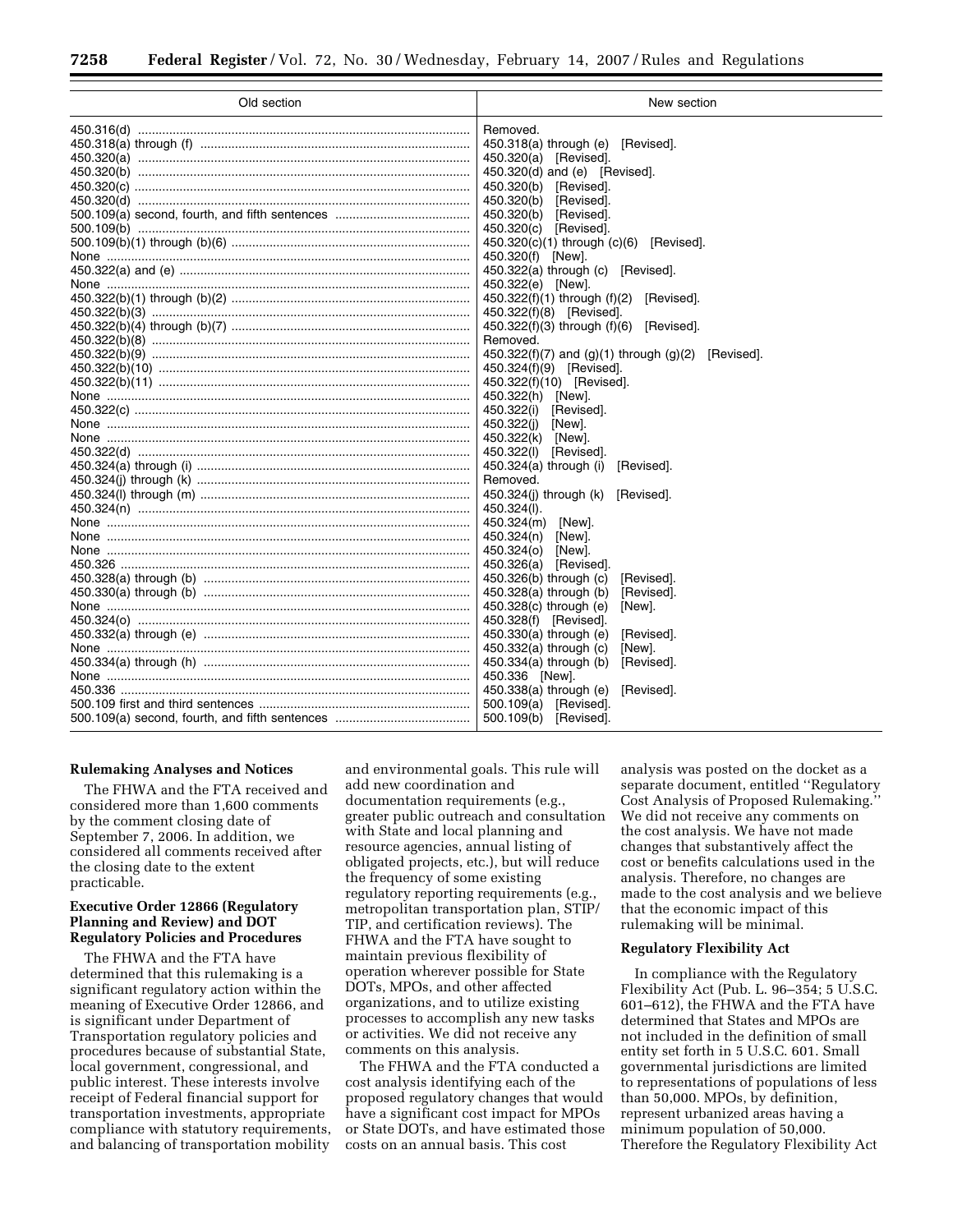does not apply. We did not receive any comments on the Regulatory Flexibility Act determination.

## **Unfunded Mandates Reform Act of 1995**

This rule will not impose unfunded mandates as defined by the Unfunded Mandates Reform Act of 1995 (Pub. L. 104–4, March 22, 1995, 109 Stat. 48). This rule will not result in the expenditure of non-Federal funds by State, local, and Indian Tribal governments, in the aggregate, or by the private sector, of \$128.1 million in any one year (2 U.S.C. 1532).

Additionally, the definition of ''Federal mandate'' in the Unfunded Mandates Reform Act excludes financial assistance of the type in which State, local, or Indian Tribal governments have authority to adjust their participation in the program in accordance with changes made in the program by the Federal government. The Federal-aid highway program and Federal Transit Act permit this type of flexibility to the States. We did not receive any comments on the Unfunded Mandates Reform Act.

## **Executive Order 13132 (Federalism)**

This action has been analyzed in accordance with the principles and criteria contained in Executive Order 13132, and the FHWA and the FTA have determined that this action will not have sufficient federalism implications to warrant the preparation of a Federalism assessment. The FHWA and the FTA have also determined that this action will not preempt any State law or regulation or affect the States' ability to discharge traditional State governmental functions.

By letter dated November 29, 2005, the FHWA and the FTA solicited comments from the National Governors' Association (NGA) as representatives for the elected State officials on the Federalism implications of this proposed rule.23 An identical letter was sent on the same date to several other organizations representing elected officials and Indian Tribal governments. These organizations were: The National Conference of State Legislators (NCSL), the American Public Works Association (APWA), the Association of Metropolitan Planning Organizations (AMPO), the National Association of Regional Councils (NARC), the National Association of Counties (NACO), the Conference of Mayors (COM), the National Association of City Transportation Officials (NACTO), and

the National Congress of American Indians (NCAI).

In response to this letter, AMPO and NARC requested a meeting to discuss their Federalism concerns. On December 21, 2005, we met with representatives from AMPO and NARC. A summary of this meeting is available in the docket. Briefly, both AMPO and NARC expressed concern with the potential burdens that new requirements might have on MPOs, especially the smaller MPOs. In particular, AMPO and NARC were concerned with our implementation of the SAFETEA–LU provisions relating to public participation, congestion management process, and implementation of planning update cycles. We did consider these concerns when drafting the final rule. We did not receive additional comments on Federalism issues.

## **Executive Order 12372 (Intergovernmental Review)**

Catalog of Federal Domestic Assistance Program Numbers 20.205, Highway Planning and Construction (or 20.217); 20.500, Federal Transit Capital Improvement Grants; 20.505, Federal Transit Technical Studies Grants; 20.507, Federal Transit Capital and Operating Assistance Formula Grants. The regulations implementing Executive Order 12372 regarding intergovernmental consultation in Federal programs and activities apply to these programs. The FHWA and the FTA did not receive any comments on these programs.

#### **Paperwork Reduction Act**

Under the Paperwork Reduction Act of 1995 (PRA) (44 U.S.C. 3501 *et. seq.*), Federal agencies must obtain approval from the Office of Management and Budget (OMB) for each collection of information they conduct, sponsor, or require through regulations. The FHWA and the FTA have determined that this regulation contains collection of information requirements for the purposes of the Paperwork Reduction Act. However, the FHWA and the FTA believe that any increases in burden hours per submission are more than offset by decreases in the frequency of collection for these information requirements.

The reporting requirements for metropolitan planning unified planning work programs (UPWPs), transportation plans, and transportation improvement programs (TIPs) are approved under OMB control number 2132–0529. Under the previous planning regulations, the burden hours were estimated to be 314,900; however, due to the reduction

in the frequency of collection, the burden hours for this final rule are estimated to be only 250,295 hours. That is a reduction of 64,605 burden hours. This collection has been approved by OMB with an expiration date of August 31, 2009. The information reporting requirements for State planning work programs were approved by the OMB under control number 2125–0039 (expiration date: November 30, 2007). However, we have combined these collections into one OMB control number (2132–0529). The FTA conducted the analysis supporting this approval on behalf of both the FTA and the FHWA, since the regulations are jointly issued by both agencies. The reporting requirements for statewide transportation plans and programs are also approved under this same OMB control number. The information collection requirements addressed under the current OMB approval number (2132–0529) impose a total burden of 250,295 hours on the planning agencies that must comply with the requirements in the new regulation. The FHWA and the FTA conducted an analysis of the change in burden hours attributed to the rulemaking, based on estimates used in the submission for OMB approval. This analysis is included on the docket as a separate document entitled ''Estimated Change in Reporting Burden Hours Attributable to the final rule.''

The docket contained a comment on the estimated change in reporting burden hours. The commenter stated that the analysis was unrealistically low because it failed to account for the costs of implementing the proposed fiscal constraint and STIP amendment provisions. The FHWA and the FTA disagree with this comment. The fiscal constraint requirements are not new with this rulemaking; they were introduced under the ISTEA, and subsequently reaffirmed under the SAFETEA–LU (23 U.S.C. 134 (i)(2)(C), 23 U.S.C. 134 (j)(1)(C), 49 U.S.C. 5301  $(a)(1)$ , and 49 U.S.C. 5303  $(j)(2)(C)$ . Appendix B (Fiscal Constraint of Transportation Plans and Programs) has been removed from the rule, although three key features were included in appropriate sections. Please see the responses to the comments on Appendix B for additional background information and explanation.

Consequently, the FHWA and the FTA find that the fiscal constraint provision does not add new burden on State DOTs and MPOs, and therefore is not subject to a cost analysis. Furthermore the FHWA and the FTA believe that the changes in definitions regarding TIP/STIP amendments

<sup>23</sup>A copy of this letter is included in the docket.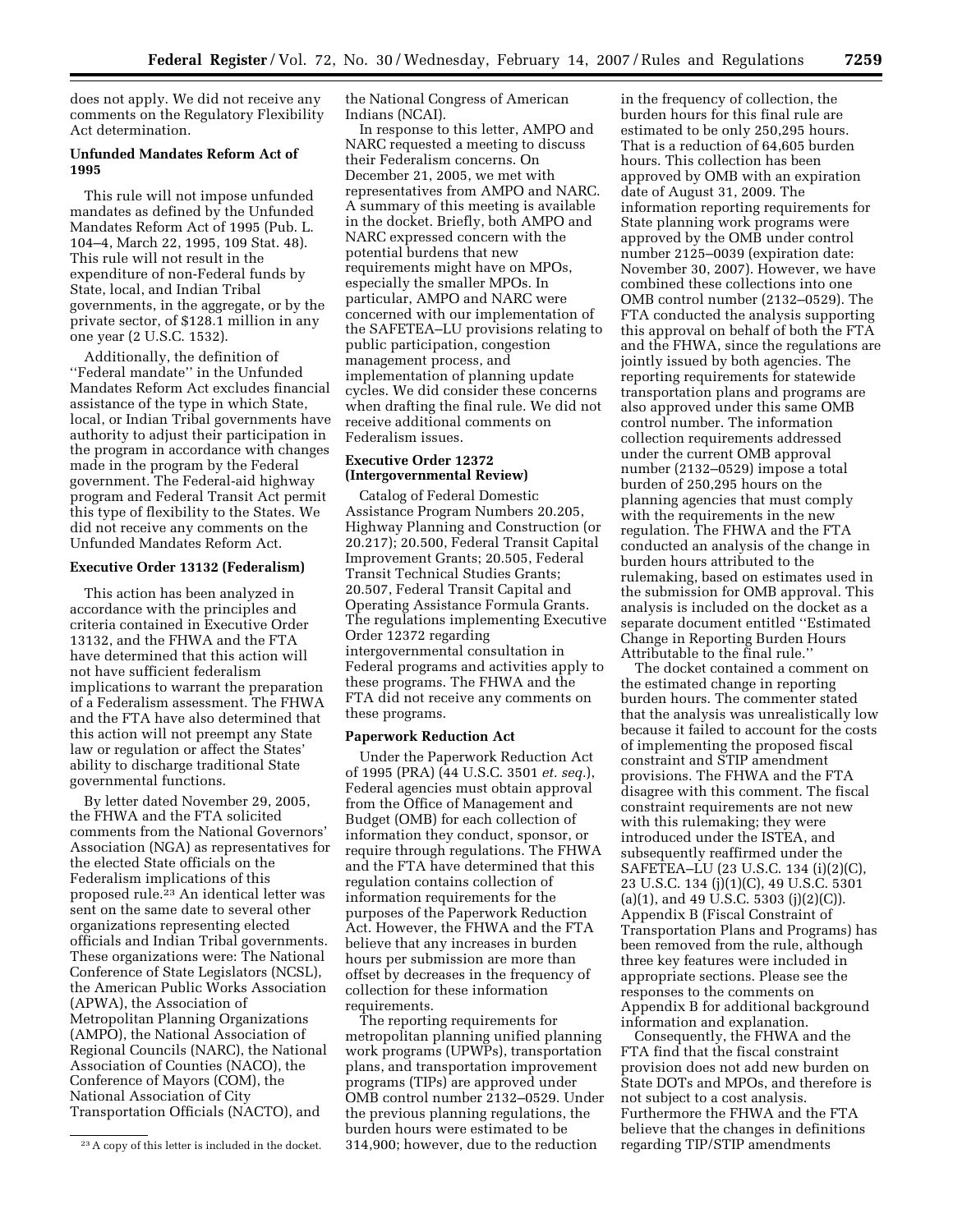actually reduce the administrative burden by introducing the concept of an ''administrative modification,'' which allows minor changes to be made without requiring public review and comment, redemonstration of fiscal constraint, or a conformity determination. Finally, the cost analysis does specifically recognize that some additional costs may be incurred to address new coordination provisions, and estimates an average cost increase for State DOTs of approximately \$54,000 per year. Some States may incur higher costs, while others may incur lower costs. However, these additional costs for transportation plan development are partially offset by estimated cost savings due to other provisions (e.g., reduction in the required frequency of STIP updates). No substantial change was made to the ''Estimated Change in Reporting Burden Hours Attributable to the final rule'' as a result of these comments. Additionally, there has been no change since the approval of the most recent information collection request (ICR) and no change between the NPRM and final rule.

The analysis results are summarized below.

The creation and submission of required reports and documents have been limited to those specifically required by 23 U.S.C. 134 and 135 and in 49 U.S.C. 5303 and 5304 or essential to the performance of our findings, certifications and/or approvals. The final rule will have no significant change in the submission requirements for UPWPs or State planning work programs; therefore there is no change in the annual reporting burden for this element. The final rule will require that additional sections be added to the metropolitan and statewide transportation plans, which we estimate would increase the required level of effort by 20 percent over current plan development. However, the final rule also reduces the required frequency of plan submission from 3 to 4 years for MPOs located in nonattainment or maintenance areas. One half of all MPOs are located in nonattainment or maintenance areas and would realize a reduction in their annual reporting burden. Based on the burden hours used in the FTA analysis submitted for OMB approval, the decrease in burden hours for MPOs located in nonattainment and maintenance areas more than offsets the increase in burden hours associated with the new sections required in the plans.

The final rule requires that State and metropolitan transportation improvement program (STIP and TIP)

documents include 4 years of projects; an increase from 3 years of projects required under the previous regulations. The inclusion of an additional year of projects will increase the reporting burden associated with TIP development by 10 percent over current levels. However, the final rule also reduces the required frequency of TIP submission from 2 years to 4 years for all States and MPOs. Based on the burden hours used in the FTA analysis submitted for OMB approval, the decrease in burden hours associated with the reduced frequency of submission more than offsets the increase in burden hours associated with including an additional year of projects in the TIP. The FHWA and the FTA have not made changes to the rule that would substantively affect this analysis. None of the changes made to the regulatory language between the NPRM and the final rule alter information collection requirements.

#### **National Environmental Policy Act**

The FHWA and the FTA have analyzed this action for the purpose of the National Environmental Policy Act of 1969 (42 U.S.C. 4321), and have determined that this action would not have any effect on the quality of the environment. A small number of national and regional advocacy organizations wrote that this rulemaking process should be subject to NEPA because certain regulatory provisions (e.g., Appendix A (Linking the transportation planning and NEPA processes), § 450.212 (Transportation planning studies and project development), and § 450.318 (Transportation planning studies and project development)) will impact how environmental considerations are addressed by State DOTs and MPOs. The FHWA and the FTA disagree. The proposed rule defines a process for carrying out the transportation planning provisions as specified in the SAFETEA–LU. It does not rescind or alter any of the requirements specified under NEPA with respect to overall long range transportation planning or project evaluation. Individual plans and projects submitted by State DOTs and MPOs would continue to be subject to NEPA requirements.

Furthermore, the SAFETEA–LU clearly states in 23 U.S.C. 135(j) and 49 U.S.C. 5304(j) that ''any decision by the Secretary concerning a metropolitan or statewide transportation plan or the transportation improvement program shall not be considered to be a Federal action subject to review under [NEPA].''

## **Executive Order 12988 (Civil Justice Reform)**

This action meets applicable standards in sections 3(a) and 3(b)(2) of Executive Order 12988, Civil Justice Reform, to minimize litigation, eliminate ambiguity, and reduce burden. The FHWA and the FTA did not receive any comment on this determination.

## **Executive Order 13045 (Protection of Children)**

We have analyzed this action under Executive Order 13045, protection of Children from Environmental Health Risks and Safety Risks. This rule is not an economically significant rule and does not concern an environmental risk to health or safety that may disproportionately affect children. The FHWA and the FTA did not receive any comment on this determination.

## **Executive Order 12630 (Taking of Private Property)**

This rule will not effect a taking of private property or otherwise have taking implications under Executive order 12630, Governmental Actions and Interference with Constitutionally Protected Property Rights. The FHWA and the FTA did not receive any comment on this determination.

## **Executive Order 13175 (Tribal Consultation)**

The FHWA and the FTA have analyzed this action under Executive Order 13175, dated November 6, 2000, and believe that the action will not have substantial direct effects on one or more Indian tribes; will not impose substantial direct compliance costs on Indian Tribal governments; and will not preempt Tribal laws. The planning regulations contain requirements for States to consult with Indian Tribal governments in the planning process. Tribes are required under 25 CFR part 170 to develop long range plans and develop an Indian Reservation Roads (IRR) TIP for programming IRR projects. However, the requirements in 25 CFR part 170 and would not be changed by this rulemaking. Therefore, a Tribal summary impact statement is not required. The FHWA and the FTA did not receive any comment on this analysis or determination.

## **Executive Order 13211 (Energy Effects)**

We have analyzed this action under Executive Order 13211, Actions Concerning Regulations That Significantly Affect Energy Supply, Distribution, or Use dated May 18, 2001. We have determined that it is not a significant energy action under that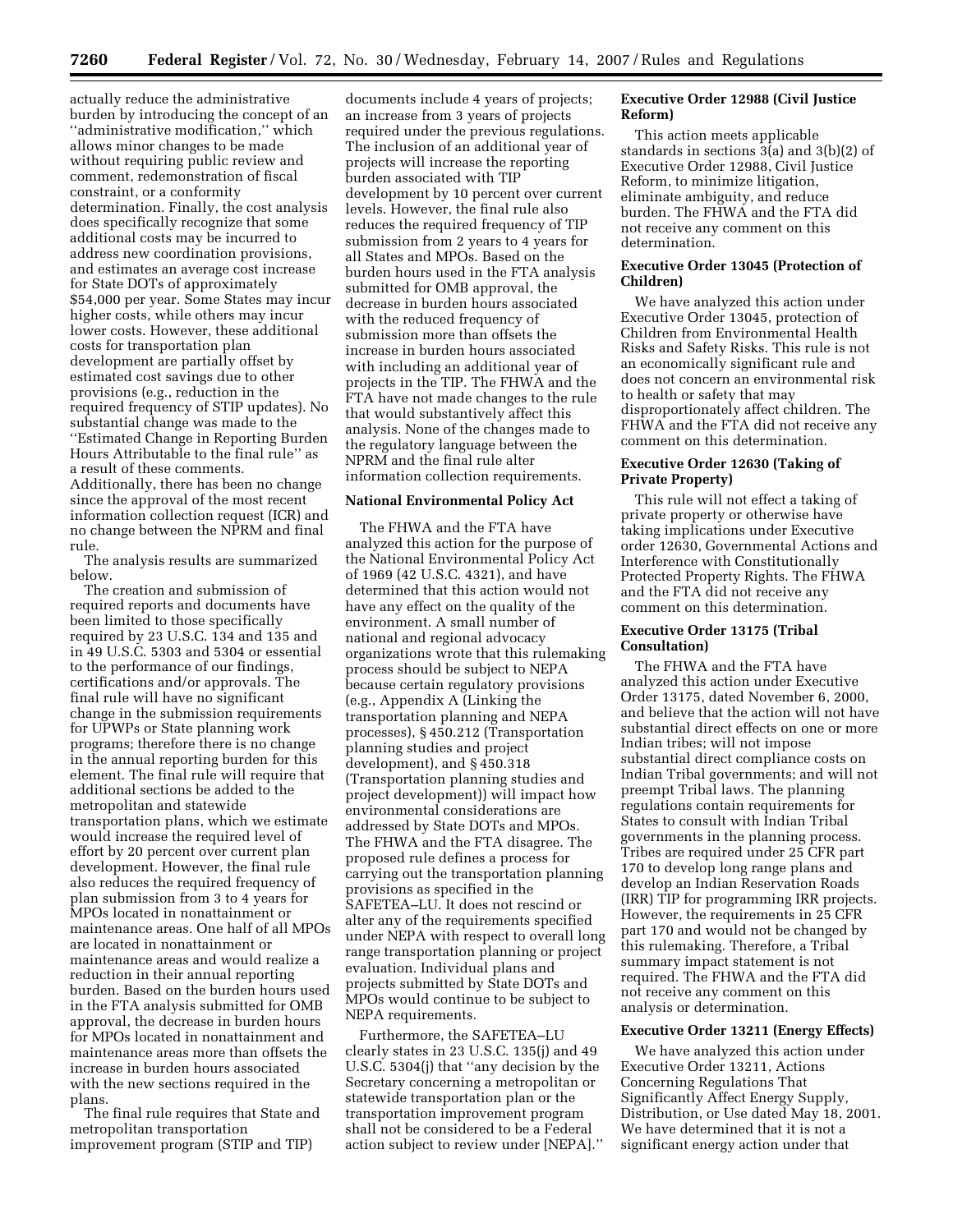order because although it is a significant regulatory action under Executive Order 12866, it is not likely to have a significant adverse effect on the supply, distribution, or use of energy. Therefore, a Statement of Energy Effects is not required. The FHWA and the FTA did not receive any comment on this determination.

## **Regulation Identification Number**

A regulation identification number (RIN) is assigned to each regulatory action listed in the Unified Agenda of Federal Regulations. The Regulatory Information Service Center publishes the Unified Agenda in April and October of each year. The RIN contained in the heading of this document can be used to cross-reference this action with the Unified Agenda.

#### **List of Subjects**

*23 CFR Parts 450 and 500* 

Grant Programs—transportation, Highway and roads, Mass transportation, Reporting and record keeping requirements.

#### *49 CFR Part 613*

Grant Programs—transportation, Highway and roads, Mass transportation, Reporting and record keeping requirements.

Issued on: January 29, 2007.

## **J. Richard Capka,**

*Federal Highway Administrator.*  Issued on: January 31, 2007.

#### **James S. Simpson,**

*Federal Transit Administrator.* 

■ For the reasons discussed in the preamble, the FHWA and the FTA amend title 23, parts 450 and 500, and title 49, part 613, Code of Federal Regulations as follows:

#### **Title 23—Highways**

■ 1. Revise Part 450 to read as follows:

## **PART 450—PLANNING ASSISTANCE AND STANDARDS**

## **Subpart A—Transportation Planning and Programming Definitions**

Sec.

450.100 Purpose.<br>450.102 Applicab Applicability.

450.104 Definitions.

#### **Subpart B—Statewide Transportation Planning and Programming**

- 450.200 Purpose.
- 
- 450.202 Applicability.<br>450.204 Definitions. Definitions.
- 450.206 Scope of the statewide
- transportation planning process.
- 450.208 Coordination of planning process activities.
- 450.210 Interested parties, public involvement, and consultation.
- 450.212 Transportation planning studies and project development.
- 450.214 Development and content of the long-range statewide transportation plan.
- 450.216 Development and content of the statewide transportation improvement program (STIP).
- 450.218 Self-certifications, Federal findings, and Federal approvals.
- 450.220 Project selection from the STIP.
- 450.222 Applicability of NEPA to statewide transportation plans and programs.
- 450.224 Phase-in of new requirements.

## **Subpart C—Metropolitan Transportation Planning and Programming**

Sec.

- 450.300 Purpose.<br>450.302 Applicab
- Applicability.
- 450.304 Definitions.
- 450.306 Scope of the metropolitan transportation planning process.
- 450.308 Funding for transportation planning and unified planning work programs.
- 450.310 Metropolitan planning organization designation and redesignation.
- 450.312 Metropolitan planning area boundaries.
- 450.314 Metropolitan planning agreements.
- 450.316 Interested parties, participation, and consultation.
- 450.318 Transportation planning studies and project development.
- 450.320 Congestion management process in transportation management areas.
- 450.322 Development and content of the metropolitan transportation plan.
- 450.324 Development and content of the transportation improvement program (TIP).
- 450.326 TIP revisions and relationship to the STIP.
- 450.328 TIP action by the FHWA and the FTA.
- 450.330 Project selection from the TIP.
- 450.332 Annual listing of obligated
- projects.
- 450.334 Self-certifications and Federal certifications.
- 450.336 Applicability of NEPA to metropolitan transportation plans and programs.
- 450.338 Phase-in of new requirements. Appendix A to part 450—Linking the transportation planning and NEPA processes.
- **Authority:** 23 U.S.C. 134 and 135; 42

U.S.C. 7410 *et seq.*; 49 U.S.C. 5303 and 5304; 49 CFR 1.48 and 1.51.

## **Subpart A—Transportation Planning and Programming Definitions**

#### **§ 450.100 Purpose.**

The purpose of this subpart is to provide definitions for terms used in this part.

#### **§ 450.102 Applicability.**

The definitions in this subpart are applicable to this part, except as otherwise provided.

## **§ 450.104 Definitions.**

Unless otherwise specified, the definitions in 23 U.S.C. 101(a) and 49 U.S.C. 5302 are applicable to this part.

*Administrative modification* means a minor revision to a long-range statewide or metropolitan transportation plan, Transportation Improvement Program (TIP), or Statewide Transportation Improvement Program (STIP) that includes minor changes to project/ project phase costs, minor changes to funding sources of previously-included projects, and minor changes to project/ project phase initiation dates. An administrative modification is a revision that does not require public review and comment, redemonstration of fiscal constraint, or a conformity determination (in nonattainment and maintenance areas).

*Alternatives analysis (AA)* means a study required for eligibility of funding under the Federal Transit Administration's (FTA's) Capital Investment Grant program (49 U.S.C. 5309), which includes an assessment of a range of alternatives designed to address a transportation problem in a corridor or subarea, resulting in sufficient information to support selection by State and local officials of a locally preferred alternative for adoption into a metropolitan transportation plan, and for the Secretary to make decisions to advance the locally preferred alternative through the project development process, as set forth in 49 CFR part 611 (Major Capital Investment Projects).

*Amendment* means a revision to a long-range statewide or metropolitan transportation plan, TIP, or STIP that involves a major change to a project included in a metropolitan transportation plan, TIP, or STIP, including the addition or deletion of a project or a major change in project cost, project/project phase initiation dates, or a major change in design concept or design scope (e.g., changing project termini or the number of through traffic lanes). Changes to projects that are included only for illustrative purposes do not require an amendment. An amendment is a revision that requires public review and comment, redemonstration of fiscal constraint, or a conformity determination (for metropolitan transportation plans and TIPs involving ''non-exempt'' projects in nonattainment and maintenance areas). In the context of a long-range statewide transportation plan, an amendment is a revision approved by the State in accordance with its public involvement process.

*Attainment area* means any geographic area in which levels of a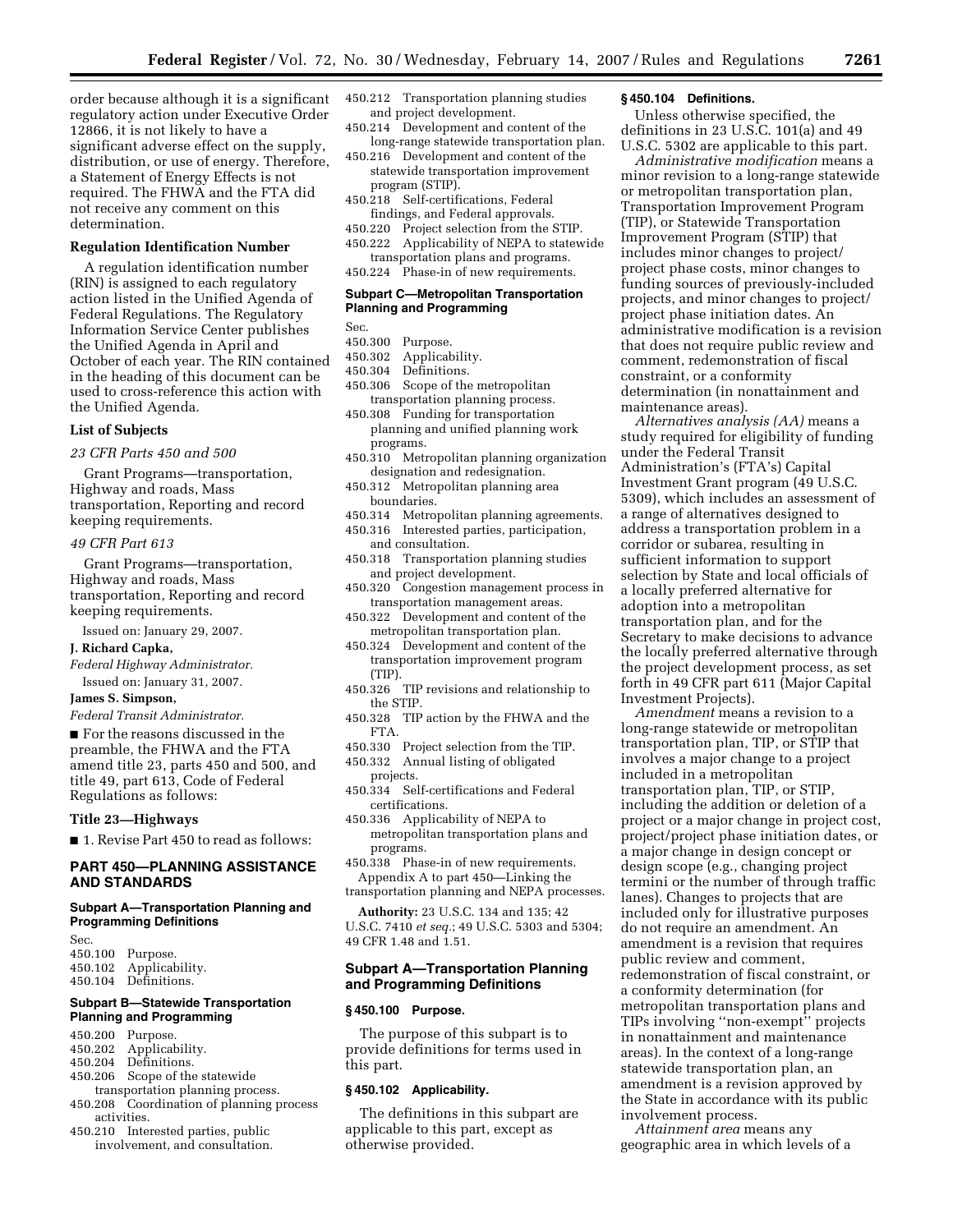given criteria air pollutant (e.g., ozone, carbon monoxide, PM10, PM2.5, and nitrogen dioxide) meet the health-based National Ambient Air Quality Standards (NAAQS) for that pollutant. An area may be an attainment area for one pollutant and a nonattainment area for others. A ''maintenance area'' (see definition below) is not considered an attainment area for transportation planning purposes.

*Available funds* means funds derived from an existing source dedicated to or historically used for transportation purposes. For Federal funds, authorized and/or appropriated funds and the extrapolation of formula and discretionary funds at historic rates of increase are considered ''available.'' A similar approach may be used for State and local funds that are dedicated to or historically used for transportation purposes.

*Committed funds* means funds that have been dedicated or obligated for transportation purposes. For State funds that are not dedicated to transportation purposes, only those funds over which the Governor has control may be considered ''committed.'' Approval of a TIP by the Governor is considered a commitment of those funds over which the Governor has control. For local or private sources of funds not dedicated to or historically used for transportation purposes (including donations of property), a commitment in writing (e.g., letter of intent) by the responsible official or body having control of the funds may be considered a commitment. For projects involving 49 U.S.C. 5309 funding, execution of a Full Funding Grant Agreement (or equivalent) or a Project Construction Grant Agreement with the USDOT shall be considered a multi-year commitment of Federal funds.

*Conformity* means a Clean Air Act (42 U.S.C. 7506(c)) requirement that ensures that Federal funding and approval are given to transportation plans, programs and projects that are consistent with the air quality goals established by a State Implementation Plan (SIP). Conformity, to the purpose of the SIP, means that transportation activities will not cause new air quality violations, worsen existing violations, or delay timely attainment of the NAAQS. The transportation conformity rule (40 CFR part 93) sets forth policy, criteria, and procedures for demonstrating and assuring conformity of transportation activities.

*Conformity lapse* means, pursuant to section 176(c) of the Clean Air Act (42 U.S.C. 7506(c)), as amended, that the conformity determination for a metropolitan transportation plan or TIP has expired and thus there is no currently conforming metropolitan transportation plan or TIP.

*Congestion management process*  means a systematic approach required in transportation management areas (TMAs) that provides for effective management and operation, based on a cooperatively developed and implemented metropolitan-wide strategy, of new and existing transportation facilities eligible for funding under title 23 U.S.C., and title 49 U.S.C., through the use of operational management strategies.

*Consideration* means that one or more parties takes into account the opinions, action, and relevant information from other parties in making a decision or determining a course of action.

*Consultation* means that one or more parties confer with other identified parties in accordance with an established process and, prior to taking action(s), considers the views of the other parties and periodically informs them about action(s) taken. This definition does not apply to the ''consultation'' performed by the States and the MPOs in comparing the longrange statewide transportation plan and the metropolitan transportation plan, respectively, to State and Tribal conservation plans or maps or inventories of natural or historic resources (see § 450.214(i) and § 450.322(g)(1) and (g)(2)).

*Cooperation* means that the parties involved in carrying out the transportation planning and programming processes work together to achieve a common goal or objective.

*Coordinated public transit-human services transportation plan* means a locally developed, coordinated transportation plan that identifies the transportation needs of individuals with disabilities, older adults, and people with low incomes, provides strategies for meeting those local needs, and prioritizes transportation services for funding and implementation.

*Coordination* means the cooperative development of plans, programs, and schedules among agencies and entities with legal standing and adjustment of such plans, programs, and schedules to achieve general consistency, as appropriate.

*Design concept* means the type of facility identified for a transportation improvement project (e.g., freeway, expressway, arterial highway, gradeseparated highway, toll road, reserved right-of-way rail transit, mixed-traffic rail transit, or busway).

*Design scope* means the aspects that will affect the proposed facility's impact on the region, usually as they relate to

vehicle or person carrying capacity and control (e.g., number of lanes or tracks to be constructed or added, length of project, signalization, safety features, access control including approximate number and location of interchanges, or preferential treatment for highoccupancy vehicles).

*Designated recipient* means an entity designated, in accordance with the planning process under 49 U.S.C. 5303, 5304, and 5306, by the chief executive officer of a State, responsible local officials, and publicly-owned operators of public transportation, to receive and apportion amounts under 49 U.S.C. 5336 that are attributable to transportation management areas (TMAs) identified under 49 U.S.C. 5303, or a State regional authority if the authority is responsible under the laws of a State for a capital project and for financing and directly providing public transportation.

*Environmental mitigation activities*  means strategies, policies, programs, actions, and activities that, over time, will serve to avoid, minimize, or compensate for (by replacing or providing substitute resources) the impacts to or disruption of elements of the human and natural environment associated with the implementation of a long-range statewide transportation plan or metropolitan transportation plan. The human and natural environment includes, for example, neighborhoods and communities, homes and businesses, cultural resources, parks and recreation areas, wetlands and water sources, forested and other natural areas, agricultural areas, endangered and threatened species, and the ambient air. The environmental mitigation strategies and activities are intended to be regional in scope, and may not necessarily address potential project-level impacts.

*Federal land management agency*  means units of the Federal Government currently responsible for the administration of public lands (e.g., U.S. Forest Service, U.S. Fish and Wildlife Service, Bureau of Land Management, and the National Park Service).

*Federally funded non-emergency transportation services* means transportation services provided to the general public, including those with special transport needs, by public transit, private non-profit service providers, and private third-party contractors to public agencies.

*Financial plan* means documentation required to be included with a metropolitan transportation plan and TIP (and optional for the long-range statewide transportation plan and STIP) that demonstrates the consistency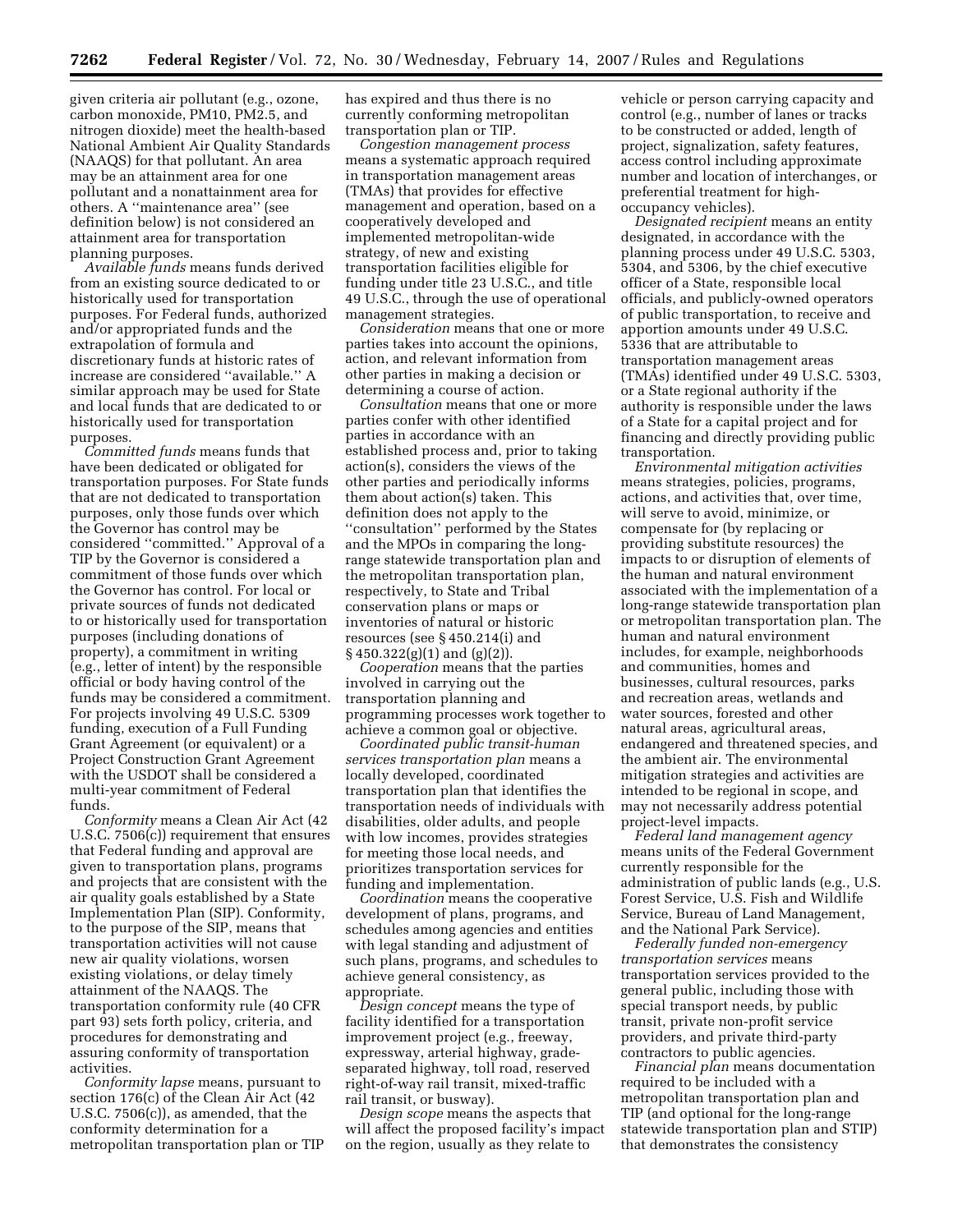between reasonably available and projected sources of Federal, State, local, and private revenues and the costs of implementing proposed transportation system improvements.

*Financially constrained or Fiscal constraint* means that the metropolitan transportation plan, TIP, and STIP includes sufficient financial information for demonstrating that projects in the metropolitan transportation plan, TIP, and STIP can be implemented using committed, available, or reasonably available revenue sources, with reasonable assurance that the federally supported transportation system is being adequately operated and maintained. For the TIP and the STIP, financial constraint/fiscal constraint applies to each program year. Additionally, projects in air quality nonattainment and maintenance areas can be included in the first two years of the TIP and STIP only if funds are "available" or "committed."

*Freight shippers* means any business that routinely transports its products from one location to another by providers of freight transportation services or by its own vehicle fleet.

*Full funding grant agreement* means an instrument that defines the scope of a project, the Federal financial contribution, and other terms and conditions for funding New Starts projects as required by 49 U.S.C. 5309(d)(1).

*Governor* means the Governor of any of the 50 States or the Commonwealth of Puerto Rico or the Mayor of the District of Columbia.

*Illustrative project* means an additional transportation project that may (but is not required to) be included in a financial plan for a metropolitan transportation plan, TIP, or STIP if reasonable additional resources were to become available.

*Indian Tribal government* means a duly formed governing body for an Indian or Alaska Native tribe, band, nation, pueblo, village, or community that the Secretary of the Interior acknowledges to exist as an Indian Tribe pursuant to the Federally Recognized Indian Tribe List Act of 1994, Public Law 103–454.

*Intelligent transportation system (ITS)*  means electronics, photonics, communications, or information processing used singly or in combination to improve the efficiency or safety of a surface transportation system.

*Interim metropolitan transportation plan* means a transportation plan composed of projects eligible to proceed under a conformity lapse and otherwise meeting all other applicable provisions

of this part, including approval by the MPO.

*Interim transportation improvement program (TIP)* means a TIP composed of projects eligible to proceed under a conformity lapse and otherwise meeting all other applicable provisions of this part, including approval by the MPO and the Governor.

*Long-range statewide transportation plan* means the official, statewide, multimodal, transportation plan covering a period of no less than 20 years developed through the statewide transportation planning process.

*Maintenance area* means any geographic region of the United States that the EPA previously designated as a nonattainment area for one or more pollutants pursuant to the Clean Air Act Amendments of 1990, and subsequently redesignated as an attainment area subject to the requirement to develop a maintenance plan under section 175A of the Clean Air Act, as amended.

*Management system* means a systematic process, designed to assist decisionmakers in selecting cost effective strategies/actions to improve the efficiency or safety of, and protect the investment in the nation's infrastructure. A management system can include: Identification of performance measures; data collection and analysis; determination of needs; evaluation and selection of appropriate strategies/actions to address the needs; and evaluation of the effectiveness of the implemented strategies/actions.

*Metropolitan planning* area (MPA) means the geographic area determined by agreement between the metropolitan planning organization (MPO) for the area and the Governor, in which the metropolitan transportation planning process is carried out.

*Metropolitan planning organization (MPO)* means the policy board of an organization created and designated to carry out the metropolitan transportation planning process.

*Metropolitan transportation plan*  means the official multimodal transportation plan addressing no less than a 20-year planning horizon that is developed, adopted, and updated by the MPO through the metropolitan transportation planning process.

*National ambient air quality standard (NAAQS)* means those standards established pursuant to section 109 of the Clean Air Act.

*Nonattainment area* means any geographic region of the United States that has been designated by the EPA as a nonattainment area under section 107 of the Clean Air Act for any pollutants for which an NAAQS exists.

*Non-metropolitan area* means a geographic area outside a designated metropolitan planning area.

*Non-metropolitan local officials*  means elected and appointed officials of general purpose local government in a non-metropolitan area with responsibility for transportation.

*Obligated projects* means strategies and projects funded under title 23 U.S.C. and title 49 U.S.C. Chapter 53 for which the supporting Federal funds were authorized and committed by the State or designated recipient in the preceding program year, and authorized by the FHWA or awarded as a grant by the FTA.

*Operational and management strategies* means actions and strategies aimed at improving the performance of existing and planned transportation facilities to relieve congestion and maximizing the safety and mobility of people and goods.

*Project construction grant agreement*  means an instrument that defines the scope of a project, the Federal financial contribution, and other terms and conditions for funding Small Starts projects as required by 49 U.S.C. 5309(e)(7).

*Project selection* means the procedures followed by MPOs, States, and public transportation operators to advance projects from the first four years of an approved TIP and/or STIP to implementation, in accordance with agreed upon procedures.

*Provider of freight transportation services* means any entity that transports or otherwise facilitates the movement of goods from one location to another for others or for itself.

*Public transportation operator* means the public entity which participates in the continuing, cooperative, and comprehensive transportation planning process in accordance with 23 U.S.C. 134 and 135 and 49 U.S.C. 5303 and 5304, and is the designated recipient of Federal funds under title 49 U.S.C. Chapter 53 for transportation by a conveyance that provides regular and continuing general or special transportation to the public, but does not include school bus, charter, or intercity bus transportation or intercity passenger rail transportation provided by Amtrak.

*Regional ITS architecture* means a regional framework for ensuring institutional agreement and technical integration for the implementation of ITS projects or groups of projects.

*Regionally significant project* means a transportation project (other than projects that may be grouped in the TIP and/or STIP or exempt projects as defined in EPA's transportation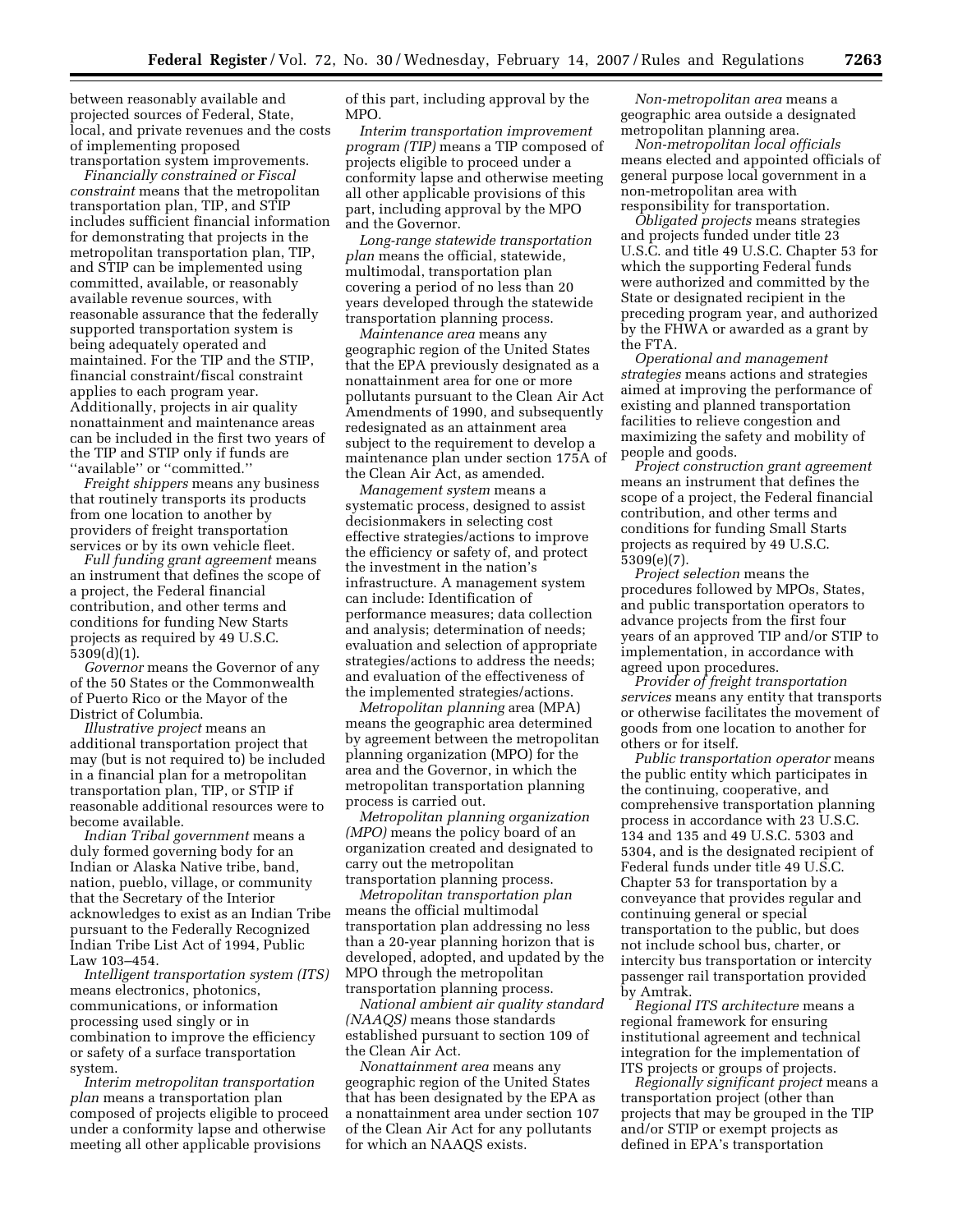conformity regulation (40 CFR part 93)) that is on a facility which serves regional transportation needs (such as access to and from the area outside the region; major activity centers in the region; major planned developments such as new retail malls, sports complexes, or employment centers; or transportation terminals) and would normally be included in the modeling of the metropolitan area's transportation network. At a minimum, this includes all principal arterial highways and all fixed guideway transit facilities that offer a significant alternative to regional highway travel.

*Revision* means a change to a longrange statewide or metropolitan transportation plan, TIP, or STIP that occurs between scheduled periodic updates. A major revision is an "amendment," while a minor revision is an ''administrative modification.''

*State* means any one of the fifty States, the District of Columbia, or Puerto Rico.

*State implementation plan (SIP)*  means, as defined in section 302(q) of the Clean Air Act (CAA), the portion (or portions) of the implementation plan, or most recent revision thereof, which has been approved under section 110 of the CAA, or promulgated under section 110(c) of the CAA, or promulgated or approved pursuant to regulations promulgated under section 301(d) of the CAA and which implements the relevant requirements of the CAA.

*Statewide transportation improvement program (STIP)* means a statewide prioritized listing/program of transportation projects covering a period of four years that is consistent with the long-range statewide transportation plan, metropolitan transportation plans, and TIPs, and required for projects to be eligible for funding under title 23 U.S.C. and title 49 U.S.C. Chapter 53.

*Strategic highway safety plan* means a plan developed by the State DOT in accordance with the requirements of 23 U.S.C. 148(a)(6).

*Transportation control measure (TCM)* means any measure that is specifically identified and committed to in the applicable SIP that is either one of the types listed in section 108 of the Clean Air Act or any other measure for the purpose of reducing emissions or concentrations of air pollutants from transportation sources by reducing vehicle use or changing traffic flow or congestion conditions. Notwithstanding the above, vehicle technology-based, fuel-based, and maintenance-based measures that control the emissions from vehicles under fixed traffic conditions are not TCMs.

*Transportation improvement program (TIP)* means a prioritized listing/ program of transportation projects covering a period of four years that is developed and formally adopted by an MPO as part of the metropolitan transportation planning process, consistent with the metropolitan transportation plan, and required for projects to be eligible for funding under title 23 U.S.C. and title 49 U.S.C. Chapter 53.

*Transportation management area (TMA)* means an urbanized area with a population over 200,000, as defined by the Bureau of the Census and designated by the Secretary of Transportation, or any additional area where TMA designation is requested by the Governor and the MPO and designated by the Secretary of Transportation.

*Unified planning work program (UPWP)* means a statement of work identifying the planning priorities and activities to be carried out within a metropolitan planning area. At a minimum, a UPWP includes a description of the planning work and resulting products, who will perform the work, time frames for completing the work, the cost of the work, and the source(s) of funds.

*Update* means making current a longrange statewide transportation plan, metropolitan transportation plan, TIP, or STIP through a comprehensive review. Updates require public review and comment, a 20-year horizon year for metropolitan transportation plans and long-range statewide transportation plans, a four-year program period for TIPs and STIPs, demonstration of fiscal constraint (except for long-range statewide transportation plans), and a conformity determination (for metropolitan transportation plans and TIPs in nonattainment and maintenance areas).

*Urbanized area* means a geographic area with a population of 50,000 or more, as designated by the Bureau of the Census.

*Users of public transportation* means any person, or groups representing such persons, who use transportation open to the general public, other than taxis and other privately funded and operated vehicles.

*Visualization techniques* means methods used by States and MPOs in the development of transportation plans and programs with the public, elected and appointed officials, and other stakeholders in a clear and easily accessible format such as maps, pictures, and/or displays, to promote improved understanding of existing or proposed transportation plans and programs.

## **Subpart B—Statewide Transportation Planning and Programming**

#### **§ 450.200 Purpose.**

The purpose of this subpart is to implement the provisions of 23 U.S.C. 135 and 49 U.S.C. 5304, as amended, which require each State to carry out a continuing, cooperative, and comprehensive statewide multimodal transportation planning process, including the development of a longrange statewide transportation plan and statewide transportation improvement program (STIP), that facilitates the safe and efficient management, operation, and development of surface transportation systems that will serve the mobility needs of people and freight (including accessible pedestrian walkways and bicycle transportation facilities) and that fosters economic growth and development within and between States and urbanized areas, while minimizing transportation-related fuel consumption and air pollution in all areas of the State, including those areas subject to the metropolitan transportation planning requirements of 23 U.S.C. 134 and 49 U.S.C. 5303.

#### **§ 450.202 Applicability.**

The provisions of this subpart are applicable to States and any other organizations or entities (e.g., metropolitan planning organizations (MPOs) and public transportation operators) that are responsible for satisfying the requirements for transportation plans and programs throughout the State pursuant to 23 U.S.C. 135 and 49 U.S.C. 5304.

#### **§ 450.204 Definitions.**

Except as otherwise provided in subpart A of this part, terms defined in 23 U.S.C. 101(a) and 49 U.S.C. 5302 are used in this subpart as so defined.

#### **§ 450.206 Scope of the statewide transportation planning process.**

(a) Each State shall carry out a continuing, cooperative, and comprehensive statewide transportation planning process that provides for consideration and implementation of projects, strategies, and services that will address the following factors:

(1) Support the economic vitality of the United States, the States, metropolitan areas, and nonmetropolitan areas, especially by enabling global competitiveness, productivity, and efficiency;

(2) Increase the safety of the transportation system for motorized and non-motorized users;

(3) Increase the security of the transportation system for motorized and non-motorized users;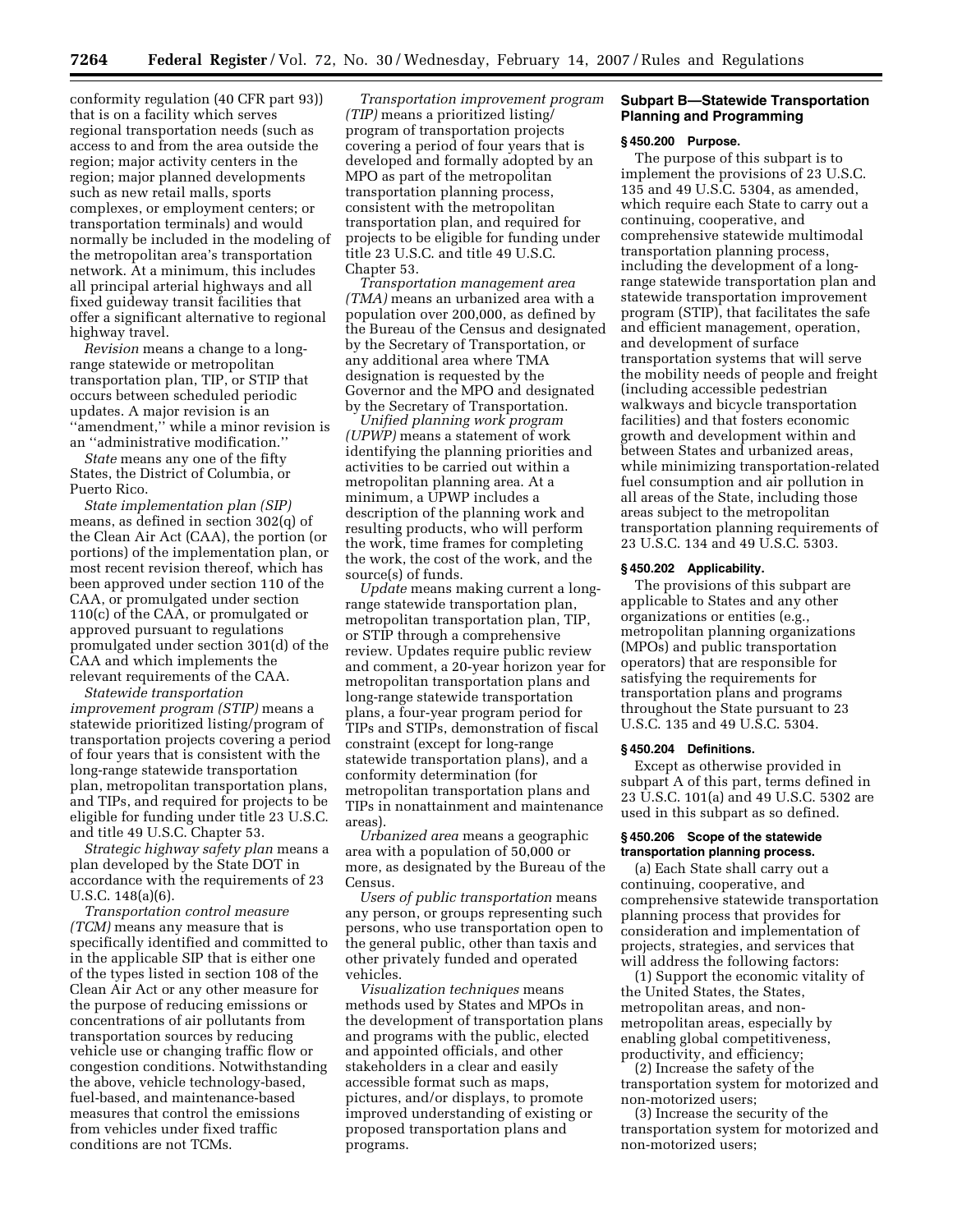(4) Increase accessibility and mobility of people and freight;

(5) Protect and enhance the environment, promote energy conservation, improve the quality of life, and promote consistency between transportation improvements and State and local planned growth and economic development patterns;

(6) Enhance the integration and connectivity of the transportation system, across and between modes throughout the State, for people and freight;

(7) Promote efficient system management and operation; and

(8) Emphasize the preservation of the existing transportation system.

(b) Consideration of the planning factors in paragraph (a) of this section shall be reflected, as appropriate, in the statewide transportation planning process. The degree of consideration and analysis of the factors should be based on the scale and complexity of many issues, including transportation systems development, land use, employment, economic development, human and natural environment, and housing and community development.

(c) The failure to consider any factor specified in paragraph (a) of this section shall not be reviewable by any court under title 23 U.S.C., 49 U.S.C. Chapter 53, subchapter II of title 5 U.S.C. Chapter 5, or title 5 U.S.C Chapter 7 in any matter affecting a long-range statewide transportation plan, STIP, project or strategy, or the statewide transportation planning process findings.

(d) Funds provided under 23 U.S.C. 505 and 49 U.S.C. 5305(e) are available to the State to accomplish activities in this subpart. At the State's option, funds provided under 23 U.S.C. 104(b)(1) and (3) and 105 and 49 U.S.C. 5307 may also be used. Statewide transportation planning activities performed with funds provided under title 23 U.S.C. and title 49 U.S.C. Chapter 53 shall be documented in a statewide planning work program in accordance with the provisions of 23 CFR part 420. The work program should include a discussion of the transportation planning priorities facing the State.

#### **§ 450.208 Coordination of planning process activities.**

(a) In carrying out the statewide transportation planning process, each State shall, at a minimum:

(1) Coordinate planning carried out under this subpart with the metropolitan transportation planning activities carried out under subpart C of this part for metropolitan areas of the State. The State is encouraged to rely on information, studies, or analyses provided by MPOs for portions of the transportation system located in metropolitan planning areas;

(2) Coordinate planning carried out under this subpart with statewide trade and economic development planning activities and related multistate planning efforts;

(3) Consider the concerns of Federal land management agencies that have jurisdiction over land within the boundaries of the State;

(4) Consider the concerns of local elected and appointed officials with responsibilities for transportation in non-metropolitan areas;

(5) Consider the concerns of Indian Tribal governments that have jurisdiction over land within the boundaries of the State;

(6) Consider related planning activities being conducted outside of metropolitan planning areas and between States; and

(7) Coordinate data collection and analyses with MPOs and public transportation operators to support statewide transportation planning and programming priorities and decisions.

(b) The State air quality agency shall coordinate with the State department of transportation (State DOT) to develop the transportation portion of the State Implementation Plan (SIP) consistent with the Clean Air Act (42 U.S.C. 7401 *et seq.*).

(c) Two or more States may enter into agreements or compacts, not in conflict with any law of the United States, for cooperative efforts and mutual assistance in support of activities under this subpart related to interstate areas and localities in the States and establishing authorities the States consider desirable for making the agreements and compacts effective. The right to alter, amend, or repeal interstate compacts entered into under this part is expressly reserved.

(d) States may use any one or more of the management systems (in whole or in part) described in 23 CFR part 500.

(e) States may apply asset management principles and techniques in establishing planning goals, defining STIP priorities, and assessing transportation investment decisions, including transportation system safety, operations, preservation, and maintenance.

(f) The statewide transportation planning process shall (to the maximum extent practicable) be consistent with the development of applicable regional intelligent transportation systems (ITS) architectures, as defined in 23 CFR part 940.

(g) Preparation of the coordinated public transit-human services transportation plan, as required by 49 U.S.C. 5310, 5316, and 5317, should be coordinated and consistent with the statewide transportation planning process.

(h) The statewide transportation planning process should be consistent with the Strategic Highway Safety Plan, as specified in 23 U.S.C. 148, and other transit safety and security planning and review processes, plans, and programs, as appropriate.

#### **§ 450.210 Interested parties, public involvement, and consultation.**

(a) In carrying out the statewide transportation planning process, including development of the longrange statewide transportation plan and the STIP, the State shall develop and use a documented public involvement process that provides opportunities for public review and comment at key decision points.

(1) The State's public involvement process at a minimum shall:

(i) Establish early and continuous public involvement opportunities that provide timely information about transportation issues and decisionmaking processes to citizens, affected public agencies, representatives of public transportation employees, freight shippers, private providers of transportation, representatives of users of public transportation, representatives of users of pedestrian walkways and bicycle transportation facilities, representatives of the disabled, providers of freight transportation services, and other interested parties;

(ii) Provide reasonable public access to technical and policy information used in the development of the longrange statewide transportation plan and the STIP;

(iii) Provide adequate public notice of public involvement activities and time for public review and comment at key decision points, including but not limited to a reasonable opportunity to comment on the proposed long-range statewide transportation plan and STIP;

(iv) To the maximum extent practicable, ensure that public meetings are held at convenient and accessible locations and times;

(v) To the maximum extent practicable, use visualization techniques to describe the proposed long-range statewide transportation plan and supporting studies;

(vi) To the maximum extent practicable, make public information available in electronically accessible format and means, such as the World Wide Web, as appropriate to afford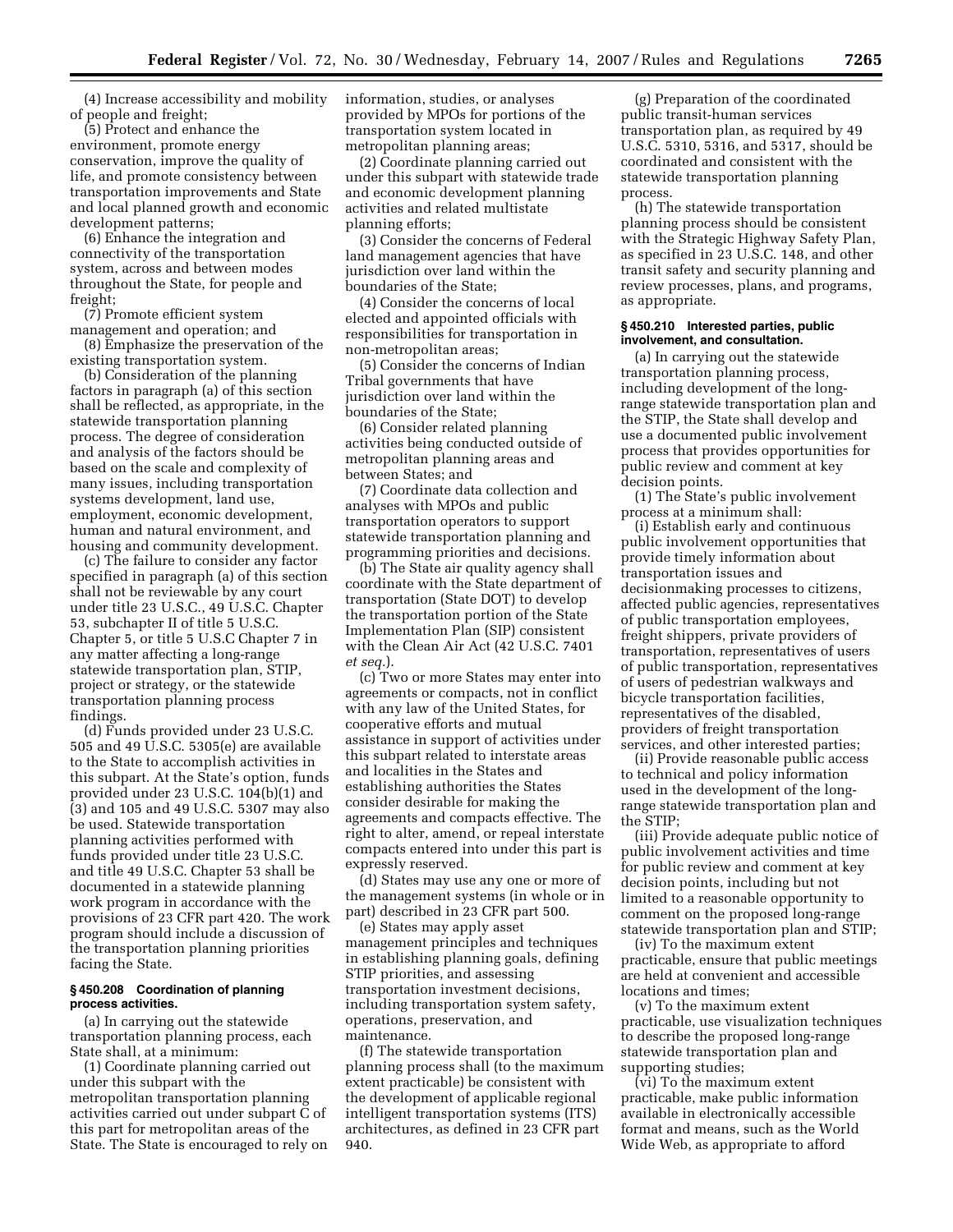reasonable opportunity for consideration of public information;

(vii) Demonstrate explicit consideration and response to public input during the development of the long-range statewide transportation plan and STIP;

(viii) Include a process for seeking out and considering the needs of those traditionally underserved by existing transportation systems, such as lowincome and minority households, who may face challenges accessing employment and other services; and

(ix) Provide for the periodic review of the effectiveness of the public involvement process to ensure that the process provides full and open access to all interested parties and revise the process, as appropriate.

(2) The State shall provide for public comment on existing and proposed processes for public involvement in the development of the long-range statewide transportation plan and the STIP. At a minimum, the State shall allow 45 calendar days for public review and written comment before the procedures and any major revisions to existing procedures are adopted. The State shall provide copies of the approved public involvement process document(s) to the FHWA and the FTA for informational purposes.

(b) The State shall provide for nonmetropolitan local official participation in the development of the long-range statewide transportation plan and the STIP. The State shall have a documented process(es) for consulting with non-metropolitan local officials representing units of general purpose local government and/or local officials with responsibility for transportation that is separate and discrete from the public involvement process and provides an opportunity for their participation in the development of the long-range statewide transportation plan and the STIP. Although the FHWA and the FTA shall not review or approve this consultation process(es), copies of the process document(s) shall be provided to the FHWA and the FTA for informational purposes.

(1) At least once every five years (as of February 24, 2006), the State shall review and solicit comments from nonmetropolitan local officials and other interested parties for a period of not less than 60 calendar days regarding the effectiveness of the consultation process and any proposed changes. A specific request for comments shall be directed to the State association of counties, State municipal league, regional planning agencies, or directly to nonmetropolitan local officials.

(2) The State, at its discretion, shall be responsible for determining whether to adopt any proposed changes. If a proposed change is not adopted, the State shall make publicly available its reasons for not accepting the proposed change, including notification to nonmetropolitan local officials or their associations.

(c) For each area of the State under the jurisdiction of an Indian Tribal government, the State shall develop the long-range statewide transportation plan and STIP in consultation with the Tribal government and the Secretary of Interior. States shall, to the extent practicable, develop a documented process(es) that outlines roles, responsibilities, and key decision points for consulting with Indian Tribal governments and Federal land management agencies in the development of the long-range statewide transportation plan and the STIP.

#### **§ 450.212 Transportation planning studies and project development.**

(a) Pursuant to section 1308 of the Transportation Equity Act for the 21st Century, TEA–21 (Pub. L. 105–178), a State(s), MPO(s), or public transportation operator(s) may undertake a multimodal, systems-level corridor or subarea planning study as part of the statewide transportation planning process. To the extent practicable, development of these transportation planning studies shall involve consultation with, or joint efforts among, the State(s), MPO(s), and/ or public transportation operator(s). The results or decisions of these transportation planning studies may be used as part of the overall project development process consistent with the National Environmental Policy Act (NEPA) of 1969 (42 U.S.C. 4321 *et seq.*) and associated implementing regulations (23 CFR part 771 and 40 CFR parts 1500–1508). Specifically, these corridor or subarea studies may result in producing any of the following for a proposed transportation project:

(1) Purpose and need or goals and objective statement(s);

(2) General travel corridor and/or general mode(s) definition (e.g., highway, transit, or a highway/transit combination);

(3) Preliminary screening of alternatives and elimination of unreasonable alternatives;

(4) Basic description of the environmental setting; and/or

(5) Preliminary identification of environmental impacts and environmental mitigation.

(b) Publicly available documents or other source material produced by, or in support of, the transportation planning process described in this subpart may be incorporated directly or by reference into subsequent NEPA documents, in accordance with 40 CFR 1502.21, if:

(1) The NEPA lead agencies agree that such incorporation will aid in establishing or evaluating the purpose and need for the Federal action, reasonable alternatives, cumulative or other impacts on the human and natural environment, or mitigation of these impacts; and

(2) The systems-level, corridor, or subarea planning study is conducted with:

(i) Involvement of interested State, local, Tribal, and Federal agencies;

(ii) Public review;

(iii) Reasonable opportunity to comment during the statewide transportation planning process and development of the corridor or subarea planning study;

(iv) Documentation of relevant decisions in a form that is identifiable and available for review during the NEPA scoping process and can be appended to or referenced in the NEPA document; and

(v) The review of the FHWA and the FTA, as appropriate.

(c) By agreement of the NEPA lead agencies, the above integration may be accomplished through tiering (as described in 40 CFR 1502.20), incorporating the subarea or corridor planning study into the draft Environmental Impact Statement or Environmental Assessment, or other means that the NEPA lead agencies deem appropriate. Additional information to further explain the linkages between the transportation planning and project development/ NEPA processes is contained in Appendix A to this part, including an explanation that is non-binding guidance material.

#### **§ 450.214 Development and content of the long-range statewide transportation plan.**

(a) The State shall develop a longrange statewide transportation plan, with a minimum 20-year forecast period at the time of adoption, that provides for the development and implementation of the multimodal transportation system for the State. The long-range statewide transportation plan shall consider and include, as applicable, elements and connections between public transportation, non-motorized modes, rail, commercial motor vehicle, waterway, and aviation facilities, particularly with respect to intercity travel.

(b) The long-range statewide transportation plan should include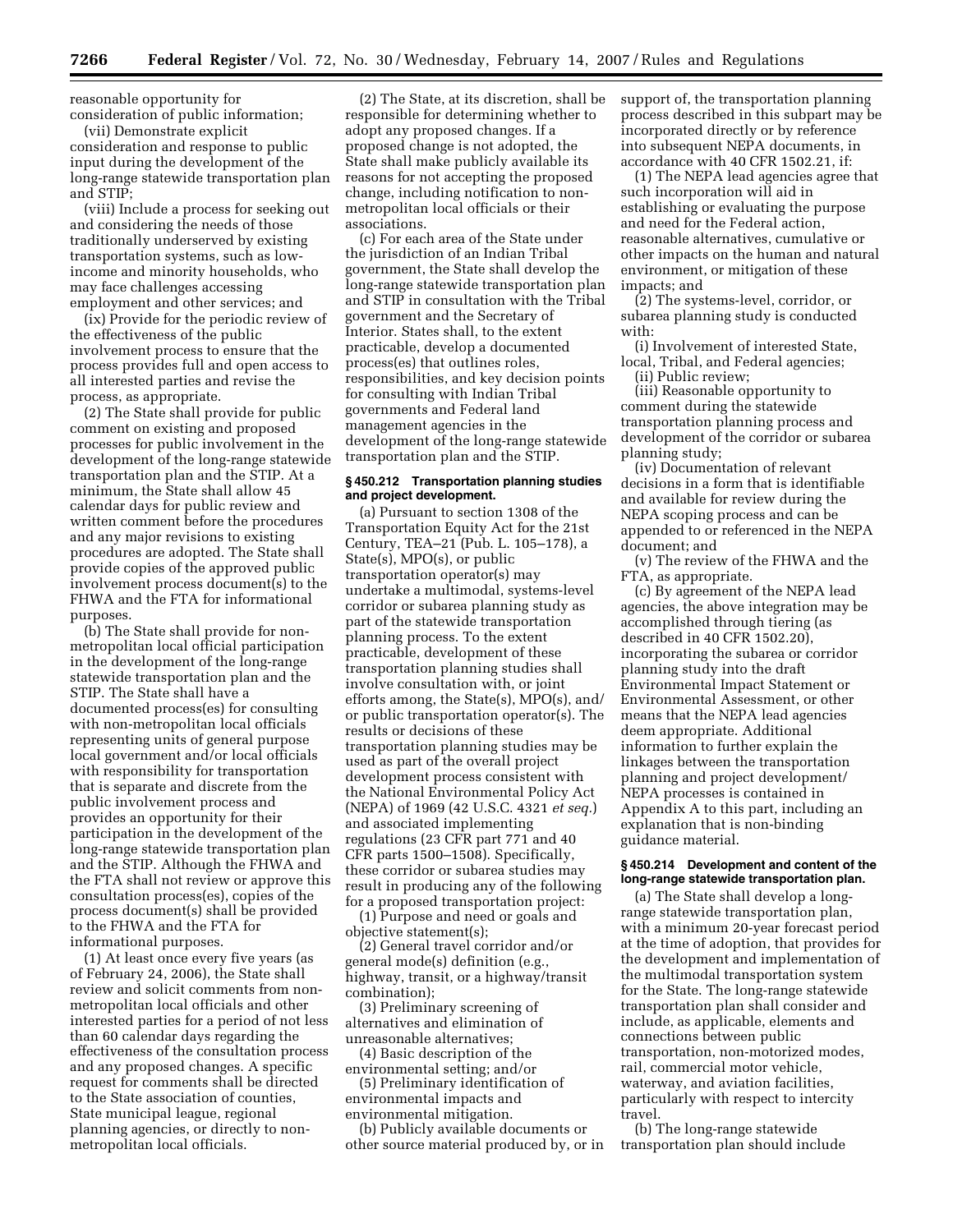capital, operations and management strategies, investments, procedures, and other measures to ensure the preservation and most efficient use of the existing transportation system. The long-range statewide transportation plan may consider projects and strategies that address areas or corridors where current or projected congestion threatens the efficient functioning of key elements of the State's transportation system.

(c) The long-range statewide transportation plan shall reference, summarize, or contain any applicable short-range planning studies; strategic planning and/or policy studies; transportation needs studies; management systems reports; emergency relief and disaster preparedness plans; and any statements of policies, goals, and objectives on issues (e.g., transportation, safety, economic development, social and environmental effects, or energy) that were relevant to the development of the long-range statewide transportation plan.

(d) The long-range statewide transportation plan should include a safety element that incorporates or summarizes the priorities, goals, countermeasures, or projects contained in the Strategic Highway Safety Plan required by 23 U.S.C. 148.

(e) The long-range statewide transportation plan should include a security element that incorporates or summarizes the priorities, goals, or projects set forth in other transit safety and security planning and review processes, plans, and programs, as appropriate.

(f) Within each metropolitan area of the State, the long-range statewide transportation plan shall be developed in cooperation with the affected MPOs.

(g) For non-metropolitan areas, the long-range statewide transportation plan shall be developed in consultation with affected non-metropolitan officials with responsibility for transportation using the State's consultation process(es) established under § 450.210(b).

(h) For each area of the State under the jurisdiction of an Indian Tribal government, the long-range statewide transportation plan shall be developed in consultation with the Tribal government and the Secretary of the Interior consistent with § 450.210(c).

(i) The long-range statewide transportation plan shall be developed, as appropriate, in consultation with State, Tribal, and local agencies responsible for land use management, natural resources, environmental protection, conservation, and historic preservation. This consultation shall involve comparison of transportation

plans to State and Tribal conservation plans or maps, if available, and comparison of transportation plans to inventories of natural or historic resources, if available.

(j) A long-range statewide transportation plan shall include a discussion of potential environmental mitigation activities and potential areas to carry out these activities, including activities that may have the greatest potential to restore and maintain the environmental functions affected by the long-range statewide transportation plan. The discussion may focus on policies, programs, or strategies, rather than at the project level. The discussion shall be developed in consultation with Federal, State, and Tribal land management, wildlife, and regulatory agencies. The State may establish reasonable timeframes for performing this consultation.

(k) In developing and updating the long-range statewide transportation plan, the State shall provide citizens, affected public agencies, representatives of public transportation employees, freight shippers, private providers of transportation, representatives of users of public transportation, representatives of users of pedestrian walkways and bicycle transportation facilities, representatives of the disabled, providers of freight transportation services, and other interested parties with a reasonable opportunity to comment on the proposed long-range statewide transportation plan. In carrying out these requirements, the State shall, to the maximum extent practicable, utilize the public involvement process described under § 450.210(a).

(l) The long-range statewide transportation plan may (but is not required to) include a financial plan that demonstrates how the adopted longrange statewide transportation plan can be implemented, indicates resources from public and private sources that are reasonably expected to be made available to carry out the plan, and recommends any additional financing strategies for needed projects and programs. In addition, for illustrative purposes, the financial plan may (but is not required to) include additional projects that would be included in the adopted long-range statewide transportation plan if additional resources beyond those identified in the financial plan were to become available.

(m) The State shall not be required to select any project from the illustrative list of additional projects included in the financial plan described in paragraph (l) of this section.

(n) The long-range statewide transportation plan shall be published or otherwise made available, including (to the maximum extent practicable) in electronically accessible formats and means, such as the World Wide Web, as described in § 450.210(a).

(o) The State shall continually evaluate, revise, and periodically update the long-range statewide transportation plan, as appropriate, using the procedures in this section for development and establishment of the long-range statewide transportation plan.

(p) Copies of any new or amended long-range statewide transportation plan documents shall be provided to the FHWA and the FTA for informational purposes.

#### **§ 450.216 Development and content of the statewide transportation improvement program (STIP).**

(a) The State shall develop a statewide transportation improvement program (STIP) for all areas of the State. The STIP shall cover a period of no less than four years and be updated at least every four years, or more frequently if the Governor elects a more frequent update cycle. However, if the STIP covers more than four years, the FHWA and the FTA will consider the projects in the additional years as informational. In case of difficulties developing a portion of the STIP for a particular area (e.g., metropolitan planning area, nonattainment or maintenance area, or Indian Tribal lands), a partial STIP covering the rest of the State may be developed.

(b) For each metropolitan area in the State, the STIP shall be developed in cooperation with the MPO designated for the metropolitan area. Each metropolitan transportation improvement program (TIP) shall be included without change in the STIP, directly or by reference, after approval of the TIP by the MPO and the Governor. A metropolitan TIP in a nonattainment or maintenance area is subject to a FHWA/FTA conformity finding before inclusion in the STIP. In areas outside a metropolitan planning area but within an air quality nonattainment or maintenance area containing any part of a metropolitan area, projects must be included in the regional emissions analysis that supported the conformity determination of the associated metropolitan TIP before they are added to the STIP.

(c) For each non-metropolitan area in the State, the STIP shall be developed in consultation with affected nonmetropolitan local officials with responsibility for transportation using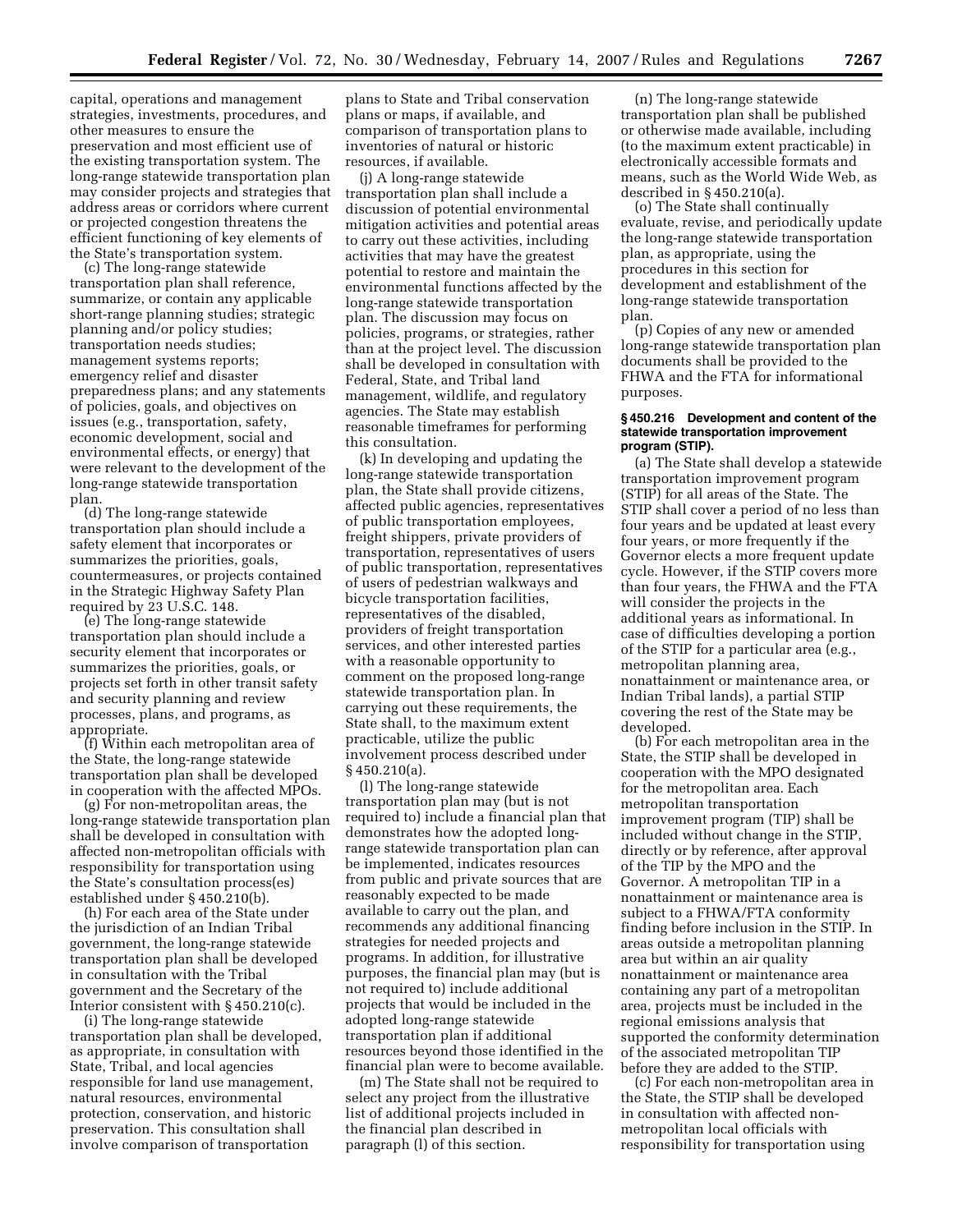the State's consultation process(es) established under § 450.210.

(d) For each area of the State under the jurisdiction of an Indian Tribal government, the STIP shall be developed in consultation with the Tribal government and the Secretary of the Interior.

(e) Federal Lands Highway program TIPs shall be included without change in the STIP, directly or by reference, once approved by the FHWA pursuant to 23 U.S.C. 204(a) or (j).

(f) The Governor shall provide all interested parties with a reasonable opportunity to comment on the proposed STIP as required by § 450.210(a).

(g) The STIP shall include capital and non-capital surface transportation projects (or phases of projects) within the boundaries of the State proposed for funding under title 23 U.S.C. and title 49 U.S.C. Chapter 53 (including transportation enhancements; Federal Lands Highway program projects; safety projects included in the State's Strategic Highway Safety Plan; trails projects; pedestrian walkways; and bicycle facilities), except the following that may (but are not required to) be included:

(1) Safety projects funded under 23 U.S.C. 402 and 49 U.S.C. 31102;

(2) Metropolitan planning projects funded under 23 U.S.C. 104(f), 49 U.S.C. 5305(d), and 49 U.S.C. 5339;

(3) State planning and research projects funded under 23 U.S.C. 505 and 49 U.S.C. 5305(e);

(4) At the State's discretion, State planning and research projects funded with National Highway System, Surface Transportation Program, and/or Equity Bonus funds;

(5) Emergency relief projects (except those involving substantial functional, locational, or capacity changes);

(6) National planning and research projects funded under 49 U.S.C. 5314; and

(7) Project management oversight projects funded under 49 U.S.C. 5327.

(h) The STIP shall contain all regionally significant projects requiring an action by the FHWA or the FTA whether or not the projects are to be funded with 23 U.S.C. Chapters 1 and 2 or title 49 U.S.C. Chapter 53 funds (e.g., addition of an interchange to the Interstate System with State, local, and/ or private funds, and congressionally designated projects not funded under title 23 U.S.C. or title 49 U.S.C. Chapter 53). For informational and conformity purposes, the STIP shall include (if appropriate and included in any TIPs) all regionally significant projects proposed to be funded with Federal funds other than those administered by

the FHWA or the FTA, as well as all regionally significant projects to be funded with non-Federal funds.

(i) The STIP shall include for each project or phase (e.g., preliminary engineering, environment/NEPA, rightof-way, design, or construction) the following:

(1) Sufficient descriptive material (i.e., type of work, termini, and length) to identify the project or phase;

(2) Estimated total project cost, or a project cost range, which may extend beyond the four years of the STIP;

(3) The amount of Federal funds proposed to be obligated during each program year (for the first year, this includes the proposed category of Federal funds and source(s) of non-Federal funds. For the second, third, and fourth years, this includes the likely category or possible categories of Federal funds and sources of non-Federal funds); and

(4) Identification of the agencies responsible for carrying out the project or phase.

(j) Projects that are not considered to be of appropriate scale for individual identification in a given program year may be grouped by function, work type, and/or geographic area using the applicable classifications under 23 CFR 771.117(c) and (d) and/or 40 CFR part 93. In nonattainment and maintenance areas, project classifications must be consistent with the ''exempt project'' classifications contained in the EPA's transportation conformity regulation (40 CFR part 93). In addition, projects proposed for funding under title 23 U.S.C. Chapter 2 that are not regionally significant may be grouped in one line item or identified individually in the STIP.

(k) Each project or project phase included in the STIP shall be consistent with the long-range statewide transportation plan developed under § 450.214 and, in metropolitan planning areas, consistent with an approved metropolitan transportation plan developed under § 450.322.

(l) The STIP may include a financial plan that demonstrates how the approved STIP can be implemented, indicates resources from public and private sources that are reasonably expected to be made available to carry out the STIP, and recommends any additional financing strategies for needed projects and programs. In addition, for illustrative purposes, the financial plan may (but is not required to) include additional projects that would be included in the adopted STIP if reasonable additional resources beyond those identified in the financial plan were to become available. The

State is not required to select any project from the illustrative list for implementation, and projects on the illustrative list cannot be advanced to implementation without an action by the FHWA and the FTA on the STIP. Starting December 11, 2007, revenue and cost estimates for the STIP must use an inflation rate(s) to reflect ''year of expenditure dollars,'' based on reasonable financial principles and information, developed cooperatively by the State, MPOs, and public transportation operators.

(m) The STIP shall include a project, or an identified phase of a project, only if full funding can reasonably be anticipated to be available for the project within the time period contemplated for completion of the project. In nonattainment and maintenance areas, projects included in the first two years of the STIP shall be limited to those for which funds are available or committed. Financial constraint of the STIP shall be demonstrated and maintained by year and shall include sufficient financial information to demonstrate which projects are to be implemented using current and/or reasonably available revenues, while federally-supported facilities are being adequately operated and maintained. In the case of proposed funding sources, strategies for ensuring their availability shall be identified in the financial plan consistent with paragraph (l) of this section. For purposes of transportation operations and maintenance, the STIP shall include financial information containing system-level estimates of costs and revenue sources that are reasonably expected to be available to adequately operate and maintain Federal-aid highways (as defined by 23 U.S.C. 101(a)(5)) and public transportation (as defined by title 49 U.S.C. Chapter 53).

(n) Projects in any of the first four years of the STIP may be advanced in place of another project in the first four years of the STIP, subject to the project selection requirements of § 450.220. In addition, the STIP may be revised at any time under procedures agreed to by the State, MPO(s), and public transportation operator(s) consistent with the STIP development procedures established in this section, as well as the procedures for participation by interested parties (see  $\S$  450.210(a)), subject to FHWA/ FTA approval (see § 450.218). Changes that affect fiscal constraint must take place by amendment of the STIP.

(o) In cases that the FHWA and the FTA find a STIP to be fiscally constrained and a revenue source is subsequently removed or substantially reduced (i.e., by legislative or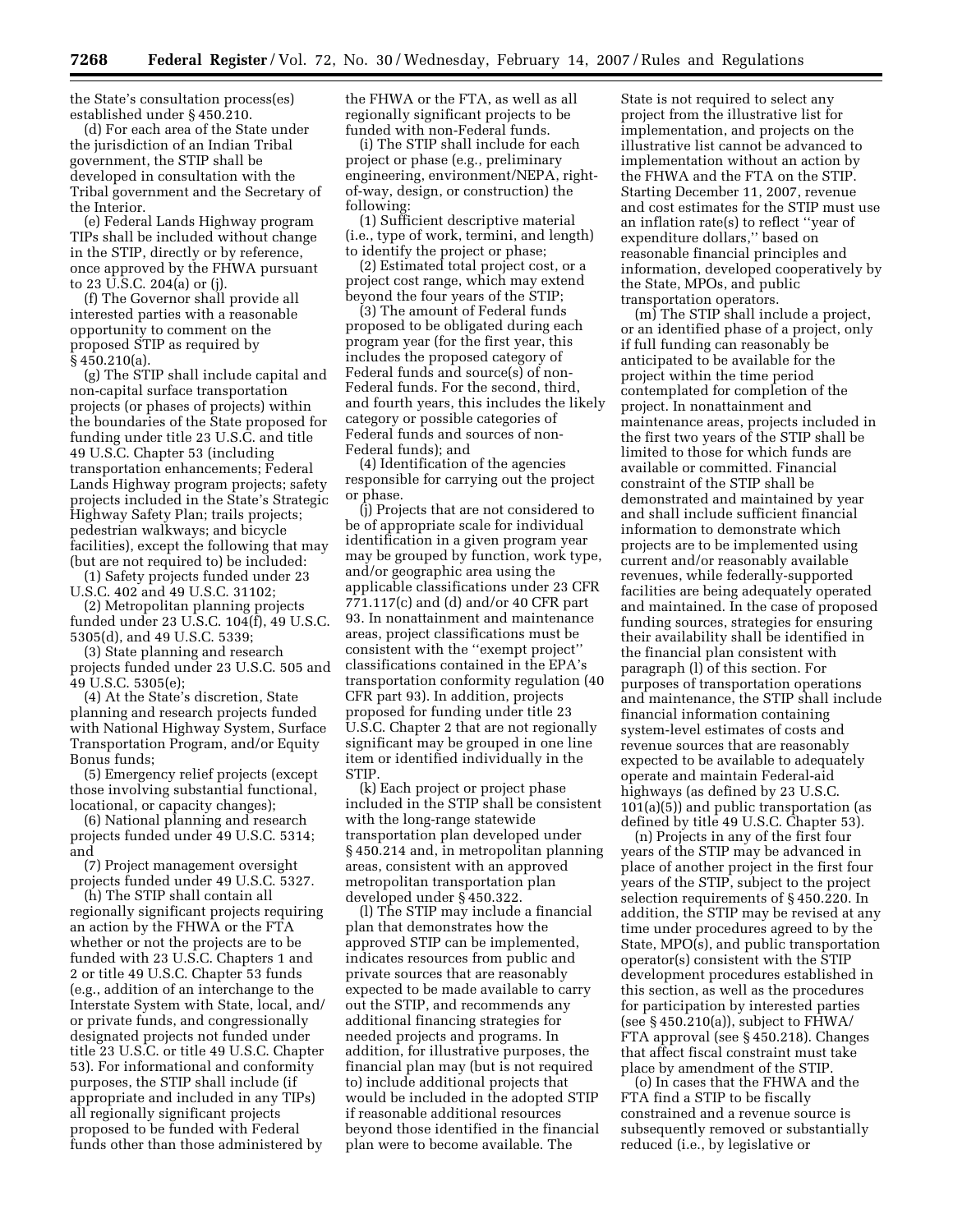administrative actions), the FHWA and the FTA will not withdraw the original determination of fiscal constraint. However, in such cases, the FHWA and the FTA will not act on an updated or amended STIP that does not reflect the changed revenue situation.

## **§ 450.218 Self-certifications, Federal findings, and Federal approvals.**

(a) At least every four years, the State shall submit an updated STIP concurrently to the FHWA and the FTA for joint approval. STIP amendments shall also be submitted to the FHWA and the FTA for joint approval. At the time the entire proposed STIP or STIP amendments are submitted to the FHWA and the FTA for joint approval, the State shall certify that the transportation planning process is being carried out in accordance with all applicable requirements of:

(1) 23 U.S.C. 134 and 135, 49 U.S.C. 5303 and 5304, and this part;

(2) Title VI of the Civil Rights Act of 1964, as amended (42 U.S.C. 2000d–1) and 49 CFR part 21;

(3) 49 U.S.C. 5332, prohibiting discrimination on the basis of race, color, creed, national origin, sex, or age in employment or business opportunity;

(4) Section 1101(b) of the SAFETEA– LU (Pub. L. 109–59) and 49 CFR part 26 regarding the involvement of disadvantaged business enterprises in USDOT funded projects;

(5) 23 CFR part 230, regarding implementation of an equal employment opportunity program on Federal and Federal-aid highway construction contracts;

(6) The provisions of the Americans with Disabilities Act of 1990 (42 U.S.C. 12101 *et seq.*) and 49 CFR parts 27, 37, and 38;

(7) In States containing nonattainment and maintenance areas, sections 174 and 176 (c) and (d) of the Clean Air Act, as amended (42 U.S.C. 7504, 7506 (c) and (d)) and 40 CFR part 93;

(8) The Older Americans Act, as amended (42 U.S.C. 6101), prohibiting discrimination on the basis of age in programs or activities receiving Federal financial assistance;

(9) Section 324 of title 23 U.S.C., regarding the prohibition of discrimination based on gender; and

(10) Section 504 of the Rehabilitation Act of 1973 (29 U.S.C. 794) and 49 CFR part 27 regarding discrimination against individuals with disabilities.

(b) The FHWA and the FTA shall review the STIP or the amended STIP, and make a joint finding on the extent to which the STIP is based on a statewide transportation planning process that meets or substantially

meets the requirements of 23 U.S.C. 134 and 135, 49 U.S.C. 5303 and 5304, and subparts A, B, and C of this part. Approval of the STIP by the FHWA and the FTA, in its entirety or in part, will be based upon the results of this joint finding.

(1) If the FHWA and the FTA determine that the STIP or amended STIP is based on a statewide transportation planning process that meets or substantially meets the requirements of 23 U.S.C. 135, 49 U.S.C. 5304, and this part, the FHWA and the FTA may jointly:

(i) Approve the entire STIP;

(ii) Approve the STIP subject to certain corrective actions being taken; or

(iii) Under special circumstances, approve a partial STIP covering only a portion of the State.

(2) If the FHWA and the FTA jointly determine and document in the planning finding that a submitted STIP or amended STIP does not substantially meet the requirements of 23 U.S.C. 135, 49 U.S.C. 5304, and this part for any identified categories of projects, the FHWA and the FTA will not approve the STIP.

(c) The approval period for a new or amended STIP shall not exceed four years. If a State demonstrates, in writing, that extenuating circumstances will delay the submittal of a new or amended STIP past its update deadline, the FHWA and the FTA will consider and take appropriate action on a request to extend the approval beyond four years for all or part of the STIP for a period not to exceed 180 calendar days. In these cases, priority consideration will be given to projects and strategies involving the operation and management of the multimodal transportation system. Where the request involves projects in a metropolitan planning area(s), the affected MPO(s) must concur in the request. If the delay was due to the development and approval of a metropolitan TIP(s), the affected MPO(s) must provide supporting information, in writing, for the request.

(d) Where necessary in order to maintain or establish highway and transit operations, the FHWA and the FTA may approve operating assistance for specific projects or programs, even though the projects or programs may not be included in an approved STIP.

#### **§ 450.220 Project selection from the STIP.**

(a) Except as provided in § 450.216(g) and § 450.218(d), only projects in a FHWA/FTA approved STIP shall be eligible for funds administered by the FHWA or the FTA.

(b) In metropolitan planning areas, transportation projects proposed for funds administered by the FHWA or the FTA shall be selected from the approved STIP in accordance with project selection procedures provided in § 450.330.

(c) In non-metropolitan areas, transportation projects undertaken on the National Highway System, under the Bridge and Interstate Maintenance programs in title 23 U.S.C. and under sections 5310, 5311, 5316, and 5317 of title 49 U.S.C. Chapter 53 shall be selected from the approved STIP by the State in consultation with the affected non-metropolitan local officials with responsibility for transportation.

(d) Federal Lands Highway program projects shall be selected from the approved STIP in accordance with the procedures developed pursuant to 23 U.S.C. 204.

(e) The projects in the first year of an approved STIP shall constitute an ''agreed to'' list of projects for subsequent scheduling and implementation. No further action under paragraphs (b) through (d) of this section is required for the implementing agency to proceed with these projects. If Federal funds available are significantly less than the authorized amounts, or where there is significant shifting of projects among years, § 450.330(a) provides for a revised list of ''agreed to'' projects to be developed upon the request of the State, MPO, or public transportation operator(s). If an implementing agency wishes to proceed with a project in the second, third, or fourth year of the STIP, the procedures in paragraphs (b) through (d) of this section or expedited procedures that provide for the advancement of projects from the second, third, or fourth years of the STIP may be used, if agreed to by all parties involved in the selection process.

#### **§ 450.222 Applicability of NEPA to statewide transportation plans and programs.**

Any decision by the Secretary concerning a long-range statewide transportation plan or STIP developed through the processes provided for in 23 U.S.C. 135, 49 U.S.C. 5304, and this subpart shall not be considered to be a Federal action subject to review under NEPA.

## **§ 450.224 Phase-in of new requirements.**

(a) Long-range statewide transportation plans and STIPs adopted or approved prior to July 1, 2007 may be developed using the TEA–21 requirements or the provisions and requirements of this part.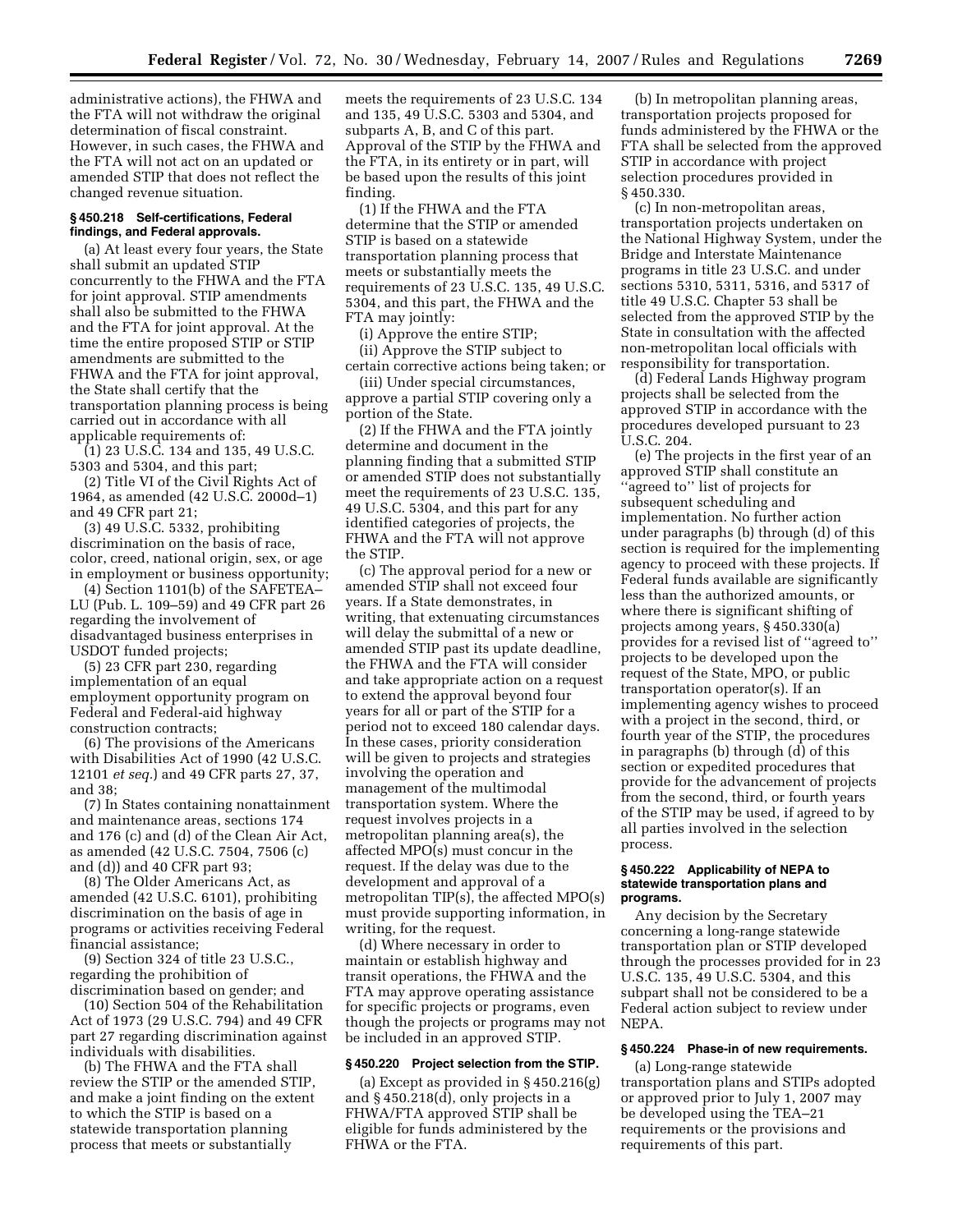(b) For STIPs that are developed under TEA–21 requirements prior to July 1, 2007, the FHWA/FTA action (*i.e.*, STIP approval) must be completed no later than June 30, 2007. For longrange statewide transportation plans that are completed under TEA–21 requirements prior to July 1, 2007, the State adoption action must be completed no later than June 30, 2007. If these actions are completed on or after July 1, 2007, the provisions and requirements of this part shall take effect, regardless of when the long-range statewide transportation plan or the STIP were developed.

(c) The applicable action (see paragraph (b) of this section) on any amendments or updates to STIPs or long-range statewide transportation plans on or after July 1, 2007, shall be based on the provisions and requirements of this part. However, administrative modifications may be made to the STIP on or after July 1, 2007 in the absence of meeting the provisions and requirements of this part.

## **Subpart C—Metropolitan Transportation Planning and Programming**

## **§ 450.300 Purpose.**

The purposes of this subpart are to implement the provisions of 23 U.S.C. 134 and 49 U.S.C. 5303, as amended, which:

(a) Sets forth the national policy that the MPO designated for each urbanized area is to carry out a continuing, cooperative, and comprehensive multimodal transportation planning process, including the development of a metropolitan transportation plan and a transportation improvement program (TIP), that encourages and promotes the safe and efficient development, management, and operation of surface transportation systems to serve the mobility needs of people and freight (including accessible pedestrian walkways and bicycle transportation facilities) and foster economic growth and development, while minimizing transportation-related fuel consumption and air pollution; and

(b) Encourages continued development and improvement of metropolitan transportation planning processes guided by the planning factors set forth in 23 U.S.C. 134(h) and 49 U.S.C. 5303(h).

#### **§ 450.302 Applicability.**

The provisions of this subpart are applicable to organizations and entities responsible for the transportation planning and programming processes in metropolitan planning areas.

#### **§ 450.304 Definitions.**

Except as otherwise provided in subpart A of this part, terms defined in 23 U.S.C. 101(a) and 49 U.S.C. 5302 are used in this subpart as so defined.

## **§ 450.306 Scope of the metropolitan transportation planning process.**

(a) The metropolitan transportation planning process shall be continuous, cooperative, and comprehensive, and provide for consideration and implementation of projects, strategies, and services that will address the following factors:

(1) Support the economic vitality of the metropolitan area, especially by enabling global competitiveness, productivity, and efficiency;

(2) Increase the safety of the transportation system for motorized and non-motorized users;

(3) Increase the security of the transportation system for motorized and non-motorized users;

(4) Increase accessibility and mobility of people and freight;

(5) Protect and enhance the environment, promote energy conservation, improve the quality of life, and promote consistency between transportation improvements and State and local planned growth and economic development patterns;

(6) Enhance the integration and connectivity of the transportation system, across and between modes, for people and freight;

(7) Promote efficient system management and operation; and

(8) Emphasize the preservation of the existing transportation system.

(b) Consideration of the planning factors in paragraph (a) of this section shall be reflected, as appropriate, in the metropolitan transportation planning process. The degree of consideration and analysis of the factors should be based on the scale and complexity of many issues, including transportation system development, land use, employment, economic development, human and natural environment, and housing and community development.

(c) The failure to consider any factor specified in paragraph (a) of this section shall not be reviewable by any court under title 23 U.S.C., 49 U.S.C. Chapter 53, subchapter II of title 5, U.S.C. Chapter 5, or title 5 U.S.C. Chapter 7 in any matter affecting a metropolitan transportation plan, TIP, a project or strategy, or the certification of a metropolitan transportation planning process.

(d) The metropolitan transportation planning process shall be carried out in coordination with the statewide transportation planning process

required by 23 U.S.C. 135 and 49 U.S.C. 5304.

(e) In carrying out the metropolitan transportation planning process, MPOs, States, and public transportation operators may apply asset management principles and techniques in establishing planning goals, defining TIP priorities, and assessing transportation investment decisions, including transportation system safety, operations, preservation, and maintenance, as well as strategies and policies to support homeland security and to safeguard the personal security of all motorized and non-motorized users.

(f) The metropolitan transportation planning process shall (to the maximum extent practicable) be consistent with the development of applicable regional intelligent transportation systems (ITS) architectures, as defined in 23 CFR part 940.

(g) Preparation of the coordinated public transit-human services transportation plan, as required by 49 U.S.C. 5310, 5316, and 5317, should be coordinated and consistent with the metropolitan transportation planning process.

(h) The metropolitan transportation planning process should be consistent with the Strategic Highway Safety Plan, as specified in 23 U.S.C. 148, and other transit safety and security planning and review processes, plans, and programs, as appropriate.

(i) The FHWA and the FTA shall designate as a transportation management area (TMA) each urbanized area with a population of over 200,000 individuals, as defined by the Bureau of the Census. The FHWA and the FTA shall also designate any additional urbanized area as a TMA on the request of the Governor and the MPO designated for that area.

(j) In an urbanized area not designated as a TMA that is an air quality attainment area, the MPO(s) may propose and submit to the FHWA and the FTA for approval a procedure for developing an abbreviated metropolitan transportation plan and TIP. In developing proposed simplified planning procedures, consideration shall be given to whether the abbreviated metropolitan transportation plan and TIP will achieve the purposes of 23 U.S.C. 134, 49 U.S.C. 5303, and these regulations, taking into account the complexity of the transportation problems in the area. The simplified procedures shall be developed by the MPO in cooperation with the State(s) and public transportation operator(s).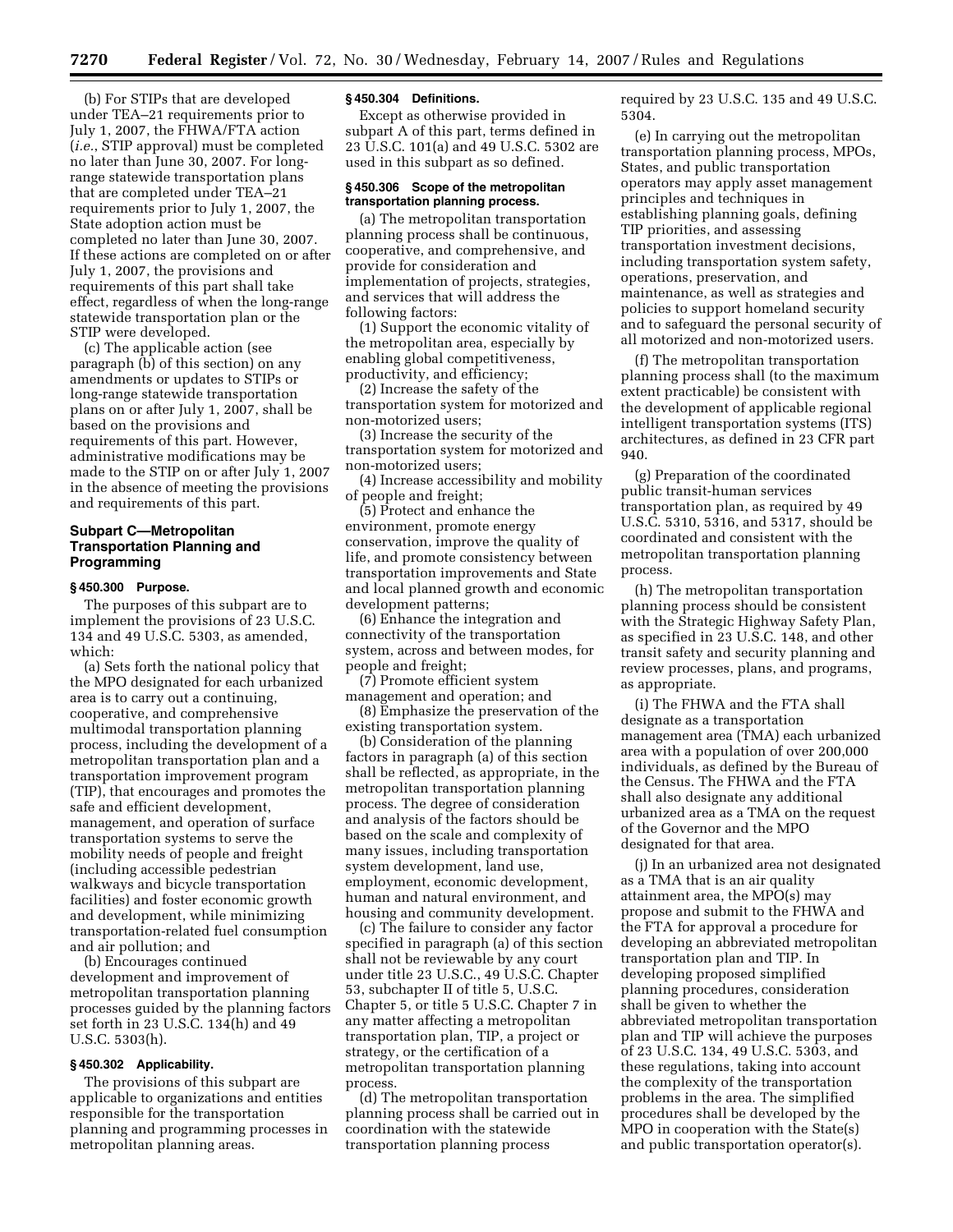#### **§ 450.308 Funding for transportation planning and unified planning work programs.**

(a) Funds provided under 23 U.S.C. 104(f), 49 U.S.C. 5305(d), 49 U.S.C. 5307, and 49 U.S.C. 5339 are available to MPOs to accomplish activities in this subpart. At the State's option, funds provided under 23 U.S.C. 104(b)(1) and (b)(3) and 23 U.S.C. 105 may also be provided to MPOs for metropolitan transportation planning. In addition, an MPO serving an urbanized area with a population over 200,000, as designated by the Bureau of the Census, may at its discretion use funds sub-allocated under 23 U.S.C. 133(d)(3)(E) for metropolitan transportation planning activities.

(b) Metropolitan transportation planning activities performed with funds provided under title 23 U.S.C. and title 49 U.S.C. Chapter 53 shall be documented in a unified planning work program (UPWP) or simplified statement of work in accordance with the provisions of this section and 23 CFR part 420.

(c) Except as provided in paragraph (d) of this section, each MPO, in cooperation with the State(s) and public transportation operator(s), shall develop a UPWP that includes a discussion of the planning priorities facing the MPA. The UPWP shall identify work proposed for the next one- or two-year period by major activity and task (including activities that address the planning factors in § 450.306(a)), in sufficient detail to indicate who (e.g., MPO, State, public transportation operator, local government, or consultant) will perform the work, the schedule for completing the work, the resulting products, the proposed funding by activity/task, and a summary of the total amounts and sources of Federal and matching funds.

(d) With the prior approval of the State and the FHWA and the FTA, an MPO in an area not designated as a TMA may prepare a simplified statement of work, in cooperation with the State(s) and the public transportation operator(s), in lieu of a UPWP. A simplified statement of work would include a description of the major activities to be performed during the next one- or two-year period, who (e.g., State, MPO, public transportation operator, local government, or consultant) will perform the work, the resulting products, and a summary of the total amounts and sources of Federal and matching funds. If a simplified statement of work is used, it may be submitted as part of the State's planning work program, in accordance with 23 CFR part 420.

(e) Arrangements may be made with the FHWA and the FTA to combine the UPWP or simplified statement of work with the work program(s) for other Federal planning funds.

(f) Administrative requirements for UPWPs and simplified statements of work are contained in 23 CFR part 420 and FTA Circular C8100.1B (Program Guidance and Application Instructions for Metropolitan Planning Grants).

#### **§ 450.310 Metropolitan planning organization designation and redesignation.**

(a) To carry out the metropolitan transportation planning process under this subpart, a metropolitan planning organization (MPO) shall be designated for each urbanized area with a population of more than 50,000 individuals (as determined by the Bureau of the Census).

(b) MPO designation shall be made by agreement between the Governor and units of general purpose local government that together represent at least 75 percent of the affected population (including the largest incorporated city, based on population, as named by the Bureau of the Census) or in accordance with procedures established by applicable State or local law.

(c) Each Governor with responsibility for a portion of a multistate metropolitan area and the appropriate MPOs shall, to the extent practicable, provide coordinated transportation planning for the entire MPA. The consent of Congress is granted to any two or more States to:

(1) Enter into agreements or compacts, not in conflict with any law of the United States, for cooperative efforts and mutual assistance in support of activities authorized under 23 U.S.C. 134 and 49 U.S.C. 5303 as the activities pertain to interstate areas and localities within the States; and

(2) Establish such agencies, joint or otherwise, as the States may determine desirable for making the agreements and compacts effective.

(d) Each MPO that serves a TMA, when designated or redesignated under this section, shall consist of local elected officials, officials of public agencies that administer or operate major modes of transportation in the metropolitan planning area, and appropriate State transportation officials. Where appropriate, MPOs may increase the representation of local elected officials, public transportation agencies, or appropriate State officials on their policy boards and other committees as a means for encouraging greater involvement in the metropolitan transportation planning process, subject to the requirements of paragraph (k) of this section.

(e) To the extent possible, only one MPO shall be designated for each urbanized area or group of contiguous urbanized areas. More than one MPO may be designated to serve an urbanized area only if the Governor(s) and the existing MPO, if applicable, determine that the size and complexity of the urbanized area make designation of more than one MPO appropriate. In those cases where two or more MPOs serve the same urbanized area, the MPOs shall establish official, written agreements that clearly identify areas of coordination and the division of transportation planning responsibilities among the MPOs.

(f) Nothing in this subpart shall be deemed to prohibit an MPO from using the staff resources of other agencies, non-profit organizations, or contractors to carry out selected elements of the metropolitan transportation planning process.

(g) An MPO designation shall remain in effect until an official redesignation has been made in accordance with this section.

(h) An existing MPO may be redesignated only by agreement between the Governor and units of general purpose local government that together represent at least 75 percent of the existing metropolitan planning area population (including the largest incorporated city, based on population, as named by the Bureau of the Census).

(i) Redesignation of an MPO serving a multistate metropolitan planning area requires agreement between the Governors of each State served by the existing MPO and units of general purpose local government that together represent at least 75 percent of the existing metropolitan planning area population (including the largest incorporated city, based on population, as named by the Bureau of the Census).

(j) For the purposes of redesignation, units of general purpose local government may be defined as elected officials from each unit of general purpose local government located within the metropolitan planning area served by the existing MPO.

(k) Redesignation of an MPO (in accordance with the provisions of this section) is required whenever the existing MPO proposes to make:

(1) A substantial change in the proportion of voting members on the existing MPO representing the largest incorporated city, other units of general purpose local government served by the MPO, and the State(s); or

(2) A substantial change in the decisionmaking authority or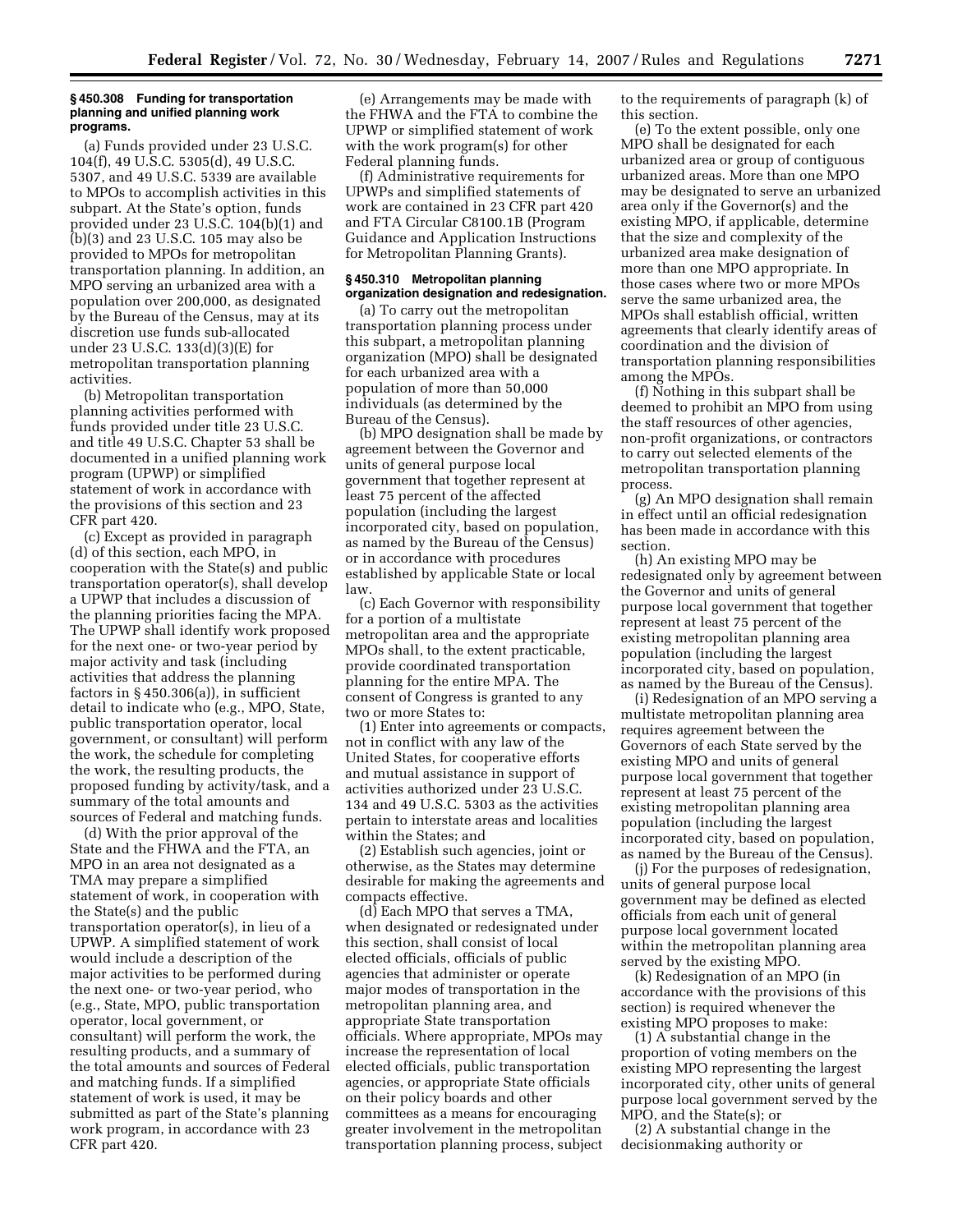responsibility of the MPO, or in decisionmaking procedures established under MPO by-laws.

(l) The following changes to an MPO do not require a redesignation (as long as they do not trigger a substantial change as described in paragraph (k) of the section):

(1) The identification of a new urbanized area (as determined by the Bureau of the Census) within an existing metropolitan planning area;

(2) Adding members to the MPO that represent new units of general purpose local government resulting from expansion of the metropolitan planning area;

(3) Adding members to satisfy the specific membership requirements for an MPO that serves a TMA; or

(4) Periodic rotation of members representing units of general-purpose local government, as established under MPO by-laws.

## **§ 450.312 Metropolitan planning area boundaries.**

(a) The boundaries of a metropolitan planning area (MPA) shall be determined by agreement between the MPO and the Governor. At a minimum, the MPA boundaries shall encompass the entire existing urbanized area (as defined by the Bureau of the Census) plus the contiguous area expected to become urbanized within a 20-year forecast period for the metropolitan transportation plan. The MPA boundaries may be further expanded to encompass the entire metropolitan statistical area or combined statistical area, as defined by the Office of Management and Budget.

(b) An MPO that serves an urbanized area designated as a nonattainment area for ozone or carbon monoxide under the Clean Air Act (42 U.S.C. 7401 *et seq.*) as of August 10, 2005, shall retain the MPA boundary that existed on August 10, 2005. The MPA boundaries for such MPOs may only be adjusted by agreement of the Governor and the affected MPO in accordance with the redesignation procedures described in § 450.310(h). The MPA boundary for an MPO that serves an urbanized area designated as a nonattainment area for ozone or carbon monoxide under the Clean Air Act (42 U.S.C. 7401 et seq.) after August 10, 2005 may be established to coincide with the designated boundaries of the ozone and/ or carbon monoxide nonattainment area, in accordance with the requirements in § 450.310(b).

(c) An MPA boundary may encompass more than one urbanized area.

(d) MPA boundaries may be established to coincide with the geography of regional economic development and growth forecasting areas.

(e) Identification of new urbanized areas within an existing metropolitan planning area by the Bureau of the Census shall not require redesignation of the existing MPO.

(f) Where the boundaries of the urbanized area or MPA extend across two or more States, the Governors with responsibility for a portion of the multistate area, MPO(s), and the public transportation operator(s) are strongly encouraged to coordinate transportation planning for the entire multistate area.

(g) The MPA boundaries shall not overlap with each other.

(h) Where part of an urbanized area served by one MPO extends into an adjacent MPA, the MPOs shall, at a minimum, establish written agreements that clearly identify areas of coordination and the division of transportation planning responsibilities among and between the MPOs. Alternatively, the MPOs may adjust their existing boundaries so that the entire urbanized area lies within only one MPA. Boundary adjustments that change the composition of the MPO may require redesignation of one or more such MPOs.

(i) The MPA boundaries shall be reviewed after each Census by the MPO (in cooperation with the State and public transportation operator(s)) to determine if existing MPA boundaries meet the minimum statutory requirements for new and updated urbanized area(s), and shall be adjusted as necessary. As appropriate, additional adjustments should be made to reflect the most comprehensive boundary to foster an effective planning process that ensures connectivity between modes, reduces access disadvantages experienced by modal systems, and promotes efficient overall transportation investment strategies.

(j) Following MPA boundary approval by the MPO and the Governor, the MPA boundary descriptions shall be provided for informational purposes to the FHWA and the FTA. The MPA boundary descriptions shall be submitted either as a geo-spatial database or described in sufficient detail to enable the boundaries to be accurately delineated on a map.

#### **§ 450.314 Metropolitan planning agreements.**

(a) The MPO, the State(s), and the public transportation operator(s) shall cooperatively determine their mutual responsibilities in carrying out the metropolitan transportation planning process. These responsibilities shall be clearly identified in written agreements among the MPO, the State(s), and the public transportation operator(s) serving the MPA. To the extent possible, a single agreement between all responsible parties should be developed. The written agreement(s) shall include specific provisions for cooperatively developing and sharing information related to the development of financial plans that support the metropolitan transportation plan (see § 450.322) and the metropolitan TIP (see § 450.324) and development of the annual listing of obligated projects (see § 450.332).

(b) If the MPA does not include the entire nonattainment or maintenance area, there shall be a written agreement among the State department of transportation, State air quality agency, affected local agencies, and the MPO describing the process for cooperative planning and analysis of all projects outside the MPA within the nonattainment or maintenance area. The agreement must also indicate how the total transportation-related emissions for the nonattainment or maintenance area, including areas outside the MPA, will be treated for the purposes of determining conformity in accordance with the EPA's transportation conformity rule (40 CFR part 93). The agreement shall address policy mechanisms for resolving conflicts concerning transportation-related emissions that may arise between the MPA and the portion of the nonattainment or maintenance area outside the MPA.

(c) In nonattainment or maintenance areas, if the MPO is not the designated agency for air quality planning under section 174 of the Clean Air Act (42 U.S.C. 7504), there shall be a written agreement between the MPO and the designated air quality planning agency describing their respective roles and responsibilities for air quality related transportation planning.

(d) If more than one MPO has been designated to serve an urbanized area, there shall be a written agreement among the MPOs, the State(s), and the public transportation operator(s) describing how the metropolitan transportation planning processes will be coordinated to assure the development of consistent metropolitan transportation plans and TIPs across the MPA boundaries, particularly in cases in which a proposed transportation investment extends across the boundaries of more than one MPA. If any part of the urbanized area is a nonattainment or maintenance area, the agreement also shall include State and local air quality agencies. The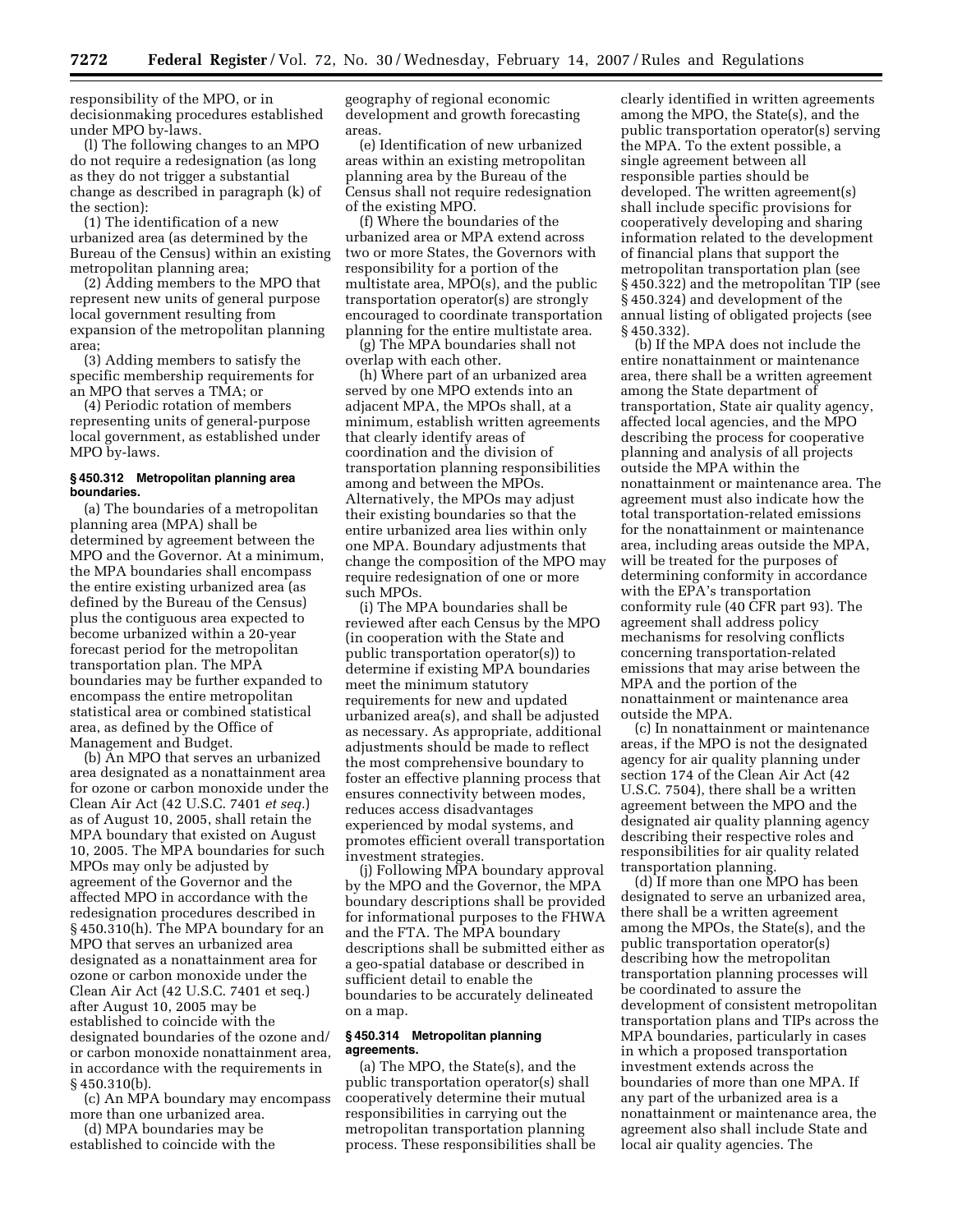metropolitan transportation planning processes for affected MPOs should, to the maximum extent possible, reflect coordinated data collection, analysis, and planning assumptions across the MPAs. Alternatively, a single metropolitan transportation plan and/or TIP for the entire urbanized area may be developed jointly by the MPOs in cooperation with their respective planning partners. Coordination efforts and outcomes shall be documented in subsequent transmittals of the UPWP and other planning products, including the metropolitan transportation plan and TIP, to the State(s), the FHWA, and the FTA.

(e) Where the boundaries of the urbanized area or MPA extend across two or more States, the Governors with responsibility for a portion of the multistate area, the appropriate MPO(s), and the public transportation operator(s) shall coordinate transportation planning for the entire multistate area. States involved in such multistate transportation planning may:

(1) Enter into agreements or compacts, not in conflict with any law of the United States, for cooperative efforts and mutual assistance in support of activities authorized under this section as the activities pertain to interstate areas and localities within the States; and

(2) Establish such agencies, joint or otherwise, as the States may determine desirable for making the agreements and compacts effective.

(f) If part of an urbanized area that has been designated as a TMA overlaps into an adjacent MPA serving an urbanized area that is not designated as a TMA, the adjacent urbanized area shall not be treated as a TMA. However, a written agreement shall be established between the MPOs with MPA boundaries including a portion of the TMA, which clearly identifies the roles and responsibilities of each MPO in meeting specific TMA requirements (e.g., congestion management process, Surface Transportation Program funds suballocated to the urbanized area over 200,000 population, and project selection).

#### **§ 450.316 Interested parties, participation, and consultation.**

(a) The MPO shall develop and use a documented participation plan that defines a process for providing citizens, affected public agencies, representatives of public transportation employees, freight shippers, providers of freight transportation services, private providers of transportation, representatives of users of public transportation, representatives of users

of pedestrian walkways and bicycle transportation facilities, representatives of the disabled, and other interested parties with reasonable opportunities to be involved in the metropolitan transportation planning process.

(1) The participation plan shall be developed by the MPO in consultation with all interested parties and shall, at a minimum, describe explicit procedures, strategies, and desired outcomes for:

(i) Providing adequate public notice of public participation activities and time for public review and comment at key decision points, including but not limited to a reasonable opportunity to comment on the proposed metropolitan transportation plan and the TIP;

(ii) Providing timely notice and reasonable access to information about transportation issues and processes;

(iii) Employing visualization techniques to describe metropolitan transportation plans and TIPs;

(iv) Making public information (technical information and meeting notices) available in electronically accessible formats and means, such as the World Wide Web;

(v) Holding any public meetings at convenient and accessible locations and times;

(vi) Demonstrating explicit consideration and response to public input received during the development of the metropolitan transportation plan and the TIP;

(vii) Seeking out and considering the needs of those traditionally underserved by existing transportation systems, such as low-income and minority households, who may face challenges accessing employment and other services;

(viii) Providing an additional opportunity for public comment, if the final metropolitan transportation plan or TIP differs significantly from the version that was made available for public comment by the MPO and raises new material issues which interested parties could not reasonably have foreseen from the public involvement efforts;

(ix) Coordinating with the statewide transportation planning public involvement and consultation processes under subpart B of this part; and

(x) Periodically reviewing the effectiveness of the procedures and strategies contained in the participation plan to ensure a full and open participation process.

(2) When significant written and oral comments are received on the draft metropolitan transportation plan and TIP (including the financial plans) as a result of the participation process in this section or the interagency consultation

process required under the EPA transportation conformity regulations (40 CFR part 93), a summary, analysis, and report on the disposition of comments shall be made as part of the final metropolitan transportation plan and TIP.

(3) A minimum public comment period of 45 calendar days shall be provided before the initial or revised participation plan is adopted by the MPO. Copies of the approved participation plan shall be provided to the FHWA and the FTA for informational purposes and shall be posted on the World Wide Web, to the maximum extent practicable.

(b) In developing metropolitan transportation plans and TIPs, the MPO should consult with agencies and officials responsible for other planning activities within the MPA that are affected by transportation (including State and local planned growth, economic development, environmental protection, airport operations, or freight movements) or coordinate its planning process (to the maximum extent practicable) with such planning activities. In addition, metropolitan transportation plans and TIPs shall be developed with due consideration of other related planning activities within the metropolitan area, and the process shall provide for the design and delivery of transportation services within the area that are provided by:

(1) Recipients of assistance under title 49 U.S.C. Chapter 53;

(2) Governmental agencies and nonprofit organizations (including representatives of the agencies and organizations) that receive Federal assistance from a source other than the U.S. Department of Transportation to provide non-emergency transportation services; and

(3) Recipients of assistance under 23 U.S.C. 204.

(c) When the MPA includes Indian Tribal lands, the MPO shall appropriately involve the Indian Tribal government(s) in the development of the metropolitan transportation plan and the TIP.

(d) When the MPA includes Federal public lands, the MPO shall appropriately involve the Federal land management agencies in the development of the metropolitan transportation plan and the TIP.

(e) MPOs shall, to the extent practicable, develop a documented process(es) that outlines roles, responsibilities, and key decision points for consulting with other governments and agencies, as defined in paragraphs (b), (c), and (d) of this section, which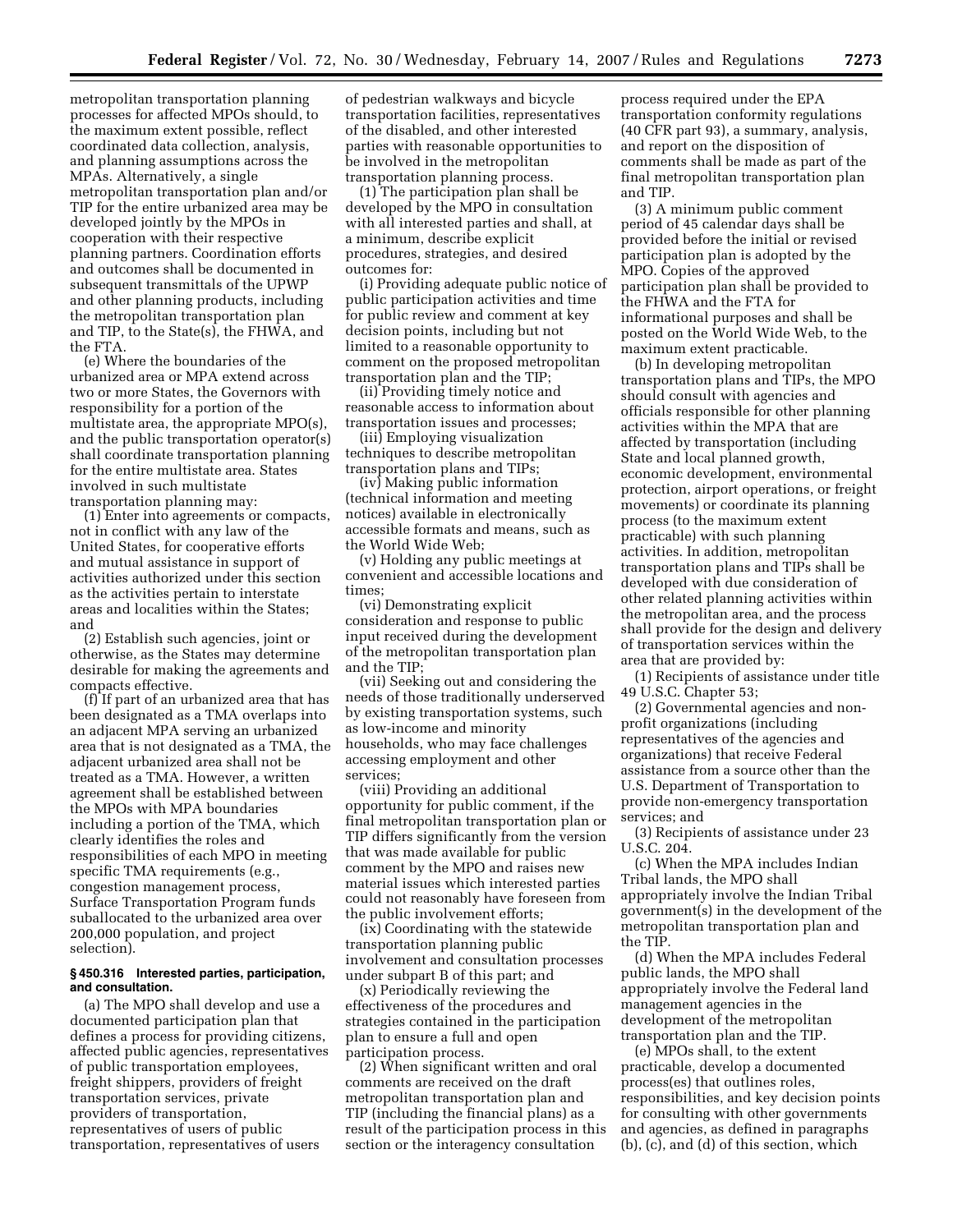may be included in the agreement(s) developed under § 450.314.

#### **§ 450.318 Transportation planning studies and project development.**

(a) Pursuant to section 1308 of the Transportation Equity Act for the 21st Century, TEA–21 (Pub. L. 105–178), an MPO(s), State(s), or public transportation operator(s) may undertake a multimodal, systems-level corridor or subarea planning study as part of the metropolitan transportation planning process. To the extent practicable, development of these transportation planning studies shall involve consultation with, or joint efforts among, the MPO(s), State(s), and/ or public transportation operator(s). The results or decisions of these transportation planning studies may be used as part of the overall project development process consistent with the National Environmental Policy Act (NEPA) of 1969 (42 U.S.C. 4321 *et seq.*) and associated implementing regulations (23 CFR part 771 and 40 CFR parts 1500–1508). Specifically, these corridor or subarea studies may result in producing any of the following for a proposed transportation project:

(1) Purpose and need or goals and objective statement(s);

(2) General travel corridor and/or general mode(s) definition (e.g., highway, transit, or a highway/transit combination);

(3) Preliminary screening of alternatives and elimination of unreasonable alternatives;

(4) Basic description of the environmental setting; and/or

(5) Preliminary identification of environmental impacts and environmental mitigation.

(b) Publicly available documents or other source material produced by, or in support of, the transportation planning process described in this subpart may be incorporated directly or by reference into subsequent NEPA documents, in accordance with 40 CFR 1502.21, if:

(1) The NEPA lead agencies agree that such incorporation will aid in establishing or evaluating the purpose and need for the Federal action, reasonable alternatives, cumulative or other impacts on the human and natural environment, or mitigation of these impacts; and

(2) The systems-level, corridor, or subarea planning study is conducted with:

(i) Involvement of interested State, local, Tribal, and Federal agencies;

(ii) Public review;

(iii) Reasonable opportunity to comment during the metropolitan transportation planning process and development of the corridor or subarea planning study;

(iv) Documentation of relevant decisions in a form that is identifiable and available for review during the NEPA scoping process and can be appended to or referenced in the NEPA document; and

(v) The review of the FHWA and the FTA, as appropriate.

(c) By agreement of the NEPA lead agencies, the above integration may be accomplished through tiering (as described in 40 CFR 1502.20), incorporating the subarea or corridor planning study into the draft Environmental Impact Statement (EIS) or Environmental Assessment, or other means that the NEPA lead agencies deem appropriate.

(d) For transit fixed guideway projects requiring an Alternatives Analysis (49 U.S.C. 5309(d) and (e)), the Alternatives Analysis described in 49 CFR part 611 constitutes the planning required by section 1308 of the TEA–21. The Alternatives Analysis may or may not be combined with the preparation of a NEPA document (e.g., a draft EIS). When an Alternatives Analysis is separate from the preparation of a NEPA document, the results of the Alternatives Analysis may be used during a subsequent environmental review process as described in paragraph (a).

(e) Additional information to further explain the linkages between the transportation planning and project development/NEPA processes is contained in Appendix A to this part, including an explanation that it is nonbinding guidance material.

#### **§ 450.320 Congestion management process in transportation management areas.**

(a) The transportation planning process in a TMA shall address congestion management through a process that provides for safe and effective integrated management and operation of the multimodal transportation system, based on a cooperatively developed and implemented metropolitan-wide strategy, of new and existing transportation facilities eligible for funding under title 23 U.S.C. and title 49 U.S.C. Chapter 53 through the use of travel demand reduction and operational management strategies.

(b) The development of a congestion management process should result in multimodal system performance measures and strategies that can be reflected in the metropolitan transportation plan and the TIP. The level of system performance deemed

acceptable by State and local transportation officials may vary by type of transportation facility, geographic location (metropolitan area or subarea), and/or time of day. In addition, consideration should be given to strategies that manage demand, reduce single occupant vehicle (SOV) travel, and improve transportation system management and operations. Where the addition of general purpose lanes is determined to be an appropriate congestion management strategy, explicit consideration is to be given to the incorporation of appropriate features into the SOV project to facilitate future demand management strategies and operational improvements that will maintain the functional integrity and safety of those lanes.

(c) The congestion management process shall be developed, established, and implemented as part of the metropolitan transportation planning process that includes coordination with transportation system management and operations activities. The congestion management process shall include:

(1) Methods to monitor and evaluate the performance of the multimodal transportation system, identify the causes of recurring and non-recurring congestion, identify and evaluate alternative strategies, provide information supporting the implementation of actions, and evaluate the effectiveness of implemented actions;

(2) Definition of congestion management objectives and appropriate performance measures to assess the extent of congestion and support the evaluation of the effectiveness of congestion reduction and mobility enhancement strategies for the movement of people and goods. Since levels of acceptable system performance may vary among local communities, performance measures should be tailored to the specific needs of the area and established cooperatively by the State(s), affected MPO(s), and local officials in consultation with the operators of major modes of transportation in the coverage area;

(3) Establishment of a coordinated program for data collection and system performance monitoring to define the extent and duration of congestion, to contribute in determining the causes of congestion, and evaluate the efficiency and effectiveness of implemented actions. To the extent possible, this data collection program should be coordinated with existing data sources (including archived operational/ITS data) and coordinated with operations managers in the metropolitan area;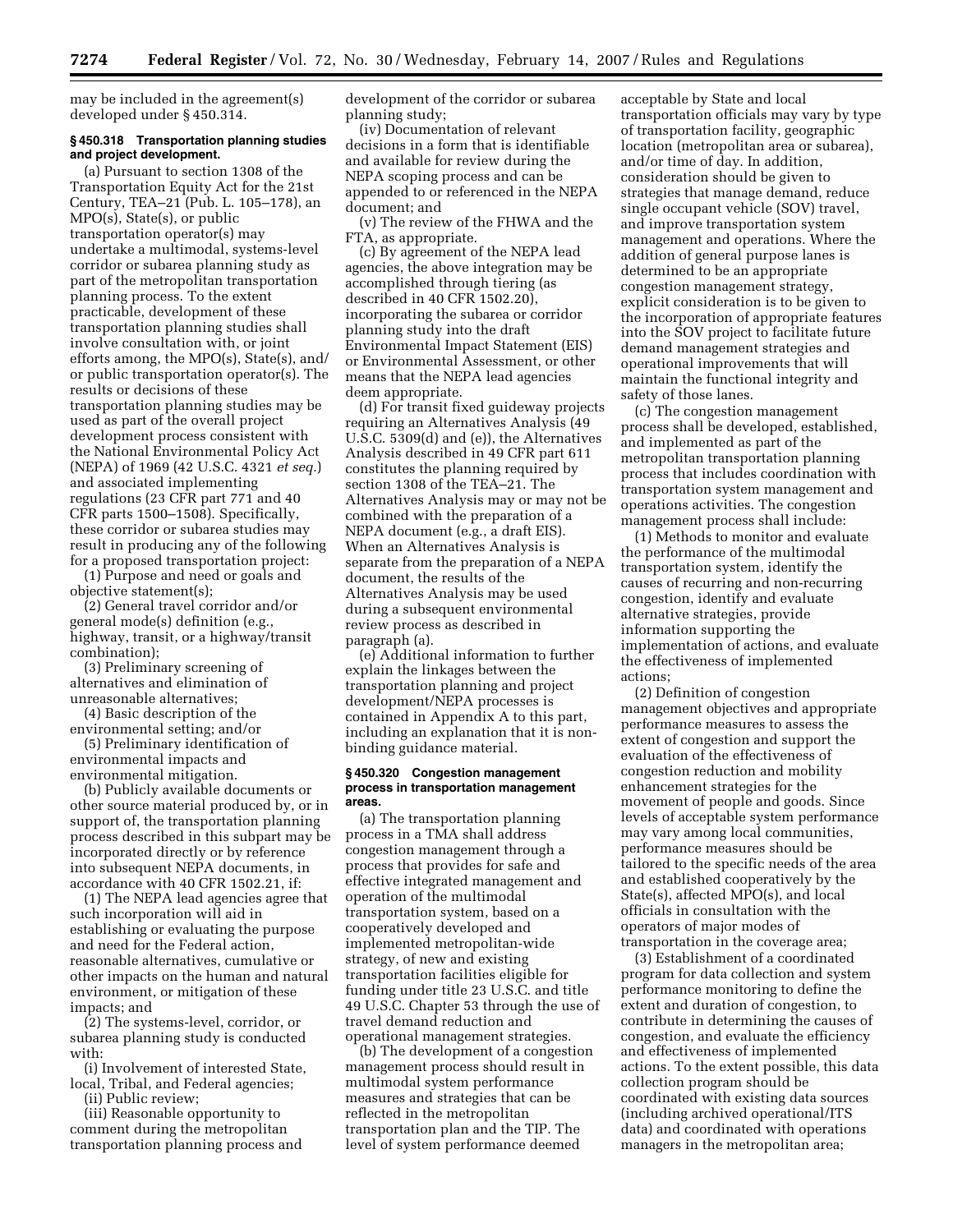(4) Identification and evaluation of the anticipated performance and expected benefits of appropriate congestion management strategies that will contribute to the more effective use and improved safety of existing and future transportation systems based on the established performance measures. The following categories of strategies, or combinations of strategies, are some examples of what should be appropriately considered for each area:

(i) Demand management measures, including growth management and congestion pricing;

(ii) Traffic operational improvements; (iii) Public transportation

improvements;

(iv) ITS technologies as related to the regional ITS architecture; and

(v) Where necessary, additional

system capacity;

(5) Identification of an implementation schedule, implementation responsibilities, and possible funding sources for each strategy (or combination of strategies) proposed for implementation; and

(6) Implementation of a process for periodic assessment of the effectiveness of implemented strategies, in terms of the area's established performance measures. The results of this evaluation shall be provided to decisionmakers and the public to provide guidance on selection of effective strategies for future implementation.

(d) In a TMA designated as nonattainment area for ozone or carbon monoxide pursuant to the Clean Air Act, Federal funds may not be programmed for any project that will result in a significant increase in the carrying capacity for SOVs (i.e., a new general purpose highway on a new location or adding general purpose lanes, with the exception of safety improvements or the elimination of bottlenecks), unless the project is addressed through a congestion management process meeting the requirements of this section.

(e) In TMAs designated as nonattainment for ozone or carbon monoxide, the congestion management process shall provide an appropriate analysis of reasonable (including multimodal) travel demand reduction and operational management strategies for the corridor in which a project that will result in a significant increase in capacity for SOVs (as described in paragraph (d) of this section) is proposed to be advanced with Federal funds. If the analysis demonstrates that travel demand reduction and operational management strategies cannot fully satisfy the need for additional capacity in the corridor and

additional SOV capacity is warranted, then the congestion management process shall identify all reasonable strategies to manage the SOV facility safely and effectively (or to facilitate its management in the future). Other travel demand reduction and operational management strategies appropriate for the corridor, but not appropriate for incorporation into the SOV facility itself, shall also be identified through the congestion management process. All identified reasonable travel demand reduction and operational management strategies shall be incorporated into the SOV project or committed to by the State and MPO for implementation.

(f) State laws, rules, or regulations pertaining to congestion management systems or programs may constitute the congestion management process, if the FHWA and the FTA find that the State laws, rules, or regulations are consistent with, and fulfill the intent of, the purposes of 23 U.S.C. 134 and 49 U.S.C. 5303.

#### **§ 450.322 Development and content of the metropolitan transportation plan.**

(a) The metropolitan transportation planning process shall include the development of a transportation plan addressing no less than a 20-year planning horizon as of the effective date. In nonattainment and maintenance areas, the effective date of the transportation plan shall be the date of a conformity determination issued by the FHWA and the FTA. In attainment areas, the effective date of the transportation plan shall be its date of adoption by the MPO.

(b) The transportation plan shall include both long-range and short-range strategies/actions that lead to the development of an integrated multimodal transportation system to facilitate the safe and efficient movement of people and goods in addressing current and future transportation demand.

(c) The MPO shall review and update the transportation plan at least every four years in air quality nonattainment and maintenance areas and at least every five years in attainment areas to confirm the transportation plan's validity and consistency with current and forecasted transportation and land use conditions and trends and to extend the forecast period to at least a 20-year planning horizon. In addition, the MPO may revise the transportation plan at any time using the procedures in this section without a requirement to extend the horizon year. The transportation plan (and any revisions) shall be approved by the MPO and submitted for information purposes to the Governor.

Copies of any updated or revised transportation plans must be provided to the FHWA and the FTA.

(d) In metropolitan areas that are in nonattainment for ozone or carbon monoxide, the MPO shall coordinate the development of the metropolitan transportation plan with the process for developing transportation control measures (TCMs) in a State Implementation Plan (SIP).

(e) The MPO, the State(s), and the public transportation operator(s) shall validate data utilized in preparing other existing modal plans for providing input to the transportation plan. In updating the transportation plan, the MPO shall base the update on the latest available estimates and assumptions for population, land use, travel, employment, congestion, and economic activity. The MPO shall approve transportation plan contents and supporting analyses produced by a transportation plan update.

(f) The metropolitan transportation plan shall, at a minimum, include:

(1) The projected transportation demand of persons and goods in the metropolitan planning area over the period of the transportation plan;

(2) Existing and proposed transportation facilities (including major roadways, transit, multimodal and intermodal facilities, pedestrian walkways and bicycle facilities, and intermodal connectors) that should function as an integrated metropolitan transportation system, giving emphasis to those facilities that serve important national and regional transportation functions over the period of the transportation plan. In addition, the locally preferred alternative selected from an Alternatives Analysis under the FTA's Capital Investment Grant program (49 U.S.C. 5309 and 49 CFR part 611) needs to be adopted as part of the metropolitan transportation plan as a condition for funding under 49 U.S.C. 5309;

(3) Operational and management strategies to improve the performance of existing transportation facilities to relieve vehicular congestion and maximize the safety and mobility of people and goods;

(4) Consideration of the results of the congestion management process in TMAs that meet the requirements of this subpart, including the identification of SOV projects that result from a congestion management process in TMAs that are nonattainment for ozone or carbon monoxide;

(5) Assessment of capital investment and other strategies to preserve the existing and projected future metropolitan transportation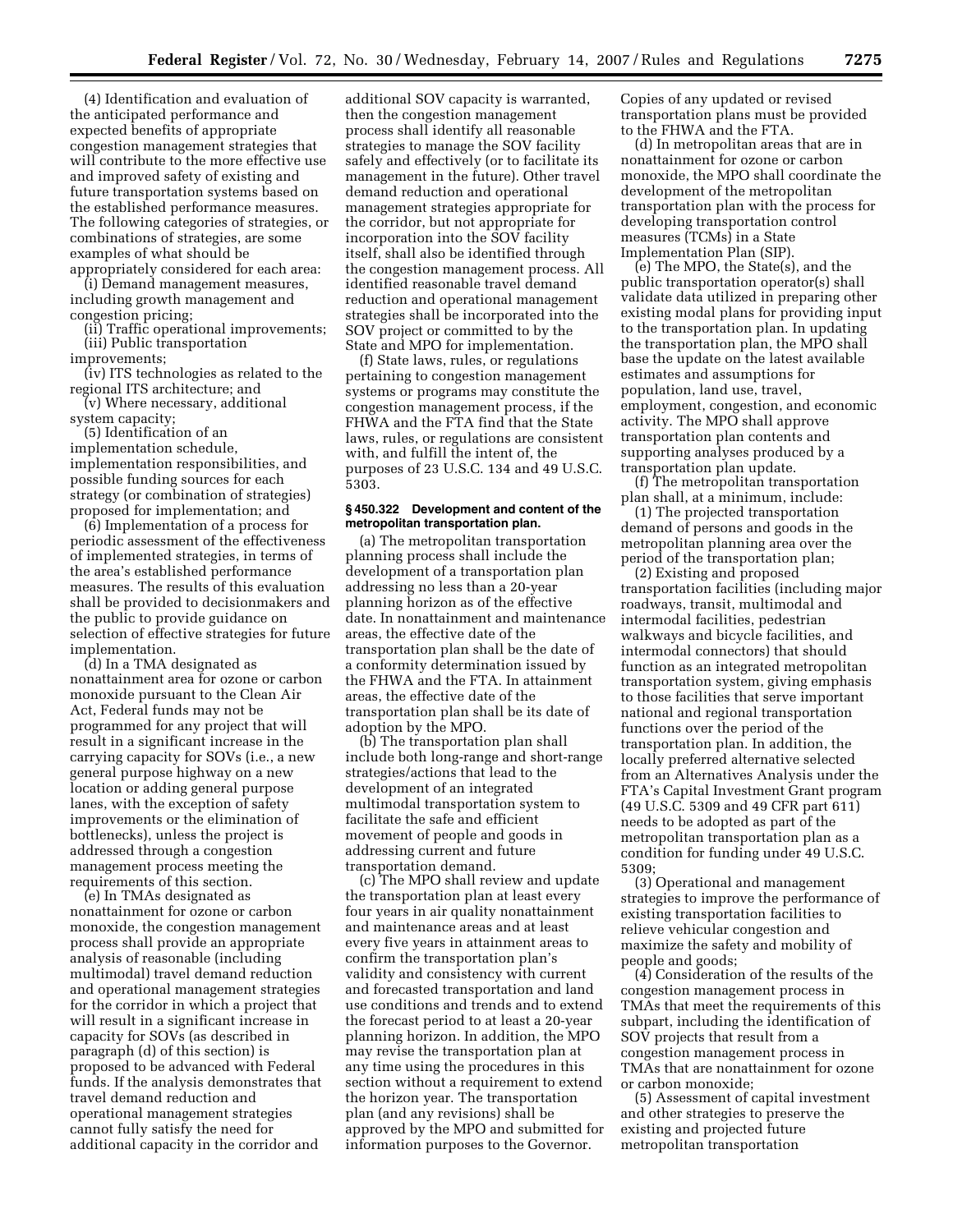infrastructure and provide for multimodal capacity increases based on regional priorities and needs. The metropolitan transportation plan may consider projects and strategies that address areas or corridors where current or projected congestion threatens the efficient functioning of key elements of the metropolitan area's transportation system;

(6) Design concept and design scope descriptions of all existing and proposed transportation facilities in sufficient detail, regardless of funding source, in nonattainment and maintenance areas for conformity determinations under the EPA's transportation conformity rule (40 CFR part 93). In all areas (regardless of air quality designation), all proposed improvements shall be described in sufficient detail to develop cost estimates;

(7) A discussion of types of potential environmental mitigation activities and potential areas to carry out these activities, including activities that may have the greatest potential to restore and maintain the environmental functions affected by the metropolitan transportation plan. The discussion may focus on policies, programs, or strategies, rather than at the project level. The discussion shall be developed in consultation with Federal, State, and Tribal land management, wildlife, and regulatory agencies. The MPO may establish reasonable timeframes for performing this consultation;

(8) Pedestrian walkway and bicycle transportation facilities in accordance with 23 U.S.C. 217(g);

(9) Transportation and transit enhancement activities, as appropriate; and

(10) A financial plan that demonstrates how the adopted transportation plan can be implemented.

(i) For purposes of transportation system operations and maintenance, the financial plan shall contain system-level estimates of costs and revenue sources that are reasonably expected to be available to adequately operate and maintain Federal-aid highways (as defined by 23 U.S.C. 101(a)(5)) and public transportation (as defined by title 49 U.S.C. Chapter 53).

(ii) For the purpose of developing the metropolitan transportation plan, the MPO, public transportation operator(s), and State shall cooperatively develop estimates of funds that will be available to support metropolitan transportation plan implementation, as required under § 450.314(a). All necessary financial resources from public and private sources that are reasonably expected to

be made available to carry out the transportation plan shall be identified.

(iii) The financial plan shall include recommendations on any additional financing strategies to fund projects and programs included in the metropolitan transportation plan. In the case of new funding sources, strategies for ensuring their availability shall be identified.

(iv) In developing the financial plan, the MPO shall take into account all projects and strategies proposed for funding under title 23 U.S.C., title 49 U.S.C. Chapter 53 or with other Federal funds; State assistance; local sources; and private participation. Starting December 11, 2007, revenue and cost estimates that support the metropolitan transportation plan must use an inflation rate(s) to reflect ''year of expenditure dollars,'' based on reasonable financial principles and information, developed cooperatively by the MPO, State(s), and public transportation operator(s).

(v) For the outer years of the metropolitan transportation plan (i.e., beyond the first 10 years), the financial plan may reflect aggregate cost ranges/ cost bands, as long as the future funding source(s) is reasonably expected to be available to support the projected cost ranges/cost bands.

(vi) For nonattainment and maintenance areas, the financial plan shall address the specific financial strategies required to ensure the implementation of TCMs in the applicable SIP.

(vii) For illustrative purposes, the financial plan may (but is not required to) include additional projects that would be included in the adopted transportation plan if additional resources beyond those identified in the financial plan were to become available.

(viii) In cases that the FHWA and the FTA find a metropolitan transportation plan to be fiscally constrained and a revenue source is subsequently removed or substantially reduced (i.e., by legislative or administrative actions), the FHWA and the FTA will not withdraw the original determination of fiscal constraint; however, in such cases, the FHWA and the FTA will not act on an updated or amended metropolitan transportation plan that does not reflect the changed revenue situation.

(g) The MPO shall consult, as appropriate, with State and local agencies responsible for land use management, natural resources, environmental protection, conservation, and historic preservation concerning the development of the transportation plan. The consultation shall involve, as appropriate:

(1) Comparison of transportation plans with State conservation plans or maps, if available; or

(2) Comparison of transportation plans to inventories of natural or historic resources, if available.

(h) The metropolitan transportation plan should include a safety element that incorporates or summarizes the priorities, goals, countermeasures, or projects for the MPA contained in the Strategic Highway Safety Plan required under 23 U.S.C. 148, as well as (as appropriate) emergency relief and disaster preparedness plans and strategies and policies that support homeland security (as appropriate) and safeguard the personal security of all motorized and non-motorized users.

(i) The MPO shall provide citizens, affected public agencies, representatives of public transportation employees, freight shippers, providers of freight transportation services, private providers of transportation, representatives of users of public transportation, representatives of users of pedestrian walkways and bicycle transportation facilities, representatives of the disabled, and other interested parties with a reasonable opportunity to comment on the transportation plan using the participation plan developed under § 450.316(a).

(j) The metropolitan transportation plan shall be published or otherwise made readily available by the MPO for public review, including (to the maximum extent practicable) in electronically accessible formats and means, such as the World Wide Web.

(k) A State or MPO shall not be required to select any project from the illustrative list of additional projects included in the financial plan under paragraph (f)(10) of this section.

(l) In nonattainment and maintenance areas for transportation-related pollutants, the MPO, as well as the FHWA and the FTA, must make a conformity determination on any updated or amended transportation plan in accordance with the Clean Air Act and the EPA transportation conformity regulations (40 CFR part 93). During a conformity lapse, MPOs can prepare an interim metropolitan transportation plan as a basis for advancing projects that are eligible to proceed under a conformity lapse. An interim metropolitan transportation plan consisting of eligible projects from, or consistent with, the most recent conforming transportation plan and TIP may proceed immediately without revisiting the requirements of this section, subject to interagency consultation defined in 40 CFR part 93. An interim metropolitan transportation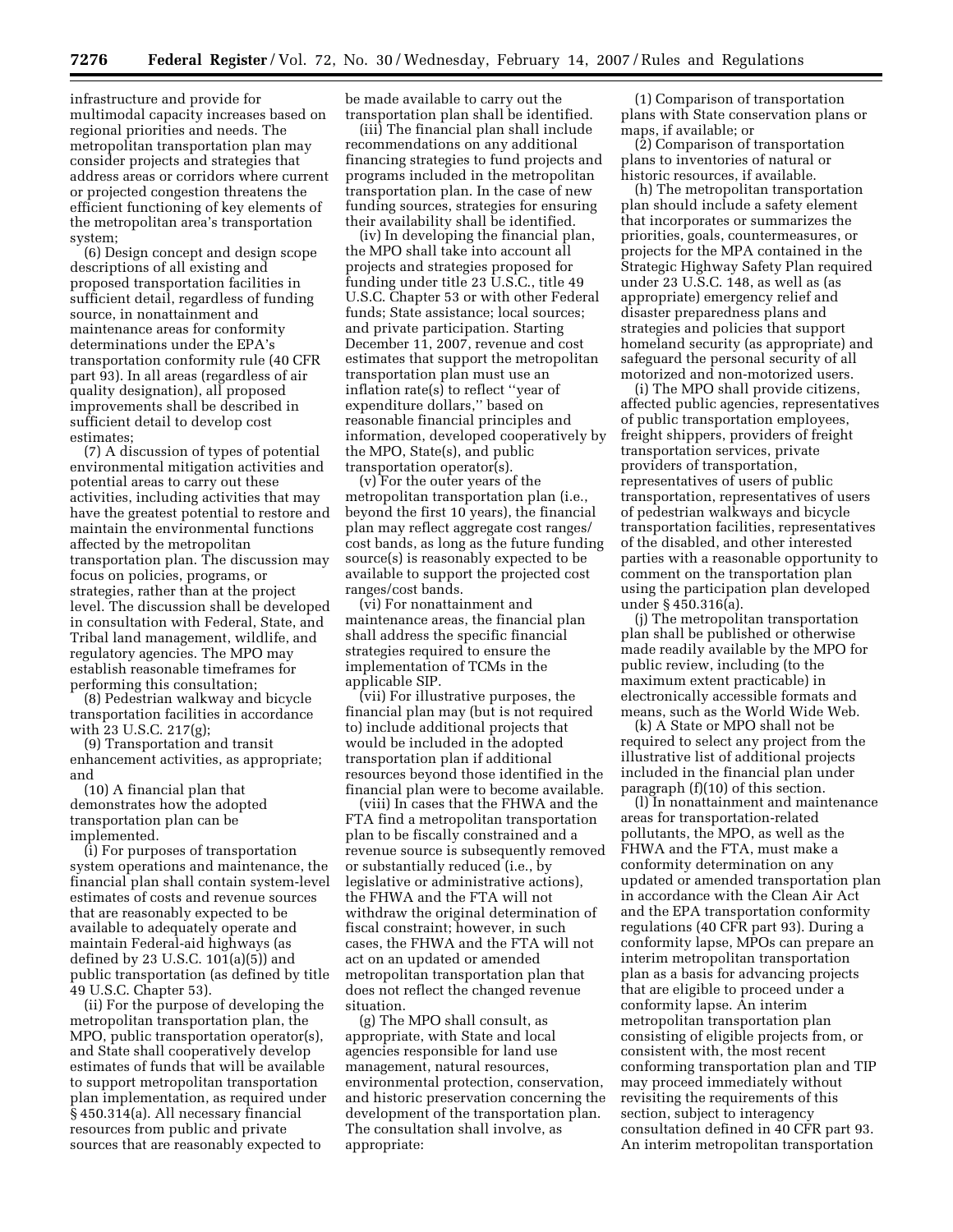plan containing eligible projects that are not from, or consistent with, the most recent conforming transportation plan and TIP must meet all the requirements of this section.

#### **§ 450.324 Development and content of the transportation improvement program (TIP).**

(a) The MPO, in cooperation with the State(s) and any affected public transportation operator(s), shall develop a TIP for the metropolitan planning area. The TIP shall cover a period of no less than four years, be updated at least every four years, and be approved by the MPO and the Governor. However, if the TIP covers more than four years, the FHWA and the FTA will consider the projects in the additional years as informational. The TIP may be updated more frequently, but the cycle for updating the TIP must be compatible with the STIP development and approval process. The TIP expires when the FHWA/FTA approval of the STIP expires. Copies of any updated or revised TIPs must be provided to the FHWA and the FTA. In nonattainment and maintenance areas subject to transportation conformity requirements, the FHWA and the FTA, as well as the MPO, must make a conformity determination on any updated or amended TIP, in accordance with the Clean Air Act requirements and the EPA's transportation conformity regulations (40 CFR part 93).

(b) The MPO shall provide all interested parties with a reasonable opportunity to comment on the proposed TIP as required by § 450.316(a). In addition, in nonattainment area TMAs, the MPO shall provide at least one formal public meeting during the TIP development process, which should be addressed through the participation plan described in § 450.316(a). In addition, the TIP shall be published or otherwise made readily available by the MPO for public review, including (to the maximum extent practicable) in electronically accessible formats and means, such as the World Wide Web, as described in § 450.316(a).

(c) The TIP shall include capital and non-capital surface transportation projects (or phases of projects) within the boundaries of the metropolitan planning area proposed for funding under 23 U.S.C. and 49 U.S.C. Chapter 53 (including transportation enhancements; Federal Lands Highway program projects; safety projects included in the State's Strategic Highway Safety Plan; trails projects; pedestrian walkways; and bicycle facilities), except the following that may (but are not required to) be included:

(1) Safety projects funded under 23 U.S.C. 402 and 49 U.S.C. 31102;

(2) Metropolitan planning projects funded under 23 U.S.C. 104(f), 49 U.S.C. 5305(d), and 49 U.S.C. 5339;

(3) State planning and research projects funded under 23 U.S.C. 505 and 49 U.S.C. 5305(e);

(4) At the discretion of the State and MPO, State planning and research projects funded with National Highway System, Surface Transportation Program, and/or Equity Bonus funds;

(5) Emergency relief projects (except those involving substantial functional, locational, or capacity changes);

(6) National planning and research projects funded under 49 U.S.C. 5314; and

(7) Project management oversight projects funded under 49 U.S.C. 5327.

(d) The TIP shall contain all regionally significant projects requiring an action by the FHWA or the FTA whether or not the projects are to be funded under title 23 U.S.C. Chapters 1 and 2 or title 49 U.S.C. Chapter 53 (e.g., addition of an interchange to the Interstate System with State, local, and/ or private funds and congressionally designated projects not funded under 23 U.S.C. or 49 U.S.C. Chapter 53). For public information and conformity purposes, the TIP shall include all regionally significant projects proposed to be funded with Federal funds other than those administered by the FHWA or the FTA, as well as all regionally significant projects to be funded with non-Federal funds.

(e) The TIP shall include, for each project or phase (e.g., preliminary engineering, environment/NEPA, rightof-way, design, or construction), the following:

(1) Sufficient descriptive material (i.e., type of work, termini, and length) to identify the project or phase;

(2) Estimated total project cost, which may extend beyond the four years of the TIP;

(3) The amount of Federal funds proposed to be obligated during each program year for the project or phase (for the first year, this includes the proposed category of Federal funds and source(s) of non-Federal funds. For the second, third, and fourth years, this includes the likely category or possible categories of Federal funds and sources of non-Federal funds);

(4) Identification of the agencies responsible for carrying out the project or phase;

(5) In nonattainment and maintenance areas, identification of those projects which are identified as TCMs in the applicable SIP;

(6) In nonattainment and maintenance areas, included projects shall be specified in sufficient detail (design concept and scope) for air quality analysis in accordance with the EPA transportation conformity regulation (40 CFR part 93); and

(7) In areas with Americans with Disabilities Act required paratransit and key station plans, identification of those projects that will implement these plans.

(f) Projects that are not considered to be of appropriate scale for individual identification in a given program year may be grouped by function, work type, and/or geographic area using the applicable classifications under 23 CFR 771.117(c) and (d) and/or 40 CFR part 93. In nonattainment and maintenance areas, project classifications must be consistent with the ''exempt project'' classifications contained in the EPA transportation conformity regulation (40 CFR part 93). In addition, projects proposed for funding under title 23 U.S.C. Chapter 2 that are not regionally significant may be grouped in one line item or identified individually in the TIP.

(g) Each project or project phase included in the TIP shall be consistent with the approved metropolitan transportation plan.

(h) The TIP shall include a financial plan that demonstrates how the approved TIP can be implemented, indicates resources from public and private sources that are reasonably expected to be made available to carry out the TIP, and recommends any additional financing strategies for needed projects and programs. In developing the TIP, the MPO, State(s), and public transportation operator(s) shall cooperatively develop estimates of funds that are reasonably expected to be available to support TIP implementation, in accordance with § 450.314(a). Only projects for which construction or operating funds can reasonably be expected to be available may be included. In the case of new funding sources, strategies for ensuring their availability shall be identified. In developing the financial plan, the MPO shall take into account all projects and strategies funded under title 23 U.S.C., title 49 U.S.C. Chapter 53 and other Federal funds; and regionally significant projects that are not federally funded. For purposes of transportation operations and maintenance, the financial plan shall contain system-level estimates of costs and revenue sources that are reasonably expected to be available to adequately operate and maintain Federal-aid highways (as defined by 23 U.S.C. 101(a)(5)) and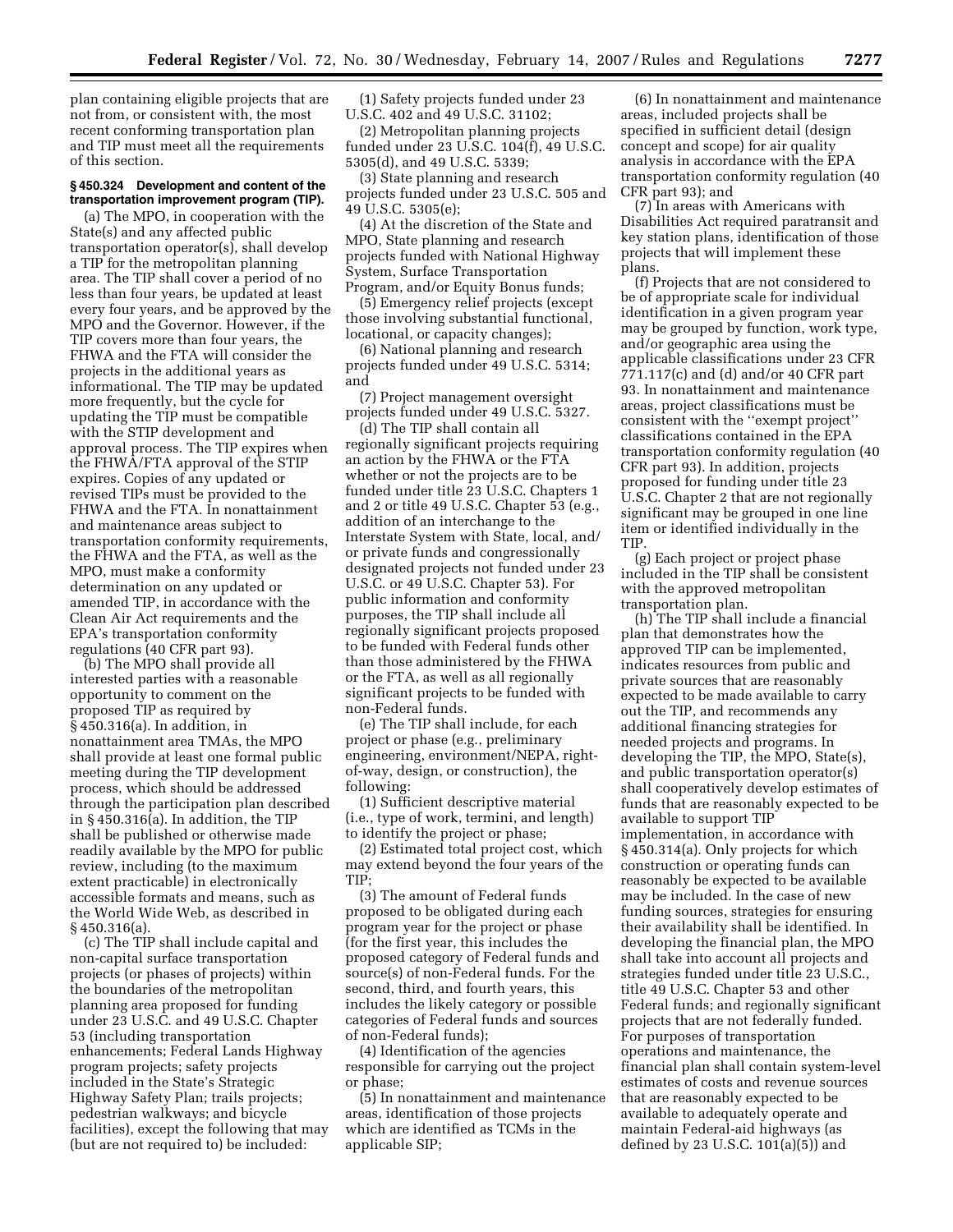public transportation (as defined by title 49 U.S.C. Chapter 53). In addition, for illustrative purposes, the financial plan may (but is not required to) include additional projects that would be included in the TIP if reasonable additional resources beyond those identified in the financial plan were to become available. Starting [Insert date 270 days after effective date], revenue and cost estimates for the TIP must use an inflation rate(s) to reflect ''year of expenditure dollars,'' based on reasonable financial principles and information, developed cooperatively by the MPO, State(s), and public transportation operator(s).

(i) The TIP shall include a project, or a phase of a project, only if full funding can reasonably be anticipated to be available for the project within the time period contemplated for completion of the project. In nonattainment and maintenance areas, projects included in the first two years of the TIP shall be limited to those for which funds are available or committed. For the TIP, financial constraint shall be demonstrated and maintained by year and shall include sufficient financial information to demonstrate which projects are to be implemented using current and/or reasonably available revenues, while federally supported facilities are being adequately operated and maintained. In the case of proposed funding sources, strategies for ensuring their availability shall be identified in the financial plan consistent with paragraph (h) of this section. In nonattainment and maintenance areas, the TIP shall give priority to eligible TCMs identified in the approved SIP in accordance with the EPA transportation conformity regulation (40 CFR part 93) and shall provide for their timely implementation.

(j) Procedures or agreements that distribute suballocated Surface Transportation Program funds or funds under 49 U.S.C. 5307 to individual jurisdictions or modes within the MPA by pre-determined percentages or formulas are inconsistent with the legislative provisions that require the MPO, in cooperation with the State and the public transportation operator, to develop a prioritized and financially constrained TIP and shall not be used unless they can be clearly shown to be based on considerations required to be addressed as part of the metropolitan transportation planning process.

(k) For the purpose of including projects funded under 49 U.S.C. 5309 in a TIP, the following approach shall be followed:

(1) The total Federal share of projects included in the first year of the TIP shall not exceed levels of funding committed to the MPA; and

(2) The total Federal share of projects included in the second, third, fourth, and/or subsequent years of the TIP may not exceed levels of funding committed, or reasonably expected to be available, to the MPA.

(l) As a management tool for monitoring progress in implementing the transportation plan, the TIP should:

(1) Identify the criteria and process for prioritizing implementation of transportation plan elements (including multimodal trade-offs) for inclusion in the TIP and any changes in priorities from previous TIPs;

(2) List major projects from the previous TIP that were implemented and identify any significant delays in the planned implementation of major projects; and

(3) In nonattainment and maintenance areas, describe the progress in implementing any required TCMs, in accordance with 40 CFR part 93.

(m) During a conformity lapse, MPOs may prepare an interim TIP as a basis for advancing projects that are eligible to proceed under a conformity lapse. An interim TIP consisting of eligible projects from, or consistent with, the most recent conforming metropolitan transportation plan and TIP may proceed immediately without revisiting the requirements of this section, subject to interagency consultation defined in 40 CFR part 93. An interim TIP containing eligible projects that are not from, or consistent with, the most recent conforming transportation plan and TIP must meet all the requirements of this section.

(n) Projects in any of the first four years of the TIP may be advanced in place of another project in the first four years of the TIP, subject to the project selection requirements of § 450.330. In addition, the TIP may be revised at any time under procedures agreed to by the State, MPO(s), and public transportation operator(s) consistent with the TIP development procedures established in this section, as well as the procedures for the MPO participation plan (see § 450.316(a)) and FHWA/FTA actions on the TIP (see § 450.328).

(o) In cases that the FHWA and the FTA find a TIP to be fiscally constrained and a revenue source is subsequently removed or substantially reduced (i.e., by legislative or administrative actions), the FHWA and the FTA will not withdraw the original determination of fiscal constraint. However, in such cases, the FHWA and the FTA will not act on an updated or amended TIP that does not reflect the changed revenue situation.

#### **§ 450.326 TIP revisions and relationship to the STIP.**

(a) An MPO may revise the TIP at any time under procedures agreed to by the cooperating parties consistent with the procedures established in this part for its development and approval. In nonattainment or maintenance areas for transportation-related pollutants, if a TIP amendment involves non-exempt projects (per 40 CFR part 93), or is replaced with an updated TIP, the MPO and the FHWA and the FTA must make a new conformity determination. In all areas, changes that affect fiscal constraint must take place by amendment of the TIP. Public participation procedures consistent with § 450.316(a) shall be utilized in revising the TIP, except that these procedures are not required for administrative modifications.

(b) After approval by the MPO and the Governor, the TIP shall be included without change, directly or by reference, in the STIP required under 23 U.S.C. 135. In nonattainment and maintenance areas, a conformity finding on the TIP must be made by the FHWA and the FTA before it is included in the STIP. A copy of the approved TIP shall be provided to the FHWA and the FTA.

(c) The State shall notify the MPO and Federal land management agencies when a TIP including projects under the jurisdiction of these agencies has been included in the STIP.

#### **§ 450.328 TIP action by the FHWA and the FTA.**

(a) The FHWA and the FTA shall jointly find that each metropolitan TIP is consistent with the metropolitan transportation plan produced by the continuing and comprehensive transportation process carried on cooperatively by the MPO(s), the State(s), and the public transportation operator(s) in accordance with 23 U.S.C. 134 and 49 U.S.C. 5303. This finding shall be based on the self-certification statement submitted by the State and MPO under § 450.334, a review of the metropolitan transportation plan by the FHWA and the FTA, and upon other reviews as deemed necessary by the FHWA and the FTA.

(b) In nonattainment and maintenance areas, the MPO, as well as the FHWA and the FTA, shall determine conformity of any updated or amended TIP, in accordance with 40 CFR part 93. After the FHWA and the FTA issue a conformity determination on the TIP, the TIP shall be incorporated, without change, into the STIP, directly or by reference.

(c) If the metropolitan transportation plan has not been updated in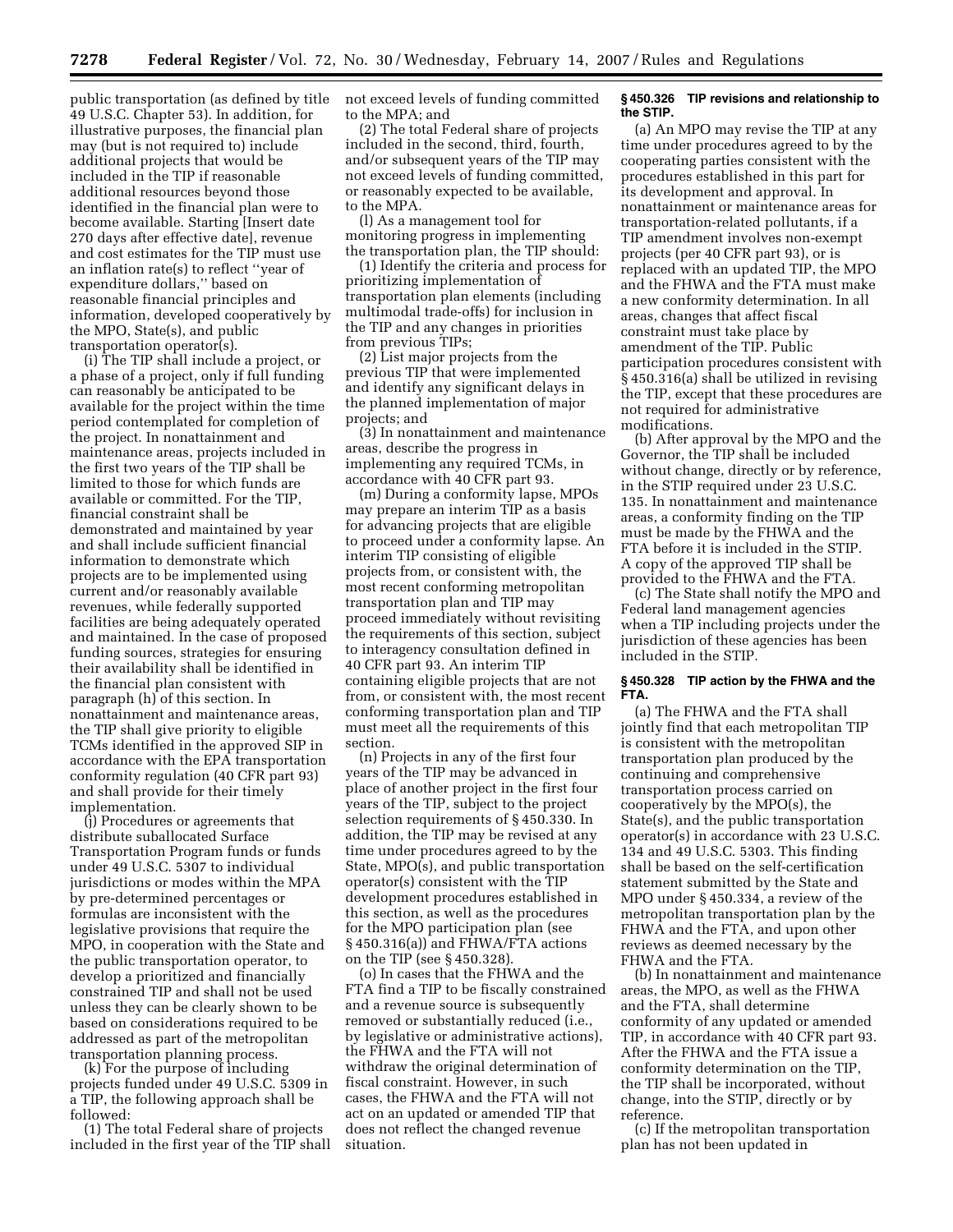accordance with the cycles defined in § 450.322(c), projects may only be advanced from a TIP that was approved and found to conform (in nonattainment and maintenance areas) prior to expiration of the metropolitan transportation plan and meets the TIP update requirements of § 450.324(a). Until the MPO approves (in attainment areas) or the FHWA/FTA issues a conformity determination on (in nonattainment and maintenance areas) the updated metropolitan transportation plan, the TIP may not be amended.

(d) In the case of extenuating circumstances, the FHWA and the FTA will consider and take appropriate action on requests to extend the STIP approval period for all or part of the TIP in accordance with § 450.218(c).

(e) If an illustrative project is included in the TIP, no Federal action may be taken on that project by the FHWA and the FTA until it is formally included in the financially constrained and conforming metropolitan transportation plan and TIP.

(f) Where necessary in order to maintain or establish operations, the FHWA and the FTA may approve highway and transit operating assistance for specific projects or programs, even though the projects or programs may not be included in an approved TIP.

#### **§ 450.330 Project selection from the TIP.**

(a) Once a TIP that meets the requirements of 23 U.S.C. 134(j), 49 U.S.C. 5303(j), and § 450.324 has been developed and approved, the first year of the TIP shall constitute an ''agreed to'' list of projects for project selection purposes and no further project selection action is required for the implementing agency to proceed with projects, except where the appropriated Federal funds available to the metropolitan planning area are significantly less than the authorized amounts or where there are significant shifting of projects between years. In this case, a revised ''agreed to'' list of projects shall be jointly developed by the MPO, the State, and the public transportation operator(s) if requested by the MPO, the State, or the public transportation operator(s). If the State or public transportation operator(s) wishes to proceed with a project in the second, third, or fourth year of the TIP, the specific project selection procedures stated in paragraphs (b) and (c) of this section must be used unless the MPO, the State, and the public transportation operator(s) jointly develop expedited project selection procedures to provide for the advancement of projects from the second, third, or fourth years of the TIP.

(b) In metropolitan areas not designated as TMAs, projects to be implemented using title 23 U.S.C. funds (other than Federal Lands Highway program projects) or funds under title 49 U.S.C. Chapter 53, shall be selected by the State and/or the public transportation operator(s), in cooperation with the MPO from the approved metropolitan TIP. Federal Lands Highway program projects shall be selected in accordance with procedures developed pursuant to 23 U.S.C. 204.

(c) In areas designated as TMAs, all 23 U.S.C. and 49 U.S.C. Chapter 53 funded projects (excluding projects on the National Highway System (NHS) and projects funded under the Bridge, Interstate Maintenance, and Federal Lands Highway programs) shall be selected by the MPO in consultation with the State and public transportation operator(s) from the approved TIP and in accordance with the priorities in the approved TIP. Projects on the NHS and projects funded under the Bridge and Interstate Maintenance programs shall be selected by the State in cooperation with the MPO, from the approved TIP. Federal Lands Highway program projects shall be selected in accordance with procedures developed pursuant to 23 U.S.C. 204.

(d) Except as provided in § 450.324(c) and § 450.328(f), projects not included in the federally approved STIP shall not be eligible for funding with funds under title 23 U.S.C. or 49 U.S.C. Chapter 53.

(e) In nonattainment and maintenance areas, priority shall be given to the timely implementation of TCMs contained in the applicable SIP in accordance with the EPA transportation conformity regulations (40 CFR part 93).

#### **§ 450.332 Annual listing of obligated projects.**

(a) In metropolitan planning areas, on an annual basis, no later than 90 calendar days following the end of the program year, the State, public transportation operator(s), and the MPO shall cooperatively develop a listing of projects (including investments in pedestrian walkways and bicycle transportation facilities) for which funds under 23 U.S.C. or 49 U.S.C. Chapter 53 were obligated in the preceding program year.

(b) The listing shall be prepared in accordance with § 450.314(a) and shall include all federally funded projects authorized or revised to increase obligations in the preceding program year, and shall at a minimum include the TIP information under § 450.324(e)(1) and (4) and identify, for each project, the amount of Federal

funds requested in the TIP, the Federal funding that was obligated during the preceding year, and the Federal funding remaining and available for subsequent years.

(c) The listing shall be published or otherwise made available in accordance with the MPO's public participation criteria for the TIP.

## **§ 450.334 Self-certifications and Federal certifications.**

(a) For all MPAs, concurrent with the submittal of the entire proposed TIP to the FHWA and the FTA as part of the STIP approval, the State and the MPO shall certify at least every four years that the metropolitan transportation planning process is being carried out in accordance with all applicable requirements including:

(1) 23 U.S.C. 134, 49 U.S.C. 5303, and this subpart;

(2) In nonattainment and maintenance areas, sections 174 and 176 (c) and (d) of the Clean Air Act, as amended (42 U.S.C. 7504, 7506 (c) and (d)) and 40 CFR part 93;

(3) Title VI of the Civil Rights Act of 1964, as amended (42 U.S.C. 2000d–1) and 49 CFR part 21;

(4) 49 U.S.C. 5332, prohibiting discrimination on the basis of race, color, creed, national origin, sex, or age in employment or business opportunity;

(5) Section 1101(b) of the SAFETEA– LU (Pub. L. 109–59) and 49 CFR part 26 regarding the involvement of disadvantaged business enterprises in USDOT funded projects;

(6) 23 CFR part 230, regarding the implementation of an equal employment opportunity program on Federal and Federal-aid highway construction contracts;

(7) The provisions of the Americans with Disabilities Act of 1990 (42 U.S.C. 12101 *et seq.*) and 49 CFR parts 27, 37, and 38;

(8) The Older Americans Act, as amended (42 U.S.C. 6101), prohibiting discrimination on the basis of age in programs or activities receiving Federal financial assistance;

(9) Section 324 of title 23 U.S.C. regarding the prohibition of discrimination based on gender; and

(10) Section 504 of the Rehabilitation Act of 1973 (29 U.S.C. 794) and 49 CFR part 27 regarding discrimination against individuals with disabilities.

(b) In TMAs, the FHWA and the FTA jointly shall review and evaluate the transportation planning process for each TMA no less than once every four years to determine if the process meets the requirements of applicable provisions of Federal law and this subpart.

(1) After review and evaluation of the TMA planning process, the FHWA and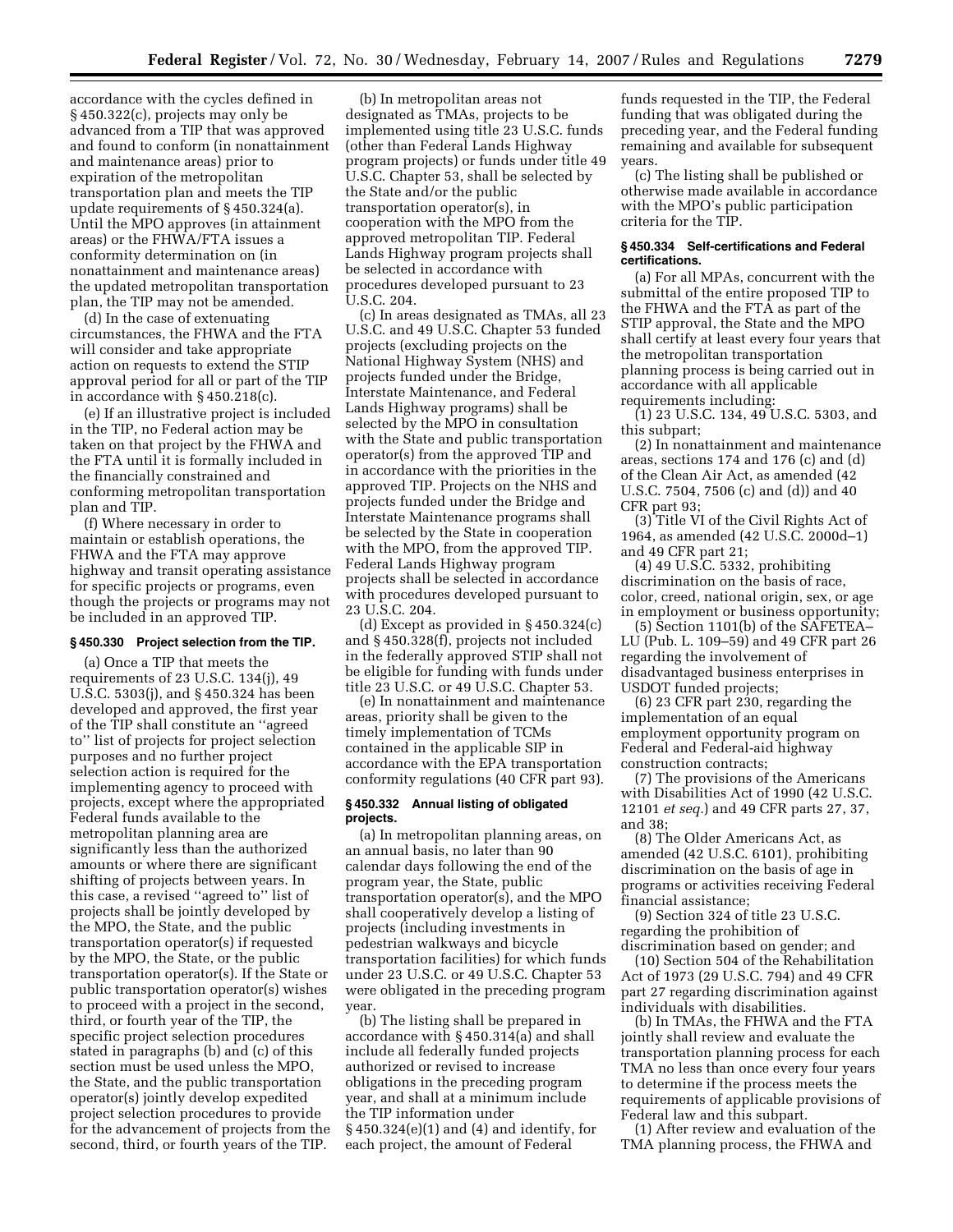FTA shall take one of the following actions:

(i) If the process meets the requirements of this part and a TIP has been approved by the MPO and the Governor, jointly certify the transportation planning process;

(ii) If the process substantially meets the requirements of this part and a TIP has been approved by the MPO and the Governor, jointly certify the transportation planning process subject to certain specified corrective actions being taken; or

(iii) If the process does not meet the requirements of this part, jointly certify the planning process as the basis for approval of only those categories of programs or projects that the FHWA and the FTA jointly determine, subject to certain specified corrective actions being taken.

 $(2)$  If, upon the review and evaluation conducted under paragraph (b)(1)(iii) of this section, the FHWA and the FTA do not certify the transportation planning process in a TMA, the Secretary may withhold up to 20 percent of the funds attributable to the metropolitan planning area of the MPO for projects funded under title 23 U.S.C. and title 49 U.S.C. Chapter 53 in addition to corrective actions and funding restrictions. The withheld funds shall be restored to the MPA when the metropolitan transportation planning process is certified by the FHWA and FTA, unless the funds have lapsed.

(3) A certification of the TMA planning process will remain in effect for four years unless a new certification determination is made sooner by the FHWA and the FTA or a shorter term is specified in the certification report.

(4) In conducting a certification review, the FHWA and the FTA shall provide opportunities for public involvement within the metropolitan planning area under review. The FHWA and the FTA shall consider the public input received in arriving at a decision on a certification action.

(5) The MPO(s), the State(s), and public transportation operator(s) shall be notified of the actions taken under paragraphs (b)(1) and (b)(2) of this section. The FHWA and the FTA will update the certification status of the TMA when evidence of satisfactory completion of a corrective action(s) is provided to the FHWA and the FTA.

#### **§ 450.336 Applicability of NEPA to metropolitan transportation plans and programs.**

Any decision by the Secretary concerning a metropolitan transportation plan or TIP developed through the processes provided for in 23

U.S.C. 134, 49 U.S.C. 5303, and this subpart shall not be considered to be a Federal action subject to review under NEPA.

## **§ 450.338 Phase-in of new requirements.**

(a) Metropolitan transportation plans and TIPs adopted or approved prior to July 1, 2007 may be developed using the TEA–21 requirements or the provisions and requirements of this part.

(b) For metropolitan transportation plans and TIPs that are developed under TEA–21 requirements prior to July 1, 2007, the FHWA/FTA action (i.e.) conformity determinations and STIP approvals) must be completed no later than June 30, 2007. For metropolitan transportation plans in attainment areas that are developed under TEA–21 requirements prior to July 1, 2007, the MPO adoption action must be completed no later than June 30, 2007. If these actions are completed on or after July 1, 2007, the provisions and requirements of this part shall take effect, regardless of when the metropolitan transportation plan or TIP were developed.

(c) On and after July 1, 2007, the FHWA and the FTA will take action on a new TIP developed under the provisions of this part, even if the MPO has not yet adopted a new metropolitan transportation plan under the provisions of this part, as long as the underlying transportation planning process is consistent with the requirements in the SAFETEA–LU.

(d) The applicable action (see paragraph (b) of this section) on any amendments or updates to metropolitan transportation plans and TIPs on or after July 1, 2007, shall be based on the provisions and requirements of this part. However, administrative modifications may be made to the metropolitan transportation plan or TIP on or after July 1, 2007 in the absence of meeting the provisions and requirements of this part.

(e) For new TMAs, the congestion management process described in § 450.320 shall be implemented within 18 months of the designation of a new TMA.

## **Appendix A to Part 450—Linking the Transportation Planning and NEPA Processes**

#### *Background and Overview:*

This Appendix provides additional information to explain the linkage between the transportation planning and project development/National Environmental Policy Act (NEPA) processes. It is intended to be non-binding and should not be construed as a rule of general applicability.

For 40 years, the Congress has directed that federally-funded highway and transit projects must flow from metropolitan and statewide transportation planning processes (pursuant to 23 U.S.C. 134–135 and 49 U.S.C. 5303– 5306). Over the years, the Congress has refined and strengthened the transportation planning process as the foundation for project decisions, emphasizing public involvement, consideration of environmental and other factors, and a Federal role that oversees the transportation planning process but does not second-guess the content of transportation plans and programs.

Despite this statutory emphasis on transportation planning, the environmental analyses produced to meet the requirements of the NEPA of 1969 (42 U.S.C. 4231 *et seq.*) have often been conducted *de novo,*  disconnected from the analyses used to develop long-range transportation plans, statewide and metropolitan Transportation Improvement Programs (STIPs/TIPs), or planning-level corridor/subarea/feasibility studies. When the NEPA and transportation planning processes are not well coordinated, the NEPA process may lead to the development of information that is more appropriately developed in the planning process, resulting in duplication of work and delays in transportation improvements.

The purpose of this Appendix is to change this culture, by supporting congressional intent that statewide and metropolitan transportation planning should be the foundation for highway and transit project decisions. This Appendix was crafted to recognize that transportation planning processes vary across the country. This document provides details on how information, analysis, and products from transportation planning can be incorporated into and relied upon in NEPA documents under existing laws, regardless of when the Notice of Intent has been published. This Appendix presents environmental review as a continuum of sequential study, refinement, and expansion performed in transportation planning and during project development/ NEPA, with information developed and conclusions drawn in early stages utilized in subsequent (and more detailed) review stages.

The information below is intended for use by State departments of transportation (State DOTs), metropolitan planning organizations (MPOs), and public transportation operators to clarify the circumstances under which transportation planning level choices and analyses can be adopted or incorporated into the process required by NEPA. Additionally, the FHWA and the FTA will work with Federal environmental, regulatory, and resource agencies to incorporate the principles of this Appendix in their day-today NEPA policies and procedures related to their involvement in highway and transit projects.

This Appendix does not extend NEPA requirements to transportation plans and programs. The Transportation Efficiency Act for the 21st Century (TEA–21) and the Safe, Accountable, Flexible, Efficient Transportation Equity Act: A Legacy for Users (SAFETEA–LU) specifically exempted transportation plans and programs from NEPA review. Therefore, initiating the NEPA process as part of, or concurrently with, a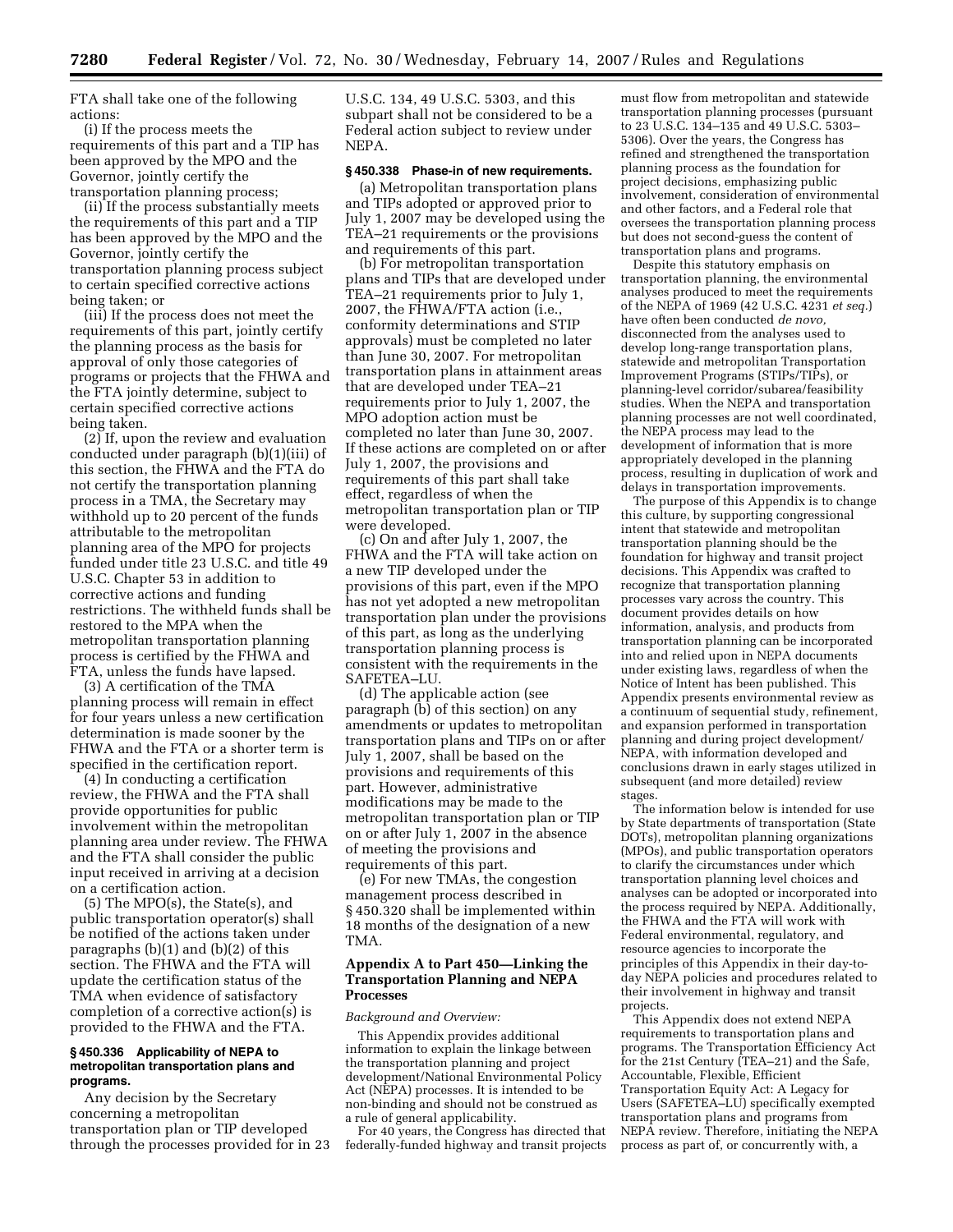transportation planning study does not subject transportation plans and programs to NEPA.

Implementation of this Appendix by States, MPOs, and public transportation operators is voluntary. The degree to which studies, analyses, or conclusions from the transportation planning process can be incorporated into the project development/ NEPA processes will depend upon how well they meet certain standards established by NEPA regulations and guidance. While some transportation planning processes already meet these standards, others will need some modification.

The remainder of this Appendix document utilizes a ''Question and Answer'' format, organized into three primary categories (''Procedural Issues,'' ''Substantive Issues,'' and ''Administrative Issues'').

#### I. Procedural Issues:

1. In what format should the transportation planning information be included?

To be included in the NEPA process, work from the transportation planning process must be documented in a form that can be appended to the NEPA document or incorporated by reference. Documents may be incorporated by reference if they are readily available so as to not impede agency or public review of the action. Any document incorporated by reference must be ''reasonably available for inspection by potentially interested persons within the time allowed for comment.'' Incorporated materials must be cited in the NEPA document and their contents briefly described, so that the reader understands why the document is cited and knows where to look for further information. To the extent possible, the documentation should be in a form such as official actions by the MPO, State DOT, or public transportation operator and/or correspondence within and among the organizations involved in the transportation planning process.

2. What is a reasonable level of detail for a planning product that is intended to be used in a NEPA document? How does this level of detail compare to what is considered a full NEPA analysis?

For purposes of transportation planning alone, a planning-level analysis does not need to rise to the level of detail required in the NEPA process. Rather, it needs to be accurate and up-to-date, and should adequately support recommended improvements in the statewide or metropolitan long-range transportation plan. The SAFETEA–LU requires transportation planning processes to focus on setting a context and following acceptable procedures. For example, the SAFETEA–LU requires a ''discussion of the types of potential environmental mitigation activities'' and potential areas for their implementation, rather than details on specific strategies. The SAFETEA–LU also emphasizes consultation with Federal, State, and Tribal land management, wildlife, and regulatory agencies.

However, the Environmental Assessment (EA) or Environmental Impact Statement (EIS) ultimately will be judged by the standards applicable under the NEPA regulations and guidance from the Council

on Environmental Quality (CEQ). To the extent the information incorporated from the transportation planning process, standing alone, does not contain all of the information or analysis required by NEPA, then it will need to be supplemented by other information contained in the EIS or EA that would, in conjunction with the information from the plan, collectively meet the requirements of NEPA. The intent is not to require NEPA studies in the transportation planning process. As an option, the NEPA analyses prepared for project development can be integrated with transportation planning studies (see the response to Question 9 for additional information).

3. What type and extent of involvement from Federal, Tribal, State, and local environmental, regulatory, and resource agencies is needed in the transportation planning process in order for planning-level decisions to be more readily accepted in the NEPA process?

Sections 3005, 3006, and 6001 of the SAFETEA–LU established formal consultation requirements for MPOs and State DOTs to employ with environmental, regulatory, and resource agencies in the development of long-range transportation plans. For example, metropolitan transportation plans now ''shall include a discussion of the types of potential environmental mitigation activities and potential areas to carry out these activities, including activities that may have the greatest potential to restore and maintain the environmental functions affected by the [transportation] plan," and that these planning-level discussions ''shall be developed in consultation with Federal, State, and Tribal land management, wildlife, and regulatory agencies.'' In addition, MPOs ''shall consult, as appropriate, with State and local agencies responsible for land use management, natural resources, environmental protection, conservation, and historic preservation concerning the development of a long-range transportation plan,'' and that this consultation ''shall involve, as appropriate, comparison of transportation plans with State conservation plans or maps, if available, or comparison of transportation plans to inventories of natural or historic resources, if available.'' Similar SAFETEA–LU language addresses the development of the long-range statewide transportation plan, with the addition of Tribal conservation plans or maps to this planning-level ''comparison.''

In addition, section 6002 of the SAFETEA– LU established several mechanisms for increased efficiency in environmental reviews for project decision-making. For example, the term ''lead agency'' collectively means the U. S. Department of Transportation and a State or local governmental entity serving as a joint lead agency for the NEPA process. In addition, the lead agency is responsible for inviting and designating ''participating agencies'' (i.e., other Federal or non-Federal agencies that may have an interest in the proposed project). Any Federal agency that is invited by the lead agency to participate in the environmental review process for a project shall be designated as a participating agency

by the lead agency unless the invited agency informs the lead agency, in writing, by the deadline specified in the invitation that the invited agency:

(a) Has no jurisdiction or authority with respect to the project; (b) has no expertise or information relevant to the project; and (c) does not intend to submit comments on the project.

Past successful examples of using transportation planning products in NEPA analysis are based on early and continuous involvement of environmental, regulatory, and resource agencies. Without this early coordination, environmental, regulatory, and resource agencies are more likely to expect decisions made or analyses conducted in the transportation planning process to be revisited during the NEPA process. Early participation in transportation planning provides environmental, regulatory, and resource agencies better insight into the needs and objectives of the locality. Additionally, early participation provides an important opportunity for environmental, regulatory, and resource agency concerns to be identified and addressed early in the process, such as those related to permit applications. Moreover, Federal, Tribal, State, and local environmental, regulatory, and resource agencies are able to share data on particular resources, which can play a critical role in determining the feasibility of a transportation solution with respect to environmental impacts. The use of other agency planning outputs can result in a transportation project that could support multiple goals (transportation, environmental, and community). Further, planning decisions by these other agencies may have impacts on long-range transportation plans and/or the STIP/TIP, thereby providing important input to the transportation planning process and advancing integrated decision-making.

4. What is the procedure for using decisions or analyses from the transportation planning process?

The lead agencies jointly decide, and must agree, on what processes and consultation techniques are used to determine the transportation planning products that will be incorporated into the NEPA process. At a minimum, a robust scoping/early coordination process (which explains to Federal and State environmental, regulatory, and resource agencies and the public the information and/or analyses utilized to develop the planning products, how the purpose and need was developed and refined, and how the design concept and scope were determined) should play a critical role in leading to informed decisions by the lead agencies on the suitability of the transportation planning information, analyses, documents, and decisions for use in the NEPA process. As part of a rigorous scoping/early coordination process, the FHWA and the FTA should ensure that the transportation planning results are appropriately documented, shared, and used.

5. To what extent can the FHWA/FTA provide up-front assurance that decisions and additional investments made in the transportation planning process will allow planning-level decisions and analyses to be used in the NEPA process?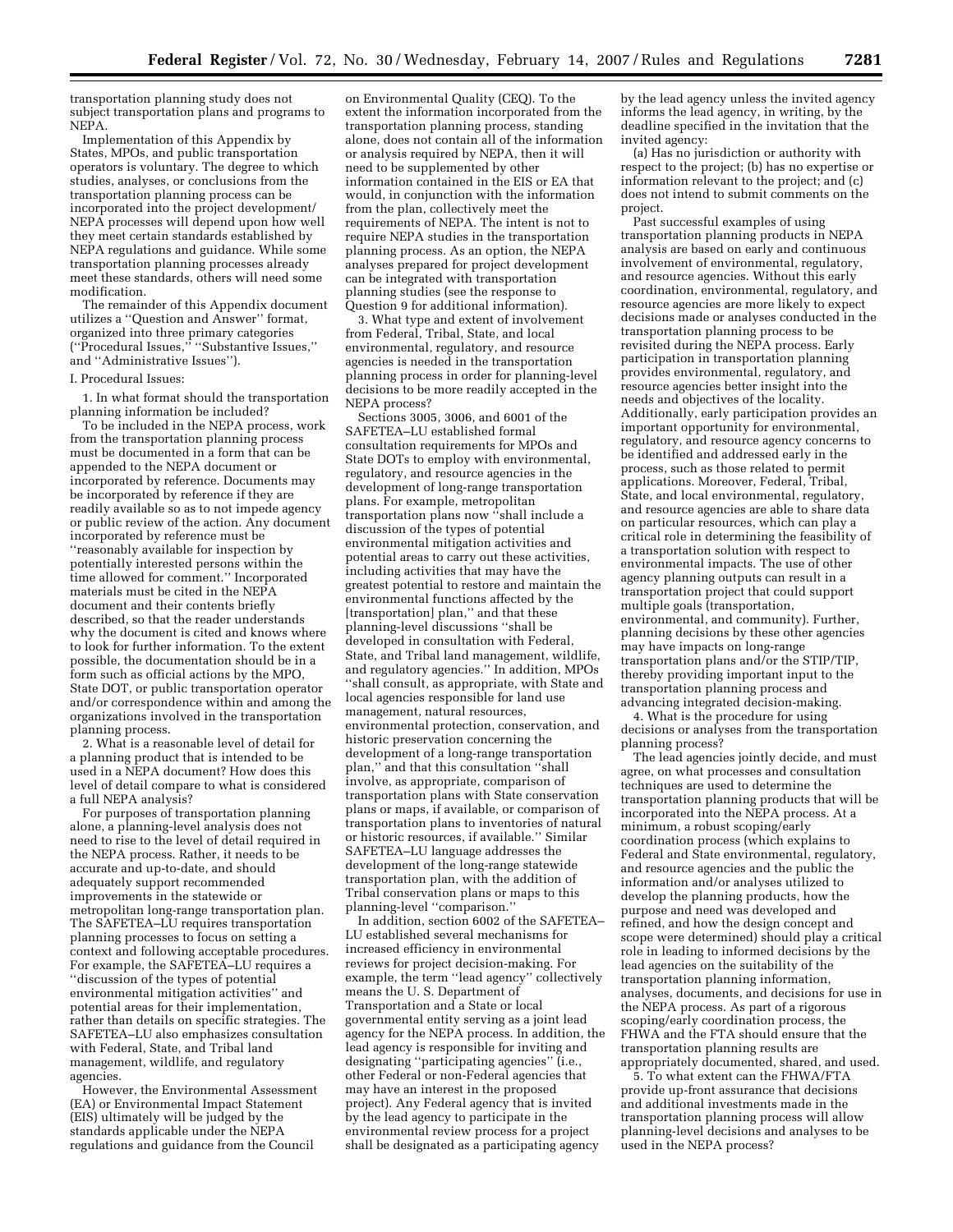There are no guarantees. However, the potential is greatly improved for transportation planning processes that address the ''3–C'' planning principles (comprehensive, cooperative, and continuous); incorporate the intent of NEPA through the consideration of natural, physical, and social effects; involve environmental, regulatory, and resource agencies; thoroughly document the transportation planning process information, analysis, and decision; and vet the planning results through the applicable public involvement processes.

6. What considerations will the FHWA/ FTA take into account in their review of transportation planning products for acceptance in project development/NEPA?

The FHWA and the FTA will give deference to decisions resulting from the transportation planning process if the FHWA and FTA determine that the planning process is consistent with the ''3–C'' planning principles and when the planning study process, alternatives considered, and resulting decisions have a rational basis that is thoroughly documented and vetted through the applicable public involvement processes. Moreover, any applicable program-specific requirements (e.g., those of the Congestion Mitigation and Air Quality Improvement Program or the FTA's Capital Investment Grant program) also must be met.

The NEPA requires that the FHWA and the FTA be able to stand behind the overall soundness and credibility of analyses conducted and decisions made during the transportation planning process if they are incorporated into a NEPA document. For example, if systems-level or other broad objectives or choices from the transportation plan are incorporated into the purpose and need statement for a NEPA document, the FHWA and the FTA should not revisit whether these are the best objectives or choices among other options. Rather, the FHWA and the FTA review would include making sure that objectives or choices derived from the transportation plan were: Based on transportation planning factors established by Federal law; reflect a credible and articulated planning rationale; founded on reliable data; and developed through transportation planning processes meeting FHWA and FTA statutory and regulatory requirements. In addition, the basis for the goals and choices must be documented and included in the NEPA document. The FHWA/FTA reviewers do not need to review whether assumptions or analytical methods used in the studies are the best available, but, instead, need to assure that such assumptions or analytical methods are reasonable, scientifically acceptable, and consistent with goals, objectives, and policies set forth in long-range transportation plans. This review would include determining whether: (a) Assumptions have a rational basis and are up-to-date and (b) data, analytical methods, and modeling techniques are reliable, defensible, reasonably current, and meet data quality requirements.

## II. Substantive Issues

*General Issues To Be Considered:* 

7. What should be considered in order to rely upon transportation planning studies in NEPA?

The following questions should be answered prior to accepting studies conducted during the transportation planning process for use in NEPA. While not a ''checklist,'' these questions are intended to guide the practitioner's analysis of the planning products:

• How much time has passed since the planning studies and corresponding decisions were made?

• Were the future year policy assumptions used in the transportation planning process related to land use, economic development, transportation costs, and network expansion consistent with those to be used in the NEPA process?

Is the information still relevant/valid?

• What changes have occurred in the area since the study was completed?

• Is the information in a format that can be appended to an environmental document or reformatted to do so?

• Are the analyses in a planning-level report or document based on data, analytical methods, and modeling techniques that are reliable, defensible, and consistent with those used in other regional transportation studies and project development activities?

• Were the FHWA and FTA, other agencies, and the public involved in the relevant planning analysis and the corresponding planning decisions?

• Were the planning products available to other agencies and the public during NEPA scoping?

• During NEPA scoping, was a clear connection between the decisions made in planning and those to be made during the project development stage explained to the public and others? What was the response?

• Are natural resource and land use plans being informed by transportation planning products, and vice versa?

*Purpose and Need:* 

8. How can transportation planning be used to shape a project's purpose and need in the NEPA process?

A sound transportation planning process is the primary source of the project purpose and need. Through transportation planning, State and local governments, with involvement of stakeholders and the public, establish a vision for the region's future transportation system, define transportation goals and objectives for realizing that vision, decide which needs to address, and determine the timeframe for addressing these issues. The transportation planning process also provides a potential forum to define a project's purpose and need by framing the scope of the problem to be addressed by a proposed project. This scope may be further refined during the transportation planning process as more information about the transportation need is collected and consultation with the public and other stakeholders clarifies other issues and goals for the region.

23 U.S.C. 139(f), as amended by the SAFETEA–LU Section 6002, provides additional focus regarding the definition of the purpose and need and objectives. For example, the lead agency, as early as practicable during the environmental review

process, shall provide an opportunity for involvement by participating agencies and the public in defining the purpose and need for a project. The statement of purpose and need shall include a clear statement of the objectives that the proposed action is intended to achieve, which may include: (a) Achieving a transportation objective identified in an applicable statewide or metropolitan transportation plan; (b) supporting land use, economic development, or growth objectives established in applicable Federal, State, local, or Tribal plans; and (c) serving national defense, national security, or other national objectives, as established in Federal laws, plans, or policies.

The transportation planning process can be utilized to develop the purpose and need in the following ways:

(a) Goals and objectives from the transportation planning process may be part of the project's purpose and need statement;

(b) A general travel corridor or general mode or modes (e.g., highway, transit, or a highway/transit combination) resulting from planning analyses may be part of the project's purpose and need statement;

(c) If the financial plan for a metropolitan transportation plan indicates that funding for a specific project will require special funding sources (e.g., tolls or public-private financing), such information may be included in the purpose and need statement; or

(d) The results of analyses from management systems (e.g., congestion, pavement, bridge, and/or safety) may shape the purpose and need statement.

The use of these planning-level goals and choices must be appropriately explained during NEPA scoping and in the NEPA document.

Consistent with NEPA, the purpose and need statement should be a statement of a transportation problem, not a specific solution. However, the purpose and need statement should be specific enough to generate alternatives that may potentially yield real solutions to the problem at-hand. A purpose and need statement that yields only one alternative may indicate a purpose and need that is too narrowly defined.

Short of a fully integrated transportation decisionmaking process, many State DOTs develop information for their purpose and need statements when implementing interagency NEPA/Section 404 process merger agreements. These agreements may need to be expanded to include commitments to share and utilize transportation planning products when developing a project's purpose and need.

9. Under what conditions can the NEPA process be initiated in conjunction with transportation planning studies?

The NEPA process may be initiated in conjunction with transportation planning studies in a number of ways. A common method is the "tiered EIS," in which the firsttier EIS evaluates general travel corridors, modes, and/or packages of projects at a planning level of detail, leading to the refinement of purpose and need and, ideally, selection of the design concept and scope for a project or series of projects. Subsequently, second-tier NEPA review(s) of the resulting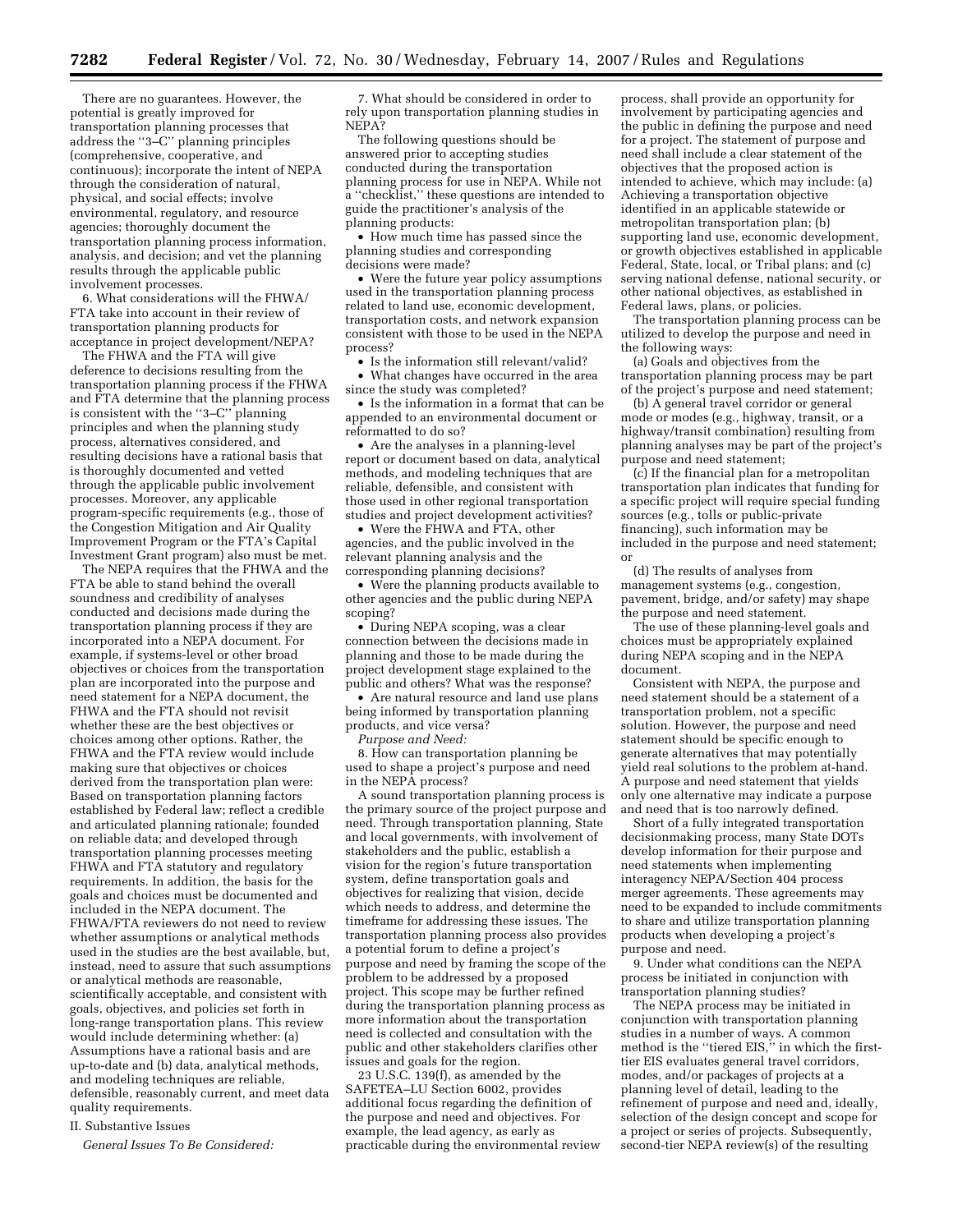projects would be performed in the usual way. The first-tier EIS uses the NEPA process as a tool to involve environmental, regulatory, and resource agencies and the public in the planning decisions, as well as to ensure the appropriate consideration of environmental factors in these planning decisions.

Corridor or subarea analyses/studies are another option when the long-range transportation plan leaves open the possibility of multiple approaches to fulfill its goals and objectives. In such cases, the formal NEPA process could be initiated through publication of a NOI in conjunction with a corridor or subarea planning study. Similarly, some public transportation operators developing major capital projects perform the mandatory planning Alternatives Analysis required for funding under FTA's Capital Investment Grant program [49 U.S.C. 5309(d) and (e)] within the NEPA process and combine the planning Alternatives Analysis with the draft EIS.

*Alternatives:* 

10. In the context of this Appendix, what is the meaning of the term ''alternatives''?

This Appendix uses the term ''alternatives'' as specified in the NEPA regulations (40 CFR 1502.14), where it is defined in its broadest sense to include everything from major modal alternatives and location alternatives to minor design changes that would mitigate adverse impacts. This Appendix does not use the term as it is used in many other contexts (e.g., ''prudent and feasible alternatives'' under Section 4(f) of the Department of Transportation Act, the ''Least Environmentally Damaging Practicable Alternative'' under the Clean Water Act, or the planning Alternatives Analysis in 49 U.S.C. 5309(d) and (e)).

11. Under what circumstances can alternatives be eliminated from detailed consideration during the NEPA process based on information and analysis from the transportation planning process?

There are two ways in which the transportation planning process can begin limiting the alternative solutions to be evaluated during the NEPA process: (a) Shaping the purpose and need for the project; or (b) evaluating alternatives during planning studies and eliminating some of the alternatives from detailed study in the NEPA process prior to its start. Each approach requires careful attention, and is summarized below.

(a) *Shaping the Purpose and Need for the Project:* The transportation planning process should shape the purpose and need and, thereby, the range of reasonable alternatives. With proper documentation and public involvement, a purpose and need derived from the planning process can legitimately narrow the alternatives analyzed in the NEPA process. See the response to Question 8 for further discussion on how the planning process can shape the purpose and need used in the NEPA process.

For example, the purpose and need may be shaped by the transportation planning process in a manner that consequently narrows the range of alternatives that must be considered in detail in the NEPA document when:

(1) The transportation planning process has selected a *general travel corridor* as best addressing identified transportation problems and the rationale for the determination in the planning document is reflected in the purpose and need statement of the subsequent NEPA document;

(2) The transportation planning process has selected a *general mode* (e.g., highway, transit, or a highway/transit combination) that accomplishes its goals and objectives, and these documented determinations are reflected in the purpose and need statement of the subsequent NEPA document; or

(3) The transportation planning process determines that the project needs to be funded by *tolls or other non-traditional funding sources* in order for the long-range transportation plan to be fiscally constrained or identifies goals and objectives that can only be met by toll roads or other nontraditional funding sources, and that determination of those goals and objectives is reflected in the purpose and need statement of the subsequent NEPA document.

(b) *Evaluating and Eliminating Alternatives During the Transportation Planning Process:*  The evaluation and elimination of alternatives during the transportation planning process can be incorporated by reference into a NEPA document under certain circumstances. In these cases, the planning study becomes part of the NEPA process and provides a basis for screening out alternatives. As with any part of the NEPA process, the analysis of alternatives to be incorporated from the process must have a rational basis that has been thoroughly documented (including documentation of the necessary and appropriate vetting through the applicable public involvement processes). This record should be made available for public review during the NEPA scoping process.

See responses to Questions 4, 5, 6, and 7 for additional elements to consider with respect to acceptance of planning products for NEPA documentation and the response to Question 12 on the information or analysis from the transportation planning process necessary for supporting the elimination of an alternative(s) from detailed consideration in the NEPA process.

For instance, under FTA's Capital Investment Grant program, the alternatives considered in the NEPA process may be narrowed in those instances that the planning Alternatives Analysis required by 49 U.S.C. 5309(e) is conducted as a planning study prior to the NEPA review. In fact, the FTA may be able to narrow the alternatives considered in detail in the NEPA document to the No-Build (No Action) alternative and the Locally Preferred Alternative. Alternatives must meet the following criteria if they are deemed sufficiently considered by a planning Alternatives Analysis under FTA's Capital Investment Grant program conducted prior to NEPA without a programmatic NEPA analysis and documentation:

• During the planning Alternatives Analysis, all of the reasonable alternatives under consideration must be fully evaluated in terms of their transportation impacts; capital and operating costs; social, economic, and environmental impacts; and technical considerations;

• There must be appropriate public involvement in the planning Alternatives Analysis;

• The appropriate Federal, State, and local environmental, regulatory, and resource agencies must be engaged in the planning Alternatives Analysis;

• The results of the planning Alternatives Analysis must be documented;

• The NEPA scoping participants must agree on the alternatives that will be considered in the NEPA review; and

• The subsequent NEPA document must include the evaluation of alternatives from the planning Alternatives Analysis.

The above criteria apply specifically to FTA's Capital Investment Grant process. However, for other transportation projects, if the planning process has included the analysis and stakeholder involvement that would be undertaken in a first tier NEPA process, then the alternatives screening conducted in the transportation planning process may be incorporated by reference, described, and relied upon in the projectlevel NEPA document. At that point, the project-level NEPA analysis can focus on the remaining alternatives.

12. What information or analysis from the transportation planning process is needed in an EA or EIS to support the elimination of an alternative(s) from detailed consideration?

The section of the EA or EIS that discusses alternatives considered but eliminated from detailed consideration should:

(a) Identify any alternatives eliminated during the transportation planning process (this could include broad categories of alternatives, as when a long-range transportation plan selects a general travel corridor based on a corridor study, thereby eliminating all alternatives along other alignments);

(b) Briefly summarize the reasons for eliminating the alternative; and

(c) Include a summary of the analysis process that supports the elimination of alternatives (the summary should reference the relevant sections or pages of the analysis or study) and incorporate it by reference or append it to the NEPA document.

Any analyses or studies used to eliminate alternatives from detailed consideration should be made available to the public and participating agencies during the NEPA scoping process and should be reasonably available during comment periods.

Alternatives passed over during the transportation planning process because they are infeasible or do not meet the NEPA ''purpose and need'' can be omitted from the detailed analysis of alternatives in the NEPA document, as long as the rationale for elimination is explained in the NEPA document. Alternatives that remain ''reasonable'' after the planning-level analysis must be addressed in the EIS, even when they are not the preferred alternative. When the proposed action evaluated in an EA involves unresolved conflicts concerning alternative uses of available resources, NEPA requires that appropriate alternatives be studied, developed, and described.

*Affected Environment and Environmental Consequences:*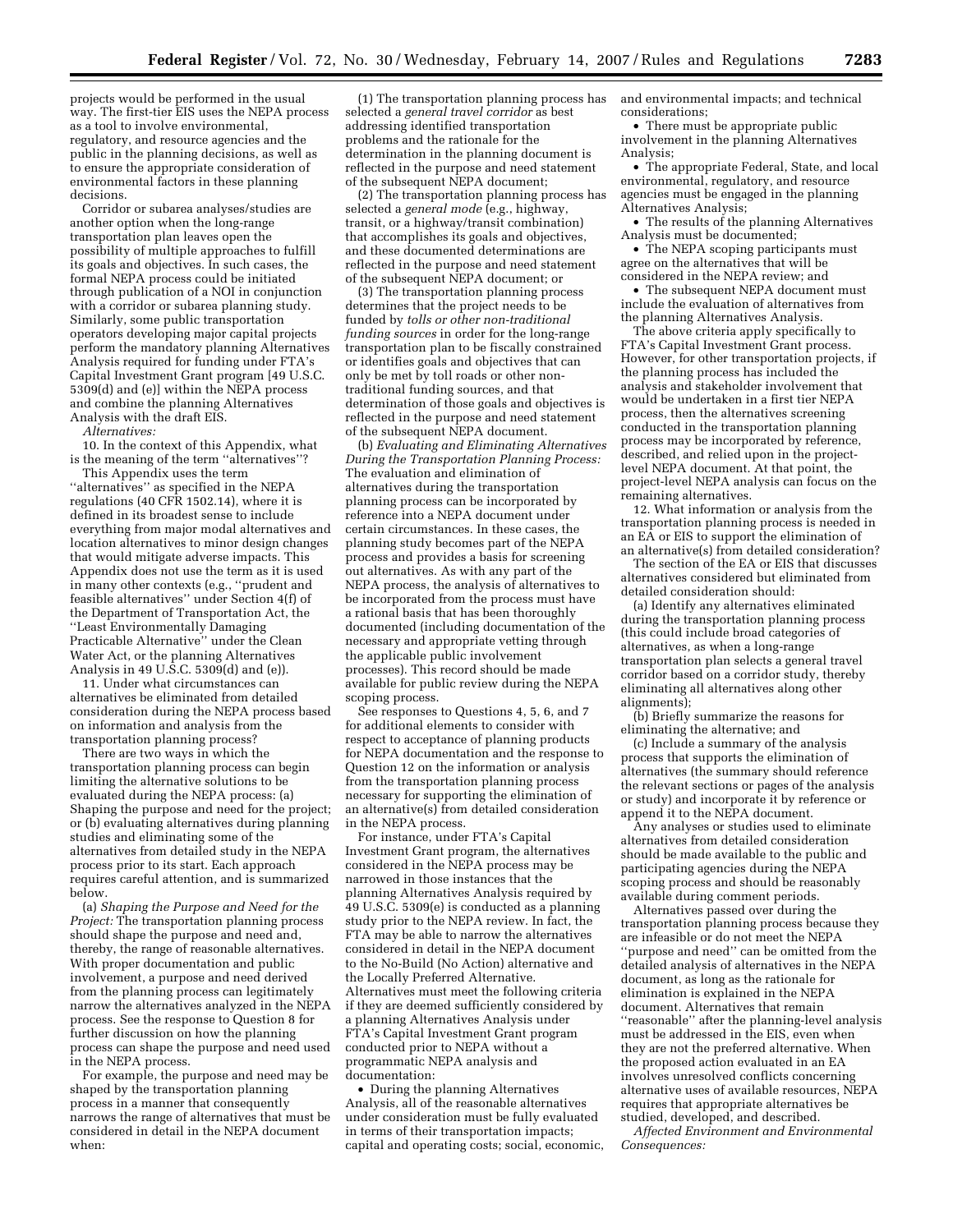13. What types of planning products provide analysis of the affected environment and environmental consequences that are useful in a project-level NEPA analysis and document?

The following planning products are valuable inputs to the discussion of the affected environment and environmental consequences (both its current state and future state in the absence of the proposed action) in the project-level NEPA analysis and document:

• Regional development and growth analyses;

• Local land use, growth management, or development plans; and

• Population and employment projections. The following are types of information, analysis, and other products from the transportation planning process that can be

used in the discussion of the affected environment and environmental consequences in an EA or EIS:

(a) Geographic information system (GIS) overlays showing the past, current, or predicted future conditions of the natural and built environments;

(b) Environmental scans that identify environmental resources and

environmentally sensitive areas;

(c) Descriptions of airsheds and watersheds;

(d) Demographic trends and forecasts; (e) Projections of future land use, natural

resource conservation areas, and development; and

(f) The outputs of natural resource planning efforts, such as wildlife conservation plans, watershed plans, special area management plans, and multiple species habitat conservation plans.

However, in most cases, the assessment of the affected environment and environmental consequences conducted during the transportation planning process will not be detailed or current enough to meet NEPA standards and, thus, the inventory and evaluation of affected resources and the analysis of consequences of the alternatives will need to be supplemented with more refined analysis and possibly site-specific details during the NEPA process.

14. What information from the transportation planning process is useful in describing a baseline for the NEPA analysis of indirect and cumulative impacts?

Because the nature of the transportation planning process is to look broadly at future land use, development, population increases, and other growth factors, the planning analysis can provide the basis for the assessment of indirect and cumulative impacts required under NEPA. The consideration in the transportation planning process of development, growth, and consistency with local land use, growth management, or development plans, as well as population and employment projections, provides an overview of the multitude of factors in an area that are creating pressures not only on the transportation system, but on the natural ecosystem and important environmental and community resources. An analysis of all reasonably foreseeable actions in the area also should be a part of the transportation planning process. This

planning-level information should be captured and utilized in the analysis of indirect and cumulative impacts during the NEPA process.

To be used in the analysis of indirect and cumulative impacts, such information should:

(a) Be sufficiently detailed that differences in consequences of alternatives can be readily identified;

(b) Be based on current data (e.g., data from the most recent Census) or be updated by additional information;

(c) Be based on reasonable assumptions that are clearly stated; and/or

(d) Rely on analytical methods and modeling techniques that are reliable, defensible, and reasonably current.

*Environmental Mitigation:* 

15. How can planning-level efforts best support advance mitigation, mitigation banking, and priorities for environmental mitigation investments?

A lesson learned from efforts to establish mitigation banks and advance mitigation agreements and alternative mitigation options is the importance of beginning interagency discussions during the transportation planning process. Development pressures, habitat alteration, complicated real estate transactions, and competition for potential mitigation sites by public and private project proponents can encumber the already difficult task of mitigating for ''like'' value and function and reinforce the need to examine mitigation strategies as early as possible.

Robust use of remote sensing, GIS, and decision support systems for evaluating conservation strategies are all contributing to the advancement of natural resource and environmental planning. The outputs from environmental planning can now better inform transportation planning processes, including the development of mitigation strategies, so that transportation and conservation goals can be optimally met. For example, long-range transportation plans can be screened to assess the effect of general travel corridors or density, on the viability of sensitive plant and animal species or habitats. This type of screening provides a basis for early collaboration among transportation and environmental staffs, the public, and regulatory agencies to explore areas where impacts must be avoided and identify areas for mitigation investments. This can lead to mitigation strategies that are both more economical and more effective from an environmental stewardship perspective than traditional project-specific mitigation measures.

III. Administrative Issues:

16. Are Federal funds eligible to pay for these additional, or more in depth, environmental studies in transportation planning?

Yes. For example, the following FHWA and FTA funds may be utilized for conducting environmental studies and analyses within transportation planning:

• FHWA planning and research funds, as defined under 23 CFR Part 420 (e.g., Metropolitan Planning (PL), Statewide Planning and Research (SPR), National Highway System (NHS), Surface

Transportation Program (STP), and Equity Bonus); and

• FTA planning and research funds (49 U.S.C. 5303 and 49 U.S.C. 5313(b)), urban formula funds (49 U.S.C. 5307), and (in limited circumstances) transit capital investment funds (49 U.S.C. 5309).

The eligible transportation planningrelated uses of these funds may include: (a) Conducting feasibility or subarea/corridor needs studies and (b) developing systemwide environmental information/inventories (e.g., wetland banking inventories or standards to identify historically significant sites). Particularly in the case of PL and SPR funds, the proposed expenditure must be closely related to the development of transportation plans and programs under 23 U.S.C. 134–135 and 49 U.S.C. 5303–5306.

For FHWA funding programs, once a general travel corridor or specific project has progressed to a point in the preliminary engineering/NEPA phase that clearly extends beyond transportation planning, additional in-depth environmental studies must be funded through the program category for which the ultimate project qualifies (e.g., NHS, STP, Interstate Maintenance, and/or Bridge), rather than PL or SPR funds.

Another source of funding is FHWA's Transportation Enhancement program, which may be used for activities such as: conducting archeological planning and research; developing inventories such as those for historic bridges and highways, and other surface transportation-related structures; conducting studies to determine the extent of water pollution due to highway runoff; and conducting studies to reduce vehicle-caused wildlife mortality while maintaining habitat connectivity.

The FHWA and the FTA encourage State DOTs, MPOs, and public transportation operators to seek partners for some of these studies from environmental, regulatory, and resource agencies, non-government organizations, and other government and private sector entities with similar data needs, or environmental interests. In some cases, these partners may contribute data and expertise to the studies, as well as funding.

17. What staffing or organizational arrangements may be helpful in allowing planning products to be accepted in the NEPA process?

Certain organizational and staffing arrangements may support a more integrated approach to the planning/NEPA decisionmaking continuum. In many cases, planning organizations do not have environmental expertise on staff or readily accessible. Likewise, the review and regulatory responsibilities of many environmental, regulatory, and resource agencies make involvement in the transportation planning process a challenge for staff resources. These challenges may be partially met by improved use of the outputs of each agency's planning resources and by augmenting their capabilities through greater use of GIS and remote sensing technologies (see *http:// www.gis.fhwa.dot.gov/* for additional information on the use of GIS). Sharing databases and the planning products of local land use decision-makers and State and Federal environmental, regulatory, and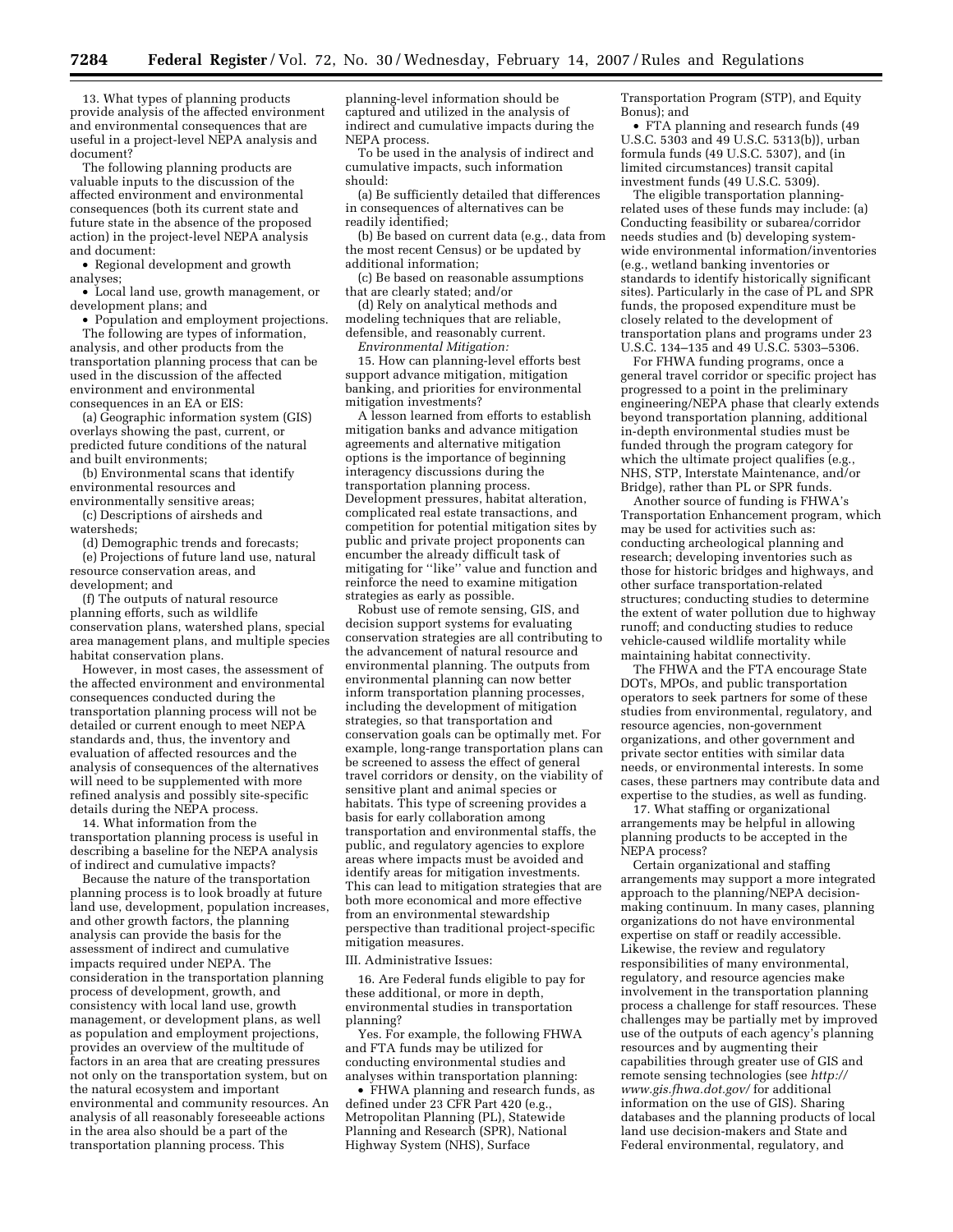resource agencies also provide efficiencies in acquiring and sharing the data and information needed for both transportation planning and NEPA work.

Additional opportunities such as shared staff, training across disciplines, and (in some cases) reorganizing to eliminate structural divisions between planning and NEPA practitioners may also need to be considered in order to better integrate NEPA considerations into transportation planning studies. The answers to the following two questions also contain useful information on training and staffing opportunities.

18. How have environmental, regulatory, and resource agency liaisons (Federally- and State DOT-funded positions) and partnership agreements been used to provide the expertise and interagency participation needed to enhance the consideration of environmental factors in the planning process?

For several years, States have utilized Federal and State transportation funds to support focused and accelerated project review by a variety of local, State, Tribal, and Federal agencies. While Section 1309(e) of the TEA–21 and its successor in SAFETEA– LU section 6002 speak specifically to transportation project streamlining, there are other authorities that have been used to fund positions, such as the Intergovernmental Cooperation Act (31 U.S.C. 6505). In addition, long-term, on-call consultant contracts can provide backfill support for staff that are detailed to other parts of an agency for temporary assignments. At last count (as of 2003), 246 positions were being funded. Additional information on interagency funding agreements is available at: *http://environment.fhwa.dot.gov/strmlng/ igdocs/index.htm*.

Moreover, every State has advanced a variety of stewardship and streamlining initiatives that necessitate early involvement of environmental, regulatory, and resource agencies in the project development process. Such process improvements have: addressed the exchange of data to support avoidance and impact analysis; established formal and informal consultation and review schedules; advanced mitigation strategies; and resulted in a variety of programmatic reviews. Interagency agreements and workplans have evolved to describe performance objectives, as well as specific roles and responsibilities related to new streamlining initiatives. Some States have improved collaboration and efficiency by co-locating environmental, regulatory, and resource and transportation agency staff.

19. What training opportunities are available to MPOs, State DOTs, public transportation operators and environmental, regulatory, and resource agencies to assist in their understanding of the transportation planning and NEPA processes?

Both the FHWA and the FTA offer a variety of transportation planning, public involvement, and NEPA courses through the National Highway Institute and/or the National Transit Institute. Of particular note is the Linking Planning and NEPA Workshop, which provides a forum and facilitated group discussion among and between State DOT; MPO; Federal, Tribal,

and State environmental, regulatory, and resource agencies; and FHWA/FTA representatives (at both the executive and program manager levels) to develop a Statespecific action plan that will provide for strengthened linkages between the transportation planning and NEPA processes.

Moreover, the U.S. Fish and Wildlife Service offers Green Infrastructure Workshops that are focused on integrating planning for natural resources (''green infrastructure'') with the development, economic, and other infrastructure needs of society (''gray infrastructure'').

Robust planning and multi-issue environmental screening requires input from a wide variety of disciplines, including information technology; transportation planning; the NEPA process; and regulatory, permitting, and environmental specialty areas (e.g., noise, air quality, and biology). Senior managers at transportation and partner agencies can arrange a variety of individual training programs to support learning curves and skill development that contribute to a strengthened link of the transportation planning and NEPA processes. Formal and informal mentoring on an intraagency basis can be arranged. Employee exchanges within and between agencies can be periodically scheduled, and persons involved with professional leadership programs can seek temporary assignments with partner agencies.

IV. Additional Information on this Topic

Valuable sources of information are FHWA's environment website (*http:// www.fhwa.dot.gov/environment/index.htm*) and FTA's environmental streamlining website (*http://* 

*www.environment.fta.dot.gov*). Another source of information and case studies is NCHRP Report 8–38 (Consideration of Environmental Factors in Transportation Systems Planning), which is available at *http://www4.trb.org/trb/crp.nsf/All+Projects/ NCHRP+8–38*. In addition, AASHTO's Center for Environmental Excellence website is continuously updated with news and links to information of interest to transportation and environmental professionals (*www.transportation.environment.org*).

## **PART 500—MANAGEMENT AND MONITORING SYSTEMS**

■ 2. Revise the authority citation for part 500 to read as follows:

**Authority:** 23 U.S.C. 134, 135, 303, and 315; 49 U.S.C. 5303–5305; 23 CFR 1.32; and 49 CFR 1.48 and 1.51.

■ 3. Revise § 500.109 to read as follows:

#### **§ 500.109 CMS.**

(a) For purposes of this part, congestion means the level at which transportation system performance is unacceptable due to excessive travel times and delays. Congestion management means the application of strategies to improve system performance and reliability by reducing the adverse impacts of congestion on the movement of people and goods in a region. A congestion management system or process is a systematic and regionally accepted approach for managing congestion that provides accurate, up-to-date information on transportation system operations and performance and assesses alternative strategies for congestion management that meet State and local needs.

(b) The development of a congestion management system or process should result in performance measures and strategies that can be integrated into transportation plans and programs. The level of system performance deemed acceptable by State and local officials may vary by type of transportation facility, geographic location (metropolitan area or subarea and/or non-metropolitan area), and/or time of day. In both metropolitan and nonmetropolitan areas, consideration needs to be given to strategies that manage demand, reduce single occupant vehicle (SOV) travel, and improve transportation system management and operations. Where the addition of general purpose lanes is determined to be an appropriate congestion management strategy, explicit consideration is to be given to the incorporation of appropriate features into the SOV project to facilitate future demand management strategies and operational improvements that will maintain the functional integrity of those lanes.

#### **Title 49—Transportation**

■ 4. The authority citation for part 613 continues to read as follows:

**Authority:** 23 U.S.C. 134, 135, and 217(g); 42 U.S.C. 3334, 4233, 4332, 7410 et seq; 49 U.S.C. 5303–5306, 5323(k); and 49 CFR 1.48(b), 1.51(f) and 21.7(a).

■ 5. Revise Subpart A and Subpart B of 49 CFR part 613 to read as follows:

## **Part 613—METROPOLITAN AND STATEWIDE PLANNING**

## **Subpart A—Metropolitan Transportation Planning and Programming**

Sec.

613.100 Metropolitan transportation planning and programming.

## **Subpart B—Statewide Transportation Planning and Programming**

Sec.

613.200 Statewide transportation planning and programming.